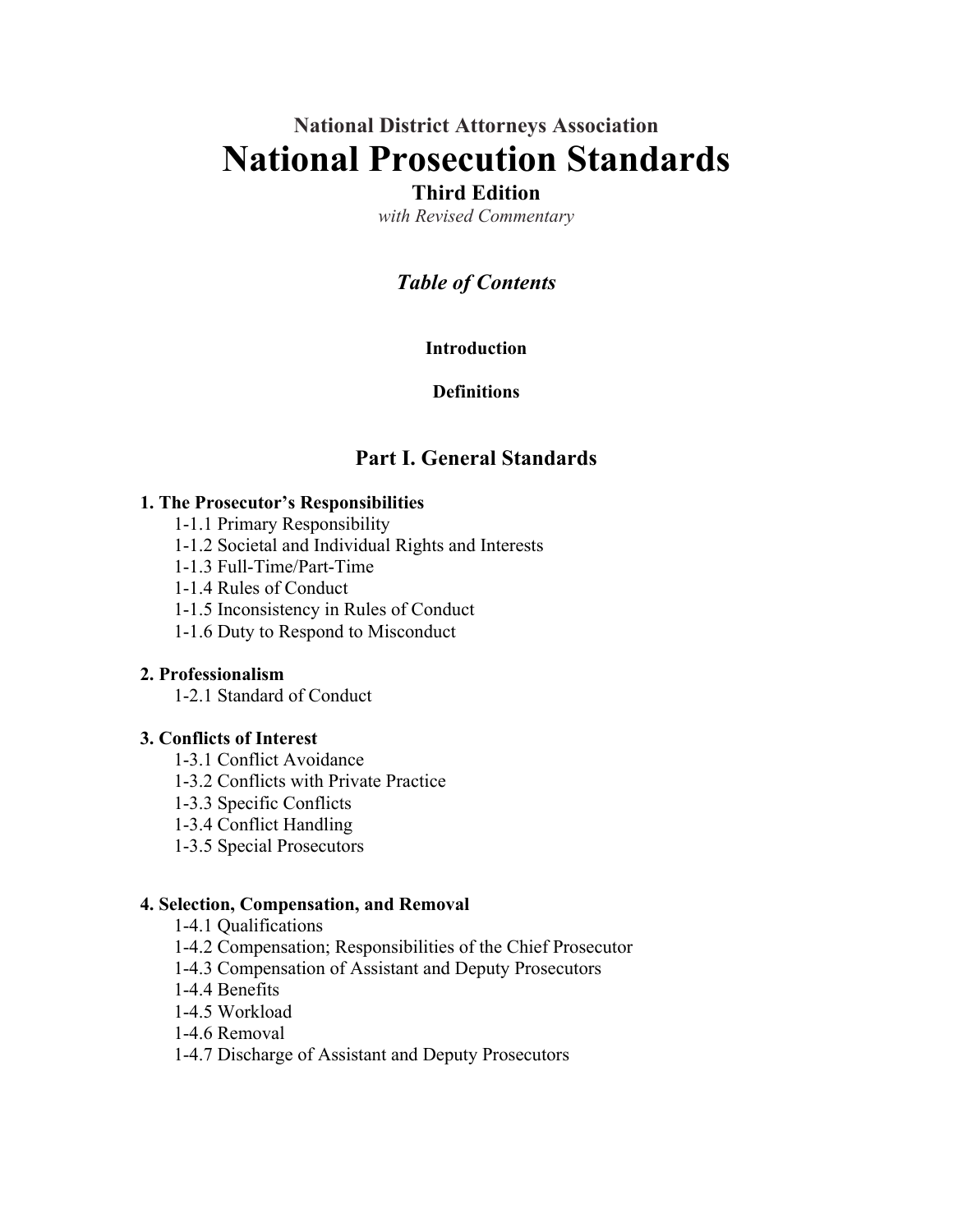# **5. Staffing and Training**

- [1-5.1 Transitional Cooperation](#page-19-0)
- [1-5.2 Assistant and Deputy Prosecutors](#page-20-0)
- [1-5.3 Orientation and Continuing Legal Education](#page-20-0)
- [1-5.4 Office Policies and Procedures](#page-21-0)

# **[6. Prosecutorial Immunity](#page-24-0)**

1-6.1 Scope of Immunity

# **Part II. [Relations](#page-25-0)**

# **[1. Relations with Local Organizations](#page-25-0)**

- 2-1.1 Chief Prosecutor's Involvement
- 2-1.2 Information Input
- 2-1.3 Organization Establishment
- 2-1.4 Community Prosecution
- [2-1.5 Enhancing Prosecution](#page-26-0)

# **[2. Relations with State Criminal Justice Organizations](#page-26-0)**

- 2-2.1 Need for State Association
- [2-2.2 Enhancing Prosecution](#page-26-0)

# **[3. Relations with National Criminal Justice Organizations](#page-27-0)**

- 2-3.1 Enhancing Prosecution
- 2-3.2 Prosecutorial Input

# **[4. Relations with Other Prosecutorial Entities](#page-28-0)**

- 2-4.1 Prosecutorial Cooperation
- 2-4.2 Coordinated Prosecutions
- 2-4.3 Resource Sharing
- [2-4.4 Duty to Report Misconduct](#page-29-0)
- 2-4.5 Furtherance of Justice
- [2-4.6 Attorney General Assistance](#page-29-0)

#### **[5. Relations with Law Enforcement](#page-30-0)**

- 2-5.1 Communications
- 2-5.2 Case Status Advisements
- 2-5.3 Law Enforcement Training
- [2-5.4 Prosecution Assistance in Training](#page-30-0)
- 2-5.5 Liaison Officer
- 2-5.6 Legal Advice

#### **6. Relations with the Court**

2-6.1 Judicial Respect

[2-6.2 Respect in the Courtroom](#page-32-0)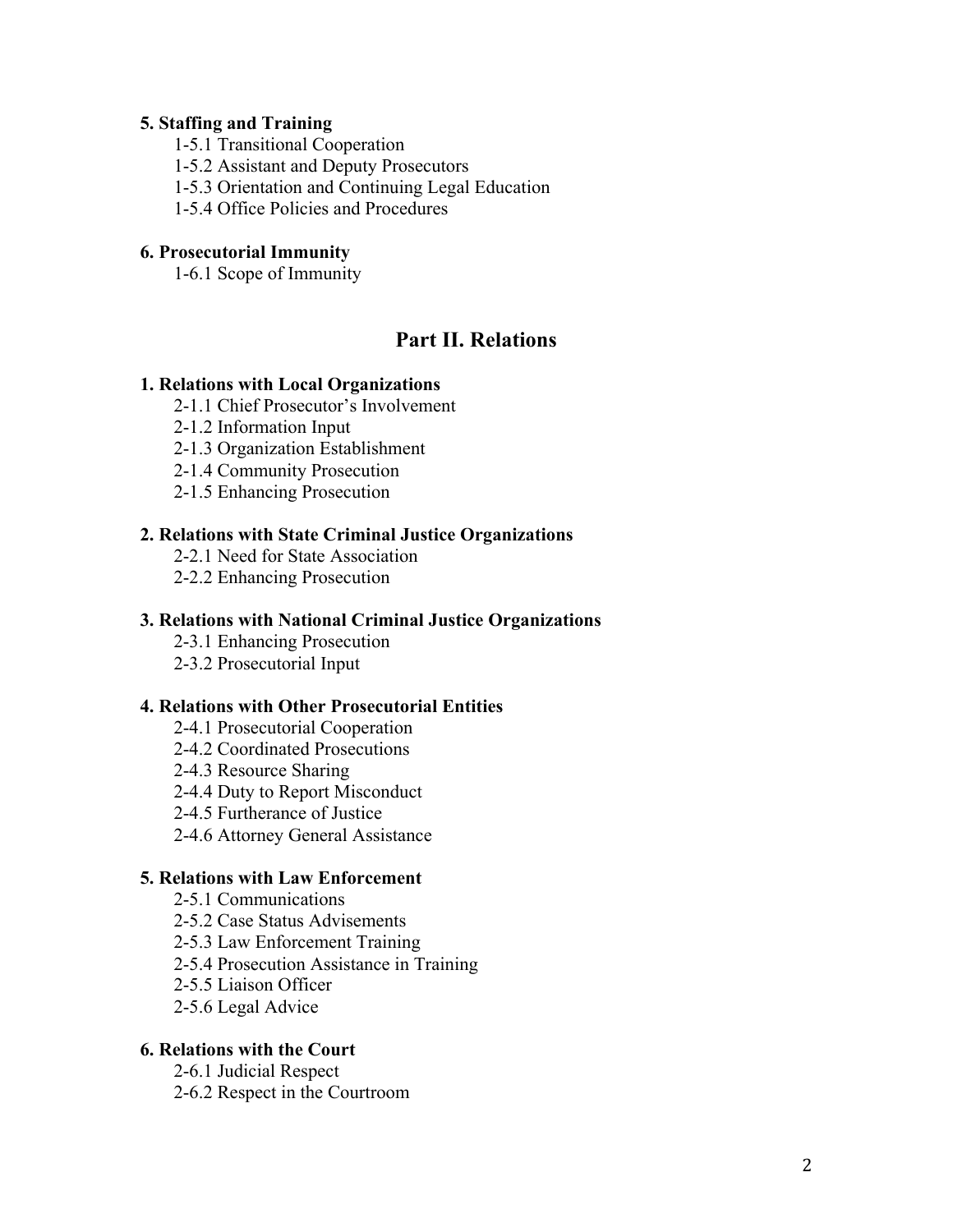- 2-6.3 Improper Influence
- 2-6.4 Suspicion of Criminal Misconduct
- [2-6.5 Responsibility to Report Misconduct](#page-32-0)
- [2-6.6 Application for Recusal](#page-33-0)

# **7. Relations with Suspects and Defendants**

- [2-7.1 Communications with Represented Persons](#page-33-0)
- [2-7.2 Communication with Unrepresented Defendants](#page-34-0)
- [2-7.3 Unsolicited Communications](#page-34-0)
- 2-7.4 Plea Negotiations
- 2-7.5 Right to Counsel
- [2-7.6 Communications with Represented Persons During Investigations](#page-35-0)

# **[8. Relations with Defense Counsel](#page-37-0)**

- 2-8.1 Standards of Professionalism
- 2-8.2 Propriety of Relations
- 2-8.3 Cooperation to Assure Justice
- [2-8.4 Disclosure of Exculpatory Evidence](#page-37-0)
- 2-8.5 Suspicion of Criminal Conduct
- [2-8.6 Responsibility to Report Ethical Misconduct](#page-37-0)
- [2-8.7 Avoiding Prejudice to Client](#page-38-0)

# **9. Relations with Victims**

- [2-9.1 Information Conveyed to Victims](#page-39-0)
- 2-9.2 Victim Orientation
- [2-9.3 Victim Assistance](#page-39-0)
- [2-9.4 Cooperative Assistance](#page-40-0)
- 2-9.5. Facilities
- [2-9.6 Victim Compensation Program](#page-40-0)
- [2-9.7 Victim Assistance Program](#page-40-0)
- 2-9.8 Victim Protection

#### **10. Relations with Witnesses**

- [2-10.1 Information Conveyed to Witnesses](#page-40-0)
- 2-10.2 Contacts by Defense with Witnesses
- 2-10.3 Represented Witnesses
- [2-10.4 Witness Interviewing and Preparation](#page-41-0)
- [2-10.5 Expert Witnesses](#page-41-0)
- [2-10.6 Witness Assistance](#page-41-0)
- 2-10.7 Witness Protection
- 2-10.8 Facilities
- [2-10.9 Enforcement of Crimes against Witnesses](#page-42-0)
- 2-10.10 Witness Assistance Program

# **[11. Community-Based Programs](#page-43-0)**

2-11.1 Knowledge of Programs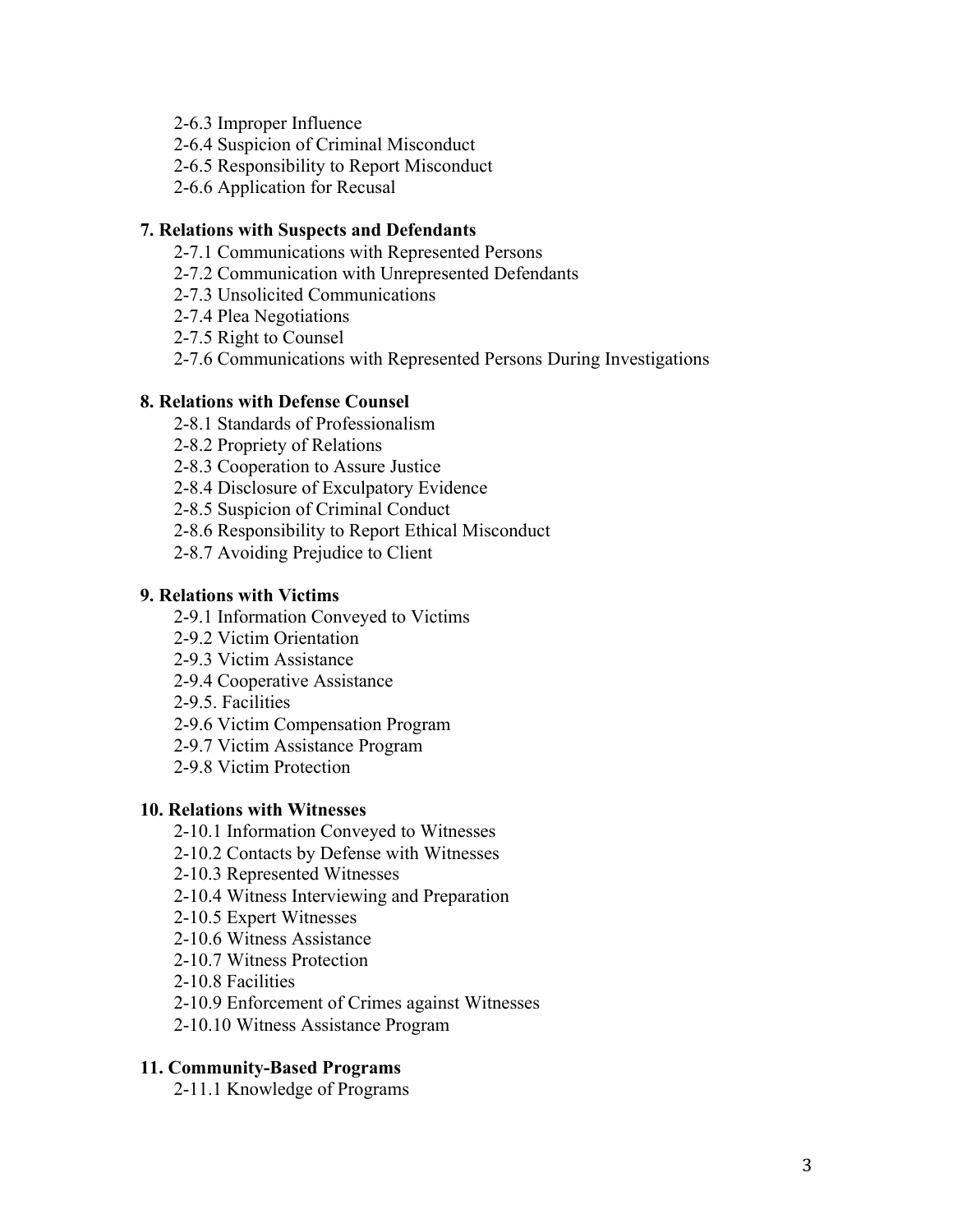- [2-11.2 Need for Programs](#page-43-0)
- 2-11.3. Notice

# **12. Prisons**

- [2-12.1 Knowledge of Facilities](#page-43-0)
- [2-12.2 Improvement of Institutions](#page-43-0)
- 2-12.3 Prosecutor as Resource
- [2-12.4 Career Offender Identification](#page-44-0)
- 2-12.5 Appropriate Sentencing
- 2-12.6 Innovative Improvements
- 2-12.7 Notice
- [2-12.8 Corrections Advisory Committee](#page-44-0)

# **13. Parole and Early Release**

- [2-13.1 Prosecution as Resource](#page-44-0)
- 2-13.2 Information System
- [2-13.3 Parole Board and Release Discretion](#page-44-0)
- 2-13.4 Right to Appear
- 2-13.5 Early Release
- [2-13.6 Notice of Release](#page-45-0)
- [2-13.7 Sexually Dangerous Persons](#page-45-0)

# **[14. Prosecutors and the Media](#page-47-0)**

- 2-14.1 Media Relations
- 2-14.2 Balancing Interests
- [2-14.3 Information Appropriate for Media Dissemination by Prosecutors](#page-47-0)
- [2-14.4 Restraints on Information](#page-48-0)
- 2-14.5 Public Responses
- [2-14.6 Law Enforcement Policy on Information](#page-48-0)
- [2-14.7 Judicial Decisions](#page-48-0)
- 2-14.8 Verdicts

# **[15. Relations with Funding Entity](#page-49-0)**

- 2-15.1 Assessment of Need
- 2-15.2 Independent Revenue

#### **16. Relations with the Public**

- [2-16.1 Community Organizations](#page-50-0)
- 2-16.2 Staff Liaison
- 2-16.3 Public Education
- 2-16.4 Advisory Role

# **[17. Relations with Non-Governmental Entities](#page-51-0)**

2-17.1 Generally

2-17.2 Financial and Resource Assistance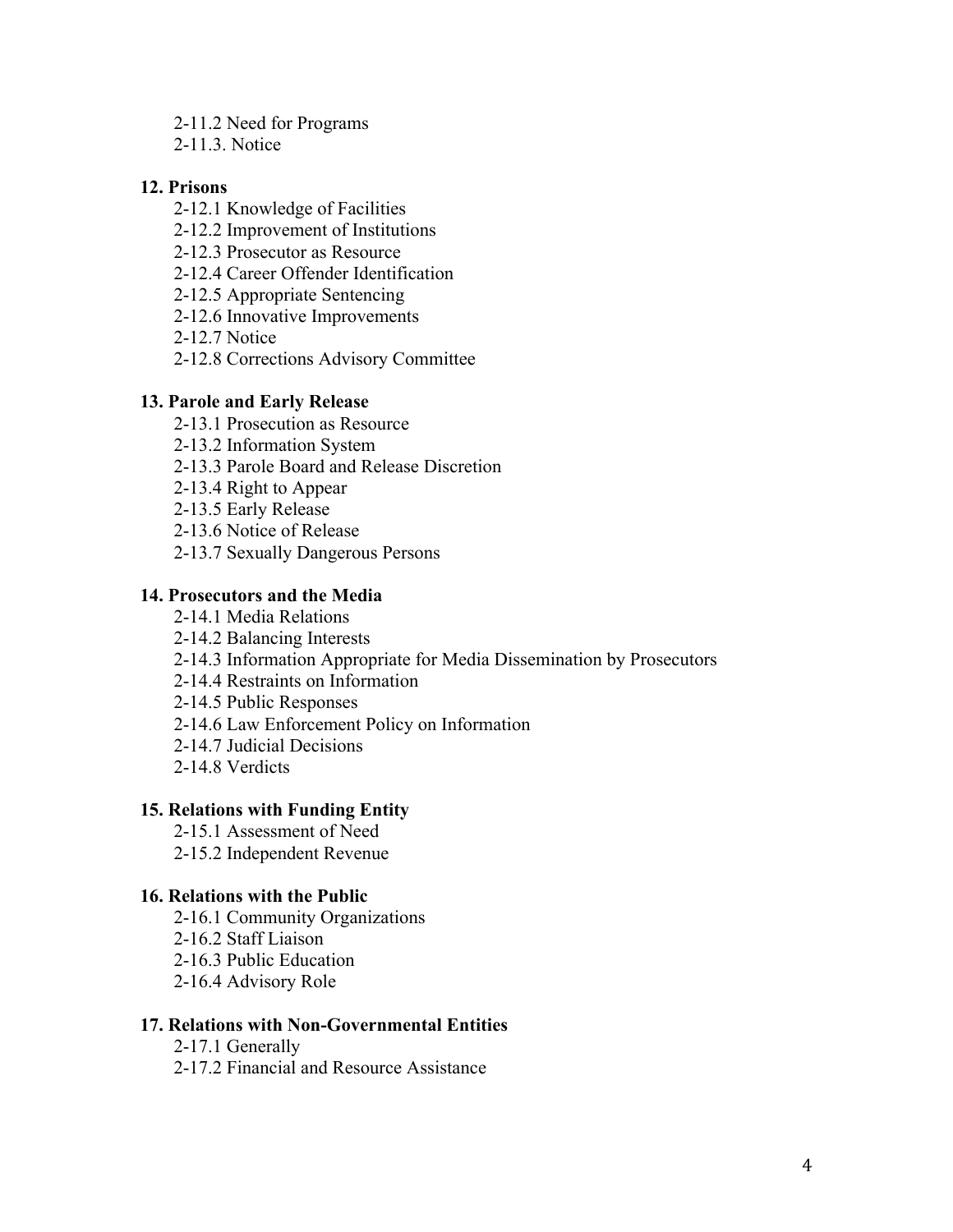# **Part III. Investigations**

#### **1. Investigations Generally**

- [3-1.1 Authority to Investigate](#page-52-0)
- 3-1.2 Fairness in Investigations
- [3-1.3 Prosecutor's Responsibility for Evidence](#page-52-0)
- 3-1.4 Illegally Obtained Evidence
- 3-1.5 Undercover Investigations
- [3-1.6 Prosecutorial Investigators](#page-52-0)

#### **2. Warrant Review**

- [3-2.1 Search and Arrest Warrant Review](#page-53-0)
- 3-2.2 Electronic Surveillance Review
- 3-2.3 Law Enforcement Training

#### **3. Grand Jury Investigations**

- [3-3.1 Scope of Grand Jury Investigations](#page-54-0)
- 3-3.2 Counsel for Witnesses
- [3-3.3 Subpoenaing the Target of an Investigation](#page-54-0)
- 3-3.4 Grand Jury Warnings
- [3-3.5 Evidence Before the Grand Jury](#page-55-0)
- [3-3.6 Request by a Target to Testify](#page-55-0)
- 3-3.7 Grand Jury Subpoenas
- [3-3.8 Termination of Target Status](#page-56-0)

#### **4. Grants of Immunity**

- [3-4.1 Immunity Generally](#page-56-0)
- [3-4.2 Granting or Requesting Immunity—The Public Interest](#page-57-0)
- 3-4.3 Prosecution After Grants of Immunity

[3-4.4 Grants of Immunity to Compel Testimony on Behalf of a Defendant](#page-57-0)

# **Part IV. Pre-Trial [Considerations](#page-58-0)**

#### **1. Screening**

- [4-1.1 Prosecutorial Responsibility](#page-58-0)
- 4-1.2 Prosecutorial Discretion
- 4-1.3 Factors to Consider
- [4-1.4 Factors Not to Consider](#page-59-0)
- 4-1.5 Information Sharing
- [4-1.6 Continuing Duty to Evaluate](#page-59-0)
- 4-1.7. Record of Declinations
- 4-1.8 Explanation of Declinations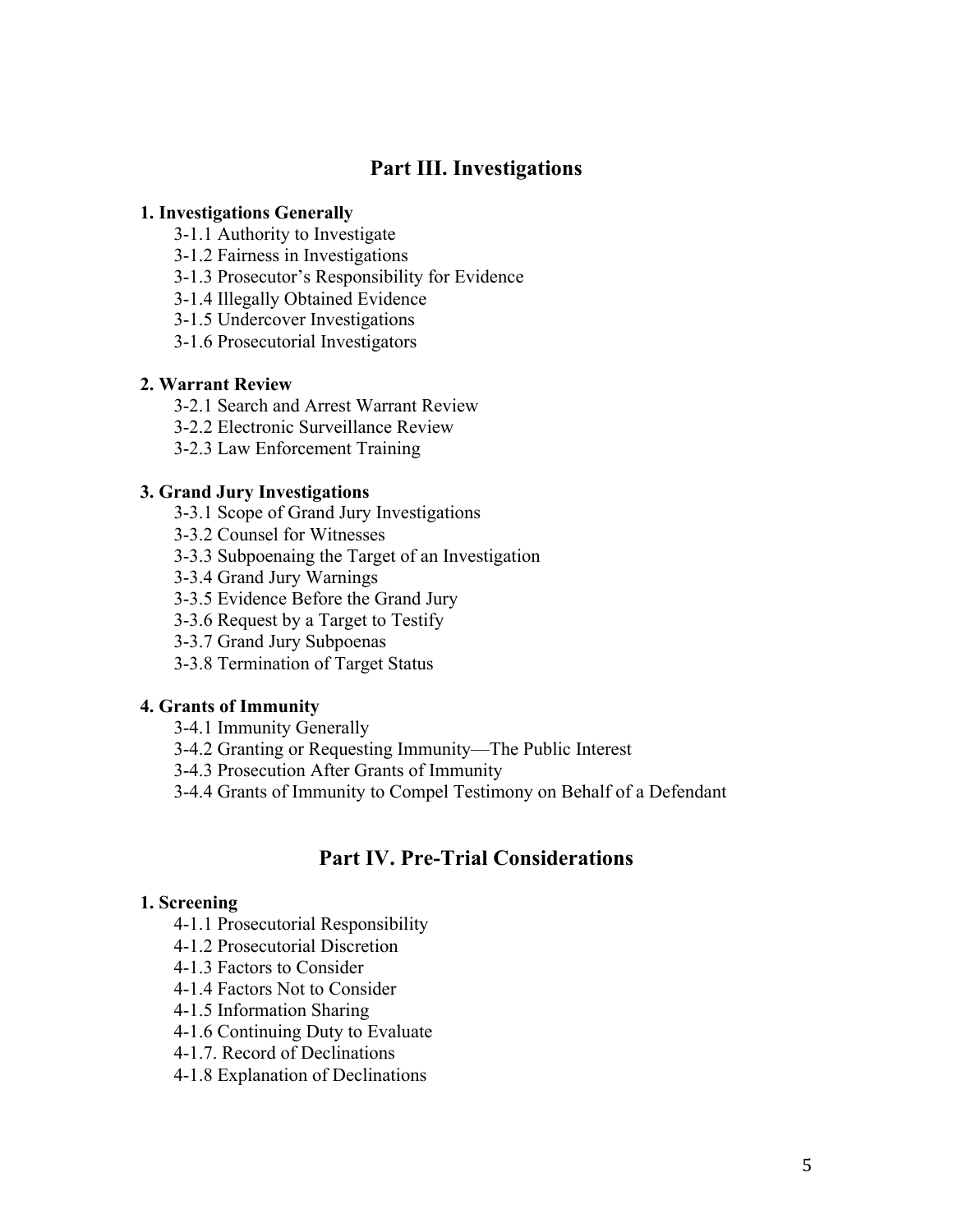#### **2. Charging**

- [4-2.1 Prosecutorial Responsibility](#page-60-0)
- 4-2.2 Propriety of Charges
- 4-2.3 Improper Leveraging
- [4-2.4 Factors to Consider](#page-60-0)

#### **3. Diversion**

- [4-3.1 Prosecutorial Responsibility](#page-62-0)
- 4-3.2 Diversion Alternatives
- 4-3.3 Need for Programs
- [4-3.4 Information Gathering](#page-62-0)
- 4-3.5 Factors to Consider
- 4-3.6 Diversion Procedures
- 4-3.7 Record of Diversion
- [4-3.8 Explanation of Diversion Decision](#page-63-0)

# **4. Pretrial Release**

- [4-4.1 Prosecutorial Responsibility](#page-64-0)
- [4-4.2 Bail Amount Request](#page-64-0)
- 4-4.3 Continuing Obligation
- [4-4.4 Alternatives to Pretrial Incarceration](#page-65-0)
- 4-4.5 Periodic Reports

# **5. First Appearance**

[4-5.1 Prosecutorial Responsibility](#page-66-0)

4-5.2 Prosecutor's Role

#### **[6. Preliminary Hearing](#page-66-0)**

4-6.1 Prosecutor's Role 4-6.2 Waiver

#### **7. Forfeiture**

- 4-7.1 Prosecutor's Role
- [4-7.2 Impact on Private Counsel](#page-67-0)
- 4-7.3 Factors in Mitigation
- [4-7.4 Impermissible Considerations](#page-67-0)

#### **[8. The Grand Jury Charging Function](#page-68-0)**

- 4-8.1 Prosecutorial Responsibility
- [4-8.2 Evidence Before the Grand Jury](#page-68-0)
- [4-8.3 Impermissible Conduct](#page-69-0)
- 4-8.4 Hearsay Evidence
- 4-8.5 Statements of Record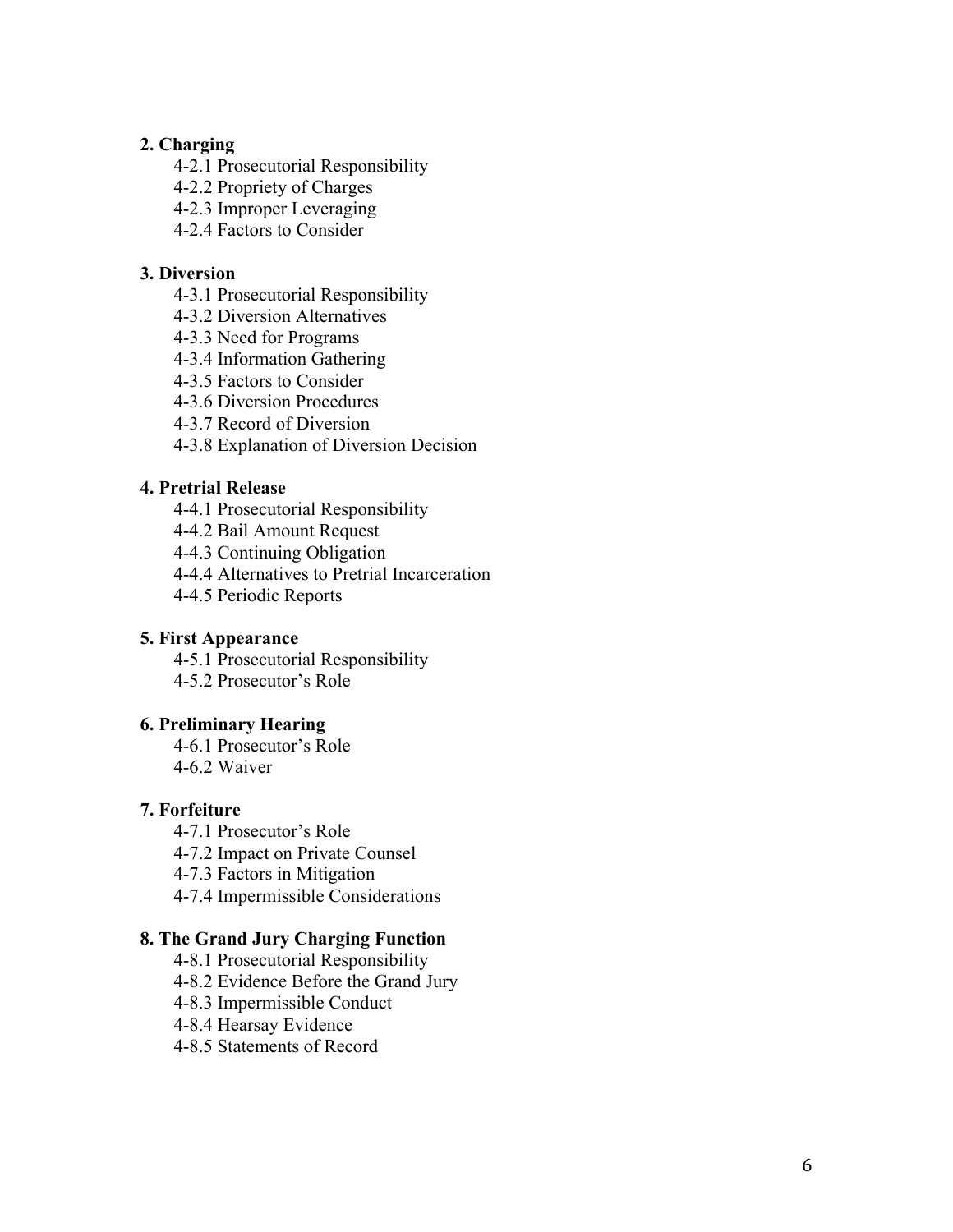# **9. Discovery**

- 4-9.1 Prosecutorial Responsibility
- 4-9.2 Continuing Duty
- [4-9.3 Access to Evidence Not to Be Impeded](#page-69-0)
- [4-9.4 Deception as to Identity](#page-69-0)
- 4-9.5 Redacting Evidence
- [4-9.6 Reciprocal Discovery](#page-70-0)

# **10. Case Scheduling and Priority**

- 4-10.1 Prosecutorial Responsibility
- [4-10.2 Factors to Consider in Setting Priorities](#page-71-0)
- [4-10.3 Trial Scheduling](#page-71-0)

# **11. Juvenile Justice**

- [4-11.1 Prosecutorial Responsibility](#page-72-0)
- 4-11.2 Personnel and Resources
- [4-11.3 Qualification of Prosecutors in Juvenile Court](#page-72-0)
- 4-11.4 Screening Juvenile Cases
- 4-11.5 Transfer or Certification to Adult Court
- [4-11.6 Criteria for Deciding Formal Adjudication Versus Diversion](#page-73-0)
- 4-11.7 Diversion
- 4-11.8 Disposition Agreements
- [4-11.9 Prosecutor's Role in Adjudication](#page-73-0)
- 4-11.10 Dispositions
- 4-11.11 Victim Impact
- [4-11.12 Evaluation of Programs](#page-74-0)
- [4-11.13 Duty to Report](#page-74-0)

# **Part V. Propriety of Plea Negotiation and Plea [Agreements](#page-76-0)**

# **1. General**

- 5-1.1 Propriety
- [5-1.2 Types of Plea Negotiations](#page-77-0)
- 5-1.3 Conditional Offer
- [5-1.4 Uniform Plea Opportunities](#page-77-0)

# **[2. Availability for Plea Negotiation](#page-77-0)**

- 5-2.1 Willingness to Negotiate
- 5-2.2 Presence of Defense Counsel

# **[3. Factors for Determining Availability and Acceptance of Guilty Plea](#page-78-0)**

- 5-3.1 Factors to Consider
- [5-3.2 Innocent Defendants](#page-79-0)
- 5-3.3 Candor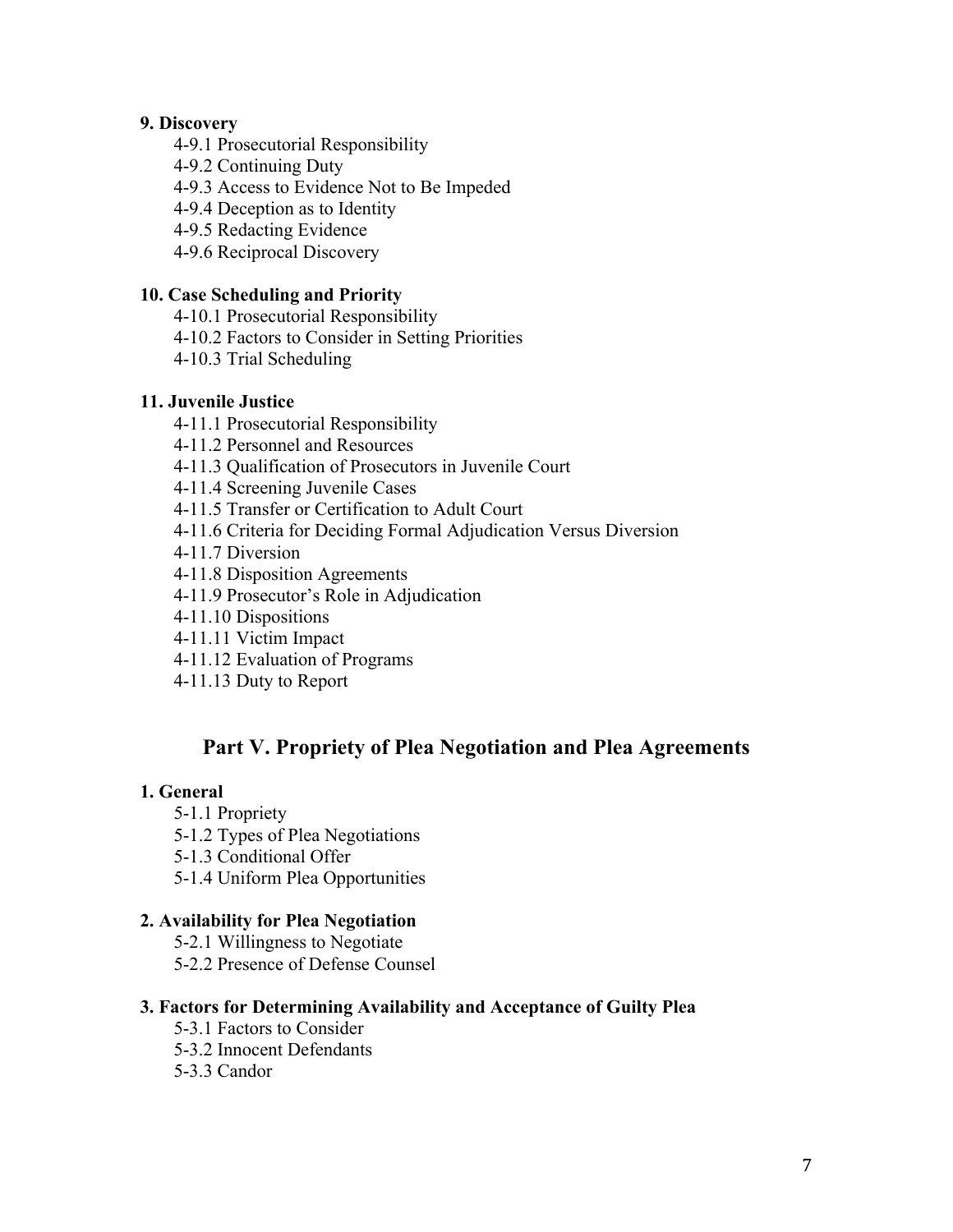#### **[4. Fulfillment of Plea Agreements](#page-79-0)**

- 5-4.1 Limits of Authority
- 5-4.2 Implication of Authority
- 5-4.3 Inability to Fulfill Agreement
- [5-4.4 Rights of Others to Address the Court](#page-79-0)
- [5-4.5 Notification of Media](#page-80-0)

#### **5. Record of Plea Agreement**

5-5.1 Record of Agreement

[5-5.2 Reasons for Nolle Prosequi](#page-80-0)

# **Part VI: Trial**

# **[1. Candor With The Court](#page-81-0)**

- 6-1.1 False Statement
- 6-1.2 Legal Authority
- 6-1.3 False Evidence
- [6-1.4 Ex Parte Proceeding](#page-81-0)

#### **2. Selection of Jurors**

- 6-2.1 Investigation
- 6-2.2 Voir dire Examination
- [6-2.3 Peremptory Challenges](#page-82-0)
- 6-2.4 Duration
- [6-2.5 Identity of Jurors](#page-82-0)

#### **3. Relations with Jury**

[6-3.1 Direct Communication](#page-83-0) 6-3.2 After Discharge

#### **[4. Opening Statements](#page-83-0)**

6-4.1 Purpose 6-4.2 Limits

#### **5. Presentation of Evidence**

6-5.1 Admissibility [6-5.2 Questionable Admissibility](#page-84-0)

#### **6. Examination of Witnesses**

- 6-6.1 Fair Examination
- 6-6.2 Improper Questioning
- [6-6.3 Purpose of Cross-Examination](#page-84-0)
- 6-6.4 Impeachment and Credibility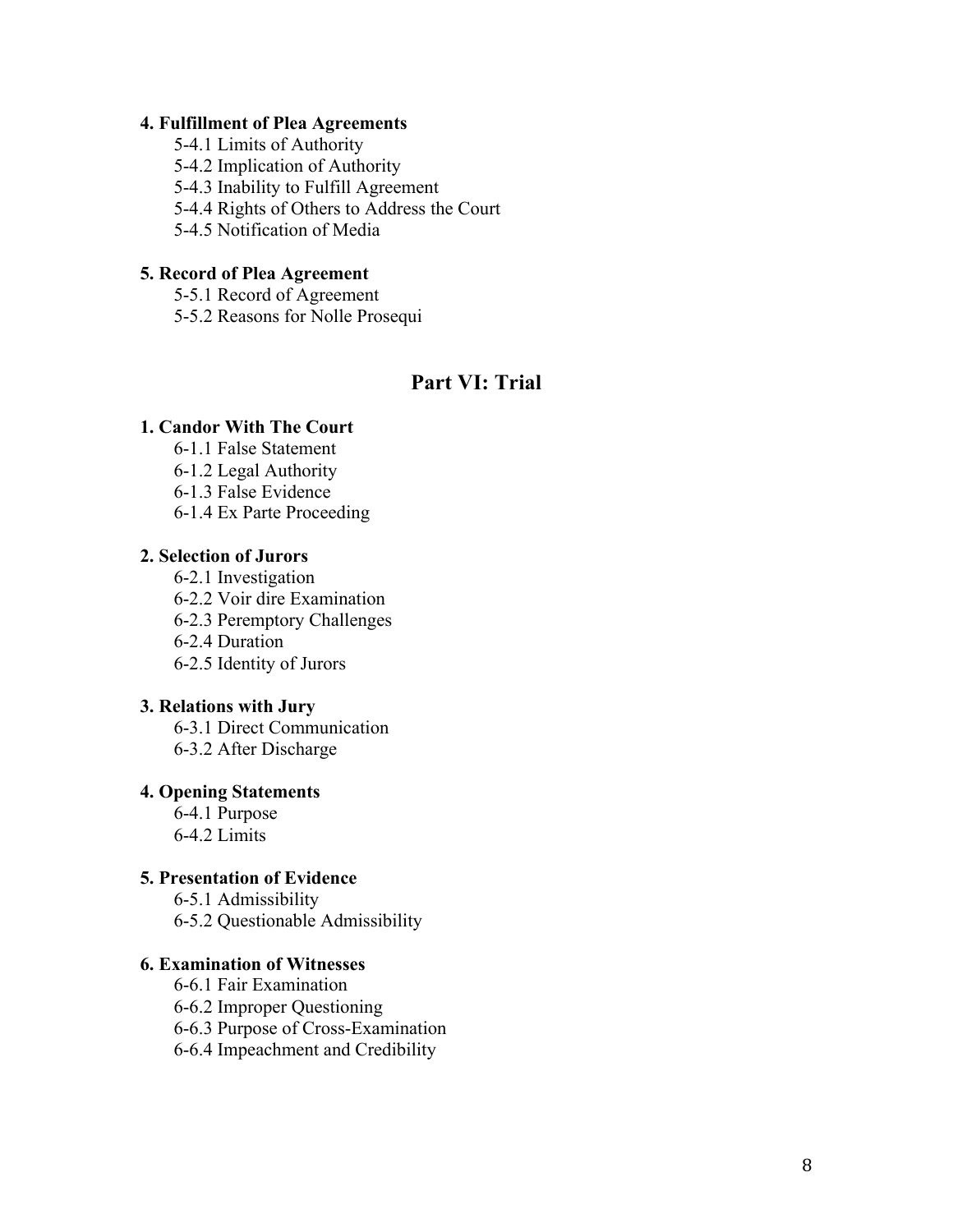#### **[7. Objections and Motions](#page-85-0)**

6-7.1 Procedure 6-7.2 Motions in Limine

# **[8. Arguments to the Jury](#page-86-0)**

6-8.1 Characterizations 6-8.2 Personal Opinion

# **Part VII: Sentencing**

#### **1. Sentencing**

7-1.1 Fair Sentencing

[7-1.2 Sentencing Input](#page-87-0)

7-1.3 Mitigating Evidence

[7-1.4 Pre-Sentencing Reports](#page-87-0)

#### 2. **Probation**

[7-2.1 Role in Pre-Sentence Report](#page-88-0)

7-2.2 Prosecutor as a Resource

7-2.3 Notice

#### **[3. Community-Based Programs](#page-88-0)**

7-3.1 Knowledge of Programs 7-3.2 Prosecutor as a Resource

# **Part VIII: Post-Sentencing**

## **1. Post-Sentencing**

[8-1.1 Cooperation of Trial and Appellate Counsel](#page-89-0)

8-1.2 Duty of Prosecutor to Defend Conviction

8-1.3 Prosecution Appeals

[8-1.4 Argument on Appeal](#page-89-0)

8-1.5 Appeal Bonds

8-1.6 Collateral Review

[8-1.7 Duty to Cooperate in Post-Conviction Discovery Proceedings](#page-89-0)

[8-1.8 Duty of Prosecutor in Cases of Actual Innocence](#page-90-0)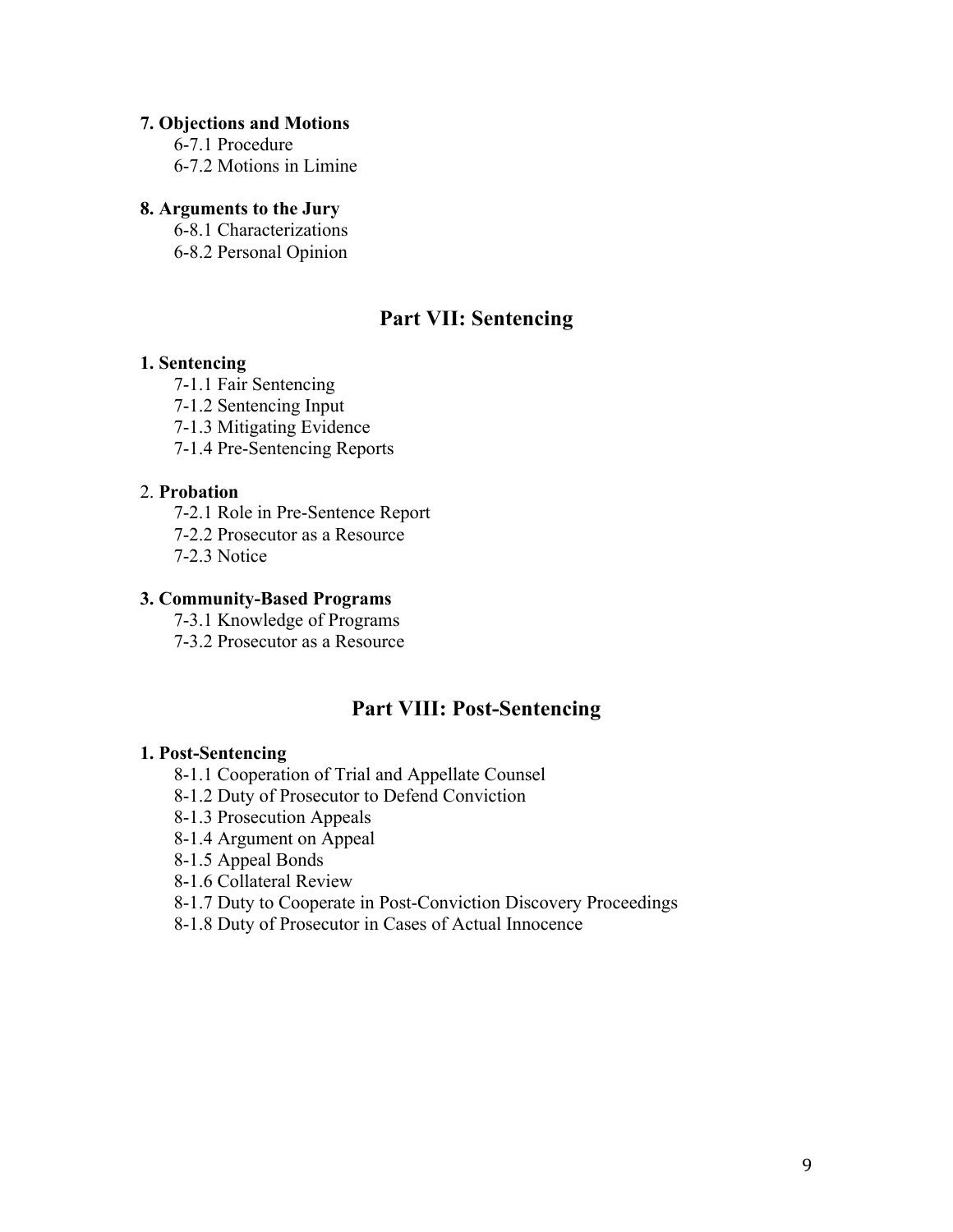# <span id="page-9-0"></span>**National District Attorneys Association National Prosecution Standards**

**Third Edition**

*with Revised Commentary*

# **Introduction**

These standards are intended to be an aspirational guide to professional conduct in the performance of the prosecutorial function. Unless otherwise indicated, they are intended to apply to the chief prosecutor (by whatever title) in any office, as well as to deputy and assistant prosecutors.

These standards are intended to supplement rather than replace the existing rules of ethical conduct that apply in a jurisdiction. Generally, these standards should be construed in such a way that they are consistent with existing law and applicable rules of ethical conduct. These standards are intended to be guides for prosecutors in the day-today performance of the prosecution function, but the problems of professionalism and ethics are too varied to be subject to unvarying rules. Thus, the decision whether or not to follow one or more of these standards may or may not constitute an unacceptable lack of professionalism, depending on the attendant circumstances. These standards are not intended to: (a) be used by the judiciary in determining whether a prosecutor committed error or engaged in improper conduct; (b) be used by disciplinary agencies when passing upon allegations of violations of rules of ethical conduct; (c) create any right of action in any person; or (d) alter existing law in any respect.

The accompanying commentary is intended to help prosecutors understand and interpret these standards, but is not an official part of the standards. If the commentary appears inconsistent with the text of the standard, the text should guide the prosecutor's actions.

# **Definitions**

"Jurisdiction"—Means the political area over which the prosecutor's authority extends. However, in the context of applicable laws and rules of ethical conduct, "jurisdiction" includes a state as well.

"Knows," "Has Knowledge," or "Within the Knowledge of"—Means actual knowledge.

"Misconduct"—Conduct defined as misconduct by the relevant Rules of Ethical Conduct.

"Prosecutor"—Unless otherwise specifically indicated, means any person performing the prosecution function.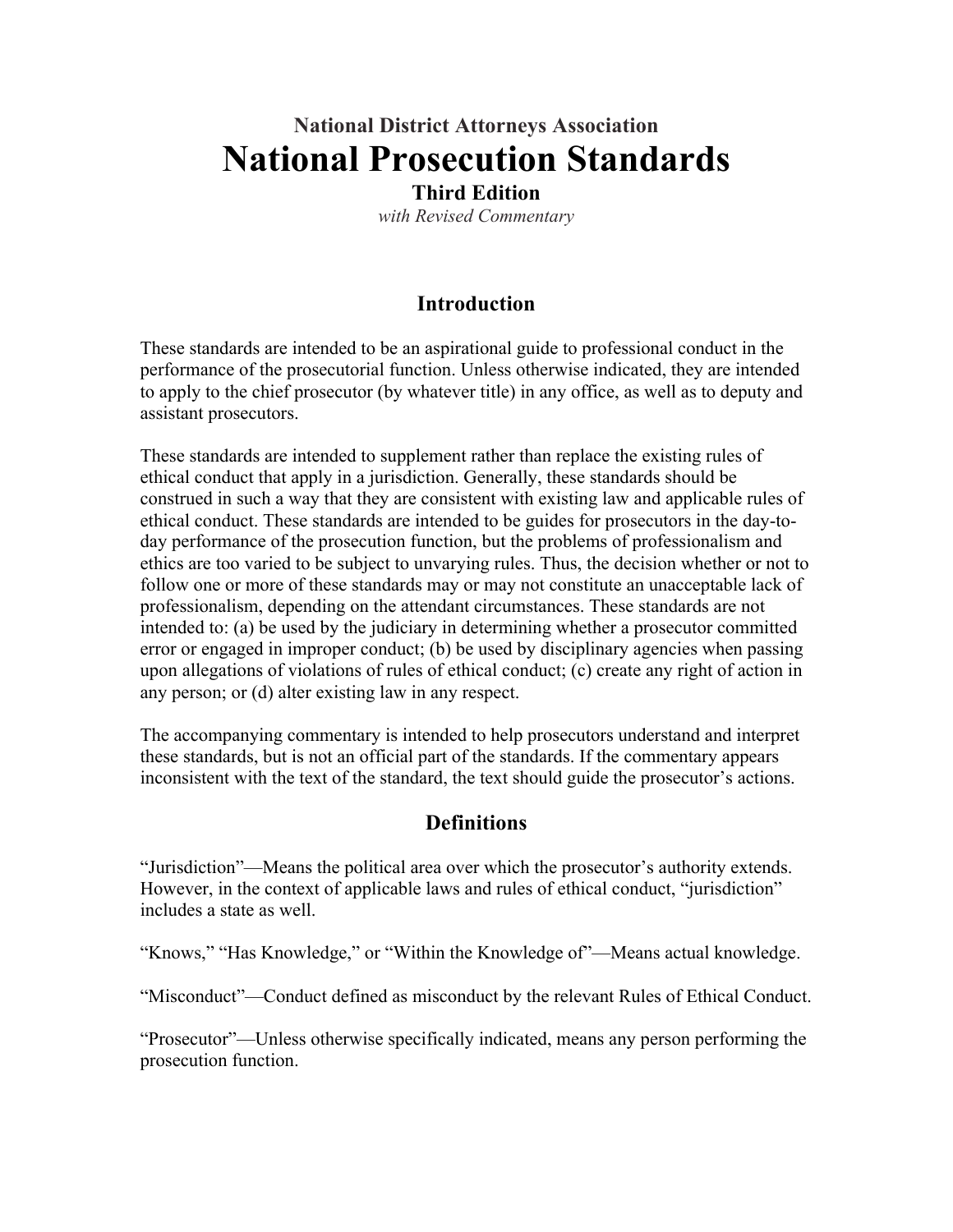<span id="page-10-0"></span>"Rules of Ethical Conduct"—Refers to rules of professional conduct, rules of attorney conduct, rules of professional responsibility, or codes of attorney conduct as adopted by the various states or jurisdictions to regulate attorney conduct. The term does not refer to the ABA Model Rules of Professional Conduct.

"Special Prosecutor"—Means any person who performs the prosecution function in a jurisdiction who is not the chief prosecutor elected or appointed in the jurisdiction, or an assistant or deputy prosecutor in the jurisdiction.

# **Part I. General Standards**

- 1. The Prosecutor's Responsibilities
- 2. Professionalism
- 3. Conflicts of Interest
- 4. Selection, Compensation, and Removal
- 5. Staffing and Training
- 6. Prosecutorial Immunity

# **1. The Prosecutor's Responsibilities**

# **1-1.1 Primary Responsibility**

The prosecutor is an independent administrator of justice. The primary responsibility of a prosecutor is to seek justice, which can only be achieved by the representation and presentation of the truth. This responsibility includes, but is not limited to, ensuring that the guilty are held accountable, that the innocent are protected from unwarranted harm, and that the rights of all participants, particularly victims of crime, are respected.

# **1-1.2 Societal and Individual Rights and Interests**

A prosecutor should zealously protect the rights of individuals, but without representing any individual as a client. A prosecutor should put the rights and interests of society in a paramount position in exercising prosecutorial discretion in individual cases. A prosecutor should seek to reform criminal laws whenever it is appropriate and necessary to do so. Societal interests rather than individual or group interests should also be paramount in a prosecutor's efforts to seek reform of criminal laws.

# **1-1.3 Full-Time/Part-Time**

The chief prosecutor in a jurisdiction should be a full-time position. A full-time prosecutor, whether the chief prosecutor or otherwise, should neither maintain nor profit from a private legal practice. A chief prosecutor may serve part-time in those jurisdictions that are unable or unwilling to fund a full-time prosecutor, but while serving as a part-time prosecutor may not engage in professional conduct that is inconsistent with the need for prosecutorial independence.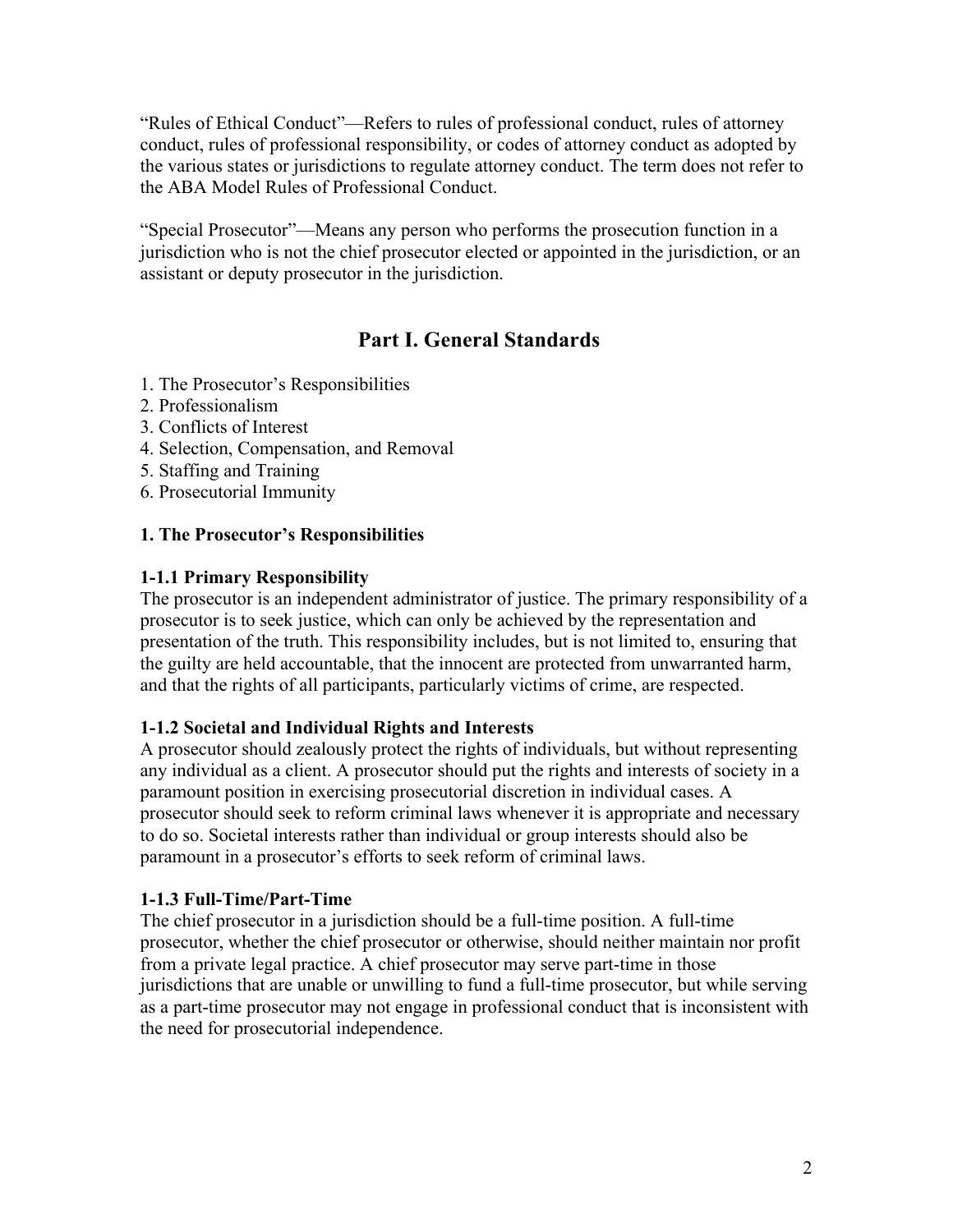# <span id="page-11-0"></span>**1-1.4 Rules of Conduct**

A prosecutor shall abide by all applicable provisions of the rules of ethical conduct in his or her jurisdiction.

# **1-1.5 Inconsistency in Rules of Conduct**

To the extent prosecutors are bound by his or her jurisdiction's rules of ethical conduct that are inconsistent with these standards, they shall comply with the rules but endeavor to seek modification of those rules to make them consistent with these standards.

#### **1-1.6 Duty to Respond to Misconduct**

A prosecutor is obligated to respond to professional misconduct that has, will, or has the potential to interfere with the proper administration of justice:

a. Where the prosecutor knows that another person associated with the prosecutor's office has engaged, or intends to engage in professional misconduct that could interfere with the proper administration of justice, the prosecutor should address the matter in accordance with internal office procedures. b. If the office lacks adequate internal procedures to address allegations of professional misconduct, a prosecutor who learns of the misconduct may, in the first instance, request that the person desist from engaging in the misconduct. If such a request is, or is likely to be, futile or if the misconduct is of a sufficiently serious nature, a prosecutor should report the misconduct to a higher authority within the prosecutor's office.

c. If, despite a prosecutor's best efforts, no action is taken in accordance with the prior procedures to remedy the misconduct, a prosecutor should report the misconduct to appropriate officials outside the prosecutor's office (to the extent permitted by the law and rules of ethical conduct of the state).

d. A prosecutor's failure to report known misconduct may itself constitute a violation of the prosecutor's professional duties.

# **Commentary**

A prosecutor is the only one in a criminal action who is responsible for the presentation of the truth. Justice is not complete without the truth always being the primary goal in all criminal proceedings. A prosecutor is not a mere advocate and unlike other lawyers, a prosecutor does not represent individuals or entities, but society as a whole. In that capacity, a prosecutor must exercise independent judgment in reaching decisions while taking into account the interest of victims, witnesses, law enforcement officers, suspects, defendants and those members of society who have no direct interest in a particular case, but who are nonetheless affected by its outcome.

As a representative of society as a whole, a prosecutor should take an active role in the legislative process when proposals dealing with the criminal justice system are being considered. In that role, the prosecutor once again should exercise his or her independent judgment in supporting legislation in the best interest of society.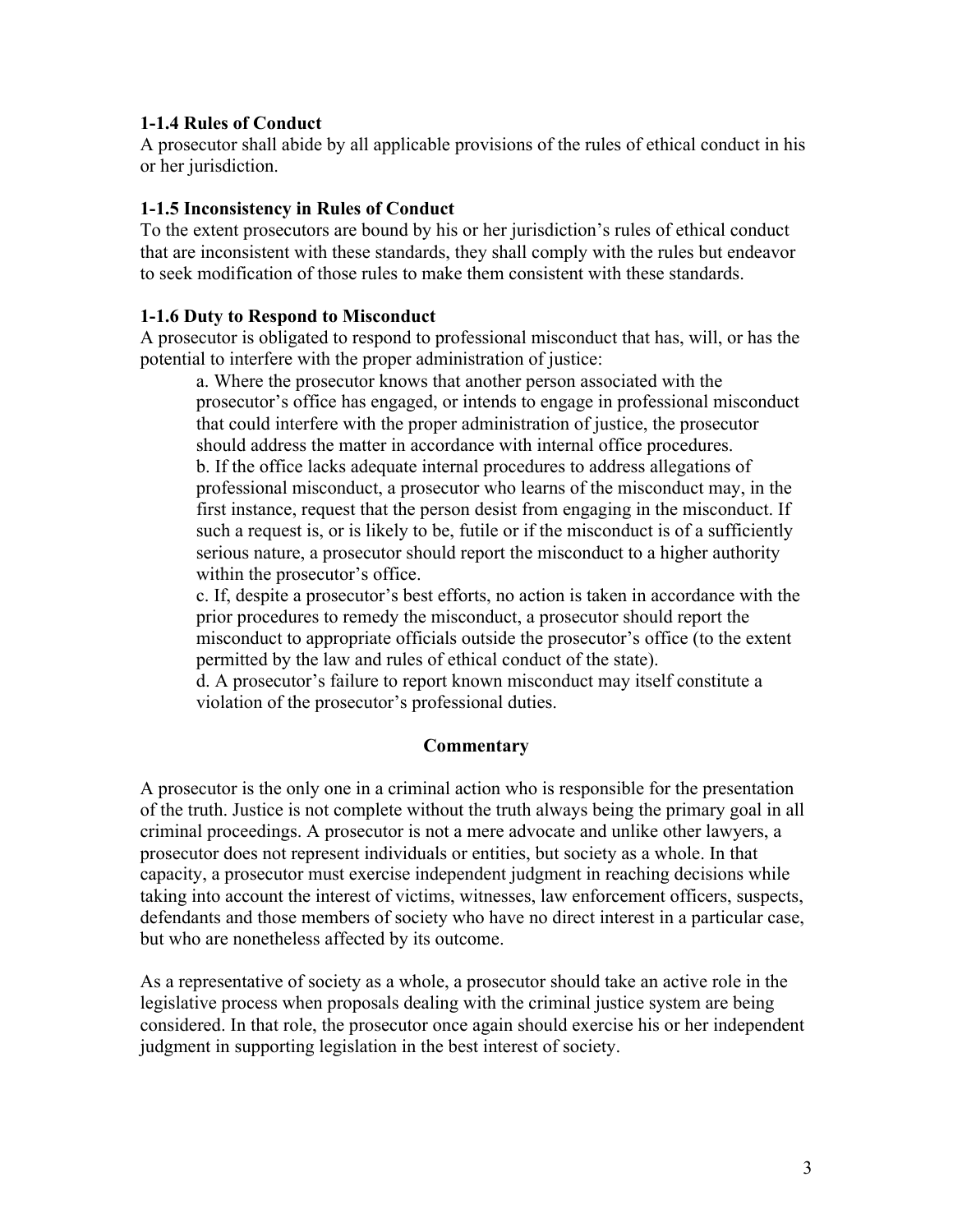A full-time chief prosecutor confers many advantages on his or her jurisdiction. Among other advantages, the prosecutor is not distracted by a private law practice; is readily available for consultation with law enforcement officers; is more accountable to society for his or her decisions and performance; and, is not vulnerable to the various potential conflicts of interest that can plague a part-time prosecutor.

Despite those advantages, there are many part-time prosecutors in the United States. This situation is generally created by the societal preference for local accountability and control in locations where the sparse population, geographic size of the jurisdiction, budget and caseload do not warrant that the position be approached as a full-time one. The position of the standard is that the office be approached on a full-time basis insofar as that is possible in any given jurisdiction.

Whether full-time or part-time, the position should be approached as a career and not as a steppingstone or sideline. This means that the prosecutor is prepared to bring to his public duties an orientation of primacy. No matter what other activities the prosecutor is involved in, his public duties come first. Part-time prosecutors should not represent persons in criminal matters in other jurisdictions. This is because of the potential for conflicts with his or her duties as a prosecutor and because of the perception that such representation would decrease his or her dedication to the performance of prosecutorial functions.

Nearly all jurisdictions have now adopted, in some form, the ABA Model Rules of Professional Conduct. While these and other rules adopted by a minority of states have not fully addressed the special concerns of prosecutors in carrying out their public responsibilities, they are the law and rules prosecutors must follow. Therefore, it is important for prosecutors to become involved in the rule making process and to be involved in local jurisdiction processes in adopting the rules.

Using appropriate procedures and in appropriate fora, a prosecutor may challenge such code provisions believed in good faith to be unjust or inapplicable. The existence of a code or rule does not eliminate the duty of the prosecutor to seek justice and serve the public interest. In this sense, the role of the prosecutor is not always the same as other members of the bar. If a prosecutor chooses to disregard a code or rule because of a belief that his or her duty to seek justice requires the same, it should be done with the awareness that the licensing authority in the jurisdiction may well disagree with that determination.

Because the responsibility to seek justice is one borne by each individual prosecutor, one cannot turn a blind eye or a deaf ear to misconduct by another prosecutor that will or has the potential to interfere with that responsibility. To prepare for such a situation, a chief prosecutor should establish an internal office procedure to be used when necessary. In the absence of such a procedure, a prosecutor should report the misconduct to a higher authority inside the prosecutor's office.

If, despite a prosecutor's best efforts, no action is taken in accordance with the prior procedures to address the misconduct, a prosecutor should report the misconduct to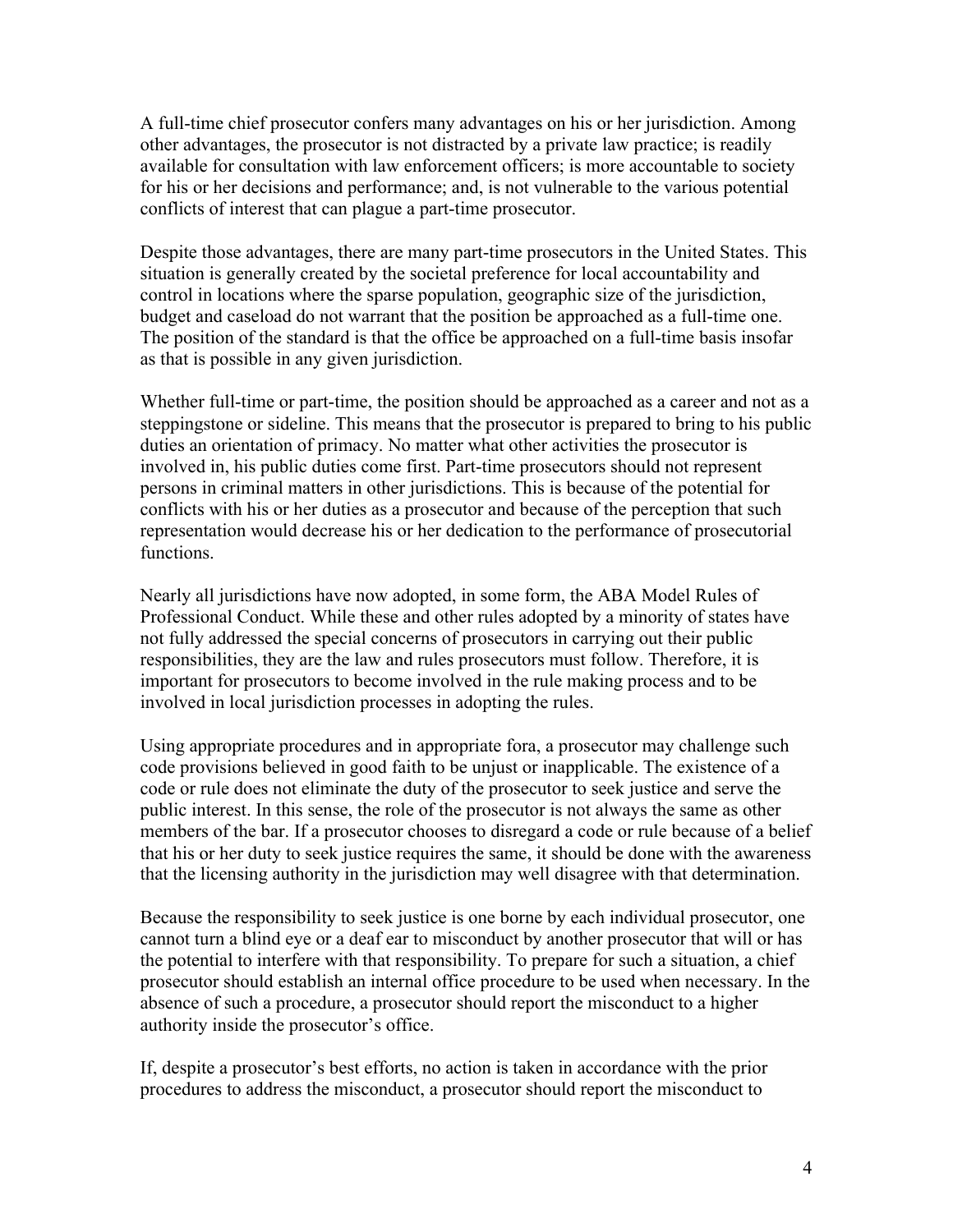<span id="page-13-0"></span>appropriate officials outside the prosecutor's office to the extent permitted by the law and rules of ethical conduct of the state. In the event that the prosecutor believes that action taken by a higher authority in the office is inadequate, the prosecutor should consider discussing the matter with a designated ethical advisor or a statewide ethical adviser before deciding what other action should be taken.

#### **2. Professionalism**

#### **1-2.1 Standard of Conduct**

A prosecutor should conduct himself or herself with a high level of dignity and integrity in all professional relationships, both in and out of court. Appropriate behavior includes, but is not limited to, the following:

a. A prosecutor should act with candor, good faith, and courtesy in all professional relations.

b. A prosecutor should act with integrity in all communications, interactions, and agreements with opposing counsel. A prosecutor should not express personal animosity toward opposing counsel, regardless of personal opinion.

c. A prosecutor should at all times display proper respect and consideration for the judiciary, without foregoing the right to justifiably criticize individual members of the judiciary at appropriate times and in appropriate circumstances.

d. A prosecutor should be punctual for all court appearances. When absence or tardiness is unavoidable, prompt notice should be given to the court and opposing counsel.

e. A prosecutor should conduct himself or herself with proper restraint and dignity throughout the course of proceedings. Disruptive conduct or excessive argument is always improper.

f. A prosecutor should treat witnesses fairly and professionally and with due consideration. In questioning the testimony of a witness, a prosecutor should not engage in a line of questioning intended solely to abuse, insult or degrade the witness. Examination of a witness's credibility should be limited to legally permitted impeachment techniques.

g. A prosecutor should avoid obstructive and improper tactics. Examples of such tactics include, but are not limited to, knowingly:

- Making frivolous objections, or making objections for the sole purpose of disrupting opposing counsel;
- Attempting to proceed in a manner that is obviously inconsistent with a prior ruling by the court;
- Attempting to ask clearly improper questions or to introduce clearly inadmissible evidence;
- Engaging in dilatory actions or tactics; and
- Creating or taking unlawful advantage of prejudicial or inflammatory arguments or publicity.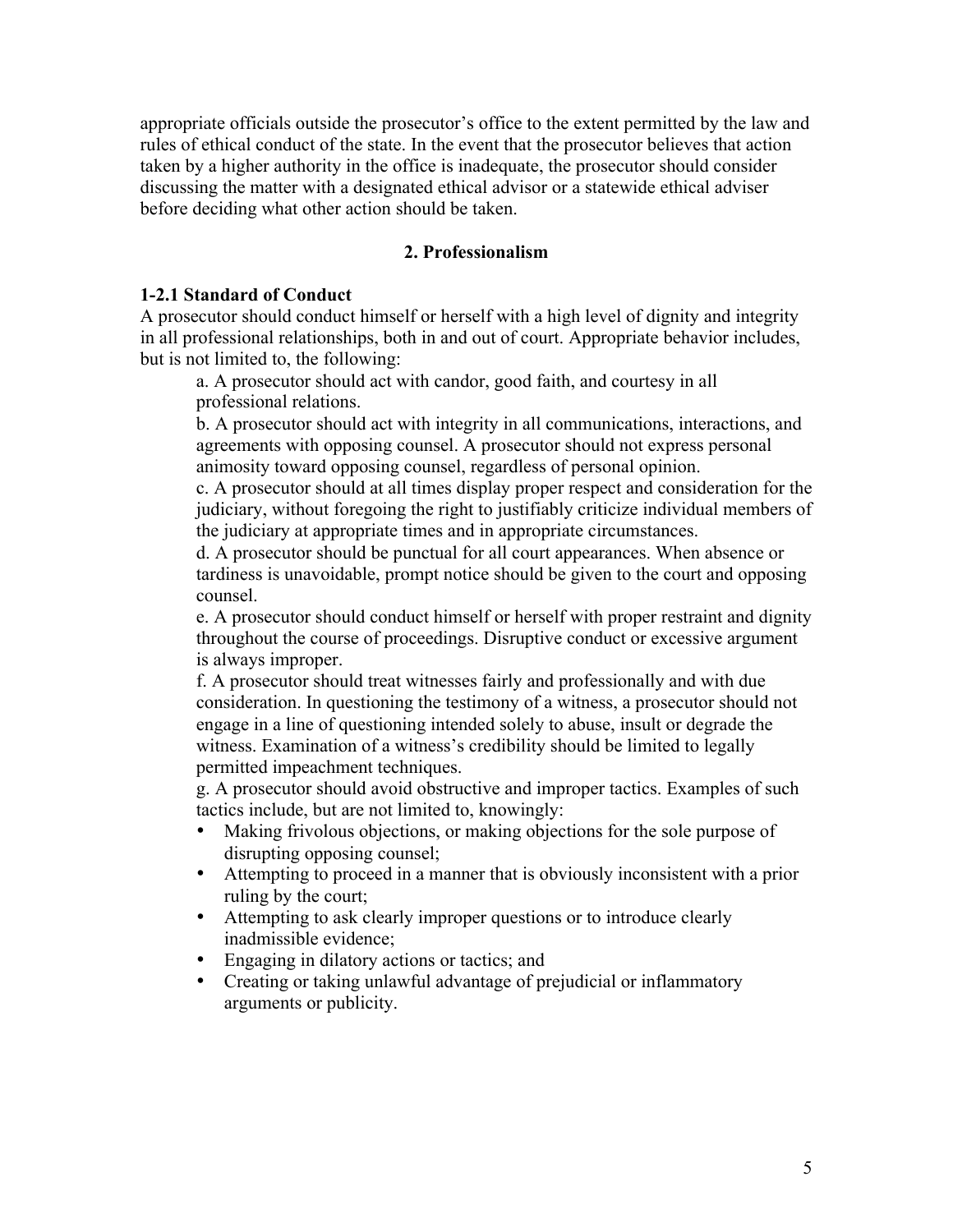#### **Commentary**

<span id="page-14-0"></span>A prosecutor's obligation to comply with the rules of ethical conduct of his or her jurisdiction is a fundamental and minimal requirement. When a prosecutor falls below that standard, he or she may expect sanctions impacting on a particular case or on the individual prosecutor.

The dignity and honor of the profession call for compliance with a higher standard of conduct—one of professionalism. This standard requires the prosecutor to bring integrity, fairness, and courtesy into all interactions, whether they are with victims, witnesses, law enforcement officers, opposing counsel, the court, jurors, or defendants.

This standard follows the lead of many state and local bar associations that have created codes of professionalism. It should used to inspire and invigorate all prosecutors, from the recently admitted to the very experienced, as all can be affected by the stress of the situations encountered by prosecutors. This especially applies in litigation, where emotions run highest, and the adversary setting generates a competitive orientation. While professionalism is a word of elusive definition, the standard lists a number of types of conduct that must be considered. It is strongly recommended that wherever prosecution adopts and abides by a code of professionalism, the defense bar should reciprocate.

#### **3. Conflicts of Interest**

#### **1-3.1 Conflict Avoidance**

A prosecutor should not hold an interest or engage in activities, financial or otherwise, that conflict, have a significant potential to conflict, or are likely to create a reasonable appearance of conflict with the duties and responsibilities of the prosecutor's office.

#### **1-3.2 Conflicts with Private Practice**

In jurisdictions that do not prohibit private practice by a prosecutor:

a. The prosecutor in his private practice should not represent clients in any criminal or quasi-criminal related matters, regardless of the jurisdiction where the case is pending;

b. The prosecutor should avoid representing to private clients or prospective clients that the status of a prosecutor could be an advantage in the private representation;

c. The prosecutor should not indicate his or her status as a prosecutor on any letterhead, announcement, advertising, or other communication involved in the private practice, and should not in any manner use the resources of the prosecutor's office for the purpose of such non-prosecutorial activities;

d. The prosecutor should excuse himself or herself from the investigation and prosecution of any current client of the prosecutor and should withdraw from any further representation of that client.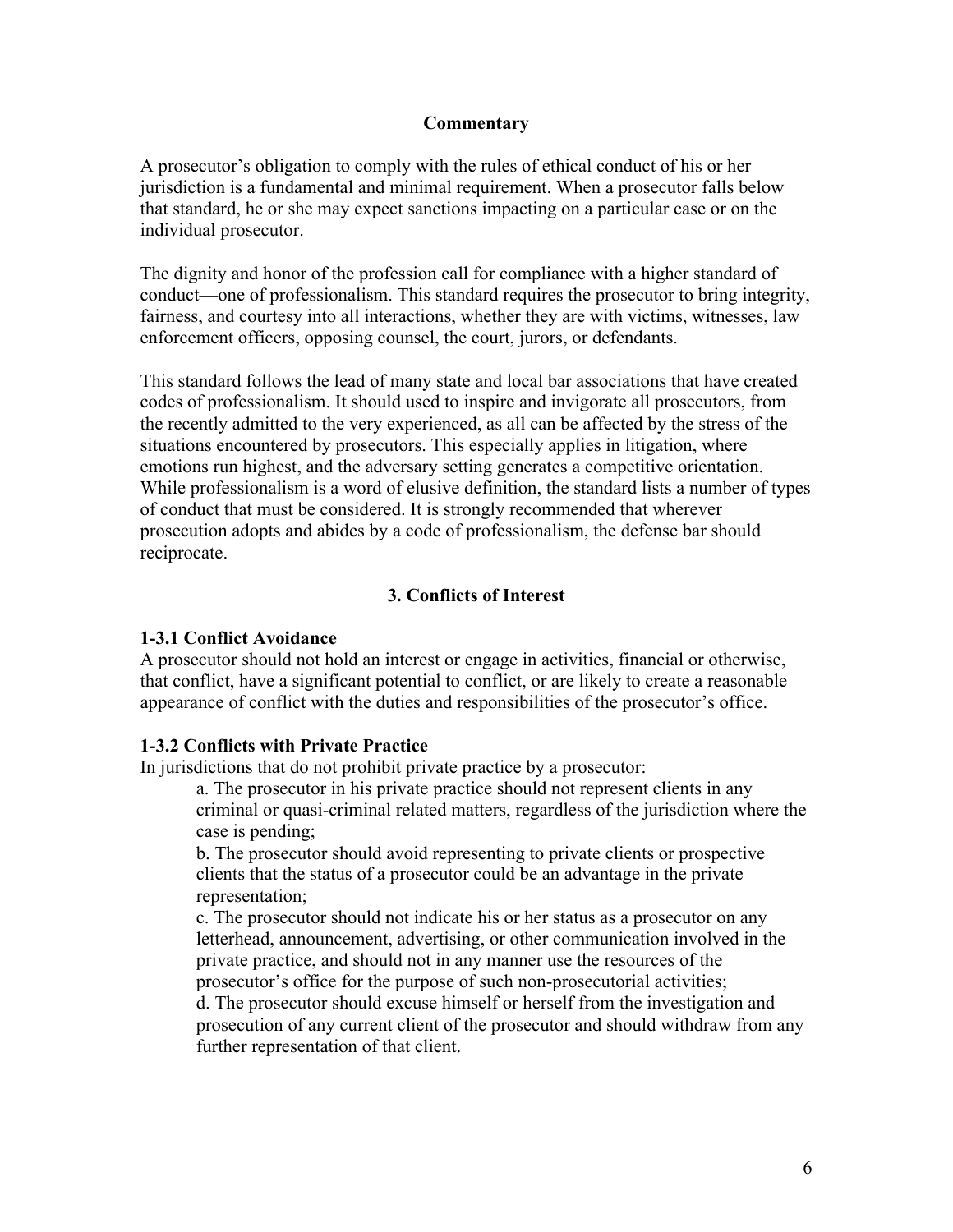#### <span id="page-15-0"></span>**1-3.3 Specific Conflicts**

In all jurisdictions, including those prohibiting private practice by prosecutors:

a. The prosecutor should excuse himself or herself from the investigation and prosecution of any former client involving or substantially related to the subject matter of the former representation, unless, after full disclosure, the former client gives informed written consent permitting the prosecutor's involvement in the investigation or prosecution.

b. The prosecutor should excuse himself or herself from the investigation and prosecution of any matter where information known to the prosecutor by virtue of a prior representation and subject to the attorney-client privilege would be pertinent to the criminal matter, unless, after full disclosure, the former client gives informed written consent permitting the prosecutor's involvement in the investigation or prosecution.

c. The prosecutor should excuse himself or herself from the investigation and prosecution of any person who is represented by a lawyer related to the prosecutor as a parent, child, sibling, spouse, or domestic partner, or who has a significant financial relationship with the prosecutor.

d. The prosecutor should excuse himself or herself from any investigation, prosecution, or other matter where personal interests of the prosecutor would cause a fair-minded, objective observer to conclude that the prosecutor's neutrality, judgment, or ability to administer the law in an objective manner may be compromised.

e. If an assistant or deputy prosecutor learns of the potential of a specific conflict, he or she should immediately report the matter to the chief prosecutor or a designee thereof.

#### **1-3.4 Conflict Handling**

Each prosecutor's office should establish procedures for handling actual or potential conflicts of interest. These procedures should include, but are not limited to:

a. The creation of firewalls and taint or filter teams to ensure that prosecutors with a conflict are not improperly exposed to information or improperly disclose information; and

b. Methods to accurately document the manner in which conflicts were handled to ensure public trust and confidence in the prosecutor's office.

#### **1-3.5 Special Prosecutors**

Where an actual or potential conflict of interest exists that would prevent the prosecutor's office from investigating or prosecuting a criminal matter, the prosecutor's office should appoint, or seek the appointment of a "special prosecutor," or refer the matter to the appropriate governmental authority as required by law. Under those circumstances where a special prosecutor is appointed:

a. The special prosecutor should be a member of the state bar in good standing, with appropriate experience in the subject matter of the appointment, and should be perceived as having sufficient detachment from the prosecutor's office so as not to be influenced by any actual or potential conflict;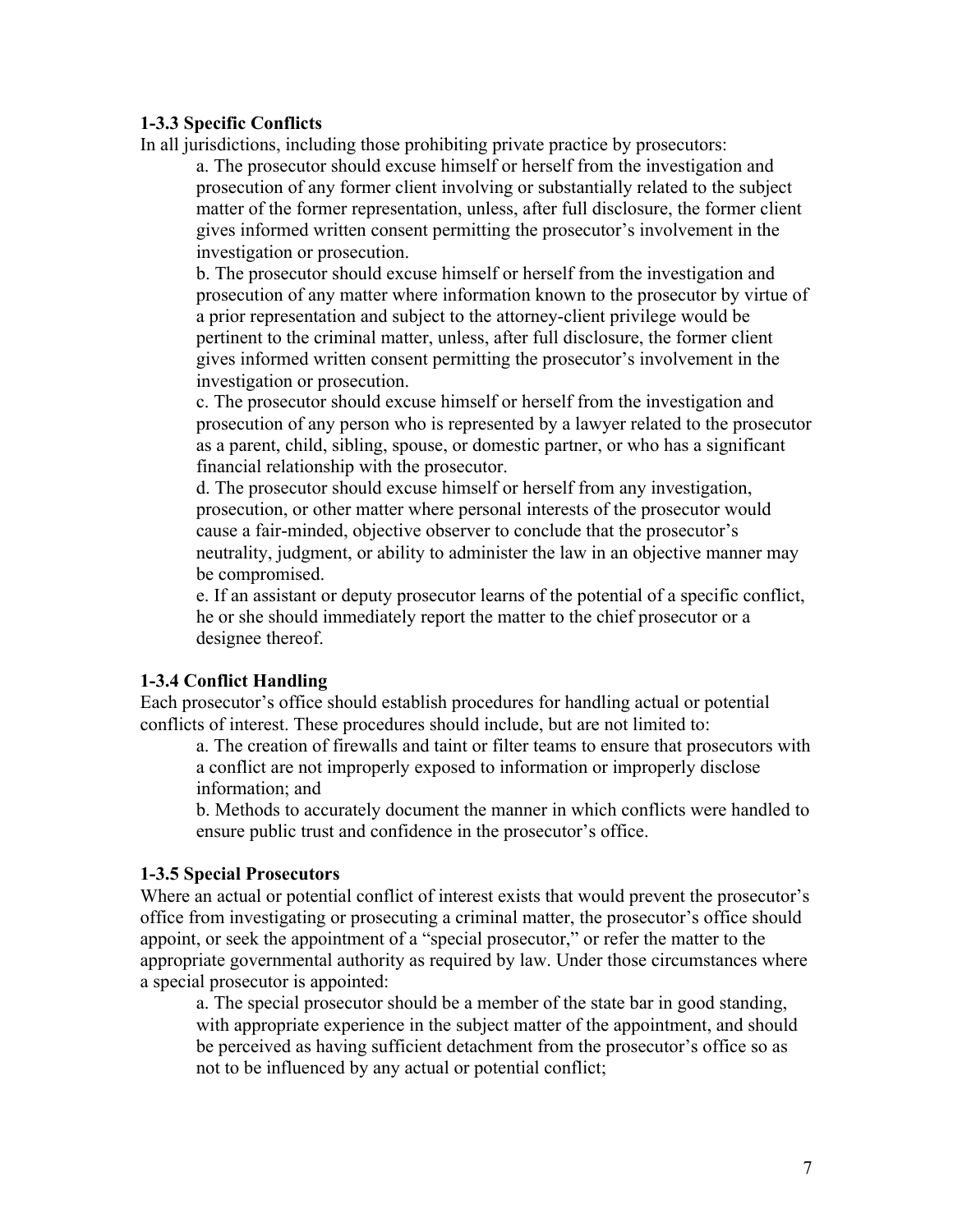<span id="page-16-0"></span>b. The special prosecutor should have the authority only over the case or cases for which he or she is appointed; and

c. Subject to the need to avoid the appearance of a conflict, a chief prosecutor and his or her assistants and staff should give all appropriate assistance, cooperation, and support to a special prosecutor.

## **Commentary**

There are few topics of ethical orientation more pervasive than conflicts of interest. Conflicts may arise not only from relationships with current or former clients, but also with a prosecutor's other activities—financial or otherwise.

Conflicts of interest problems are founded on the premise of the inability to serve two masters with foreseeable different interests that compete or contend.

Conflicts present themselves differently to the prosecutor, compared to the private practitioner, because the prosecutor does not initially select those subject to prosecution. Nor is there usually a choice of which prosecution office should proceed.

The standards recognize potential conflicts in all jurisdictions involving former clients or information obtained by virtue of former representation, and allow the prosecutor to proceed on the case only if the individual makes a counseled waiver permitting the prosecutor's involvement.

The extent to which firewalls and filters may be used depend upon the size of the office and jurisdiction, the media coverage of the matter, the type of matter concerned, and the position of the conflicted prosecutor in the office. If such methods are or are likely to be ineffective, the chief prosecutor should seek a qualified special prosecutor and offer appropriate assistance.

# **4. Selection, Compensation, and Removal**

# **1-4.1 Qualifications**

At the time of filing for election, appointment, or hiring, and for the duration of the term of office or employment, a prosecutor shall be a member in good standing of the state's bar, except as otherwise provided by law. Chief prosecutors should be residents of the jurisdiction that they serve.

# **1-4.2 Compensation; Responsibilities of the Chief Prosecutor**

Chief prosecutors should be compensated commensurate with their responsibilities. The salary of the full-time chief prosecutor should be at least that of the salary of the chief judge of general trial jurisdiction in the chief prosecutor's district and should not be lowered during a term of office. Factors that should be considered in determining compensation include, but are not limited to:

a. The benefits to the jurisdiction of encouraging highly competent people to seek a position of prosecutor with a career orientation; and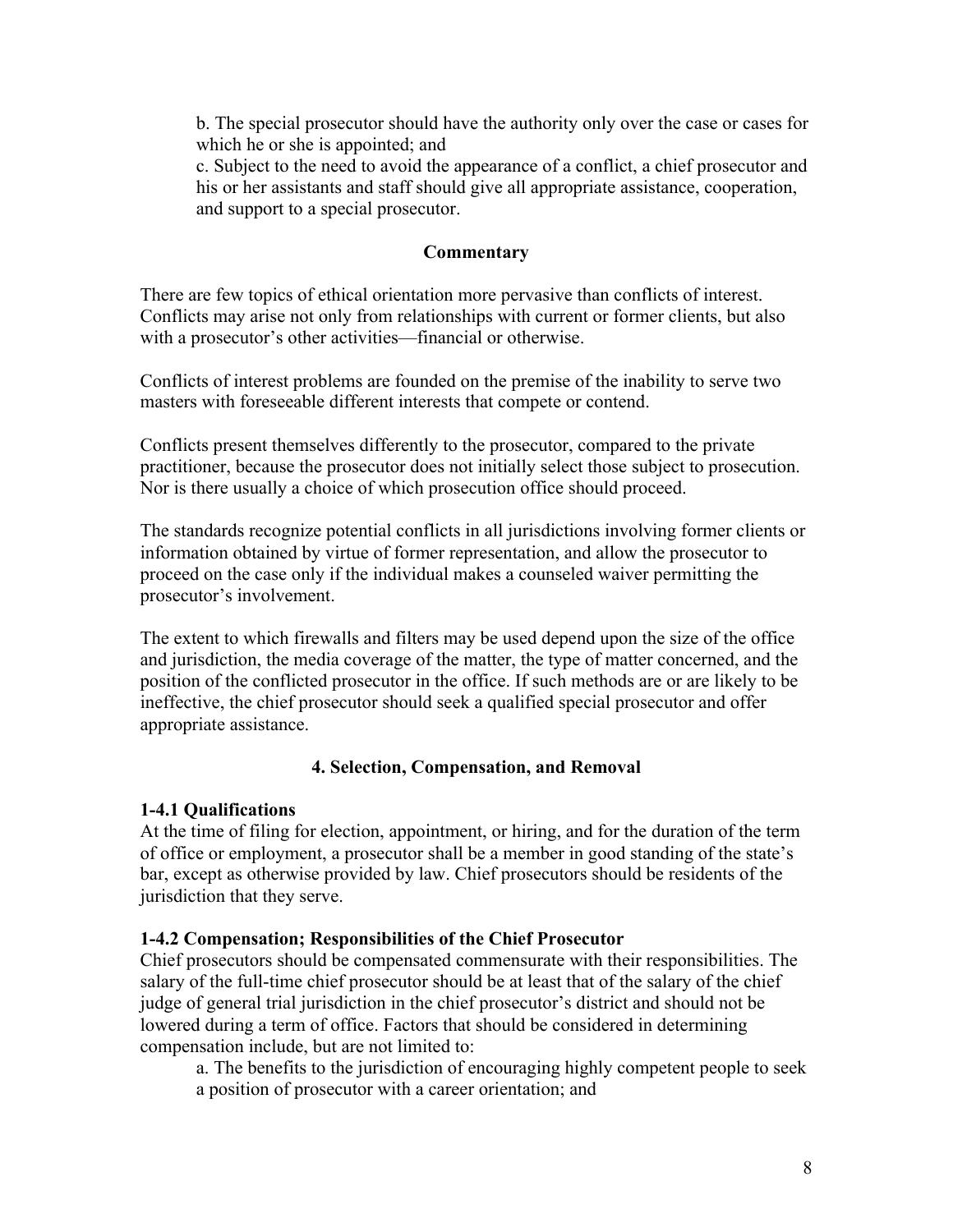<span id="page-17-0"></span>b. The level of compensation of people with analogous responsibilities in the private practice of law, in private industry, and in public service.

## **1-4.3 Compensation of Assistant and Deputy Prosecutors**

The compensation of the chief prosecutor should not serve as a basis for the highest compensation of assistant prosecutors. Factors that should be considered in determining compensation include, but are not limited to:

a. The benefits to the jurisdiction of encouraging highly competent people to seek a position of prosecutor with a career orientation; and

b. The level of compensation of people with analogous responsibilities in the private practice of law, in private industry, and in public service.

In addition, factors that may not be considered in setting compensation include, but are not limited to:

a. Characteristics of the prosecutor that are irrelevant to their ability to perform the job and historically have been the basis of invidious discrimination, including race, gender, religion, national origin, and sexual orientation;

b. Partisan political affiliation or activity; and

c. Revenues generated by the prosecution function—such as asset forfeitures or collection of fees.

# **1-4.4 Benefits**

A chief prosecutor should seek to ensure that all assistant attorneys have access to a benefits program commensurate with their responsibilities. These benefits should include indemnification or insurance to pay all costs of defense against, and judgments rendered in, civil lawsuits arising from the prosecutor's performance of his or her official duties.

# **1-4.5 Workload**

Except in extraordinary circumstances, a prosecutor should not maintain, and should not be asked to maintain, a workload that is inconsistent with the prosecutor's duty to ensure that justice is done in each case.

# **1-4.6 Removal**

A chief prosecutor shall hold office during his or her term of office and shall only be removed by procedures consistent with due process and governing law. Factors that may not be taken into account in the removal of a prosecutor include, but are not limited to, the following:

a. Characteristics of the prosecutor that are irrelevant to his or her ability to perform the job and historically have been the basis of invidious discrimination, including race, gender, religion, national origin, and sexual orientation.

b. Partisan activities that are legal and ethical unless those activities interfere with the efficient administration of the office.

c. The refusal to participate in partisan activities.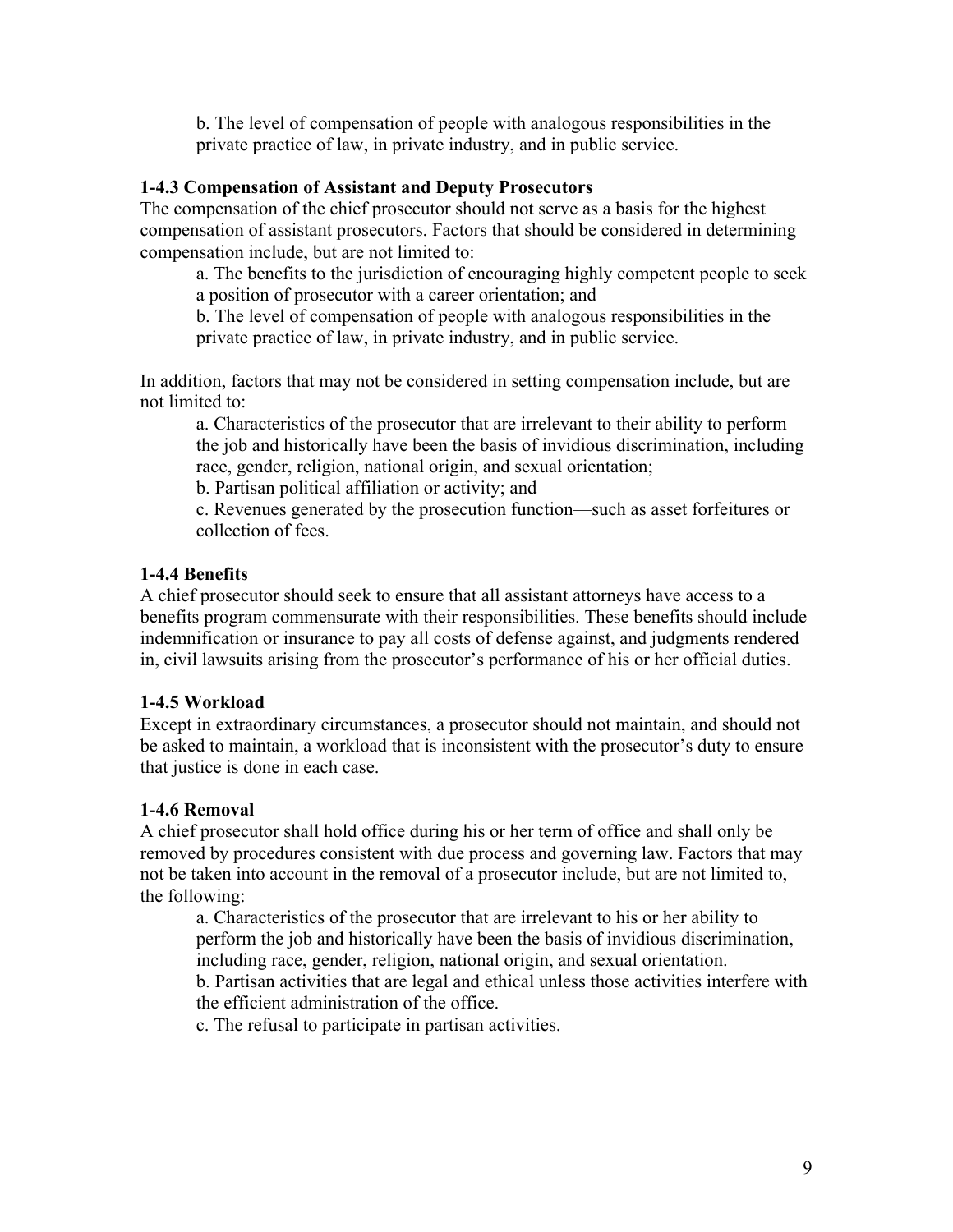#### <span id="page-18-0"></span>**1-4.7 Discharge of Assistant and Deputy Prosecutors**

Assistant and deputy prosecutors are subject to removal according to the laws of their jurisdictions and the procedures in their offices. Factors that may not be taken into account in the removal of a prosecutor include, but are not limited to, the following:

a. Characteristics of the prosecutor that are irrelevant to his or her ability to perform the job and historically have been the basis of invidious discrimination, including race, gender, religion, national origin, and sexual orientation. b. Partisan activities that are legal and ethical unless those activities interfere with the efficient administration of the office.

c. The refusal to participate in partisan activities.

#### **Commentary**

Given the preference for involvement with the represented community, the need to be available for consultation with law enforcement personnel, and the need to be available in the event of an emergency or unusual situation, the chief prosecutor should be a resident of his or her jurisdiction. Even though, in some jurisdictions, disbarment of the prosecutor would not disqualify him or her from holding the office, the public interest would dictate resignation in that situation.

Provision of an adequate salary is an absolute necessity if the office of prosecutor is to function at maximum efficiency. An adequate salary is essential for attracting capable candidates to the position of prosecutor. Without such compensation, capable persons who might otherwise be attracted to the prosecutor's office are diverted to private practice of law or other endeavors.

The salary provided the prosecutor should be at least that of the salary of the judge of general trial jurisdiction in the district of the prosecutor. As noted by the National Advisory Commission on Criminal Justice Standards and Goals, Courts 230 (1973):

For purposes of salary, the prosecutor should be considered to be on the same level as the chief judge of the highest trial court of the local criminal justice system. Both positions require the exercise of broad professional discretion in the discharge of the duties of the offices. It is therefore reasonable that the compensation for the holders of these offices have the same base.

Provision for an adequate salary level is also essential to reduce the rapid turnover of local prosecutors. The skills and judgment required by a prosecutor are developed with time and experience. To retain the best representatives of the people, the salary and benefits exchanged for services must be commensurate with the salary and benefits available in other areas for the expertise developed. Without the ability to earn a salary sufficient to justify remaining in the prosecutor's office, the office becomes a training ground for private practitioners and the people are denied the best representation.

A prosecutor has the responsibility to seek justice in every case. Ensuring that a matter has been properly investigated and evaluating how it should be handled are time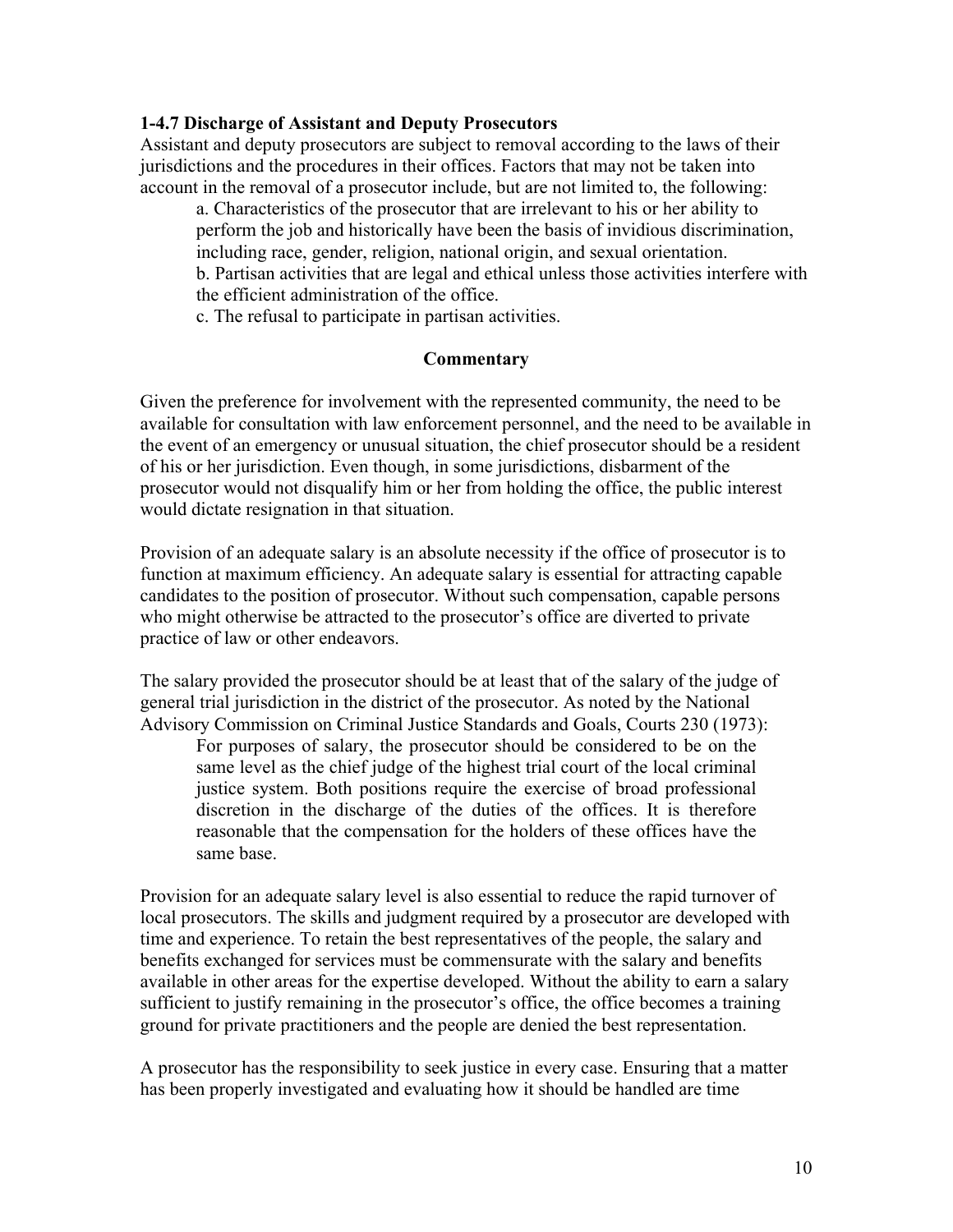<span id="page-19-0"></span>consuming. In those cases that go to trial, the preparation required to proceed effectively is filled, in many instances, with education regarding experts in various fields and creation of technological presentations and exhibits which are increasingly necessary to effectively explain the prosecution's theory of the case.

Because of the need to thoroughly investigate, evaluate, prepare and try a variety of cases, prosecutors should not be overwhelmed by large numbers of cases needing disposition. If they are, the quality of representation afforded the people suffers and the difficulty in retaining good, experienced prosecutors increases.

Without addressing specific reasons for the removal from office of the chief prosecutor or assistant prosecutors, the standard requires that such actions be subject to procedural due process. Equally important is the necessity that such removals not be undertaken because of prejudice against the prosecutor's race, gender, religion, national origin or sexual orientation.

Engaging in partisan political activities, or the refusal to engage in the same should not be a basis for removal unless the activity interferes with the efficient operation of the office.

Prosecutors should be mindful of their responsibility to seek justice. Should a prosecutor find himself or herself in a situation in which the public trust in the office has diminished to the extent that he or she can no longer fulfill that primary responsibility, resignation should be considered.

Given the litigious nature of some persons involved in the criminal justice system, a program providing indemnification or insurance to pay all costs incurred by the prosecutor in defending against civil lawsuits and in paying judgments arising from the performance of his or her official duties is essential. That benefit will enable a prosecutor to seek justice despite the threats of civil litigation that, even if totally unfounded, can consume time and resources to defend.

# **5. Staffing and Training**

# **1-5.1 Transitional Cooperation**

When an individual has been elected or appointed prosecutor, the incumbent prosecutor should, when practicable, fully cooperate in an in-house orientation of the incoming prosecutor to allow for an effective transition consistent with the principles of professional courtesy. This cooperation may include, when possible, designating the incoming prosecutor a special assistant prior to the time the incoming prosecutor assumes office, so that the incoming prosecutor may be briefed on significant ongoing proceedings and deliberations within the office, including grand jury or other investigations.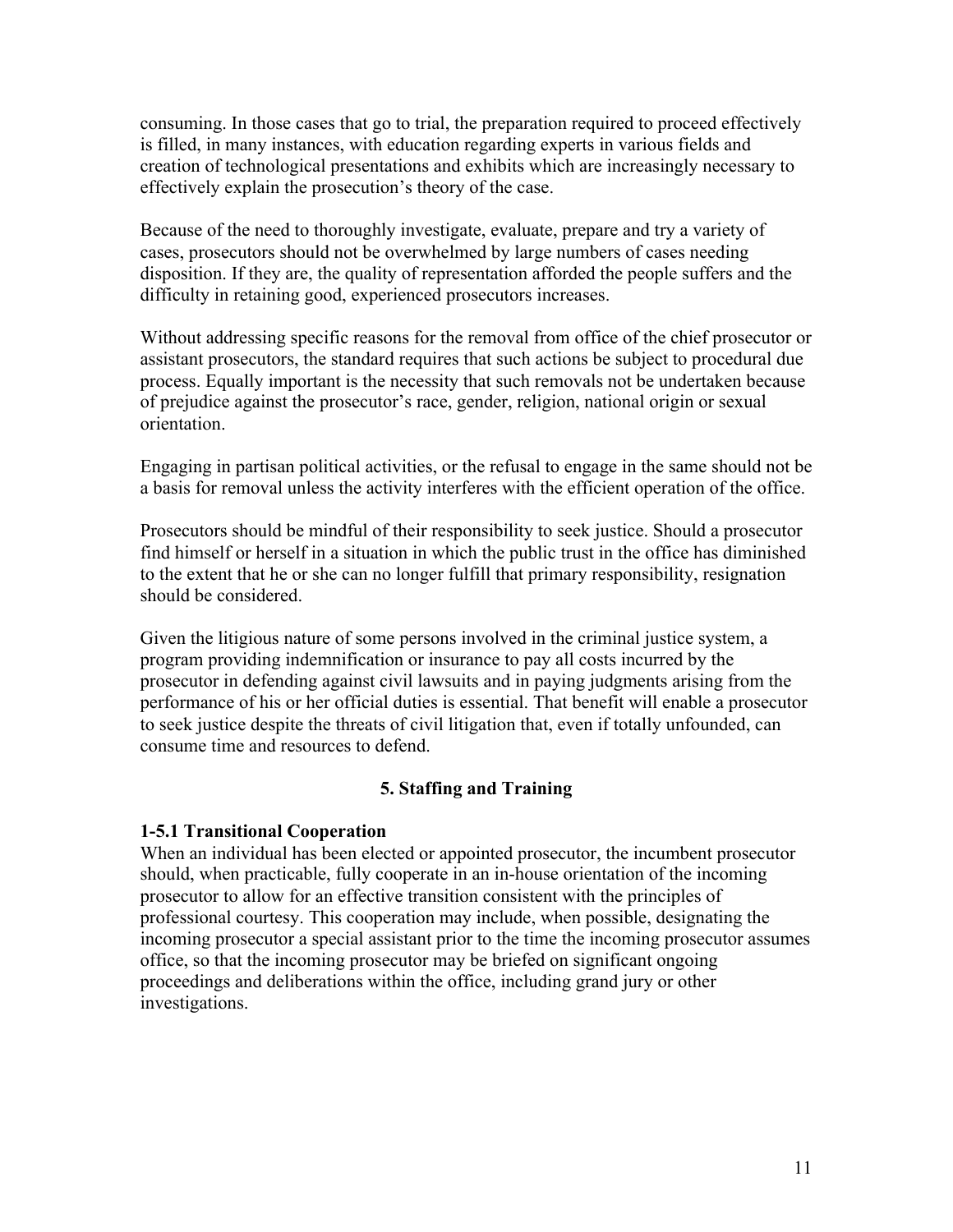#### <span id="page-20-0"></span>**1-5.2 Assistant and Deputy Prosecutors**

Assistant and deputy prosecutors, by whatever title, should be selected by the chief prosecutor and should serve at the chief prosecutor's pleasure, unless otherwise provided by law or contract.

a. Assistant and deputy prosecutors should be active members of the state bar in good standing, except as otherwise provided by law.

b. Assistant and deputy prosecutors should be selected on the basis of their achievements, experience, and personal qualifications related to their ability to successfully perform the work of the prosecutor's office. Personal or political considerations that have no legitimate bearing on the ability to perform the required work should not play a role in the hiring, retention, or promotion of assistant and deputy prosecutors.

c. Absent unusual circumstances, a chief prosecutor should seek a commitment for a minimum number of years of employment at the time of hiring or promoting assistant or deputy prosecutors, conditioned upon continuing good performance.

#### **1-5.3 Orientation and Continuing Legal Education**

At the time they commence their duties and at regular intervals thereafter, prosecutors should participate in formal training and education programs. Prosecutors should seek out continuing legal education opportunities that focus specifically on the prosecution function and:

a. Chief prosecutors should ensure that all prosecutors under his or her direction participate in appropriate training and education programs. Chief prosecutors should also be knowledgeable of and make use of appropriate national training programs for both orientation and continuing legal education for both himself or herself and the prosecutors in his or her office.

b. Chief prosecutors should participate in training programs sponsored by a state or national association or organization.

c. Prosecutors with supervisory responsibilities should include in their continuing training the study of management issues, such as staff relations and budget preparation.

d. The chief prosecutor should ensure that each new prosecutor becomes familiar with these standards, as well as rules of ethical conduct and professionalism that have been adopted in the jurisdiction.

e. Chief prosecutors should identify one or more sources, both within and outside the office, to which the prosecutors can turn for guidance on questions related to ethical conduct and professionalism.

f. Prosecutors should be diligent in meeting or exceeding requirements for continuing legal education in those jurisdictions where the requirements are mandatory.

g. Adequate funds should be allocated in the prosecutor's budget to allow for both internal training programs and attendance at external training events.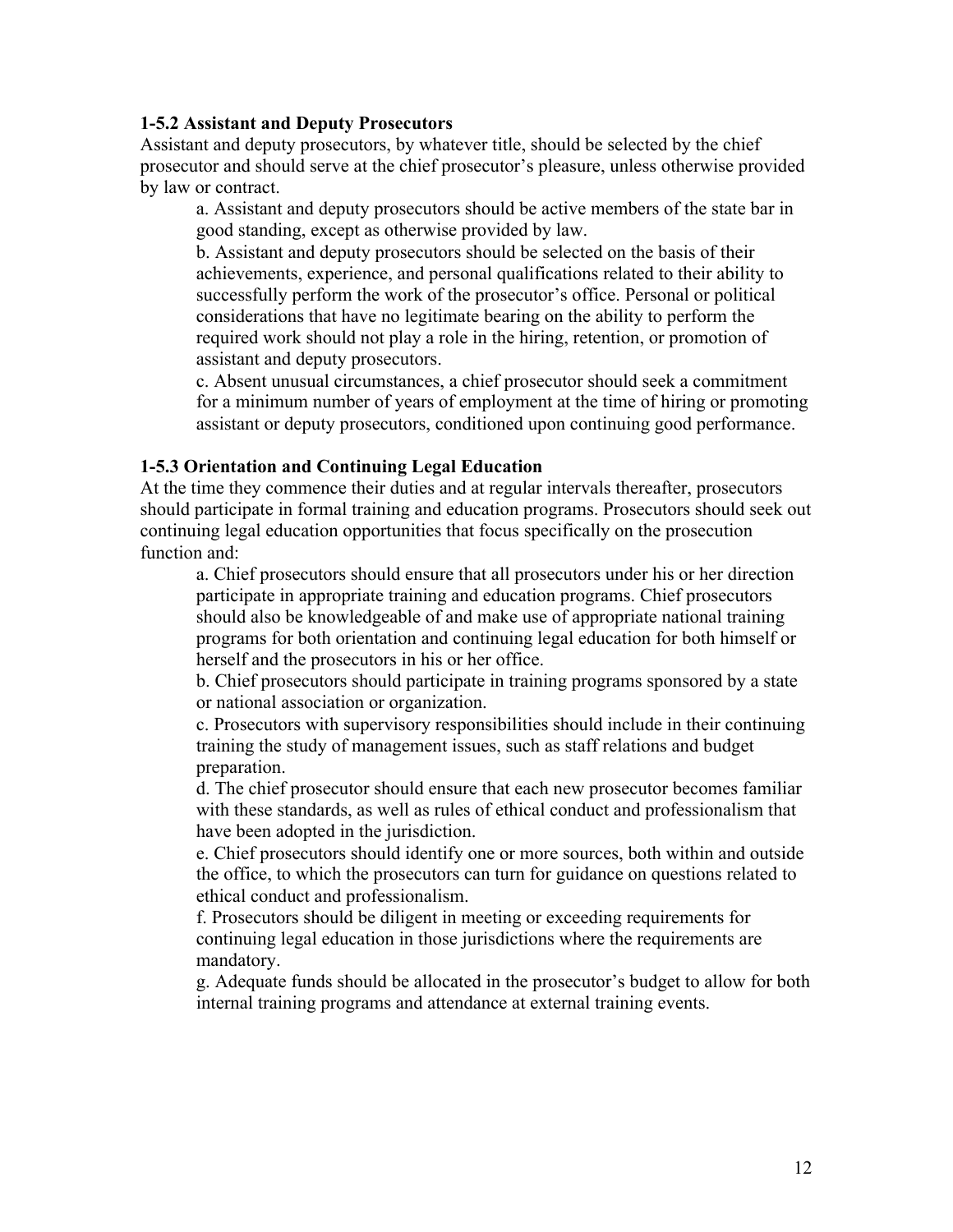# <span id="page-21-0"></span>**1-5.4 Office Policies and Procedures**

Each prosecutor's office should develop written and/or electronically retrievable statements of policies and procedures that guide the exercise of prosecutorial discretion and that assist in the performance of those who work in the prosecutor's office.

#### **Commentary**

Criminal investigations, trial preparation, trials, and the day-to-day operation of the prosecutor's office do not coincide with election cycles. Therefore it is important for the efficient representation of the people that the transition from one prosecutor's term to another's be as seamless as possible. Because of the confidential character of much of the activity in a prosecutor's office, it may be that the most appropriate manner in which to orient an incoming chief prosecutor is through his or her appointment as a special prosecutor, so that briefings on confidential matters can be accomplished. It is important for both the outgoing and incoming prosecutors to remember that his or her responsibility to seek justice for the people of the community may require the setting aside of campaign differences in a professional manner.

In selecting assistant or deputy prosecutors, the chief prosecutor, in addition to confirming that the prospective prosecutors are members in good standing of the bar of the jurisdiction, when appropriate, should carefully examine the assets they would bring to the office. An assessment of their educational background, work experience, judgment, written and oral communication skills, trial advocacy skills and other personal qualifications without regard to who they know should form the basis for hiring, promotion and retention decisions.

It is desirable for the chief prosecutor to require a minimum commitment from all assistant or deputy prosecutors. This period may be lengthened or shortened within the discretion of the chief prosecutor. Because many prosecutors are hired immediately after law school they require an extended period of training and experience before they can deliver their best work for their client. Therefore the time commitment assures that the prosecutor's office receives some benefit for the time and resources spent on the training process. Even for those prosecutors entering the office with some other relevant experience, the transition from another type of practice to prosecution takes some time. In addition, in some instances the time required for potential conflicts of interest to lessen and allow for the new prosecutor to function fully will justify the commitment requirement.

It is the responsibility of the prosecutor to hire staff that reflects the composition of the community, where possible. The recruitment of qualified minorities is an essential aspect of this goal and should be incorporated into the hiring practices and procedures of all prosecution offices. While it is not the responsibility of the prosecutor to meet predetermined quotas, the office benefits by strong representation that reflects the community that is served.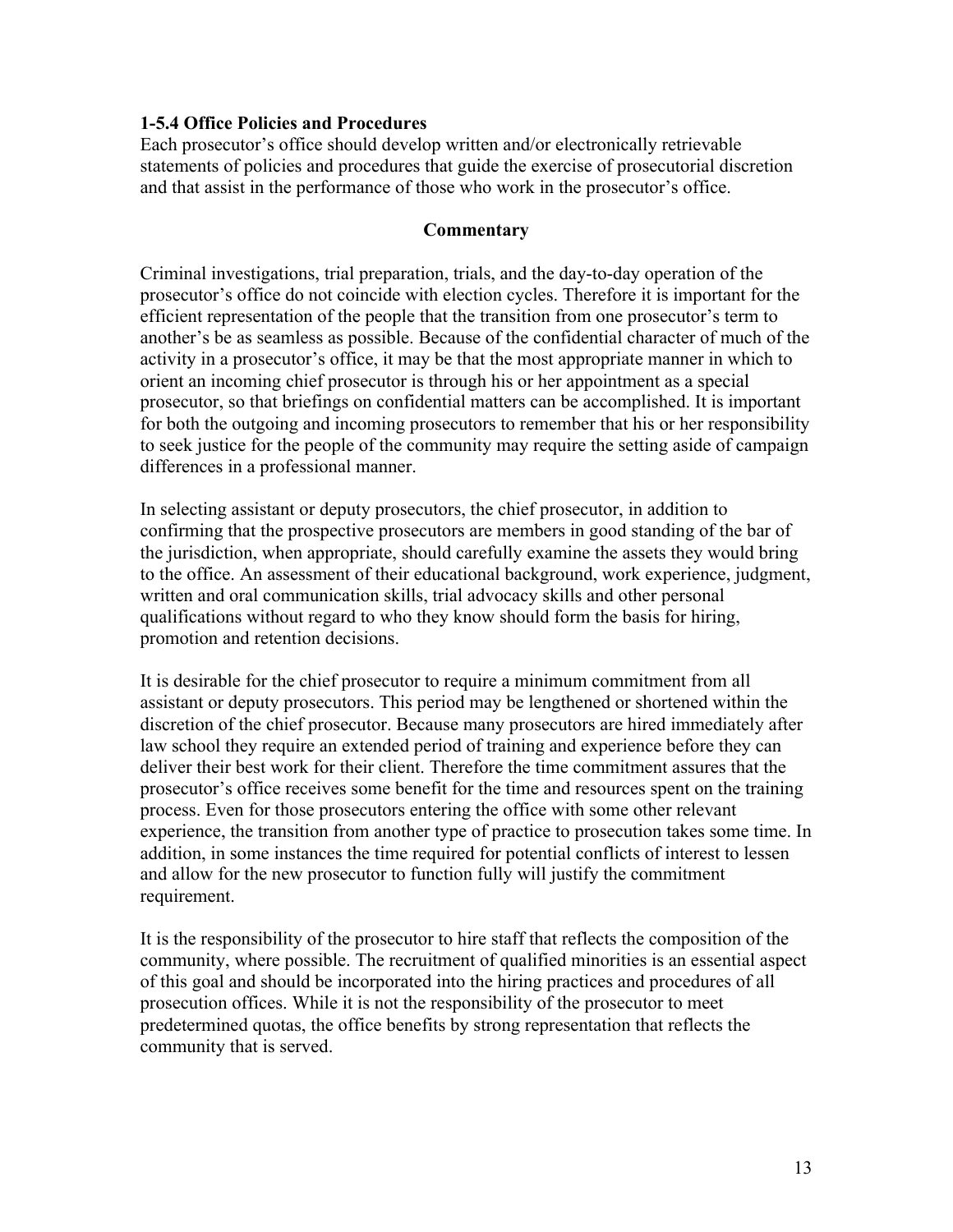Conceptually, staff training can be divided into two broad categories. The first, which might be termed "orientation," would seek to provide new assistants or deputies, as well as chief prosecutors, with an understanding of their responsibilities in the criminal justice system, and with the technical skills they will be required to utilize. Orientation for the chief prosecutor should center on office management skills, especially for larger jurisdictions. A basic orientation package for assistants could include familiarization with office structure, procedures, and polices; the local court system; the operation of local police agencies; and training in ethics, professional conduct, courtroom decorum, and relations with the court and the defense bar.

A second aspect of training which should be included in each prosecutor's training program is continuing education. First and foremost, the prosecutor must abide by any continuing legal education requirements of his or her jurisdiction. The content of the training should be relevant to the duties of the prosecutor. For the chief prosecutor and other prosecutors in management positions, training on personnel, management and budget issues would be appropriate. For other prosecutors, concentration on substantive law, rules of evidence, forensic evidence, trial advocacy, and other matters relevant to their duties should be sought. While some of the largest offices have training divisions which can provide much of the training needed, the chief prosecutor should be cognizant that it is important to have exposure to what is going on throughout the national criminal justice community. Prosecutors benefit from this exposure because it allows them to stay current regarding new defenses, jointly address concerns confronting prosecutors, and learn techniques that can improve their ability to seek justice for their communities.

In addition to providing opportunities for prosecutors to learn the information and skills required to perform their duties, the chief prosecutor must be diligent in requiring his or her prosecutors to be thoroughly familiar with his or her rules of ethical conduct and professional responsibilities. At an absolute minimum, the chief prosecutor must ensure that all prosecutors in his or her office have a working knowledge of the ethical rules and professional codes applicable to the jurisdiction as well as these standards. In addition, the chief prosecutor should work to create an atmosphere in which the discussion of ethical and professional considerations is encouraged. The chief prosecutor should also make known persons and procedures that can be utilized if more private consultation is desired.

By calling for the allocation of funds in the prosecutor's budget, this standard may help to emphasize the essential role of training in assuring efficient and effective performance of prosecutorial duties while disabusing the notion that training is a frill or an extra to be cut at the first sign of any pressure on the budget.

A primary benefit of drafting written policies and procedures is uniformity. The prosecutorial discretion that has been recognized in many of the standards most correctly belongs to the chief prosecutor only, being the elected official ultimately responsible to the community for the performance of the prosecution function. In promoting uniformity, the emphasis is on assuring that assistant prosecutors and other personnel perform in a manner consistent with the policy of the chief prosecutor. Given that the individual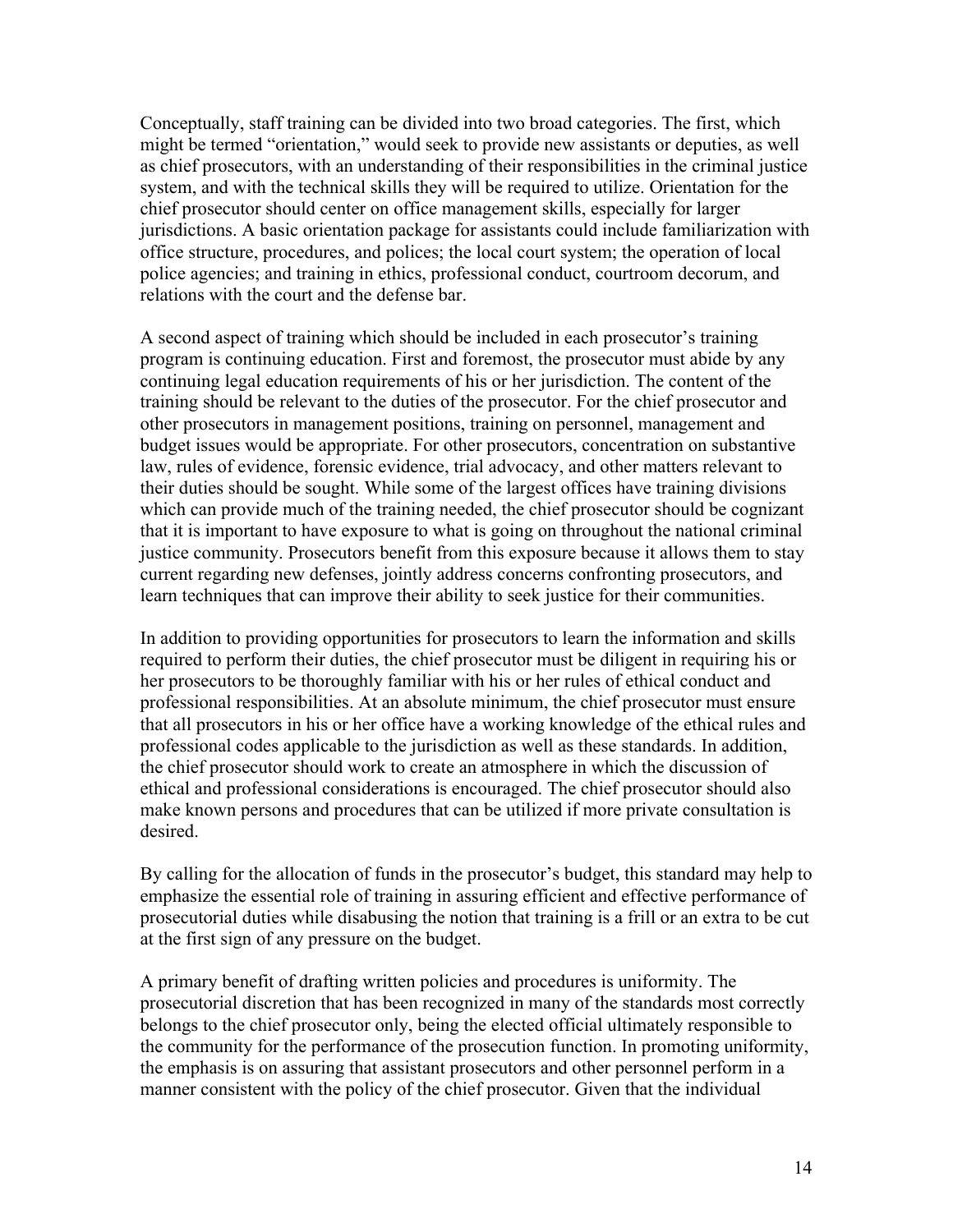assistants must be delegated the authority to apply their best judgment to the facts of particular cases, achieving the goal of uniformity protects a victim or accused from receiving substantially different treatment because the case was assigned to one individual in the office and not to another.

It is recognized that a distinction exists between the operation of a small office and a large office. In a small office, the long personal association of a prosecutor's staff will have created a completely shared understanding of the tenets of each prosecutor's individual policies. In those cases, the written policy may serve as no more than a crossreference and as a guard against any misunderstanding. Thus, it may not always be necessary for the statement of policies and procedures of a small office to be as detailed as that of a large office. However, in a larger office, where there is frequent staff turnover and a variety of staff positions, or where assistants serve part-time and operate in widely separated locales within the jurisdiction, the office statement of policies and procedures should represent an enormous stride toward uniformity and continuity in the execution of prosecutorial discretion.

Another benefit in the adoption of office policies and procedures will be a more effective orientation and training of new staff. A new attorney, paralegal, clerical employee, or intern may bring to the job little or no experience in the operations of a prosecutor's office. No matter what the size of the office, existing staff may already be overburdened, with little or no time to devote to thorough training of new employees. Even taking the time to explain to an individual his duties may not adequately convey them, given the amount of information to be assimilated. Written explanation of policy and office procedure can serve as an extremely valuable reinforcement to oral instruction and as a constant guide and reference to an individual during employment in the office.

An additional benefit to be derived from the adoption of written office policies and procedures can be improvement of the knowledge and technical proficiency of staff members in performing the various tasks required in the prosecutor's office. A portion aimed at clerical staff could explain how and when various office forms are to be utilized, and give instruction on the operation of office filing and statistical systems. Items of more relevance to professional legal personnel could detail the steps to be followed in approving a warrant, interviewing a witness, filing a motion, etc. Other sections might even give precise directions as to how to conduct a voir dire, jury trial, grand jury proceeding, or preliminary hearing. Even where information is already available in one format in the office, such as state criminal codes or reported court decisions, this information can be reorganized or restructured for easier access and practical use.

Because of the confidential character of the prosecutor's office work, the prosecutor may conclude that not all portions of the written policies and procedures should be accessible to the public, or that separate works be available—one for internal management and another for public information.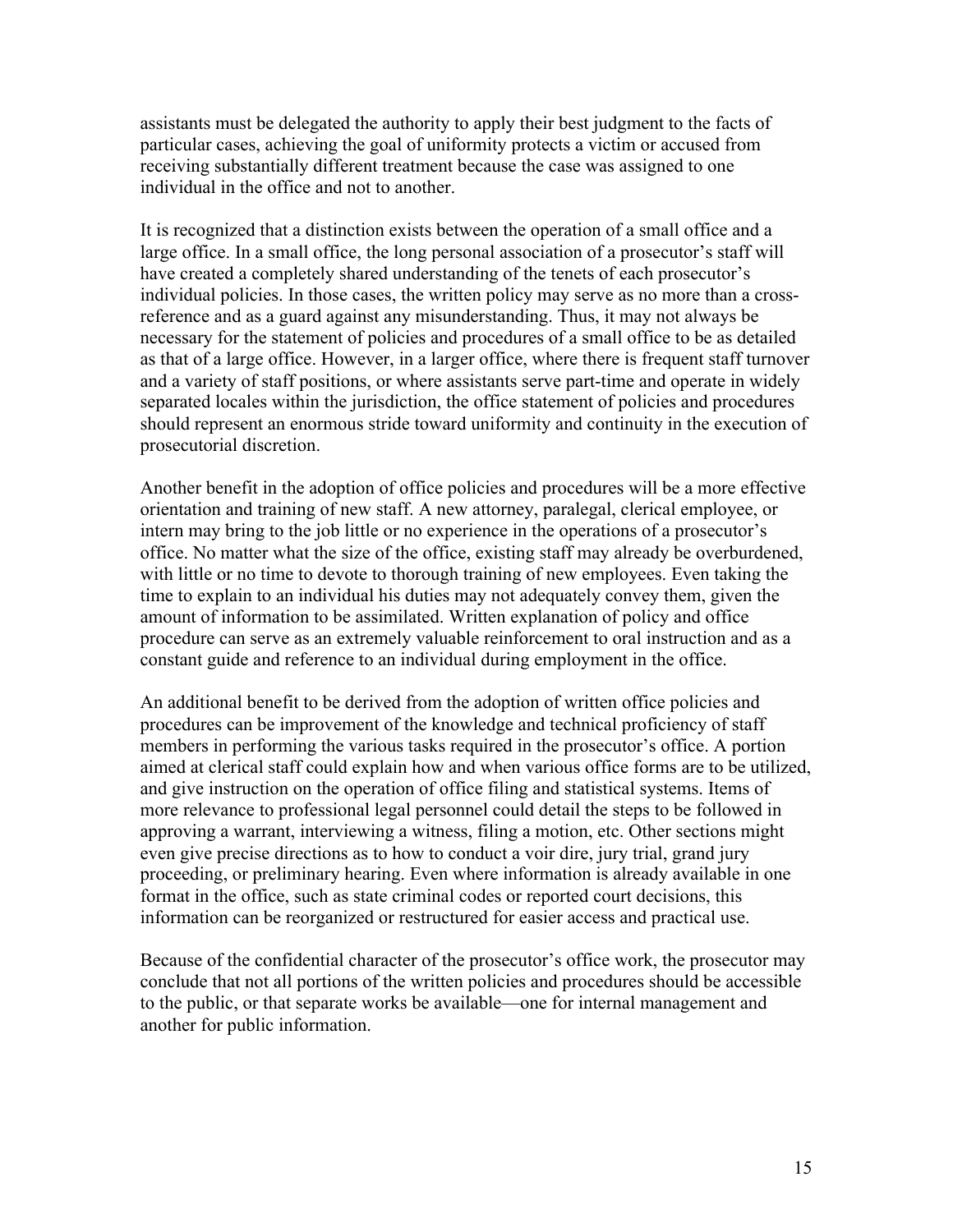<span id="page-24-0"></span>Prosecutors without statements of policies and procedures should consult with their local, state, and national associations and other prosecution offices to lessen the burden of the initial development.

# **6. Prosecutorial Immunity**

# **1-6.1 Scope of Immunity**

When acting within the scope of his or her prosecutorial duties, a prosecutor should enjoy the fullest extent of immunity from civil liability. The chief prosecutor should take steps to see that all costs, including attorneys' fees and judgments, associated with suits claiming civil liability against any prosecutor within the office arising from the performance of their duties should be borne by the prosecutor's funding entity.

#### **Commentary**

In *Imbler v. Pachtman*, 424 U.S. 408 (1976), the U.S. Supreme Court ruled that prosecutors enjoy absolute immunity from Civil Rights Actions brought under Section 1983, 42 U.S.C., when acting within the scope of their duties in initiating and pursuing a criminal prosecution and in presenting the state's case. The Court noted that although such immunity leaves the genuinely wronged criminal defendant without civil redress against a prosecutor whose malicious or dishonest action deprives him of liberty, the alternative of qualifying a prosecutor's immunity would outweigh the broader public interest in that it would prevent the vigorous and fearless performance of the prosecutor's duty that is essential to the proper functioning of the criminal justice system.

The Court did not extend such absolute immunity to actions taken by a prosecutor outside of the scope of his or her duties as aforesaid. Thus, *Imbler* did not change pre-existing law with respect to the performance of duties that traditionally are viewed as investigative duties falling primarily within the police function.

Although there has been a multitude of case law subsequent to *Imbler* discussing the prosecutor's immunity for "administrative" and "investigative" duties, no bright line rule has been established.

In order to ensure that prosecutors are free to vigorously and fearlessly perform their essential duties, the prosecutor's funding source should provide the costs, including attorney fees and judgments associated with civil suits against the prosecutor and his or her staff. No prosecutor should be expected to function without full coverage for actions arising out of the performance of his or her duties.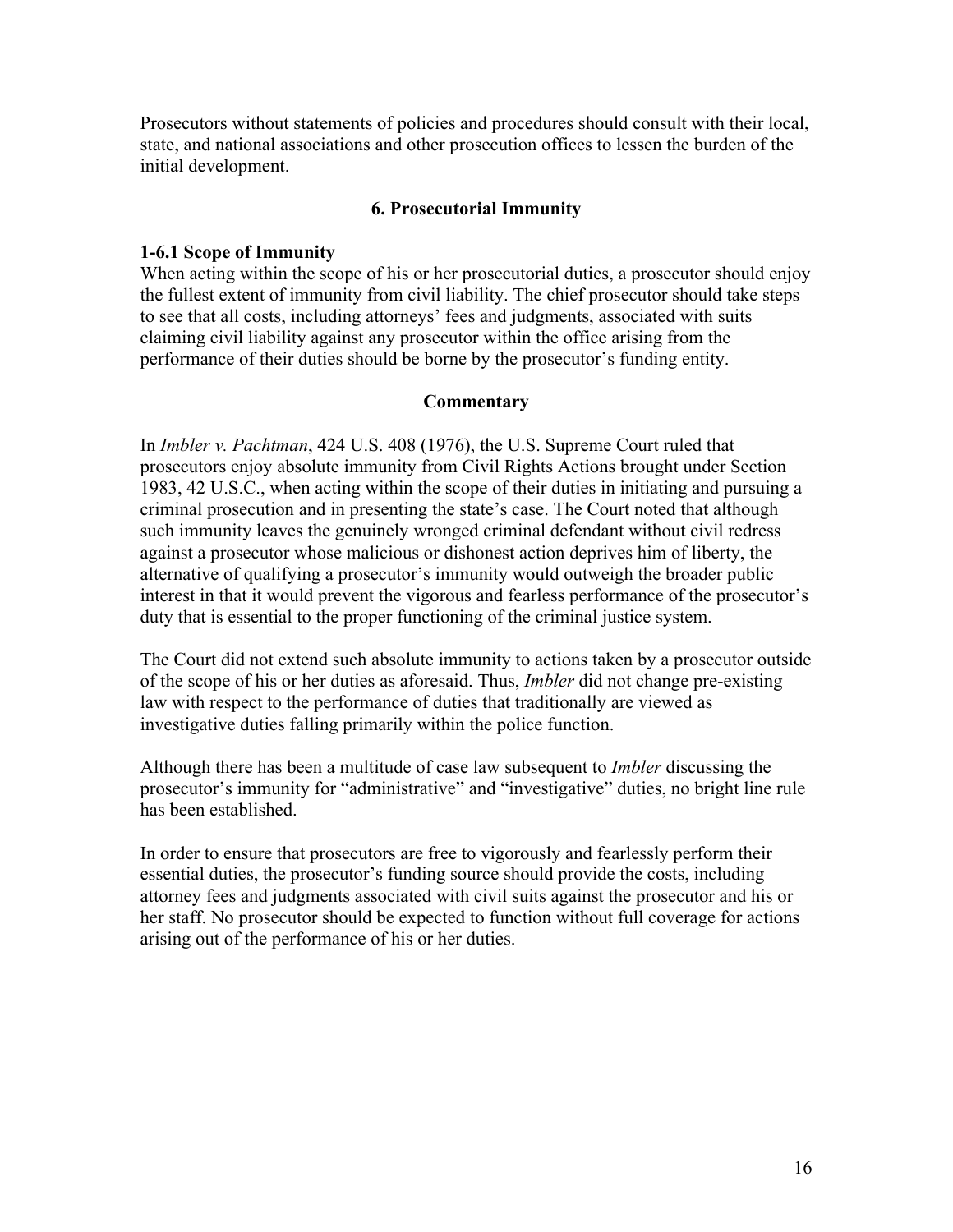# **Part II. Relations**

- <span id="page-25-0"></span>1. Relations with Local Organizations
- 2. Relations with State Criminal Justice Organizations
- 3. Relations with National Criminal Justice Organizations
- 4. Relations with Other Prosecutorial Entities
- 5. Relations with Law Enforcement
- 6. Relations with the Court
- 7. Relations with Suspects and Defendants
- 8. Relations with Defense Counsel
- 9. Relations with Victims
- 10. Relations with Witnesses
- 11. Community-Based Programs
- 12. Prisons
- 13. Parole and Early Release
- 14. Prosecutors and the Media
- 15. Relations with Funding Entity
- 16. Relations with the Public
- 17. Relations with Non-Governmental Entities

#### **1. Relations with Local Organizations**

#### **2-1.1 Chief Prosecutor's Involvement**

The chief prosecutor should be involved in local entities established and maintained in his or her jurisdiction for the purpose of enhancing the effectiveness, efficiency, and fairness of the administration of criminal justice, to the extent practicable and to the extent the prosecutor reasonably believes such entities are legitimately committed to protecting public safety. The obligations a prosecutor undertakes on behalf of community organizations should extend only to those that he or she can fulfill in a diligent and competent manner.

#### **2-1.2 Information Input**

To the extent permitted by law, the chief prosecutor should provide such criminal justice entities with information, advice, and data pertinent to the solution of problems identified in the jurisdiction, and should consider the implementation of appropriate proposals designed to address and resolve such problems.

#### **2-1.3 Organization Establishment**

In those jurisdictions where there are no local inter-agency entities established for the enhancement of the effective, efficient, and fair administration of criminal justice, the chief prosecutor should determine the potential benefits of such organizations and, if deemed beneficial, provide leadership in their establishment.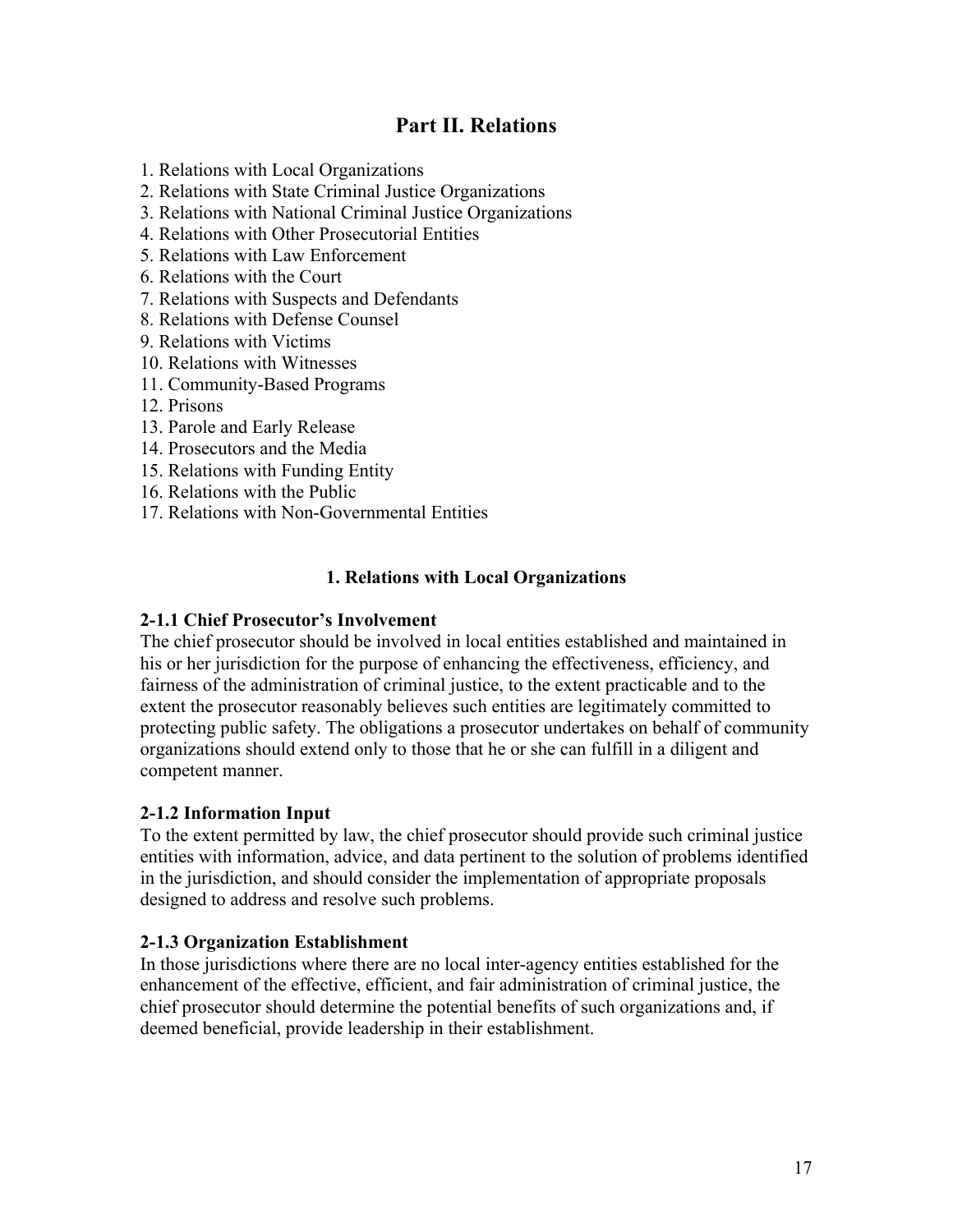# <span id="page-26-0"></span>**2-1.4 Community Prosecution**

The chief prosecutor should be mindful of opportunities to engage school officials, community youth organizations, social service agencies, neighborhood crime watch groups, and other such organizations with law enforcement agencies, including the prosecutor's office, in efforts to prevent and detect crime.

# **2-1.5 Enhancing Prosecution**

The chief prosecutor should participate in state and local bar associations for the purpose of enhancing and advancing the goals of the prosecution function in the legal community.

# **2. Relations with State Criminal Justice Organizations**

# **2-2.1 Need for State Association**

Each state should have a professional association of prosecuting attorneys for the purpose of serving and responding to the needs of its membership and enhancing the prosecution function. The chief prosecutor should be an active member of his or her state association and should allow his or her assistants and deputies to be members of and participate in the state association. Each state association should provide services that are most conducive to development at the statewide level, including, but not limited to, the following:

a. Continuing legal education;

- b. Training of newly-elected prosecutors and their staffs;
- c. Management training;
- d. Support for in-house training programs;
- e. Information dissemination (newsletters, bulletins, etc.);
- f. Sharing transcripts of testimony of defense experts for purposes of cross-examination;

g. Technical assistance in planning, management, litigation, and appeals, including the maintenance of data and brief banks;

h. Promulgating model office policies and procedures;

- i. Coordinating resources not otherwise available or frequently used;
- j. Monitoring legislative developments and drafting model legislation;
- k. Maintaining liaisons between the offices of various prosecutors;
- l. Developing innovative programs; and

m. Developing and monitoring computer systems.

# **2-2.2 Enhancing Prosecution**

The chief prosecutor should participate, to the extent possible, in statewide committees, task forces and other entities for the purpose of enhancing and advancing the goals of the prosecution function. The obligations a prosecutor undertakes in statewide entities should extend only to those that he or she believes can be fulfilled in a diligent and competent manner.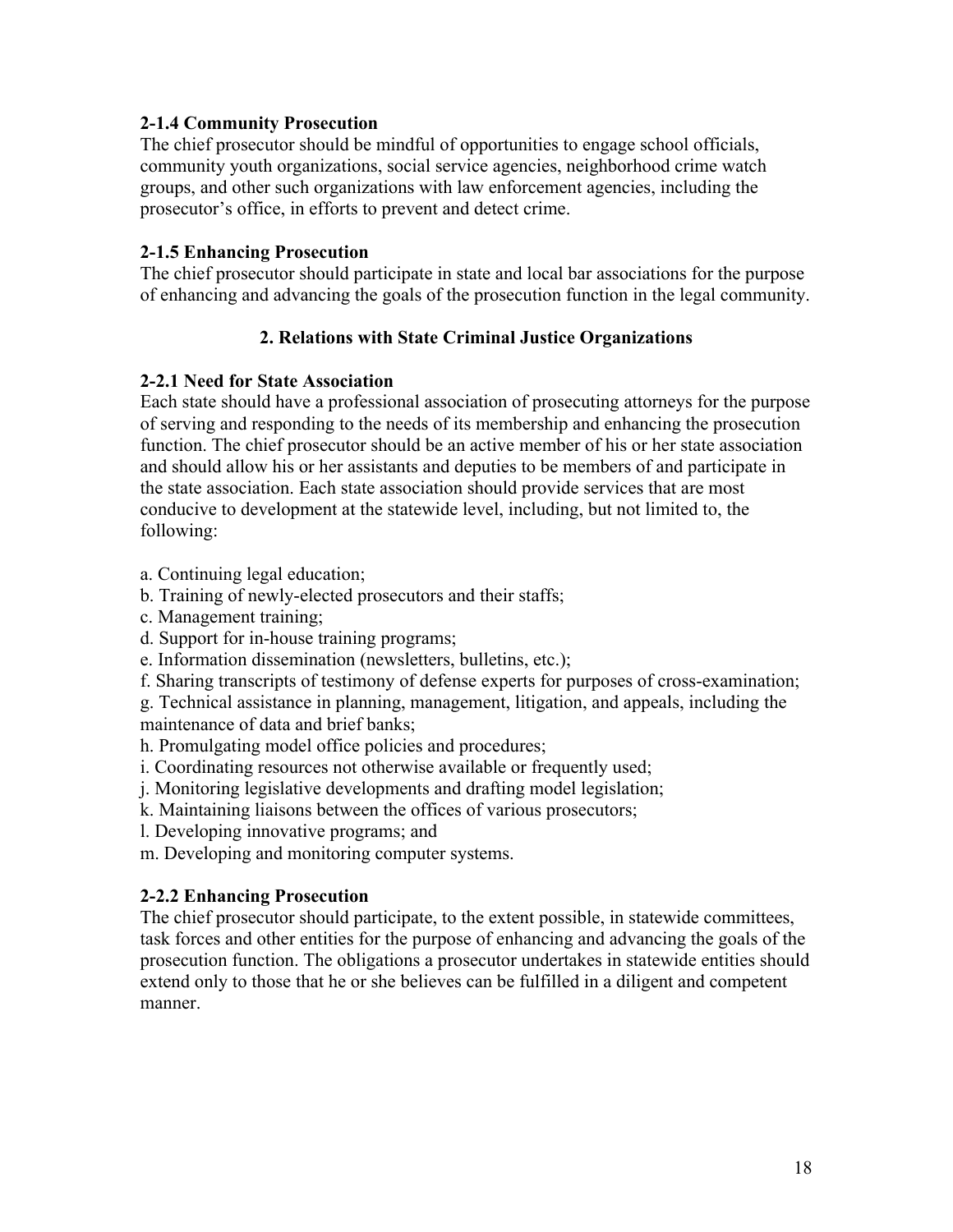# **3. Relations with National Criminal Justice Organizations**

## <span id="page-27-0"></span>**2-3.1 Enhancing Prosecution**

The chief prosecutor should take an active role, to the extent possible, in national criminal justice organizations that exist for the purpose of enhancing and advancing the goals of the prosecution function. The obligations a prosecutor undertakes in national organizations should extend only to those that he or she believes can be fulfilled in a diligent and competent manner.

# **2-3.2 Prosecutorial Input**

The chief prosecutor should seek to ensure that national criminal justice organizations undertake all reasonable measures to include the substantial involvement and views of incumbent state and local prosecutors in the research and studies and promulgation of standards, rules, and protocols that impact on the prosecutor and the prosecution function.

#### **Commentary**

The prosecutor should participate in local, state, and national affairs for the improvement of the criminal justice system. Activities that the prosecutor might undertake include provisions of information and advice to governmental bodies and citizens' groups, review and consideration of pending state and national legislation, and participation in criminal justice-related programs or projects. A good prosecutor is a good attorney and would be expected to be active in his local and state bar associations.

The standards recognize the rapid growth in community organizations in the last 20 years devoted to specific interests, such as DUI enforcement, rape prevention/counseling programs, spousal and child abuse prevention, drug education programs, and neighborhood watch programs, to name just a few. An interested and informed citizenry can be a valuable partner in law enforcement. The standards encourage prosecutors in communities lacking such grass-roots organizations to consider appropriate ways and means whereby citizen interest in their formation can be stimulated.

Because the office of the prosecutor is a local one, the responsibilities placed on this office are probably more diverse than those at any other level of government which may have the capacities for specialization. For example, citizen complaints may range from how to cope with a neighbor's children to how to collect on a bad check. Expectations from law enforcement agencies and the courts are equally diverse and more demanding. In many jurisdictions, the prosecutor is also the attorney for his county. This responsibility may demand an expertise in taxation, school law, zoning, property law, employee disciplinary law, health law, environmental law, and labor relations.

If every prosecutor's office were designed on a level of specialization necessary to address each area it is responsible for, it would not only be a tremendous (and no doubt prohibitive) financial burden, but also an enormous duplication of effort on a county-bycounty or district-by-district basis. On the other hand, local initiative, flexibility, and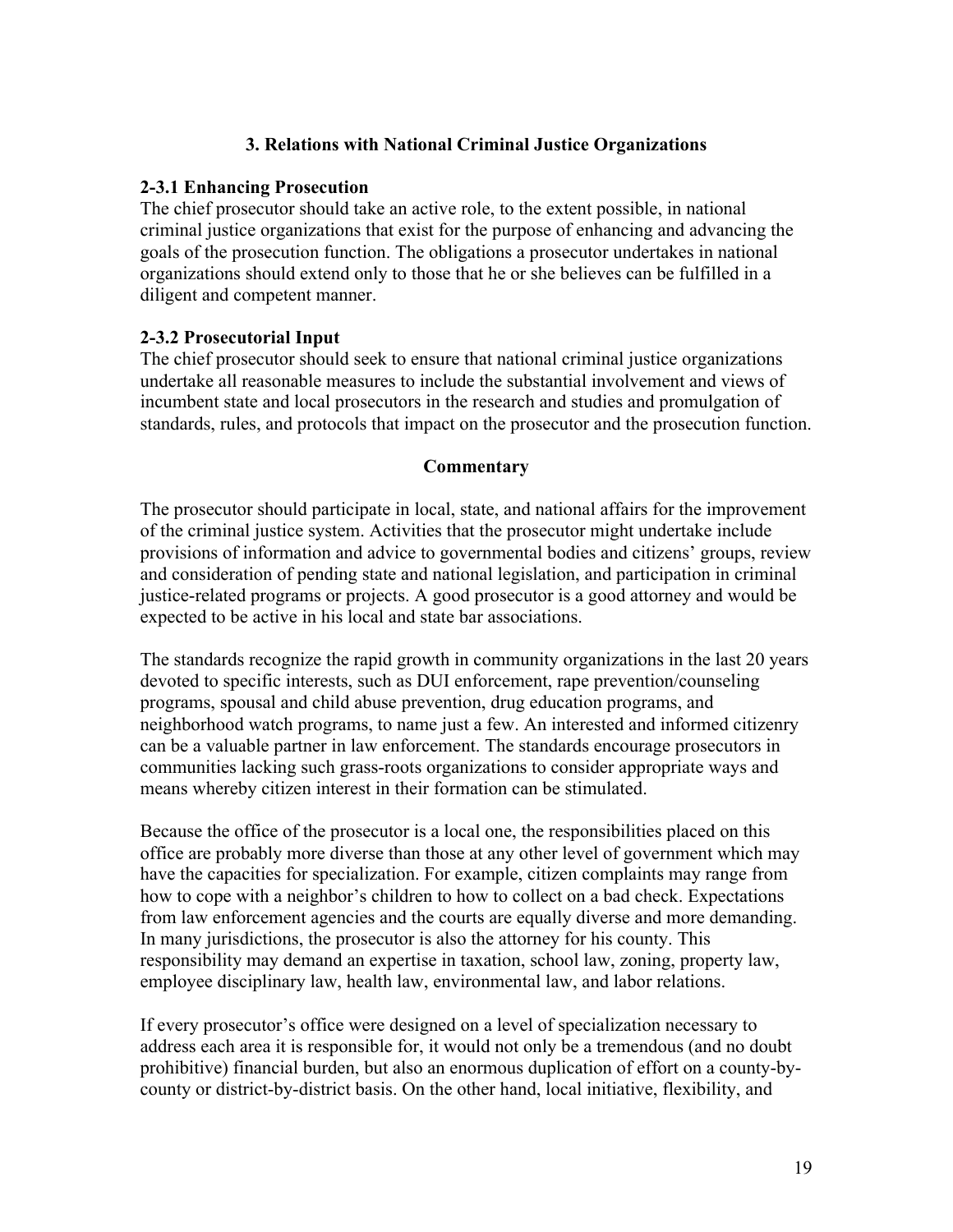<span id="page-28-0"></span>accountability are essential factors that must be maintained in prosecution. Thus, one method of alleviating this problem is through a statewide association of prosecuting attorneys, a concept that NDAA has long fostered.

Such an association should be made up of all local prosecutors in a state and should have a full-time staff. This organization must be responsive to the needs of its members. As a result, the various functions will differ. However, those areas of concentration may include those items set forth in the standard.

Because the purpose of such an association is to serve prosecutors, it is imperative that they be involved and support the operation of the association. Membership should be the responsibility of all prosecuting attorneys, and dues should be paid through the prosecutor's budget. Membership should not be limited to chief prosecutors but should be open to assistants as well.

In addition, prosecutors who recognize the value of the functions of their state bar associations and prosecutors' associations should be willing to commit time in volunteer support, such as serving on committees.

Likewise, the locally-elected prosecutor and his staff should participate in and support their national organization for the advancement of the interests of effective law enforcement. The organization provides a forum for the local prosecutor that no other organization can and an effective voice in national legislative and policy-making activities. The programs of training, publications, technical assistance, and focused activities (such a drug enforcement, child abuse enforcement, environmental law enforcement, etc.), provide the local prosecutor with a perspective that reaches beyond the state level. The failure of local prosecution to be active in local, state, and national associations will result in the advancement of competing entities. At the same time, it is important that prosecutors not volunteer their time unrealistically and are able to meet the demands of their undertakings.

# **4. Relations with Other Prosecutorial Entities**

# **2-4.1 Prosecutorial Cooperation**

In recognition of their mutual goal of serving the interests of justice, the prosecutor should cooperate with other federal, state, military, tribal and local prosecutorial entities in the investigation, charging, dismissal, or prosecution of cases that may be of common concern to their respective offices.

# **2-4.2 Coordinated Prosecutions**

The prosecutor should establish procedures for ascertaining, to the extent possible, the likelihood that the defendant will be investigated and/or prosecuted by other jurisdictions for similar conduct, and coordinate prosecutions with the relevant prosecutorial agencies, in order to avoid unnecessarily duplicative investigations and/or prosecutions and to avoid impediments to prosecution such as defense claims of double jeopardy or grants of immunity.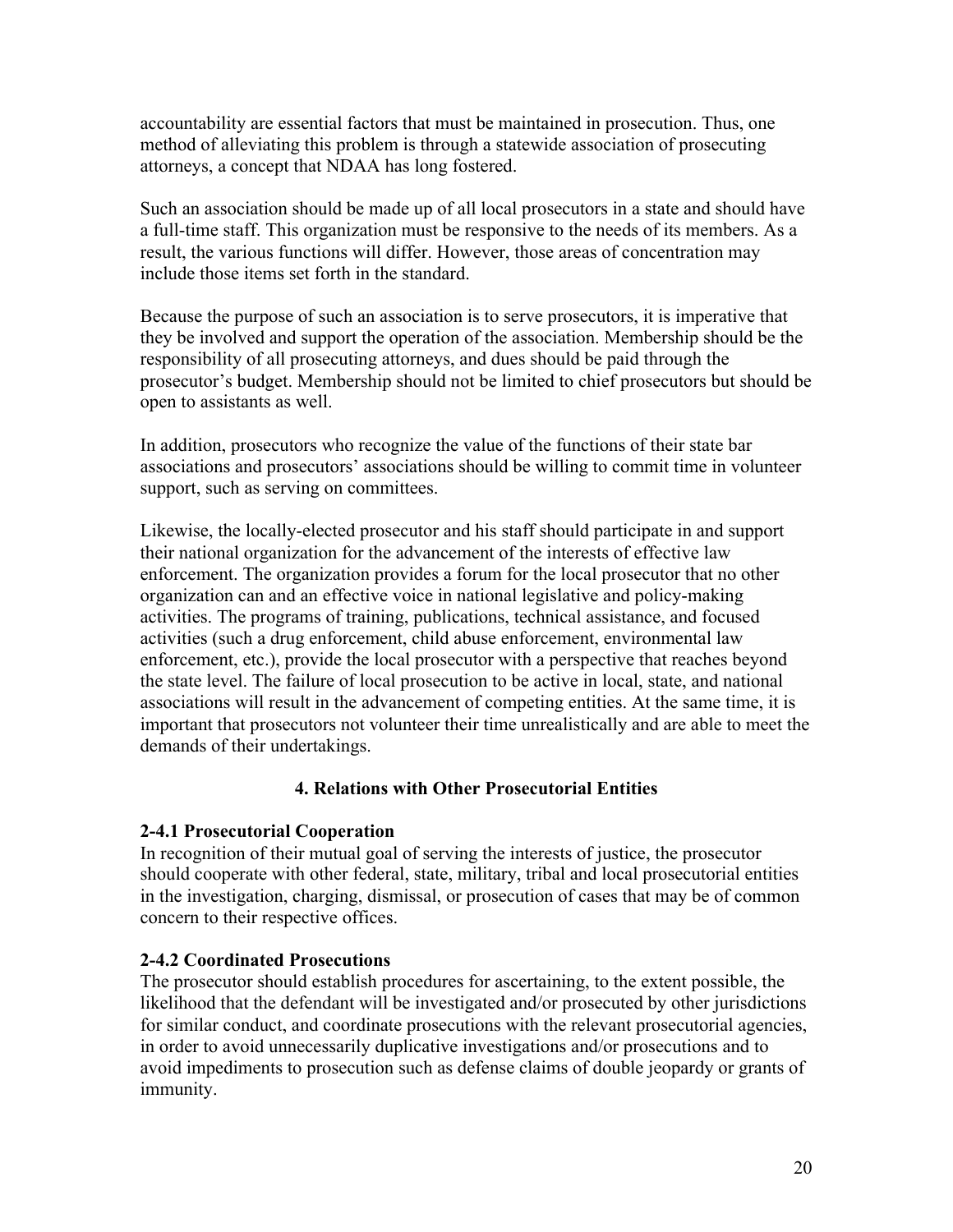# <span id="page-29-0"></span>**2-4.3 Resource Sharing**

The prosecutor should share resources and investigative information with other prosecutorial entities, when permitted by law and to the extent necessary, to ensure the fullest attainment of the interests of justice, without regard to political affiliation or partisan interest.

# **2-4.4 Duty to Report Misconduct**

When a prosecutor has knowledge of misconduct or incompetence by another prosecutor, he or she should report that information in accordance with Standard 1-1.6. When the misconduct or incompetence involves the conduct of a prosecutor from another prosecutorial entity and it has the potential to interfere with the proper administration of justice, the chief prosecutor should report such conduct to the supervisor of the other prosecutorial entity. When the chief prosecutor has direct knowledge of a violation of the rules of ethical conduct by a prosecutor in another office, he or she shall also report such ethical misconduct to the appropriate bar disciplinary authority in the relevant jurisdiction, provided such misconduct raises a substantial question as to the prosecutor's fitness to practice law.

# **2-4.5 Furtherance of Justice**

The office of the prosecutor and the office of the state attorney general, where separate and distinct entities, should cooperate whenever practicable in the furtherance of justice.

## **2-4.6 Attorney General Assistance**

In those states where the attorney general has criminal law responsibilities, the state attorney general may assist in local prosecutions at the request of the local prosecutor or otherwise as authorized by law. The state attorney general may also, when requested, play a role in mediating between local prosecutors when the possibility arises of prosecution in multiple jurisdictions, if such mediation is necessary to avoid injustice or the inefficient use of law enforcement resources.

#### **Commentary**

Every prosecutor, regardless of jurisdiction, has the responsibility to seek justice. Given our highly mobile society and the increasing methods by which crimes are committed, the quest for justice must sometimes cross jurisdictional lines. For that reason and to fully comply with their primary responsibility, prosecutors at all levels should cooperate to the fullest extent possible. Such cooperation can result in more efficient and effective investigations, the avoidance of double jeopardy claims, and a fuller awareness of the consequences of grants of immunity.

With increased cooperation, there is the increased possibility of a prosecutor gaining knowledge of another prosecutor's misconduct or incompetency. Just as one cannot turn a blind eye or deaf ear to such conduct in one's own jurisdiction, a prosecutor cannot ignore misconduct in another. The standard outlines the required course of action.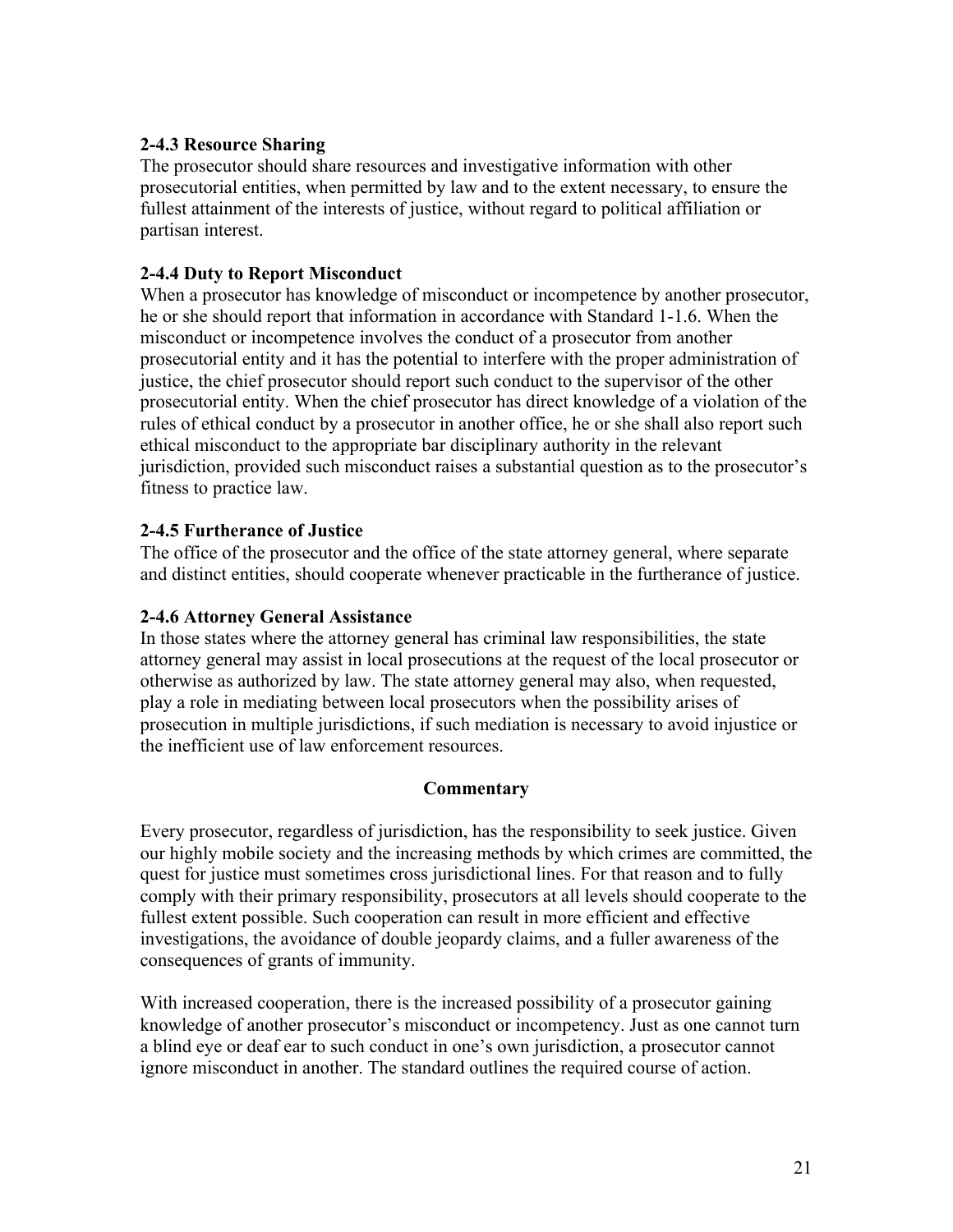<span id="page-30-0"></span>Intervention by the attorney general that is not requested is not likely to foster necessary, positive working relations. The standard recommends that intervention by the state attorney general be only at the request of the local prosecutor. The major burden of law enforcement in America falls upon local law enforcement, and it is to the local chief prosecutor that such agencies turn for the prosecution of their cases and the initiation of investigations.

# **5. Relations with Law Enforcement**

# **2-5.1 Communications**

The chief prosecutor should actively seek to improve communications between his or her office and other law enforcement agencies. The prosecutor should prepare and encourage the use of uniform information sharing systems by all criminal investigative agencies within his or her jurisdiction.

# **2-5.2 Case Status Advisements**

When it is practical to do so, the chief prosecutor should keep local law enforcement agencies informed of cases in which they were involved and provide information on those cases in order to aid law enforcement officers in the performance of their duties.

# **2-5.3 Law Enforcement Training**

The chief prosecutor should encourage, cooperate with and, where possible, assist in law enforcement training. The prosecutor should also urge local law enforcement officers to participate in national, state, and regional training courses available to them.

#### **2-5.4 Prosecution Assistance in Training**

The chief prosecutor should assist in the on-going training of law enforcement officers by conducting periodic classes, discussions, or seminars to acquaint law enforcement agencies within their jurisdiction with recent court decisions, legislation, and changes in the rules of criminal procedure.

# **2-5.5 Liaison Officer**

The chief prosecutor should request that each major law enforcement agency within his or her jurisdiction assign at least one officer specifically to the prosecutor's office. That officer should serve as a liaison between offices, and should be available to perform the duty of informing concerned officers within the officer's agency of the progress and disposition of criminal cases.

#### **2-5.6 Legal Advice**

Although law enforcement agencies or individual law enforcement officers are not clients in criminal cases or employees of the prosecutor's office, the prosecutor may provide independent legal advice to local law enforcement agencies concerning specific prosecutions. This advice may include the proper interpretation of the criminal laws, the sufficiency of evidence to commence criminal charges or arrest, the requirements for obtaining search warrants for physical evidence and electronic surveillance, and similar matters relating to the investigation of criminal cases. The prosecutor should serve in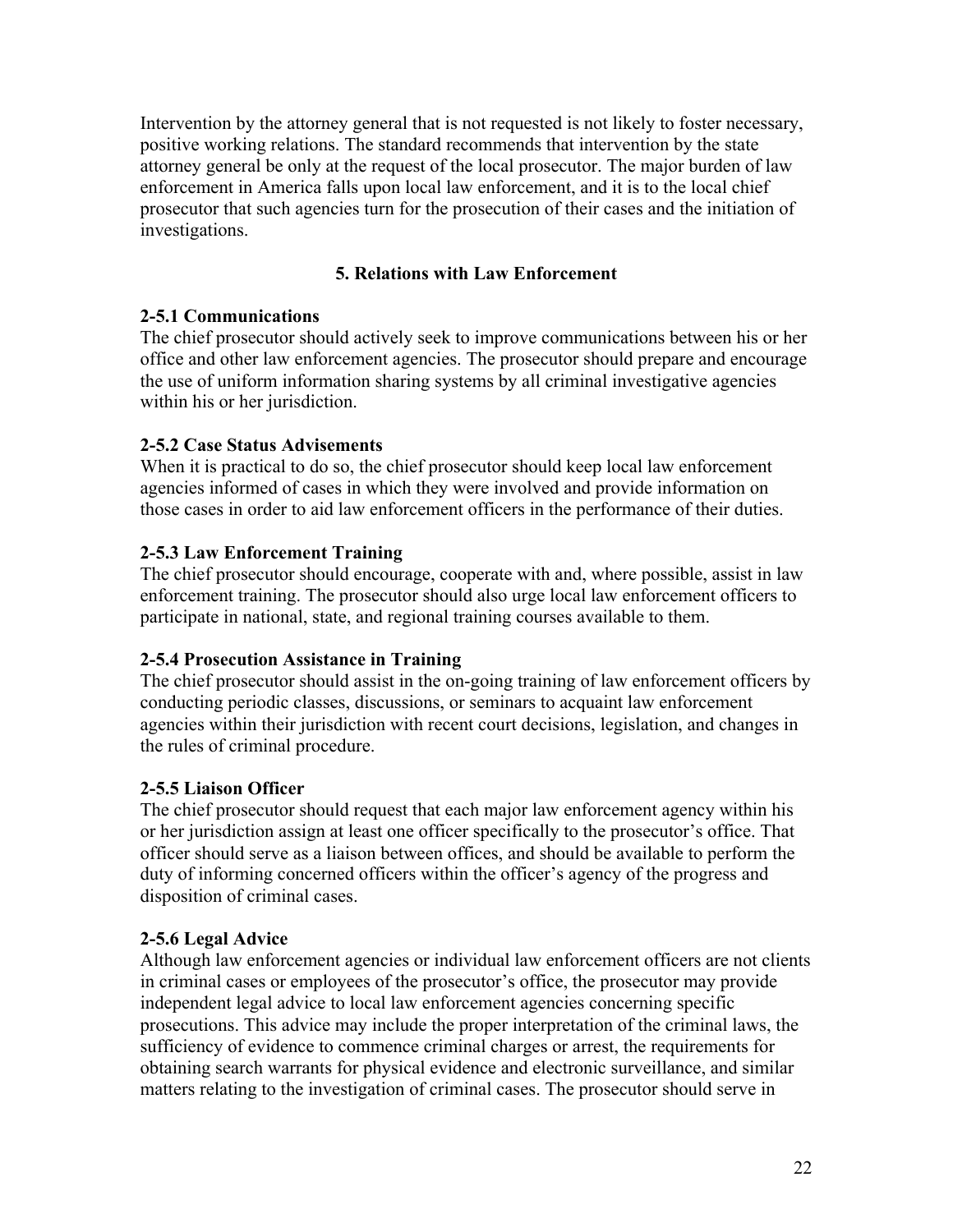such an advisory capacity to promote lawful investigatory methods that will withstand later judicial inquiry. The prosecutor should encourage law enforcement officers to seek legal advice as early as possible in the investigation of a criminal case. Where possible, the prosecutor should identify a primary point of contact within the prosecutor's office to receive and refer legal inquiries from particular law enforcement agencies.

#### **Commentary**

The maintenance of good relations between the prosecuting attorney and the law enforcement agencies within the community is essential for the smooth functioning of the criminal justice system. Both parties have the burden of fostering, maintaining, and improving their working relationship and developing an atmosphere conducive to a positive exchange of ideas and information.

The criminal justice system, of which the police are only one element, is a structure of law. Many times this structure suffers from seemingly contradictory court decisions, public pressure, and the problems that arise in trying to balance effective law enforcement and the protection of the rights of individuals. The police face many of these problems. To alleviate these problems, the prosecutor could educate the police in the area of pre-trial criminal procedure, including search and seizure law, the arrest process, the use of force, and interrogation. In particular, with respect to the various exclusionary rules pertaining to the admissibility of evidence, the prosecutor has a responsibility to educate the police on the effect of court decisions in general and their application in specific cases where evidence was suppressed by a trial court. In performing such a function, the prosecutor must be aware of and follow the constraints imposed by duties of candor and restrictions on communication with represented persons or parties that may be included in ethical and professional codes to which they are subject.

The prosecutor has a large stake in the training and professionalization of local law enforcement. Its handling of a case is often crucial to the prosecutor's success. Therefore, the prosecutor should encourage the local police to participate to the fullest extent possible in training programs operated on state, regional, and national levels. If such a program does not exist or is not available to police in the jurisdiction, it is in the prosecutor's best interest to promote the development of such a program. Such training should result in more successful prosecutions. Besides the face value effectiveness of police training, it is an excellent opportunity to establish personal rapport and communications with individual police officers.

The prosecutor should advise the police on the legal aspects of criminal investigations. This advisory function pertains only to criminal matters and should not be confused with the function of police in-house counsel. Assuming the role of an advisor to any member of the police department on civil or personal matters is beyond the scope of the duties of the office of prosecuting attorney. In many cases, such a role would place the prosecutor in a position of possible conflict of interest with other duties prosecution is obliged to perform.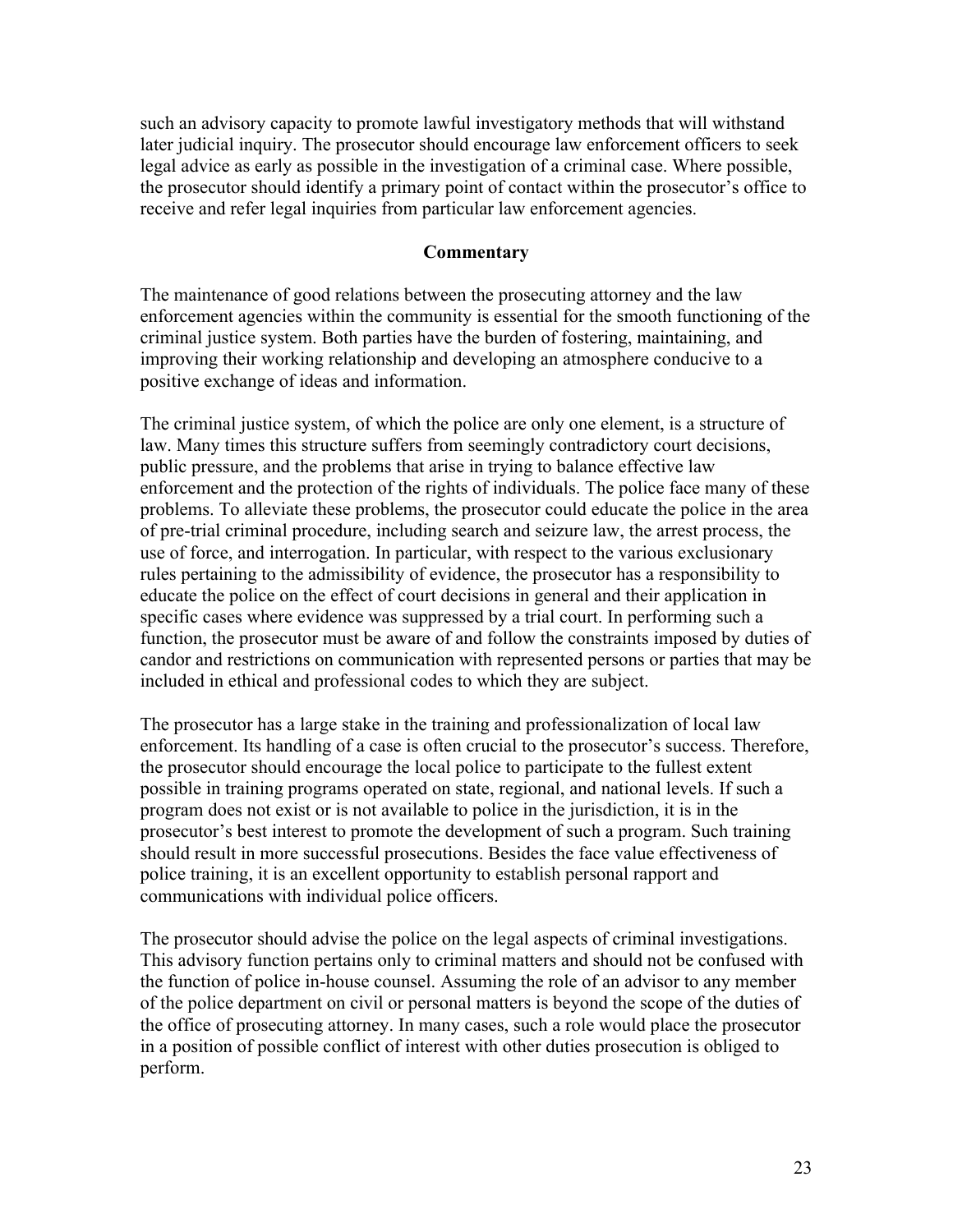<span id="page-32-0"></span>Furthermore, the prosecuting attorney may be restricted from any active participation in the police function by the threatened loss of immunity to civil damages in instances where participation is beyond the scope of advisor and, therefore, not an integral part of the judicial process. The prosecutor must always be cognizant that his quasi-judicial immunity afforded by the courts in civil liability suits is limited to actions taken in advancement of the traditional prosecution function.

The responsibility for sound communications between the prosecutor and law enforcement agencies is mutual. It is a goal of the prosecutor to keep police informed of developments in investigations, trials, and related matters. Both entities must seek to develop and implement systems and procedures that facilitate and enhance communications. One method of providing a consistent flow of information about all criminal matters is the development and use of a uniform information sharing system. Such systems ensure that all information necessary for successful investigations and prosecutions is available to all concerned parties in a timely manner.

# **6. Relations with the Court**

# **2-6.1 Judicial Respect**

A prosecutor shall display proper respect for the judicial system and the court at all times.

# **2-6.2 Respect in the Courtroom**

A prosecutor should vigorously pursue all proper avenues of argument. However, such action must be undertaken in a fashion that does not undermine respect for the judicial function.

# **2-6.3 Improper Influence**

A prosecutor should not seek to unfairly influence the proper course of justice by taking advantage of any personal relationship with a judge, or by engaging in any ex parte communication with a judge on the subject matter of the proceedings other than as authorized by law or court order.

# **2-6.4 Suspicion of Criminal Misconduct**

When a chief prosecutor has a reasonable suspicion of criminal conduct by a member of the judiciary, the prosecutor should take all lawful investigatory steps necessary to substantiate or dispel such suspicions and, if substantiated, should initiate prosecution or refer the case to another prosecutor's office for review or appoint a special prosecutor in the case.

# **2-6.5 Responsibility to Report Misconduct**

When a prosecutor has knowledge of conduct by a member of the judiciary that may violate the applicable code of judicial conduct and/or that raises a substantial question as to the judge's fitness for office, the prosecutor has the responsibility to report that knowledge to his or her supervisor or if the chief prosecutor, directly to the relevant judicial conduct authority in his or her jurisdiction.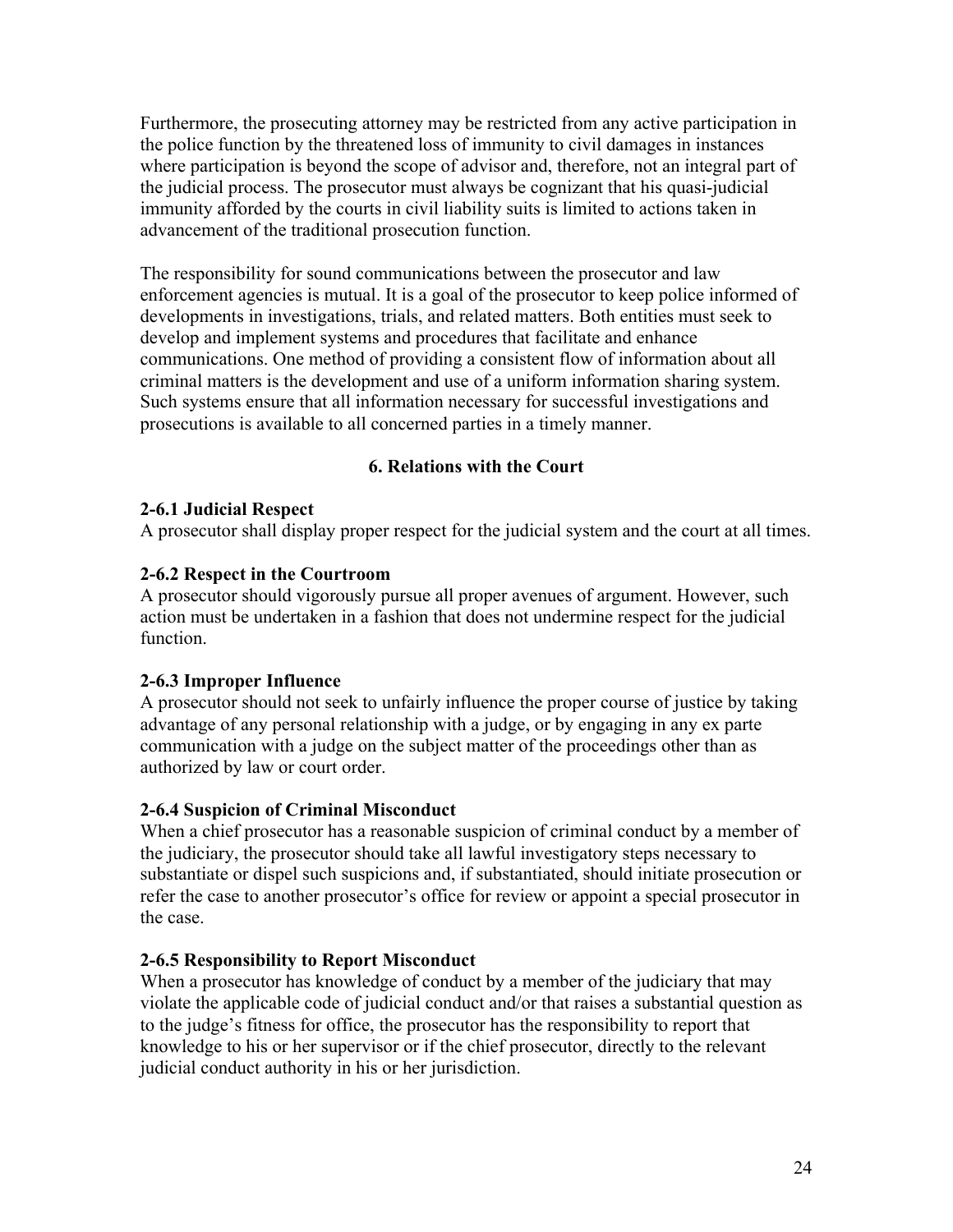## <span id="page-33-0"></span>**2-6.6 Application for Recusal**

When a prosecutor reasonably believes that it is warranted by the facts, circumstances, law, or rules of judicial conduct, the prosecutor may properly seek that judge's recusal from the matter.

## **Commentary**

The prosecutor is an officer of the court, a public official accountable to those of his jurisdiction, and a hub of the criminal justice system. All of these dimensions influence the prosecutor's relations with the court.

The standard recognizes that judges, like all figures in the criminal justice system, are individuals of diverse talents, skills, and temperaments. While some are of superior character, others suffer from human frailties not uncommon in our society. Thus, while the prosecutor needs to have proper respect for the institution of the judiciary, at the same time, he has a responsibility to guard against the infrequent abuses from those who fail to honor their responsibilities while serving on the bench.

While this approach may require a delicate balance, it is necessary both inside and out of the courtroom. As is true of all National Prosecution Standards, effective justice is the paramount issue. Therefore, the prosecutor should neither undermine respect for the judicial function nor in any manner attempt to unfairly influence the court.

When judicial scandals are uncovered, they become an indictment of the entire criminal justice system, creating a public perception that all those involved in the system are corrupt. The prosecutor must assume the role of guardian against injustice and corruption. It is unacceptable to turn a deaf ear to suspicions of criminal activity or misconduct. The standard places a duty on the prosecutor to follow through with a thorough investigation when there is reasonable suspicion of criminal activity by a member of the judiciary. If the investigation dictates prosecution, the prosecutor must take the appropriate steps to see that it is commenced.

The standards make it clear that the prosecutor has responsibilities not only when misconduct is at the level of criminal activity, but also when a judge demonstrates the inability to carry out his duties with a minimal level of competence.

# **7. Relations with Suspects and Defendants**

#### **2-7.1 Communications with Represented Persons**

A prosecutor should respect a suspect's and defendant's constitutional right to the assistance of counsel. A prosecutor should also take steps to ensure that those persons working at his or her direction respect a suspect's and defendant's constitutional right to the assistance of counsel. Notwithstanding the foregoing:

a. A prosecutor may communicate with a defendant or suspect in the absence of his counsel when either (1) counsel has consented to the communication or (2) the communication is authorized by law or court rule or order.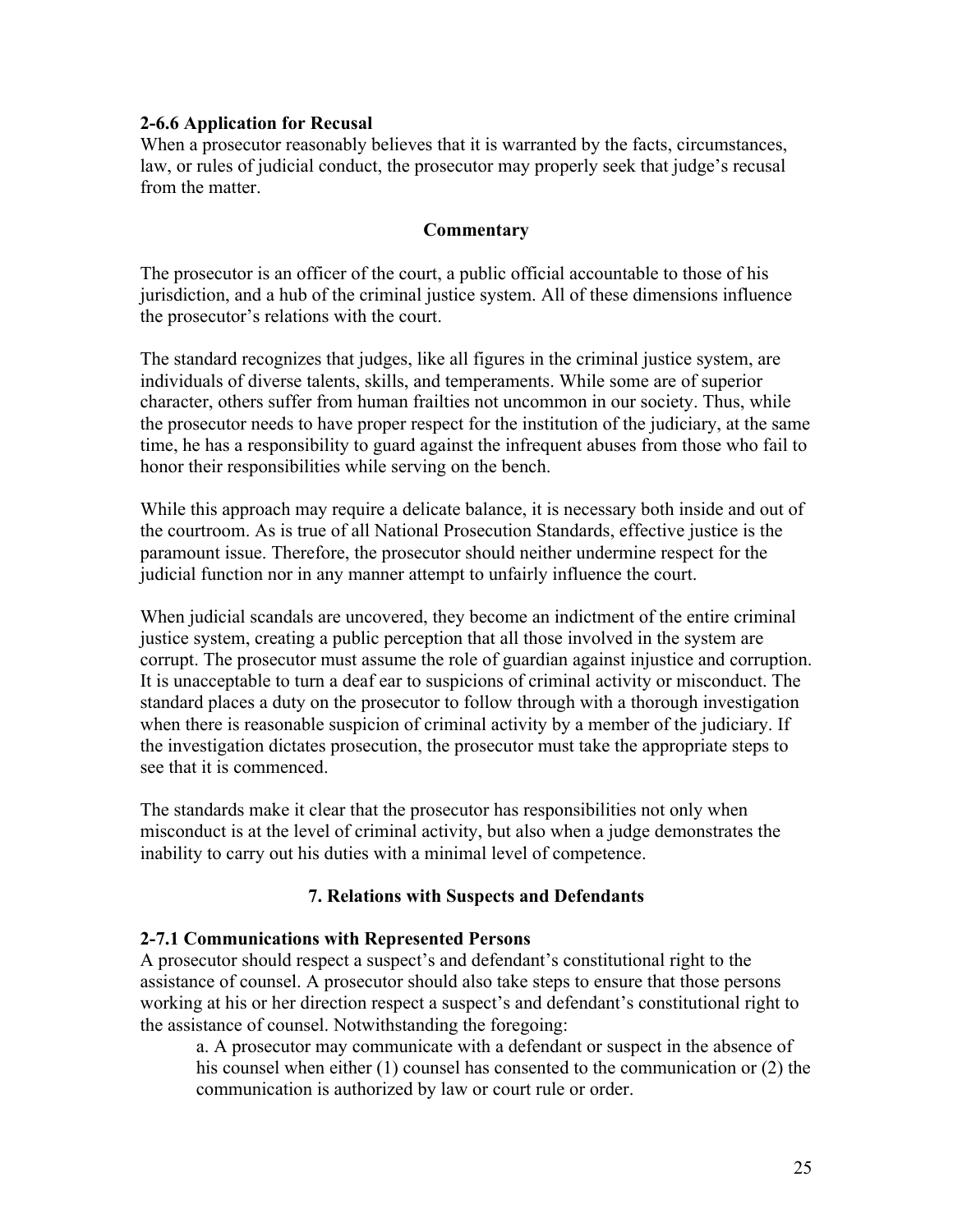<span id="page-34-0"></span>b. A prosecutor may communicate with a witness who is also charged as a defendant in an unrelated criminal matter about the witness's upcoming testimony without the advance permission of the witness's attorney so long as the prosecutor does not discuss the criminal charges pending against the witness.

## **2-7.2 Communication with Unrepresented Defendants**

When a prosecutor communicates with a defendant charged with a crime who is not represented by counsel, the prosecutor should make certain that the defendant is treated with honesty, fairness, and with full disclosure of his or her potential criminal liability in the matter under discussion.

a. A prosecutor should identify himself or herself to the defendant as a prosecutor and make clear that he or she does not represent the defendant. If legally required under the circumstances, the prosecutor should advise the defendant of his or her rights.

b. If a prosecutor is engaged in communications with a charged defendant who is not represented by counsel and the defendant changes his or her mind and expresses a desire to obtain counsel, the prosecutor should terminate the communication to allow the defendant to obtain counsel or to secure the presence of counsel. When appropriate, the prosecutor should advise the defendant on the procedures for obtaining appointed counsel.

# **2-7.3 Unsolicited Communications**

A prosecutor may receive, accept and use unsolicited written correspondence from defendants, regardless of whether the defendant is represented by counsel. If the prosecutor does not know that the defendant is represented by counsel, a prosecutor may receive unsolicited oral communications from defendants, of which he or she has no advance notice, without any duty of first ascertaining whether or not there is a valid reason for the communication or whether or not the defendant is represented by counsel. However, the situation may arise where a defendant who has been charged with a crime is represented by counsel, but requests to communicate with a prosecutor on the subject of the representation out of the presence of his or her counsel. Before engaging in such communication, the prosecutor should first ascertain whether the defendant has expressed a valid reason to communicate with the prosecutor without the presence of his or her attorney, and if so should thereafter communicate with the defendant only if authorized by law or court order.

# **2-7.4 Plea Negotiations**

If a prosecutor enters into a plea negotiation with a defendant who is not represented by counsel, he or she should seek to ensure that the defendant understands his or her rights, duties, and liabilities under the agreement. When possible, the agreement should be reduced to writing and a copy provided to the defendant. The prosecutor should never take unfair advantage of an unrepresented defendant. The prosecutor should not give legal advice to a defendant who is not represented by counsel, other than the advice to secure counsel.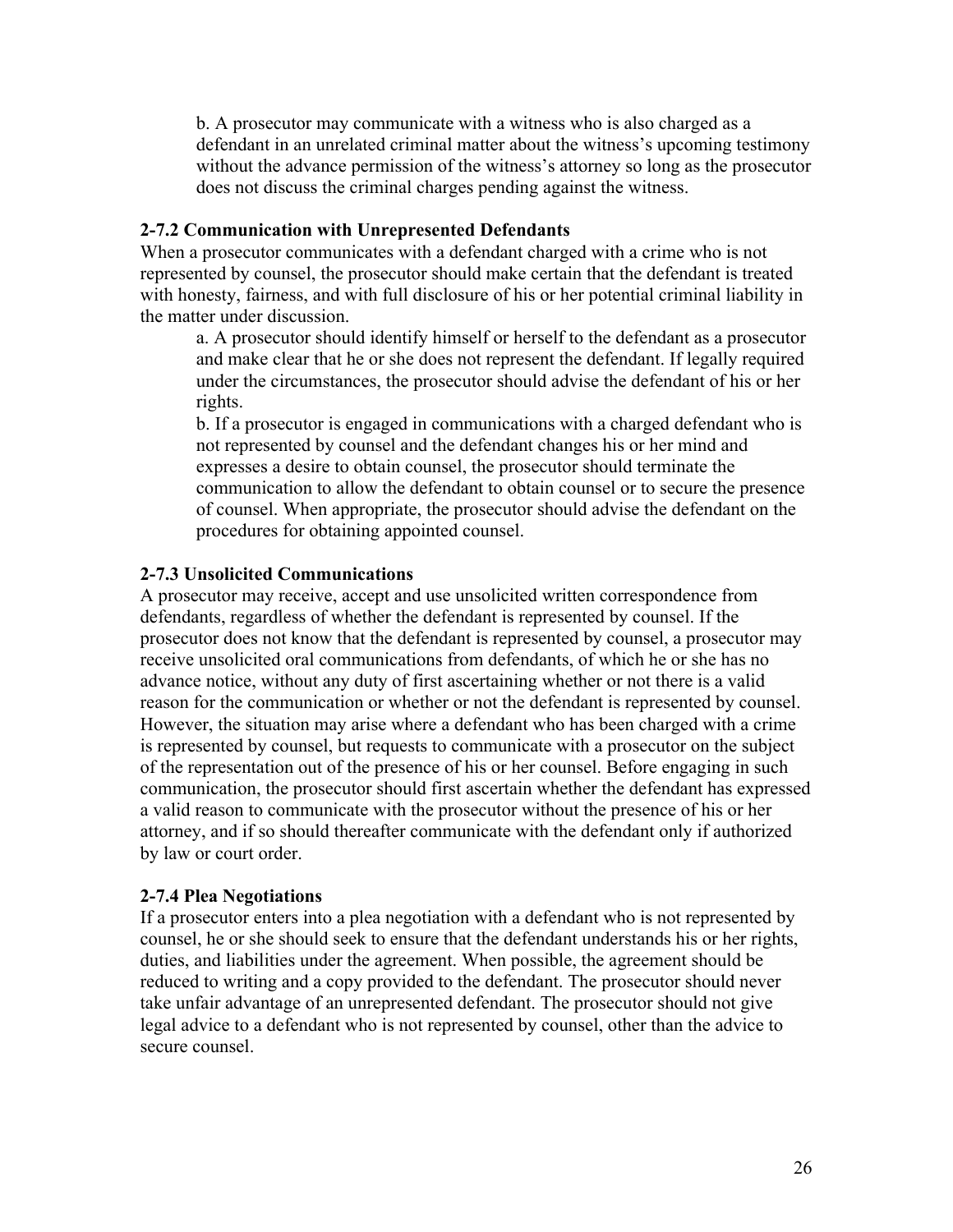# <span id="page-35-0"></span>**2-7.5 Right to Counsel**

If a prosecutor is engaged in communications with a defendant who is not represented by counsel or whose counsel is not present, and the defendant changes his mind and expresses a desire to obtain counsel or to have counsel present, the prosecutor should terminate the communication in order to allow the defendant to obtain counsel or to secure the presence of his or her counsel. When appropriate, the prosecutor should advise the defendant on the procedures for obtaining appointed counsel.

#### **2-7.6 Communications with Represented Persons During Investigations**

A prosecutor performing his or her duty to investigate criminal activity should neither be intimidated nor discouraged from communicating with a defendant or suspect in the absence of his or her counsel when the communication is authorized by law or court rule or order. A prosecutor may advise or authorize a law enforcement officer to engage in undercover communications with an uncharged, represented suspect in the absence of the suspect's counsel, provided such a communication is authorized by law or court order.

#### **Commentary**

Relations with defendants is a sensitive area of a prosecutor's function. There must be a balancing of the general desirability to have defendants represented by counsel in their dealings with prosecutors and the right of defendants to represent themselves in traffic cases and minor misdemeanors, and even in felonies or serious misdemeanors under certain circumstances.

The standard recognizes that prosecutors are sometimes contacted by defendants without the knowledge of their counsel and give good reasons for their direct communications with the prosecutor. For example, a defendant may express that his attorney was hired by another person with an interest in keeping him quiet, to his legal detriment. In drug cases where couriers are caught transporting large amounts of drugs or cash, defendants may have attorneys appear, bail them out, and begin representation without the express authority of the defendant. Defendants complain that these attorneys are working for other interests, but they are afraid to discharge them because of actual or assumed danger. Similarly, a defendant may be the officer, employee, or agent of a corporation and face individual charges in addition to those against the corporation, where counsel for the corporation represents that he is also counsel for the individual. This situation may exist without the individual's knowledge or without the individual's knowledge of an inherent conflict of interest in the representation.

Prosecutors must be aware that in dealing with represented defendants, there are not only constitutional limitations on their communications, but also, in most jurisdictions, there are limitations imposed by ethical rules, which generally cannot be waived by the represented defendant. That being said, prosecutors may have the right under some uncommon circumstances to communicate with a represented defendant without prior knowledge or presence of his or her attorney. In these and other circumstances, prosecutors might be advised to seek authority from the court or the appointment of "shadow counsel" to interview the defendant and report to the court concerning what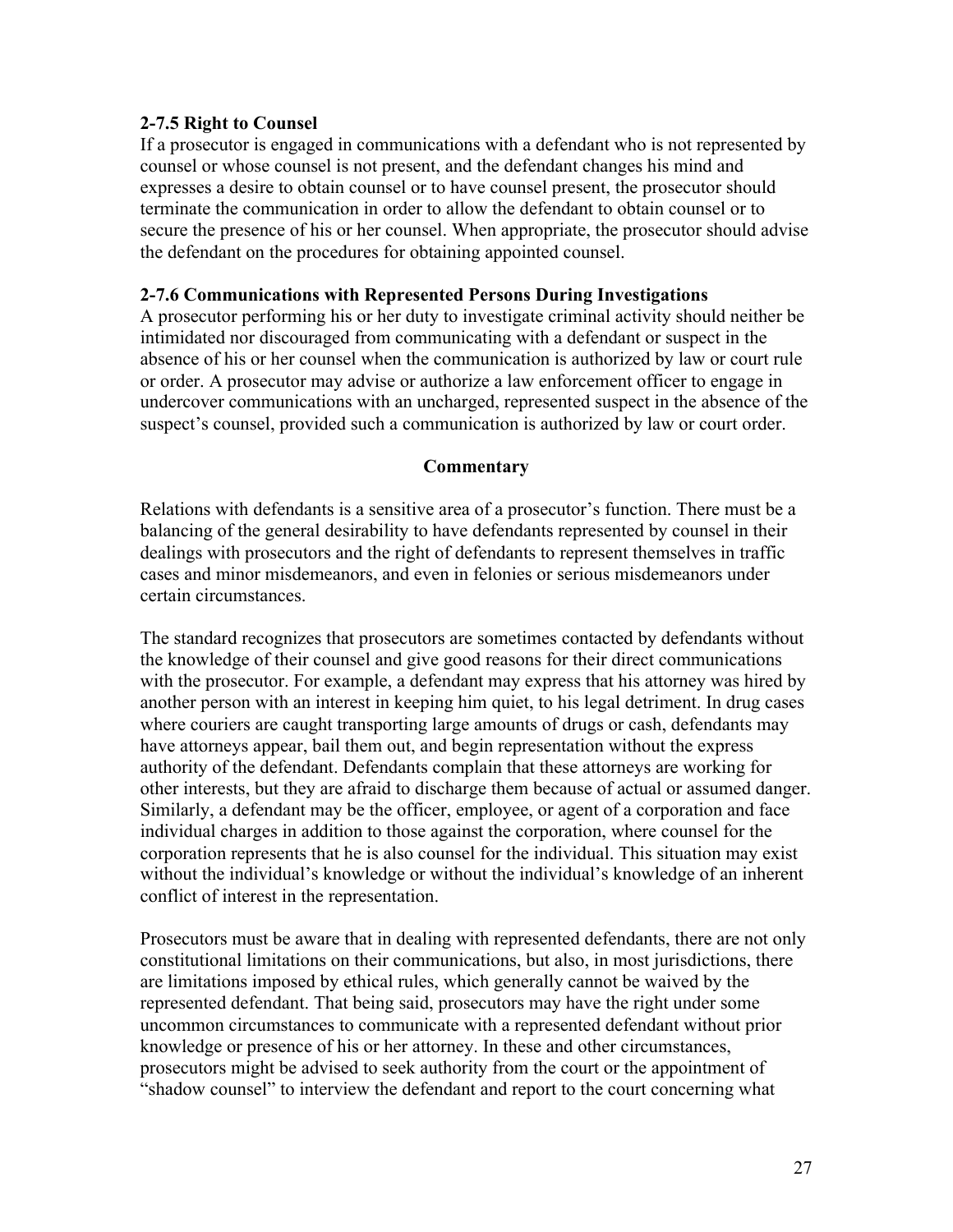action might be appropriate. Some jurisdictions may provide other legal avenues that a prosecutor might use in such circumstances.

Prosecutors also often receive unsolicited letters from defendants. They should have the right to receive them and use them in any legal manner.

The standard provides that prosecutors communicating with unrepresented defendants should be certain that they are treated fairly and that defendants be made aware of what could happen to them as the result of whatever actions are taken. For example, suppose a defendant wishes to become a witness for the state in return for a recommendation by the prosecutor that he receive a suspended sentence. The prosecutor must make it known that he cannot guarantee the desired sentence but can only make a recommendation (if that be the case) and that the defendant might indeed be sentenced to a jail term, even with his cooperation on behalf of the state. If local rules or the legal circumstances require *Miranda*-type warnings be given, the prosecutor should so advise the defendant before any conversation. The standard assumes that a prosecutor will tell a defendant if he intends to use the communications against him. There are circumstances in which a prosecutor will agree to receive information from a defendant but not use it against him. However, to ensure fairness to an unrepresented defendant, he should not be subjected to the liability of incriminating statements without a prior warning and waiver of rights.

The standard recognizes that many defendants wish to negotiate a plea with the prosecutor without representation. Many such defendants are experienced with the system or do not wish the expense of representation. In these circumstances, the prosecutor is held to full disclosure of the defendant's liabilities and a standard of fairness. The prosecutor should make certain that a defendant receives as favorable a disposition as he would have had had he been represented in the circumstances. The desirability of written plea agreements is also noted. The standard recognizes the general legal requirement of fulfilling a defendant's desire for counsel—even if he originally expressed a desire not to be represented or to have counsel present and assisting him—or to obtain counsel if he cannot afford to pay for representation. The defendant's wishes in this regard are recognized as paramount. The prosecutor should make a record of any communications with represented defendants that take place in the absence of counsel.

Prosecutors have a duty to investigate criminal activity. This may involve communicating with witnesses who are also defendants or suspects in unrelated cases. Ordinarily such communications must be made with the approval of the witness/defendant's counsel because the witness is seeking some benefits in the "subject matter of the representation." Whenever a witness/defendant seeks any benefit in his own case, the communication does involve the "subject matter of the representation," and counsel must be included. In circumstances that remain completely unrelated to the witness/defendant's case (the subject of the representation), a communication may be "authorized by law" even though counsel was not consulted. In circumstances involving "undercover" investigations of an uncharged but represented suspect, a prosecutor can advise police officers to communicate with the suspect so long as the communication is specifically "authorized by law."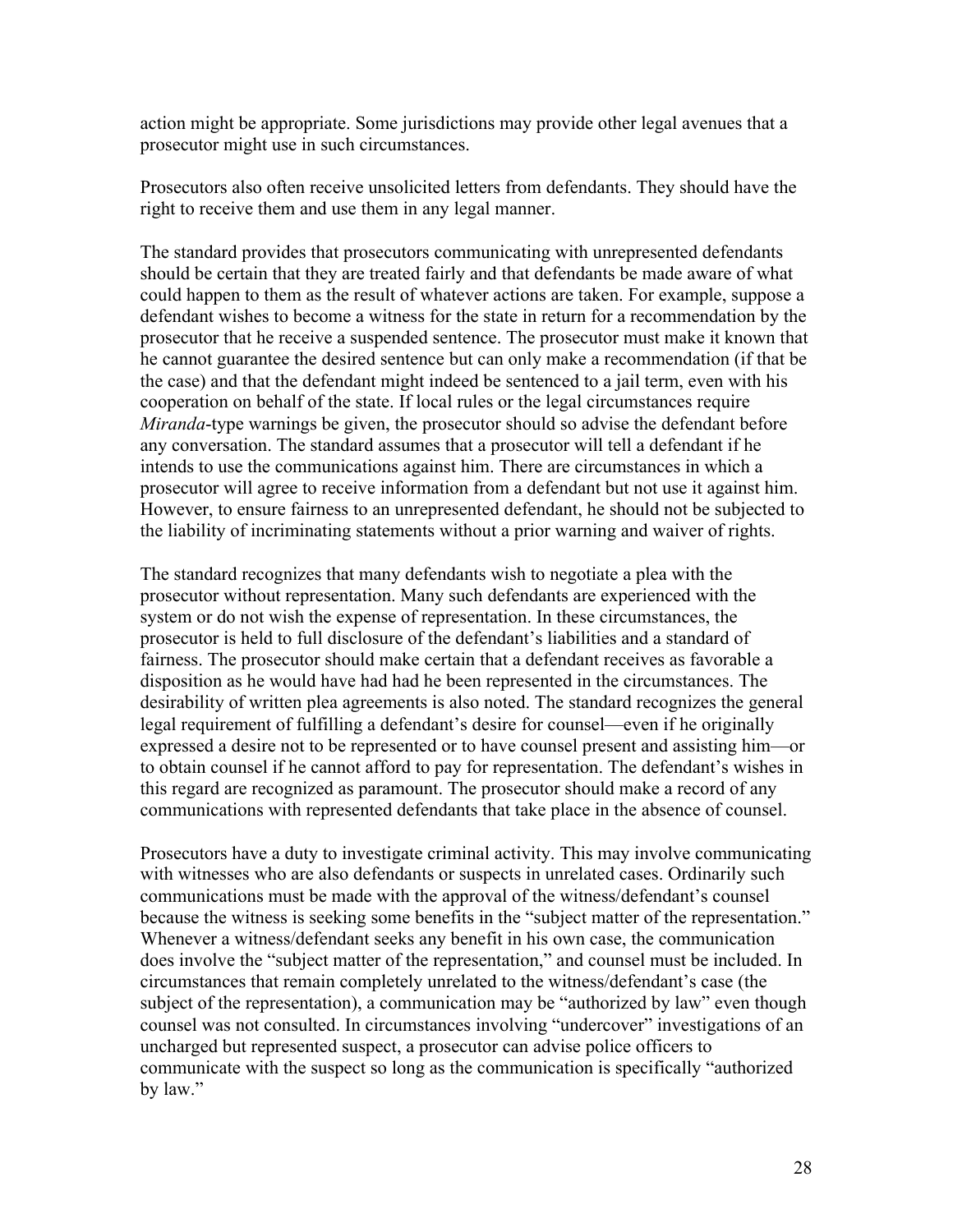In some jurisdictions, these standards may be inconsistent with case precedent and/or rules of professional conduct. The prosecutor must proceed with caution and seek to avoid any action that would jeopardize the case or result in misconduct under applicable rules.

# **8. Relations with Defense Counsel**

### **2-8.1 Standards of Professionalism**

The prosecutor should comply with the provisions of professionalism as identified in Standard 1-2.1 in his or her relations with defense counsel, regardless of prior relations with or animosity toward the attorney. The prosecutor should attempt to maintain a uniformity of fair dealing among different defense counsel.

# **2-8.2 Propriety of Relations**

In all contacts with members of the defense bar, the prosecutor should strive to preserve proper relations.

### **2-8.3 Cooperation to Assure Justice**

The prosecutor should cooperate with defense counsel at all stages of the criminal process to ensure the attainment of justice and the most appropriate disposition of each case. The prosecutor need not cooperate with defense demands that are abusive, frivolous, or made solely for the purpose of harassment or delay.

# **2-8.4 Disclosure of Exculpatory Evidence**

The prosecutor shall make timely disclosure of exculpatory or mitigating evidence, as required by law and/or applicable rules of ethical conduct.

# **2-8.5 Suspicion of Criminal Conduct**

When a prosecutor has reasonable suspicion of criminal conduct by defense counsel, the prosecutor has a responsibility to take such action necessary to substantiate or dispel such suspicion.

# **2-8.6 Responsibility to Report Ethical Misconduct**

When an assistant or deputy prosecutor has knowledge of ethical misconduct by defense counsel that raises a substantial question as to the attorney's fitness to practice law, the prosecutor should report such conduct to his or her supervisor. A chief prosecutor who has knowledge of ethical misconduct by defense counsel which raises a substantial question as to the attorney's fitness to practice law should report such conduct directly to the appropriate bar disciplinary authority in his or her jurisdiction. When such misconduct occurs during the course of litigation, the prosecutor should also report it to the judge presiding over the case or to his or her supervisor, if required by office policy, and may seek sanctions as appropriate.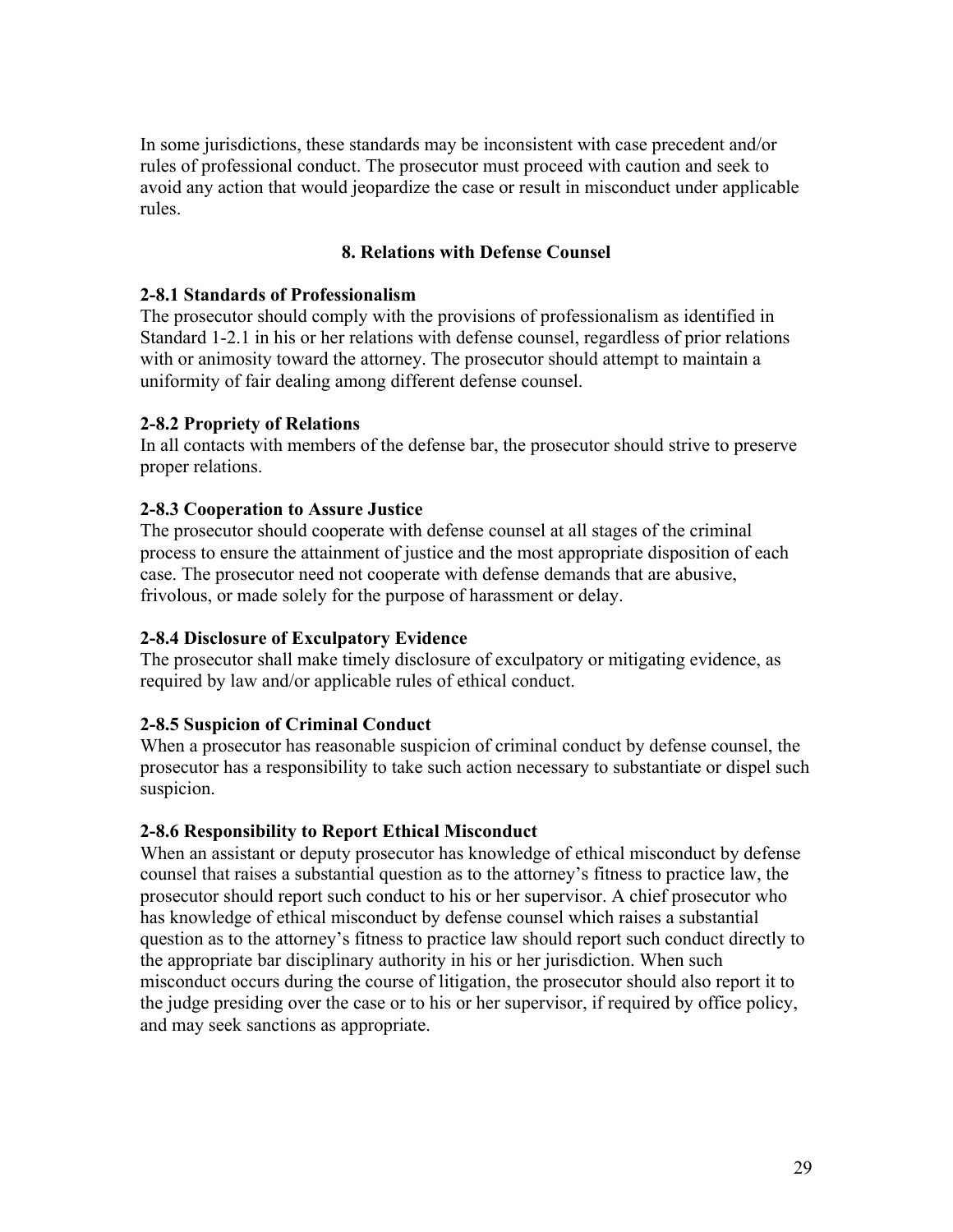### **2-8.7 Avoiding Prejudice to Client**

When the prosecutor believes that the defense counsel has engaged in misconduct, remedial efforts should be directed at the attorney and not at his or her client. The prosecutor should at all times make efforts to ensure that a defendant who is not involved in misconduct is not prejudiced by the unlawful or unethical behavior of his or her attorney.

### **Commentary**

As with the judiciary, appropriate professional consideration is due opposing counsel. All actions directed at opposing counsel and all deliberations with opposing counsel should be conducted with candor and fairness and should be presented without any express or implied animosity or disrespect. The prosecutor should strive to maintain uniformity of fair dealing with all defense counsel and should endeavor to not allow any prior animosity or bad feelings toward a particular defense attorney to work to the detriment of that attorney's client.

In the spirit of seeking justice in all cases, the prosecutor should cooperate with defense counsel in providing information and other assistance as volunteered by the prosecutor or reasonably requested by defense counsel. In the event defense counsel makes demands that are abusive, frivolous or made solely for the purpose of delay, the prosecutor need not cooperate with such demands and may seek court guidance on what must be provided. The prosecutor must be mindful that at all times, even when defense counsel is not acting in a professional manner, there are discovery obligations dictated by law and ethical codes that must be fulfilled.

If at any time during his or her association with defense counsel a prosecutor suspects the attorney of involvement in criminal activity, the prosecutor has the responsibility to investigate and take whatever additional action is dictated by the result of the investigation.

The standard requires that an assistant or deputy prosecutor who has knowledge of ethical misconduct by defense counsel which raises substantial question as to the attorney's fitness to practice law report such conduct to his or her supervisor. The assistant or deputy prosecutor needs to be aware that in some jurisdictions, such action may not be sufficient to comply with the ethical rules, and failure to report the defense attorney's misconduct, if the chief prosecutor does not, may, in itself, be misconduct by the assistant prosecutor. The timing of such report should be coordinated so as not to prejudice the defendant.

One continuing myth that pervades the judicial process is the misconception that the defense attorney should be allowed greater leeway in the presentation of his case than the prosecutor. This leeway is often sought to be justified on the grounds that it is necessary to counter-balance the more prolific resources of the state brought to bear upon a single individual. Such reasoning is fallacious, however, when viewed in relation to the purpose of the adversary proceeding and the safeguards already provided therein. The courtroom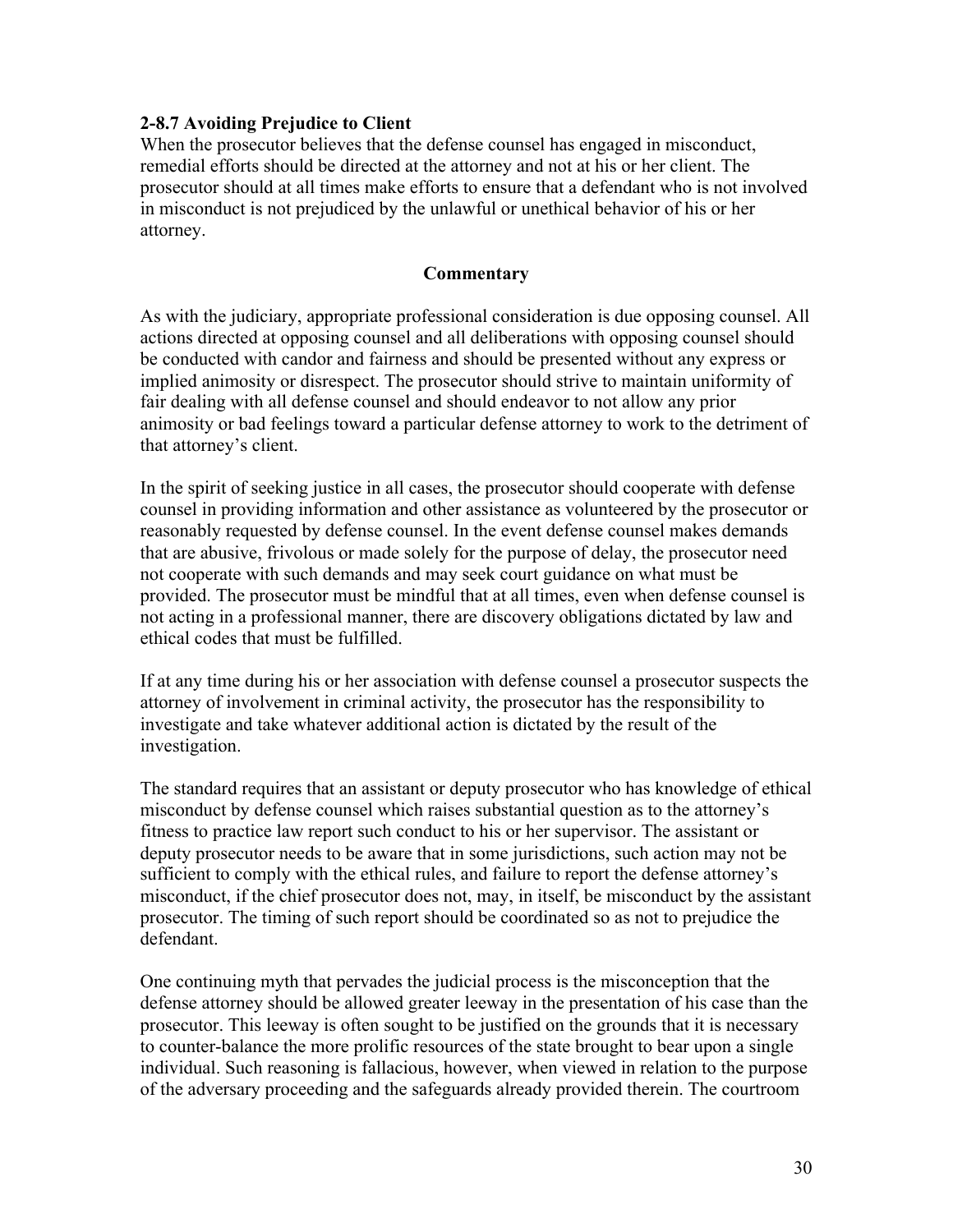is not a stage but a forum, and uniformity of trial decorum by defense and prosecuting attorneys should be maintained by the court to prevent undue influence on judge and jury that might result from theatrical behavior. The prosecutor should be able to bring to the court's attention the failure to maintain such uniformity and should maintain the high standards of conduct befitting a professional advocate in public service.

#### **9. Relations with Victims**

#### **2-9.1 Information Conveyed to Victims**

Victims of violent crimes, serious felonies, or any actions where it is likely the victim may be the object of physical or other forms of retaliation should be informed of all important stages of the criminal justice proceedings to the extent feasible, upon request or if required by law, including, but not limited to, the following:

a. Acceptance or rejection of a case by the prosecutor's office, the return of an indictment, or the filing of criminal charges;

- b. A determination of pre-trial release of the defendant;
- c. Any pre-trial disposition;
- d. The date and results of trial;

e. The date and results of sentencing;

f. Any proceeding within the knowledge of the prosecutor which does or may result in the defendant no longer being incarcerated, including appellate reversal, parole, release, and escape, unless a legal obligation to inform the victim of such proceeding is imposed by law on another governmental entity; and

g. Any other event within the knowledge of the prosecutor that may put the victim at risk of harm or harassment.

#### **2-9.2 Victim Orientation**

To the extent feasible and when it is deemed appropriate by the chief prosecutor, the prosecutor's office should provide an orientation to the criminal justice process for victims of crime and should explain prosecutorial decisions, including the rationale used to reach such decisions. Special orientation should be given to child and spousal abuse victims and their families, whenever practicable.

#### **2-9.3 Victim Assistance**

To the extent feasible and unless a legal obligation to provide such assistance is imposed by law on another governmental entity, the chief prosecutor should develop policies and procedures for providing services to victims of crimes, including, but not limited to the following:

a. Assistance in obtaining the return of property held in evidence;

b. Assistance in applying for witness fees and compensation if provided for by law or local rule;

c. Assistance in obtaining restitution orders at the sentencing;

d. Assistance in appropriate employer intervention concerning required court appearance;

e. Assistance with necessary transportation and lodging arrangements;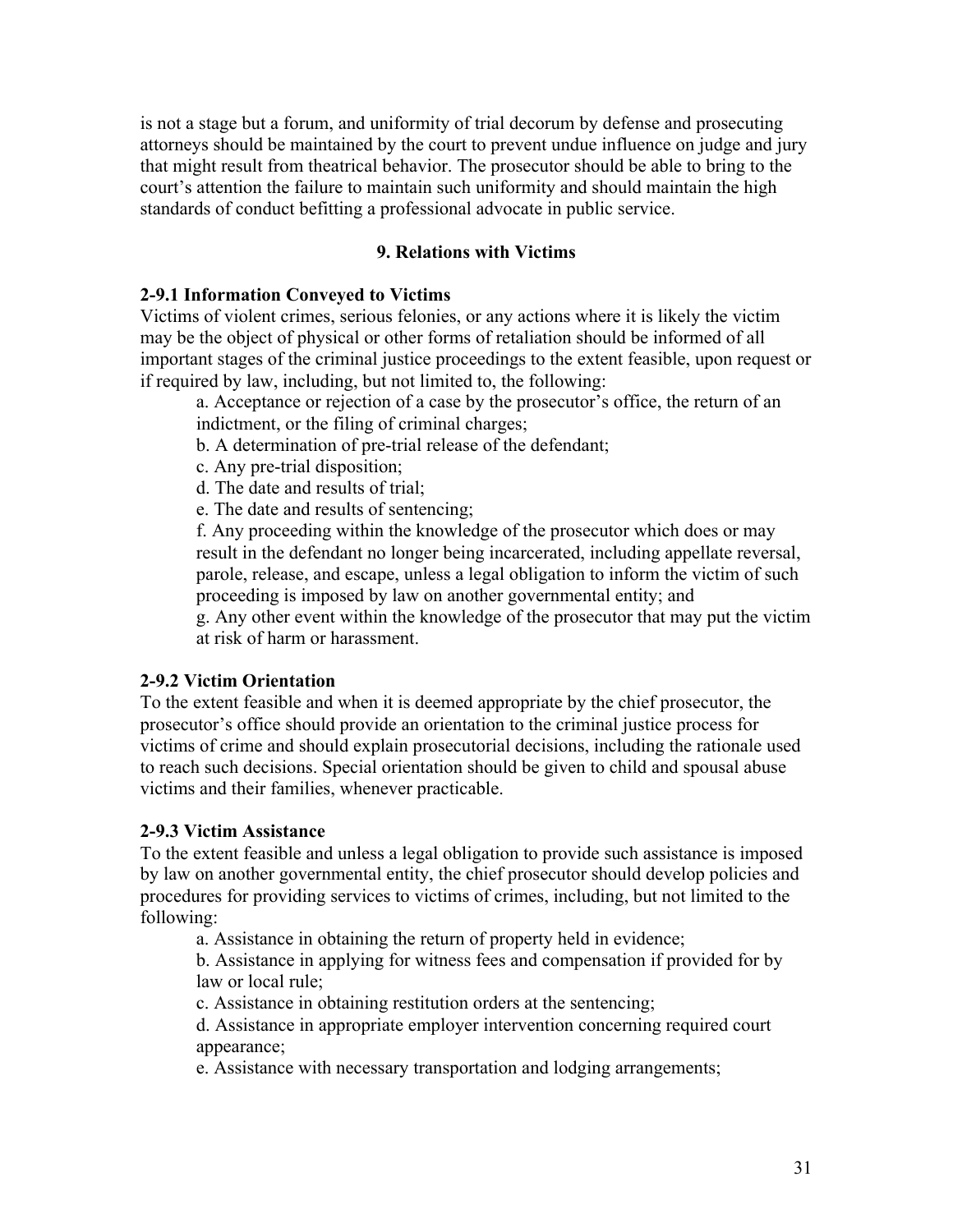f. Assistance in reducing the time the victim has to wait for any court appearance to a minimum; and

g. Assistance in reducing overall inconvenience whenever possible and appropriate.

The prosecutor should be aware of any obligations imposed by victims' rights legislation in his or her particular jurisdiction.

### **2-9.4 Cooperative Assistance**

The prosecutor should work with other law enforcement agencies to:

a. Cooperate with victim advocates for the benefit of providing direct and referral services to victims of crime; and

b. Assist in the protection of a victim's right to privacy regarding a victim's Social Security number, birth date, address, telephone number, place of employment, name (when the victim is a minor or a victim of sexual assault,) or any other personal information unless either a court finds it necessary to that proceeding or disclosure is required by law.

### **2-9.5. Facilities**

Whenever possible, the chief prosecutor should take steps to ensure that victims have a secure and comfortable waiting area that avoids the possibility of making contact with the defendants or friends and families of the defendants.

#### **2-9.6 Victim Compensation Program**

The prosecutor should be knowledgeable of the criteria for victim compensation under state law, and should inform victims with potential compensable claims of the existence and requirements of victim compensation programs within the jurisdiction.

#### **2-9.7 Victim Assistance Program**

To the extent feasible, the chief prosecutor should develop and maintain a victim assistance program within the staffing structure of the office to provide services and give assistance to victims of crime.

# **2-9.8 Victim Protection**

The prosecutor should be mindful of the possibility of intimidation and harm arising from a victim's cooperation with law enforcement. The prosecutor should be aware of programs available in his or her jurisdiction to protect witnesses to crime, and should make referrals and recommendations for program participation where appropriate.

### **10. Relations with Witnesses**

#### **2-10.1 Information Conveyed to Witnesses**

The prosecutor should keep witnesses informed of:

- a. All pre-trial hearings which the witnesses may be required to attend; and
- b. Trial dates and the scheduling of that witness's appearance.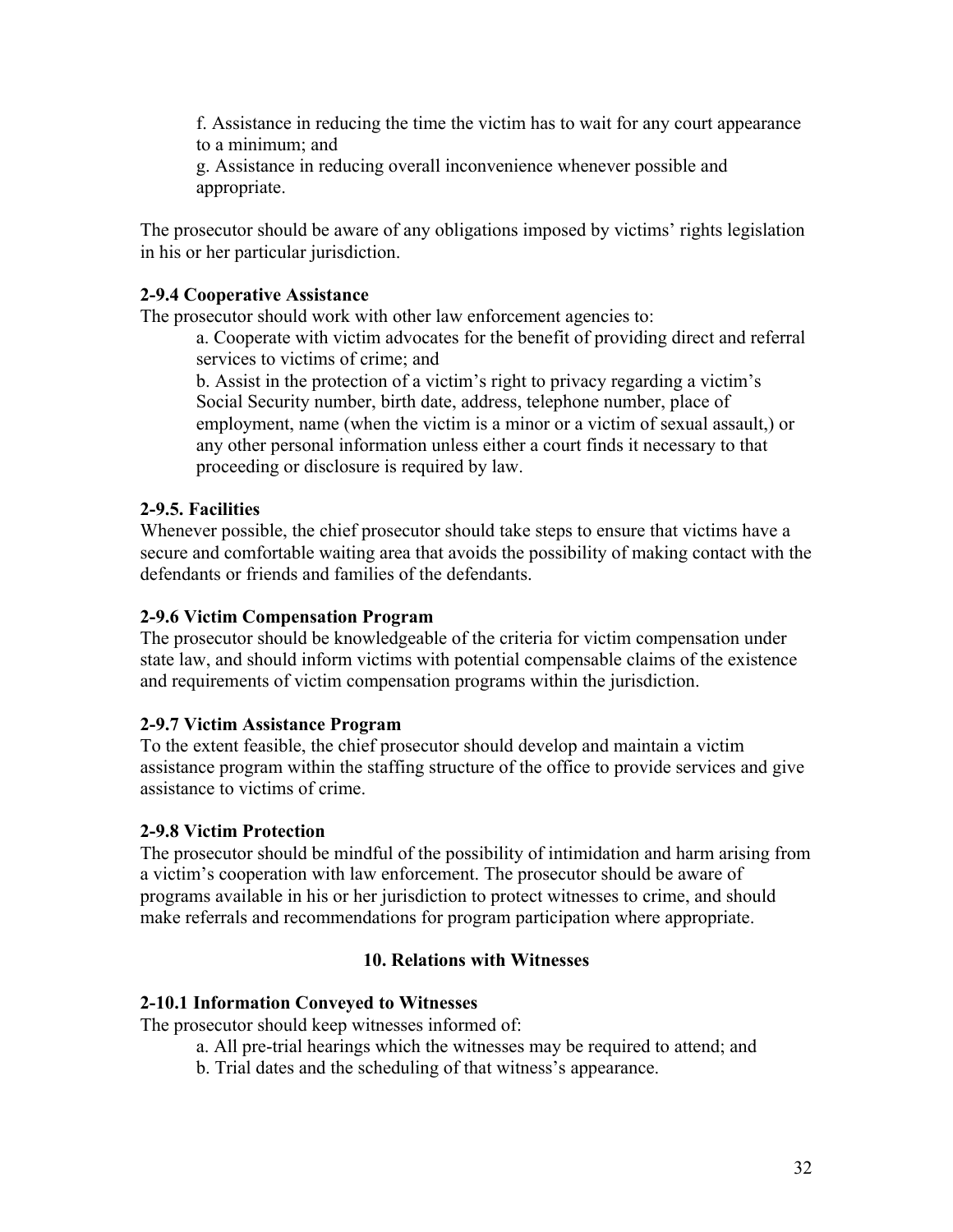### **2-10.2 Contacts by Defense with Witnesses**

The prosecutor shall not advise a witness (including victims) to decline to meet with or give information to the defense. The prosecutor may advise a witness that they are not required to provide information to the defense outside of court and the prosecutor may also inform a witness of the implications and possible consequences of providing information to the defense.

### **2-10.3 Represented Witnesses**

When the prosecutor is informed that a witness has obtained legal representation with respect to the criminal proceeding, the prosecutor should arrange all out-of- court contacts with the witness regarding the subject of that proceeding through the witness's counsel.

### **2-10.4 Witness Interviewing and Preparation**

The prosecutor shall not advise or assist a witness to testify falsely. The prosecutor may discuss the content, style, and manner of the witness's testimony, but should at all times make efforts to ensure that the witness understands his or her obligation to testify truthfully.

### **2-10.5 Expert Witnesses**

When a prosecutor determines that the testimony of an expert witness is necessary, the independence of the expert should be respected and if it is determined that a fee be paid to an expert witness, the fee should be reasonable and should not depend upon a contingency related to the outcome of the case.

#### **2-10.6 Witness Assistance**

To the extent feasible and unless a legal obligation to provide such assistance is imposed by law on another governmental entity, the chief prosecutor should develop policies and procedures for providing the services to witnesses of crimes including, but not limited to, the following:

a. Assistance in applying for witness fees, if available, and appropriate compensation if provided for by law or local rule;

b. Assistance in appropriate employer intervention concerning required court appearance(s);

c. Assistance in necessary transportation and lodging arrangements, if appropriate;

d. Assistance in minimizing the time the witness has to wait for any court appearance; and

e. Assistance in reducing overall inconvenience whenever possible and appropriate.

#### **2-10.7 Witness Protection**

The prosecutor should be mindful of the possibility of intimidation and harm arising from a witness's cooperation with law enforcement. The prosecutor should be aware of programs available in his or her jurisdiction to protect witnesses to crime and should make referrals and recommendations for program participation where appropriate.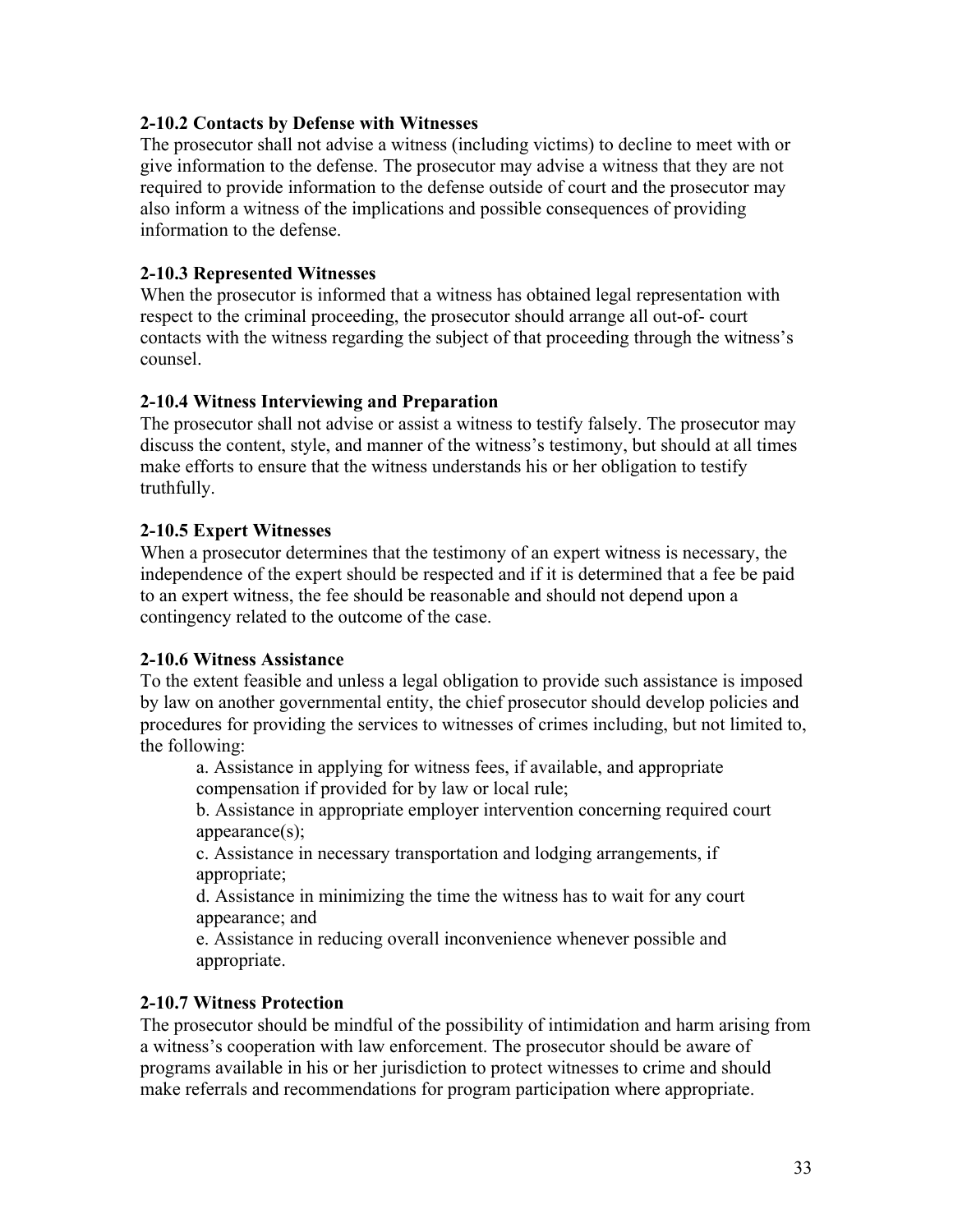### **2-10.8 Facilities**

Whenever possible, the chief prosecutor should take steps to ensure that witnesses have a secure and comfortable waiting area that avoids the possibility of the witnesses making contact with defendants or the families and friends of defendants.

### **2-10.9 Enforcement of Crimes Against Witnesses**

The prosecutor, working with other law enforcement agencies, should assign a high priority to the investigation and prosecution of any type of witness intimidation, harassment, coercion, or retaliation, including any such conduct or threatened conduct against family members or friends.

# **2-10.10 Witness Assistance Program**

To the extent feasible, the chief prosecutor should develop and maintain a witness assistance program within the staffing structure of the office to provide services and give assistance to witnesses.

### **Commentary**

Effective prosecution includes a sound understanding of the value of victims and witnesses within the criminal justice system. The necessity of individuals reporting crimes and following through with identifications, statements, and testimony is selfevident. The standard, however, identifies obligations of the prosecutor and others to facilitate the relationship with victims and witnesses.

Both victims and witnesses need notice of developments in criminal cases. Witnesses need to make arrangements in order to be available to testify, while victims may be more concerned with release decisions in apprehension of their personal safety and the safety of their families.

Prosecution should not assume that victims or witnesses are familiar with the terminology, procedures, or even location of the courts. At a minimum, prosecutors should be sensitive to this. Ideally, there should be a formal orientation program available to all victims and witnesses.

Such an orientation program should be part of a number of services provided. Prosecutors should have a leading role in the development and maintenance of victim/witness assistance programs. The standard suggests the type of assistance that should be available, such as employer intervention and reduction in inconvenience.

In addition to a program of assistance, the standard calls for appropriate facilities for victims and witnesses. They should avoid the possibility of contact with the defendant or his friends and family.

As central a figure as the prosecutor is to relations with victims and witnesses, he is certainly not the sole source to accommodate the needs of victims and witnesses. These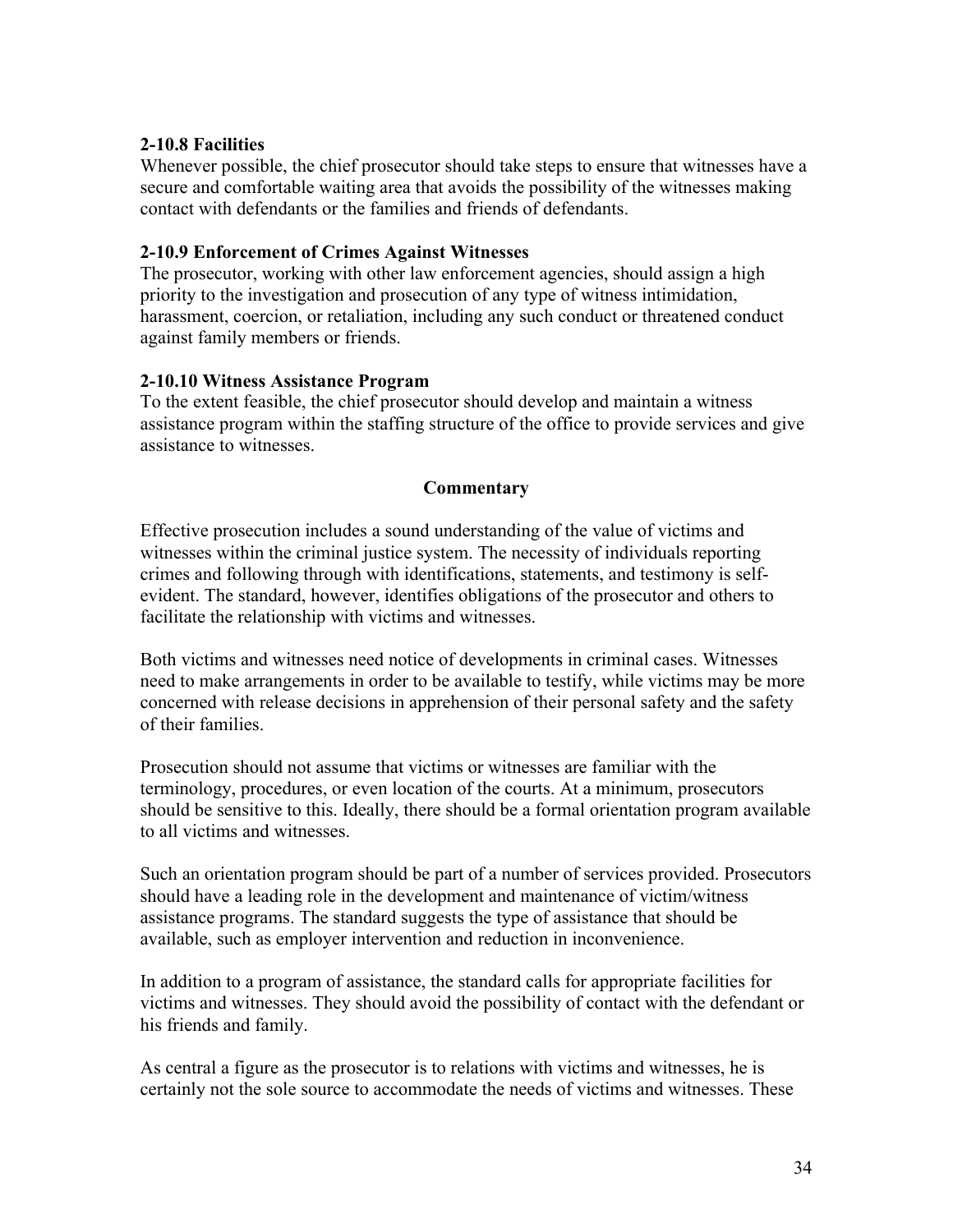needs should be a cooperative effort. For example, one of the greatest needs of victims and witnesses is the assurance of their safety. They are most vulnerable to threats, harassment, and intimidation. Their protection is primarily a law enforcement function. While prosecution should work with the police to minimize this, it is essentially a cooperative effort.

# **11. Community-Based Programs**

### **2-11.1 Knowledge of Programs**

Prosecutors should be cognizant of and familiar with all community-based programs to which offenders may be sentenced, referred as a condition of probation, or referred as a diversionary disposition.

### **2-11.2 Need for Programs**

In jurisdictions where community agencies providing services such as employment, education, family counseling, and substance abuse counseling are needed but not provided by community agencies, the chief prosecutor should encourage the agencies to provide such services. The prosecutor's office should be available as a source of public information for such community-based agencies.

# **2-11.3. Notice**

The prosecutor's office should take steps to ensure that the prosecutor's office and appropriate law enforcement agencies are notified of individuals participating in workrelease programs in their jurisdiction.

# **12. Prisons**

# **2-12.1 Knowledge of Facilities**

Prosecutors should be cognizant of, and familiar with, all penal facilities located within the jurisdiction to which offenders prosecuted in the jurisdiction may be sentenced. Where practicable, the chief prosecutor should attempt to ensure that new prosecutors hired by his or her office have an opportunity, as part of their initial training, to tour the penal institutions in their jurisdictions to which defendants may be sentenced.

# **2-12.2 Improvement of Institutions**

The chief prosecutor should work with prison officials and the legislature to upgrade correctional institutions within the state, including the avoidance of prison overcrowding. Additional facilities, new construction or renovation of existing facilities, improved training of staff, and the expansion of existing programs and educational/behavioral services for inmates should be the primary goals of such upgrading.

#### **2-12.3 Prosecutor as Resource**

The prosecutor's office should be available as a source of information for prisons and jails and their intake divisions.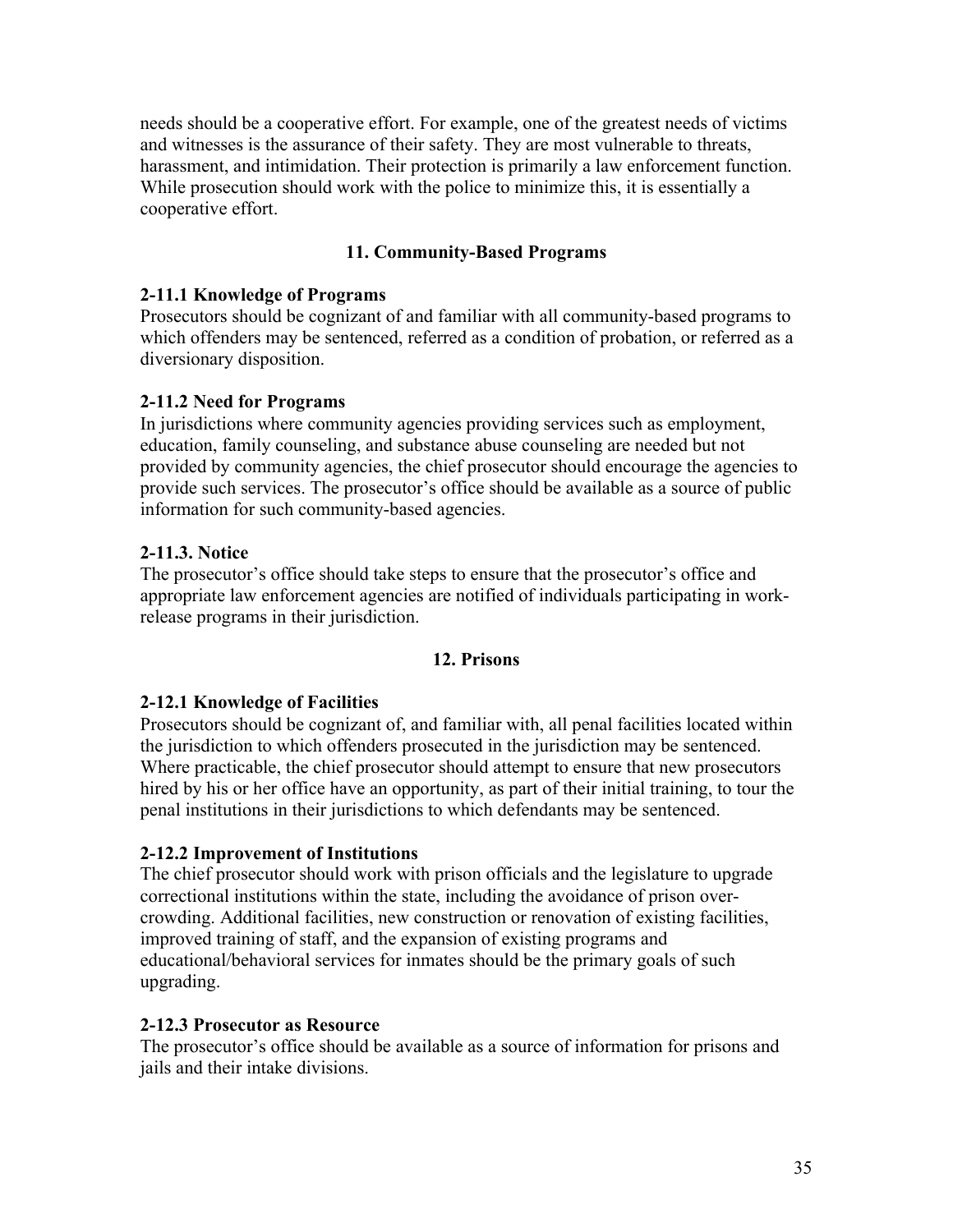# **2-12.4 Career Offender Identification**

The prosecutor's office should assist in the identification of multiple and career offenders.

# **2-12.5 Appropriate Sentencing**

The prosecutor's office should cooperate with the prison system to assure that realistic sentences are carried out.

# **2-12.6 Innovative Improvements**

The chief prosecutor should support innovative programs which would improve the penal system, provided that such programs do not adversely impact justice and appropriate offender accountability.

# **2-12.7 Notice**

The chief prosecutor should take steps to ensure that any institution holding an offender should notify both the prosecutor and law enforcement agencies at the time of an escape, prior to any temporary or final release, and prior to parole consideration.

# **2-12.8 Corrections Advisory Committee**

To the extent practicable, the chief prosecutor should encourage the establishment of and participate in a statewide correctional advisory committee involving representatives from all components of the criminal justice system and responsible members of the public.

# **13. Parole and Early Release**

# **2-13.1 Prosecution as Resource**

To the extent permitted by law, the prosecutor's office should be available as a source of information for the parole board, the department of corrections, or other supervisory agency considering or monitoring an offender's release from custody.

# **2-13.2 Information System**

When the chief prosecutor deems it appropriate, he or she should assist in the development and maintenance of an information system to keep the prosecutor's office informed of parole decisions concerning individuals from, or planning to reside in, the jurisdiction.

# **2-13.3 Parole Board and Release Discretion**

The chief prosecutor should be cognizant of the discretion vested in parole boards and in other entities or agencies authorized by law to make release from custody decisions, and he or she should address abuses of this discretion that come to his or her attention.

# **2-13.4 Right to Appear**

The chief prosecutor should advocate that prosecutors and victims have the opportunity to receive sufficient advance notice of and appear at hearings for parole, pardon, commutation, and grant of executive clemency, or be permitted to otherwise provide information at such hearings. Upon receipt of such notice, the prosecutor should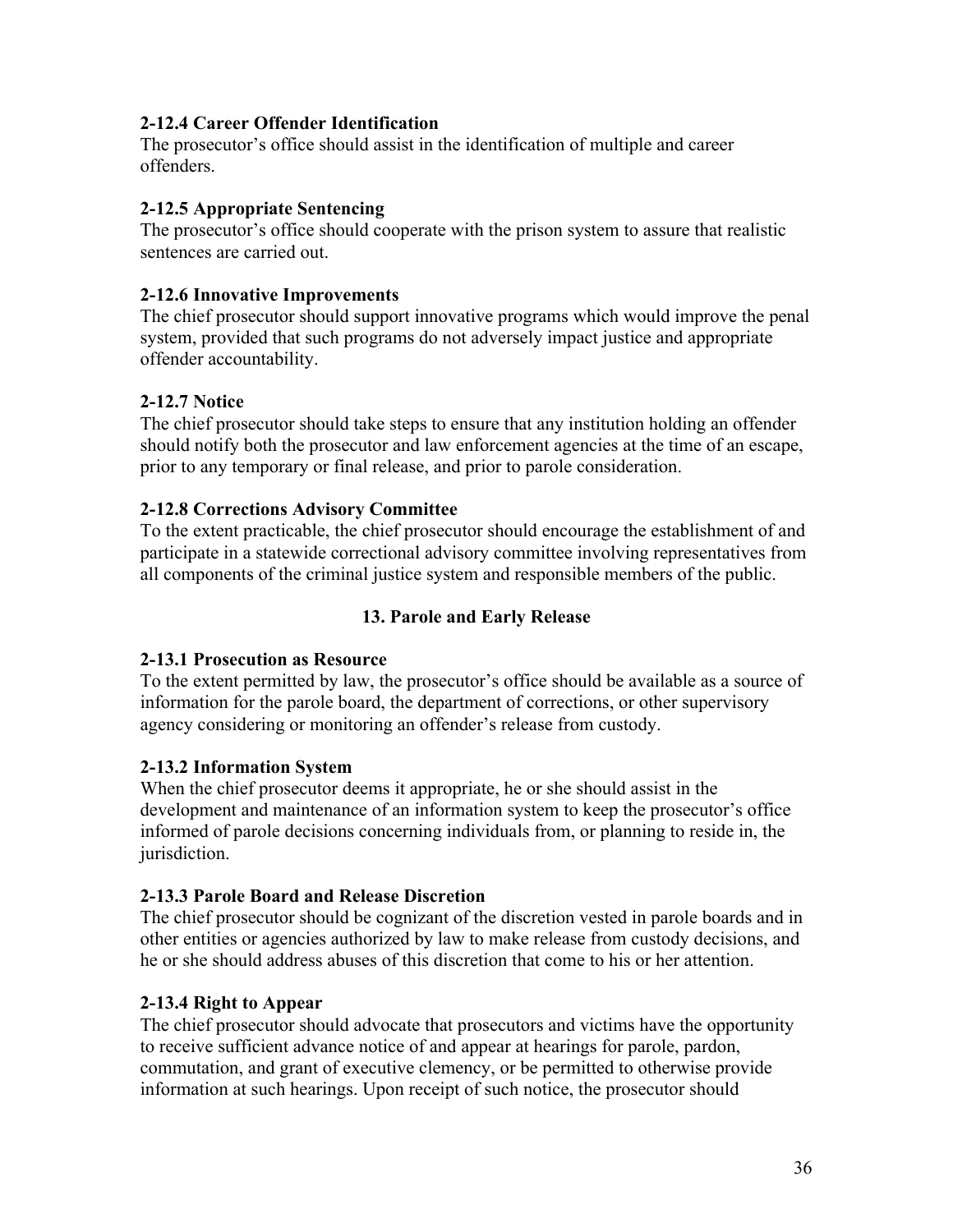endeavor, to the extent possible, to notify the victims of such crimes residing within the prosecutor's jurisdiction and local law enforcement agencies of this information.

# **2-13.5 Early Release**

The chief prosecutor should oppose the early release of offenders where the release decision is made by correctional authorities solely or primarily on the basis of overcrowding of the correctional facility, unless such release is mandated by court order.

# **2-13.6 Notice of Release**

The prosecutor should seek to have the prosecutor's office, law enforcement agencies, and victims notified of all releases from confinement or commitment of individuals from facilities within the jurisdiction, or releases from confinement or commitment of individuals outside the jurisdiction who plan to reside in the jurisdiction. For purposes of this standard, "release from confinement or commitment" includes changes in a convicted person's custody status due to parole, pardon, commutation, grant of executive clemency, service of sentence, or release from court-ordered commitment to a mental health facility.

# **2-13.7 Sexually Dangerous Persons**

Where the prosecutor is entitled to petition the court for civil commitment or continued detention of a prisoner after the term of the prisoner's sentence has expired based on a finding of sexually dangerous person status, the prosecutor should take steps to ensure that the board of prisons and parole notify the prosecutor's office of the prisoner's upcoming release date sufficiently in advance of that date to enable the prosecutor to file such a petition in a timely manner.

# **Commentary**

It is recognized that community-based programs represent viable alternatives to traditional institutions for less-serious offenders. In addition, the concept of supplementing incarceration with community-based services has been advanced in recent years. The responsibilities placed upon community-based agencies mandates an increasing need for coordination and communication with the prosecutor. The degree of the prosecutor's input into such agencies may have as wide a spectrum, as those programs do themselves. At the most basic level, the prosecutor must be cognizant of all community services which offenders in the jurisdiction may be sentenced to, referred to as a condition of probation, or referred to as part of a diversionary program. In addition, it is important for the prosecutor to be available as a resource to these services. Prosecution should be in a position to supply these agencies with information concerning clients whom the prosecutor has had contact with.

Some prosecutors have chosen to play an active role in community-based operations. Developing and implementing programs under the auspices of the office has been initiated on a wide scale in recent years. Diversionary and citizen volunteer programs are examples of the input the prosecutor's office may have. In addition, prosecutors are active in local, regional, and statewide planning boards with an emphasis on developing such programs. Where basic community services such as employment, adult education,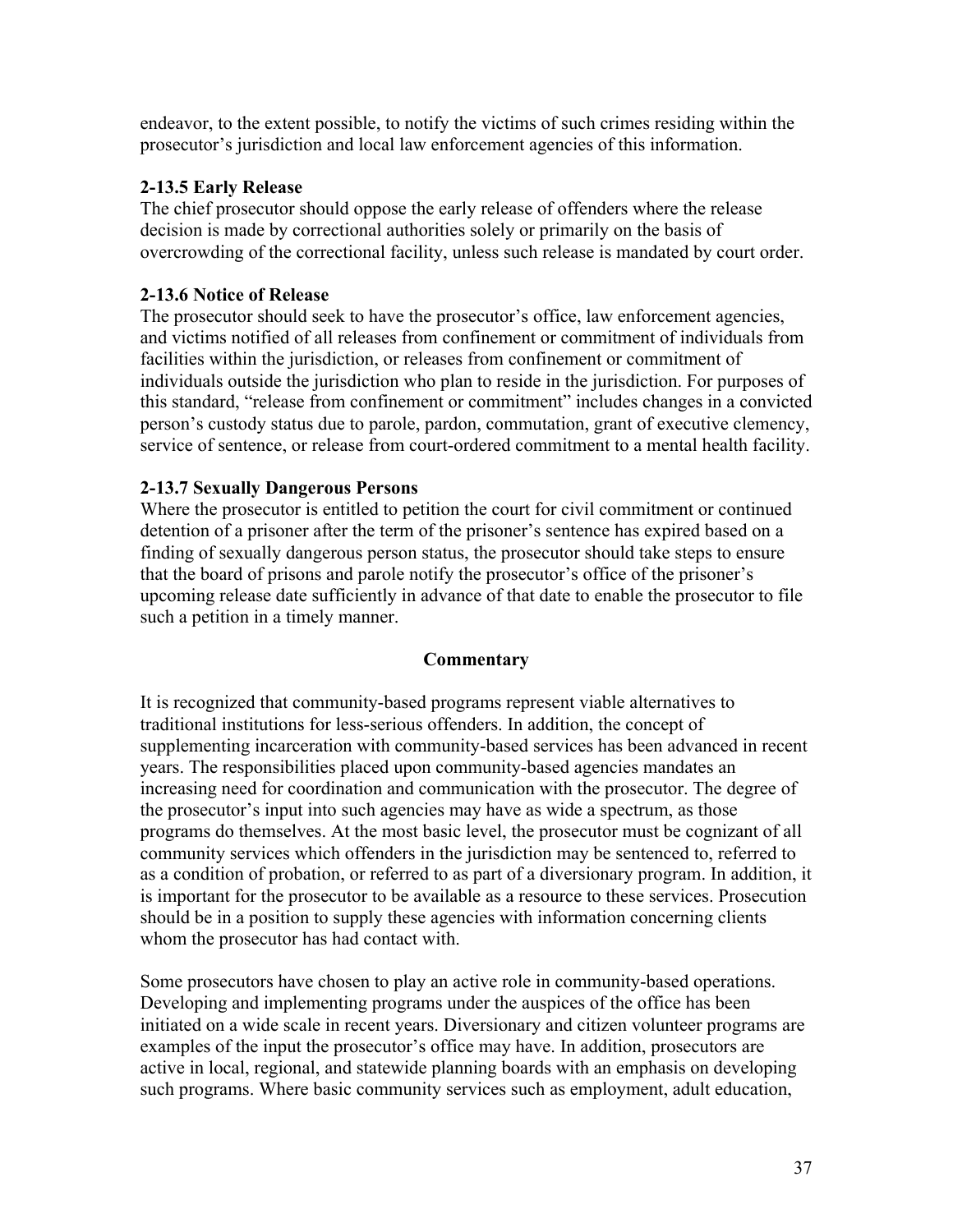family counseling, and substance abuse counseling are not provided or are inadequate, the prosecutor should consider having input in their development or upgrading. The prosecutor's involvement in such planning and advisory boards is important because of his or her position as the chief local law enforcement official.

It must be recognized that there is a need for the prosecutor's involvement in the prisons and their programs. At the most basic level, the prosecutor must be cognizant of detention facilities and the services they offer to which offenders in the jurisdiction may be sentenced. Also, just as for probation and community agencies, the prosecutor's insight into the background and behavior of individuals should be viewed as a resource by officials in this area. Correctional systems may employ an elaborate intake formula without utilizing all previously developed background information concerning offenders. In this situation, prosecution must make itself available as a resource both to offer initial information and to verify facts derived from other sources.

There are other areas where prosecutors could profitably have input into the prison system, if not because of their positions as prosecutors, then because of their positions as concerned leaders in the criminal justice system. In general, correctional institutions in America need upgrading. The prosecutor should strive for better facilities and services within the prison setting, as well as better trained staff. Since prison overcrowding is a problem that affects the entire criminal justice system, it is natural to expect that the prosecutor will be involved in legislative efforts to build new facilities and enlarge existing ones. The ability of the prosecutor to have valid input on upgrading facilities, as well as pre-sentence information, is dependent on his knowledge of the prison facilities within his state. The prosecutor, therefore, must be knowledgeable about the conditions of such facilities.

At a basic level, the prosecutor can also assist in the identification of multiple offenders. The prosecutor should also cooperate with prison systems to assure that realistic prison sentences are carried out. The prosecutor should encourage and support experimental efforts in regard to sentencing practices. Concepts such as mandatory prison sentences for multiple offenders of certain crimes should be closely examined.

As with all the other components discussed here, the prosecutor must urge cooperation. The prosecutor must be considered as a resource to both parole boards and supervisory personnel. In addition, the prosecutor should receive information concerning individuals who have been approved for release from institutions and who are planning to reside in the jurisdiction. And fundamental to the protective function of the prosecutor, he must have an opportunity to oppose parole release decisions that are not in the best interest of the community.

A phenomenon that has arisen in times of budgetary constraints is that of early release programs that have as their primary motivation the alleviation of overcrowding in detention facilities. Often such programs are a reaction to jail litigation attacking conditions of confinement. Such litigation has greatly proliferated in the 1980s and 1990s. Conditions of incarceration, however, are an improper basis for release of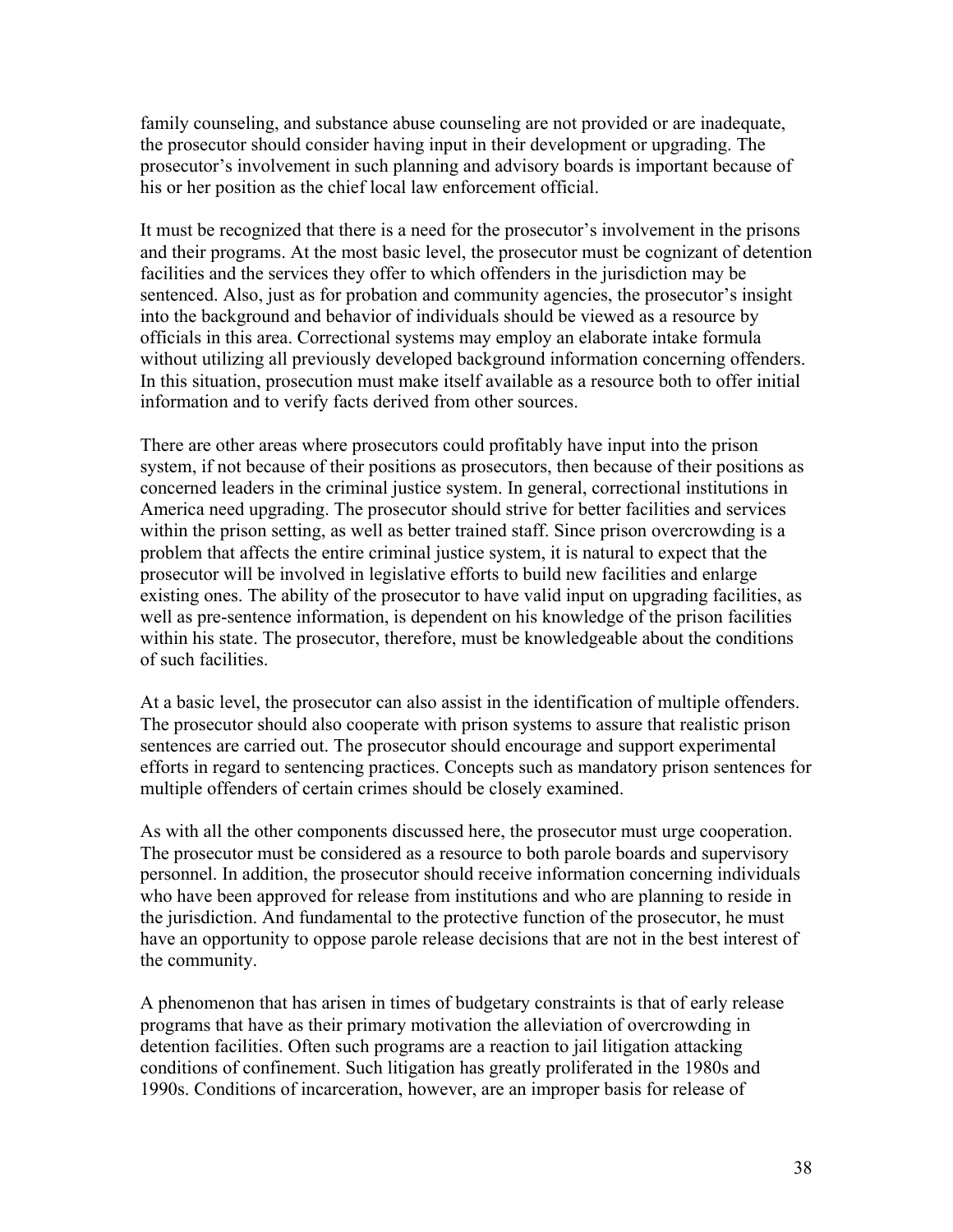offenders and the standard takes an unequivocal position against it. The solution for prison overcrowding and related problems lies with the appropriate legislative bodies but is not to be found in simply releasing offenders. The prosecutor should support legislative proposals that solve this problem in the appropriate manner by allocating additional public funds for the construction and maintenance of needed facilities. Likewise, the prosecutor should oppose every program of early release based primarily on the problems facing our correctional system. Inappropriate release of offenders undermines every advance achieved in improving the criminal justice system.

Those prosecutors charged with the commitment of sexually dangerous persons should develop procedures with the prisons from which release of such persons will occur to ensure that the prosecutor has sufficient time to prepare the petition for commitment prior to release.

# **14. Prosecutors and the Media**

#### **2-14.1 Media Relations**

The prosecutor should seek to maintain a relationship with the media that will facilitate the appropriate flow of information to and from the public. An appropriate and professional relationship with the media is necessary to promote public accountability and transparency in government.

### **2-14.2 Balancing Interests**

The prosecutor should strive to protect both the rights of the individual accused of a crime and the needs of citizens to be informed about public dangers and the conduct of their government. The prosecutor may provide sufficient information to the public so that citizens may be aware that the alleged perpetrator of a crime has been arrested and that there exists sufficient competent evidence with which to proceed with prosecution. Subject to Standard 2-14.4 and applicable rules of ethical conduct, information may be released by the prosecution if such release will aid the law enforcement process, promote public safety, dispel widespread concern or unrest, or promote confidence in the criminal justice system. The prosecutor should refrain from making extrajudicial comments before or during trial that promote no legitimate law enforcement purpose and that serve solely to heighten public condemnation of the accused.

#### **2-14.3 Information Appropriate for Media Dissemination by Prosecutors**

Prior to and during a criminal trial the prosecutor may comment on the following matters:

a. The accused's name, age, residence, occupation, family status, and citizenship;

b. The substance or text of the charge such as the complaint, indictment,

information, and, where appropriate, the identity of the complainant;

c. The existence of probable cause to believe that the accused committed the offense charged;

d. The identity of the investigating and arresting agency, the length and scope of the investigation, the thoroughness of the investigative procedures, and the diligence and professionalism of the law enforcement personnel in identifying and apprehending the accused;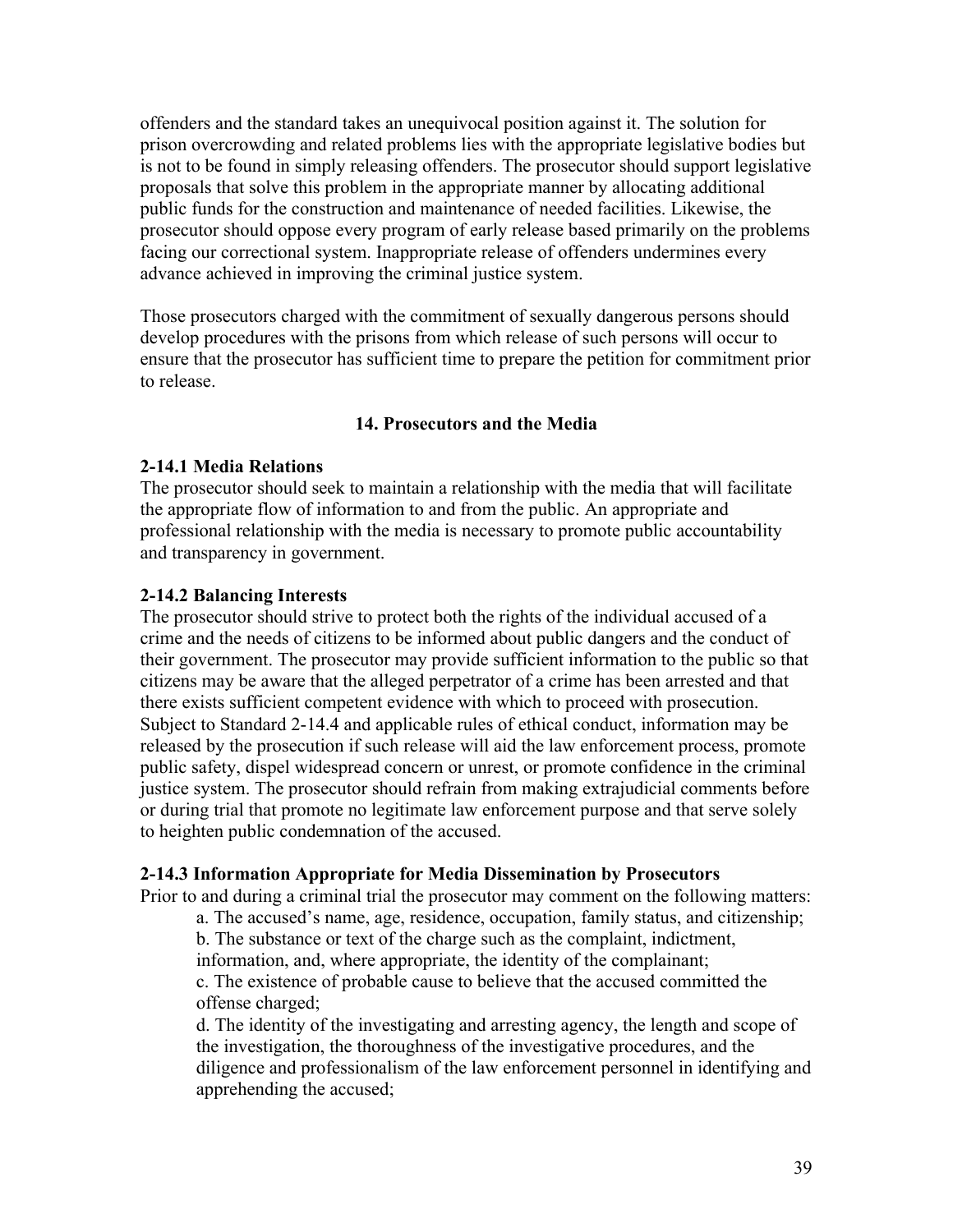e. The circumstances immediately surrounding the arrest, including the time and place of arrest, the identity of the arresting officer or agency, resistance, pursuit, possession and use of weapons, and a description of items seized at the time of arrest or pursuant to a search warrant; and

f. Information contained in a public record, the disclosure of which would serve the public interest.

# **2-14.4 Restraints on Information**

Prior to and during a criminal trial the prosecutor should not make any public, extrajudicial statement that has a substantial likelihood of materially prejudicing a judicial proceeding. In particular, from the commencement of a criminal investigation until the conclusion of trial, the prosecutor should not make any public, extrajudicial statements about the following matters, unless the information is part of the public record of the criminal proceeding:

a. The character, reputation, or prior criminal conduct of a suspect, accused person or prospective witness;

b. Admissions, confessions, or the contents of a statement or alibi attributable to a suspect or accused person;

c. The performance or results of any scientific tests or the refusal of the suspect or accused to take a test;

d. Statements concerning the credibility or anticipated testimony of prospective witnesses;

e. The possibility of a plea of guilty to the offense charged or to a lesser offense, or the contents of any plea agreement.

# **2-14.5 Public Responses**

The prosecutor may make a reasonable and fair reply to comments of defense counsel or others. A public comment made by a prosecutor pursuant to this paragraph shall be limited to statements reasonably necessary to mitigate the effect of undue prejudice created by the public statement of another. In no event should a prosecutor make statements prohibited by Standard 2-14.4 or applicable rules of ethical conduct.

# **2-14.6 Law Enforcement Policy on Information**

The prosecutor should assist law enforcement and other investigative agencies in understanding their statutory responsibilities with respect to the release of criminal justice information. The prosecutor should also assist in the training of law enforcement agencies within his or her jurisdiction on subject matters to avoid when discussing pending criminal investigations or prosecutions with the media.

# **2-14.7 Judicial Decisions**

The prosecutor may inform the public of judicial decisions that are contrary to law, fact, or public interest, but a prosecutor should not make any public statement that he or she knows to be false, or with reckless disregard for its truth or falsity, as to the integrity or qualifications of a judge.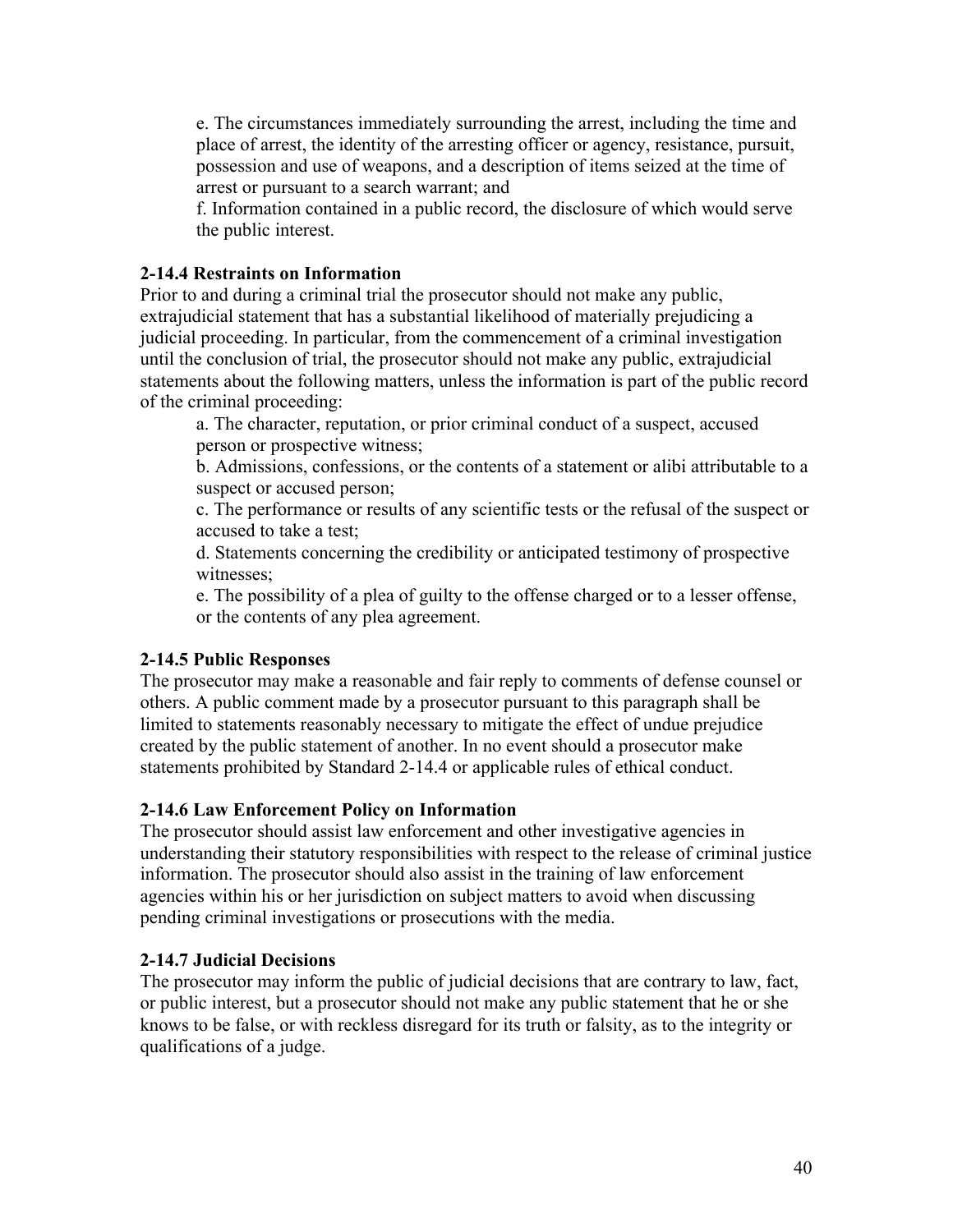### **2-14.8 Verdicts**

A prosecutor should not make any public statement after trial that is critical of jurors, but may express disagreement with or disappointment in the jury verdict.

### **Commentary**

A primary requirement for the proper functioning of the prosecutor's office is the establishment of public trust in the ability of the prosecutor to effectively represent the public in seeking to attain justice. In order to maintain that public trust, the prosecutor must be accountable for his or her actions. The media is a primary player in testing that accountability. The media reports information regarding: events leading up to criminal investigations and charges; the progress of the case thorough the court system; the performance of the law enforcement officers and prosecutors in the conduct of the investigation and the court proceedings; and, the results of court proceedings.

Because of the prosecutor's unique role as a representative of all of the people in the quest for justice, it would be unfair for him or her to diminish the rights of a defendant to a trial by an unprejudiced jury of his or her peers by broadcasting information through the media where it would go untested by the time-tested procedures incorporated into our criminal justice system.

At the same time, as a representative of the people with the duty to assure that justice is achieved, the prosecutor must be allowed to provide sufficient information to assure the public that community safety is being maintained and that the criminal justice system is operating properly. Maintaining such a balance is the purpose behind these standards.

The prosecutor should take an active role in training law enforcement agencies in his or her jurisdiction on the limitations on public statements. By conducting such advance training, the prosecutor proactively reduces the possibility of comments by law enforcement personnel that are in conflict with the law and legal rules. By that means, the prosecutor also reduces the incidents of challenges to venue and other matters relating to the ability of a defendant to receive a fair trial. The content and extent of a prosecutor's comments regarding judicial decisions are some of the most litigated ethical provisions. At a minimum, a prosecutor cannot knowingly make false or reckless statements about the integrity or qualifications of a judge and jury verdicts. Further, a prosecutor may not engage in conduct with a juror designed to alter that jurors conduct in future jury service.

# **15. Relations with Funding Entity**

# **2-15.1 Assessment of Need**

The chief prosecutor should cooperate with his or her funding entity by providing an assessment of resources needed to effectively administer the duties of the office.

#### **2-15.2 Independent Revenue**

The budget for prosecution should be independent of and unrelated to revenues resulting from law enforcement and criminal justice activities, such as fines, forfeitures and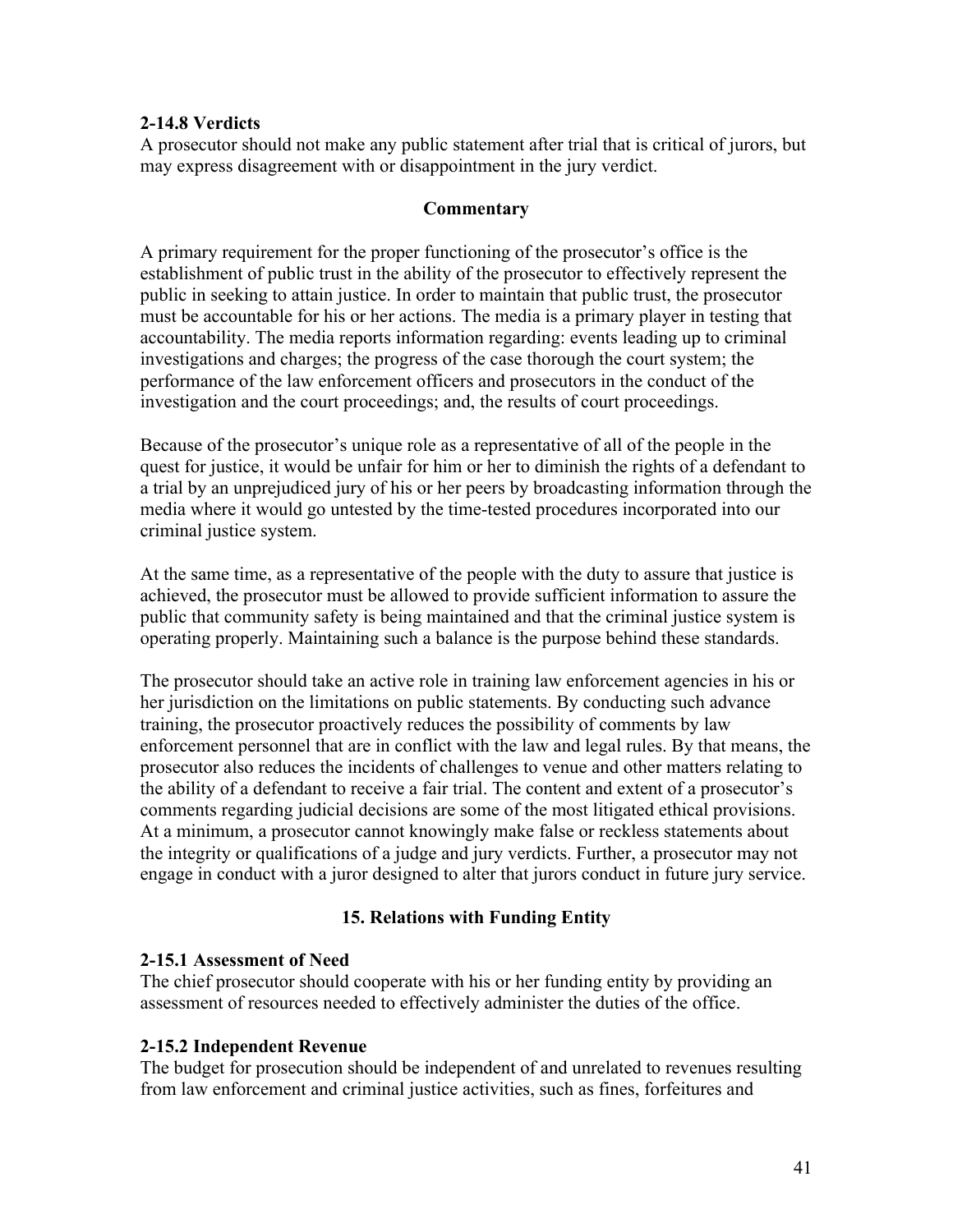program fees. The prosecutor may expend revenues from forfeited assets only in accordance with statute or court order.

### **Commentary**

The basic premise of this standard is adequate funding. Little can happen in the way of system improvements in general, and the prosecutor's office in particular, without adequate funding.

An expectation persists among funding bodies that funds for law enforcement can be generated from fines and forfeitures. The latter aspect, in particular, is the result of misconceptions concerning the potential for revenue generation that have grown up along with the relatively recent state and federal forfeiture statutes. Such remedies were never intended to be primary sources of revenue, and the notion that they can be "budgeted" into criminal justice agencies is totally misguided. To the extent that such remedies provide some funds for law enforcement agencies, this benefit is at best collateral to their primary purpose. Such revenues are not predictable and, therefore, it is doubly wrong for funding sources to rely upon them when considering budget requests from prosecutors.

# **16. Relations with the Public**

# **2-16.1 Community Organizations**

The prosecutor should encourage the formation and growth of community-based organizations interested in criminal justice, crime prevention, and the punishment and rehabilitation of offenders.

# **2-16.2 Staff Liaison**

With respect to such organizations and to the extent that the prosecutor has the resources to do so, the chief prosecutor should assign an appropriate staff member(s) to act as liaison to such organizations and provide qualified speakers from the prosecutor's office to address and appear before such groups on matters of common interest.

# **2-16.3 Public Education**

The chief prosecutor should use all available resources to encourage citizen involvement in the support of law enforcement and prosecution programs and issues. The chief prosecutor should educate the public about the programs, policies, and goals of his or her office and alert the public to the ways in which the public may be involved and benefit from those programs, policies, and goals.

# **2-16.4 Advisory Role**

Because the prosecutor has the responsibility of exercising discretion and making ultimate decisions, the role of public interest and citizen groups must be understood to be advisory only.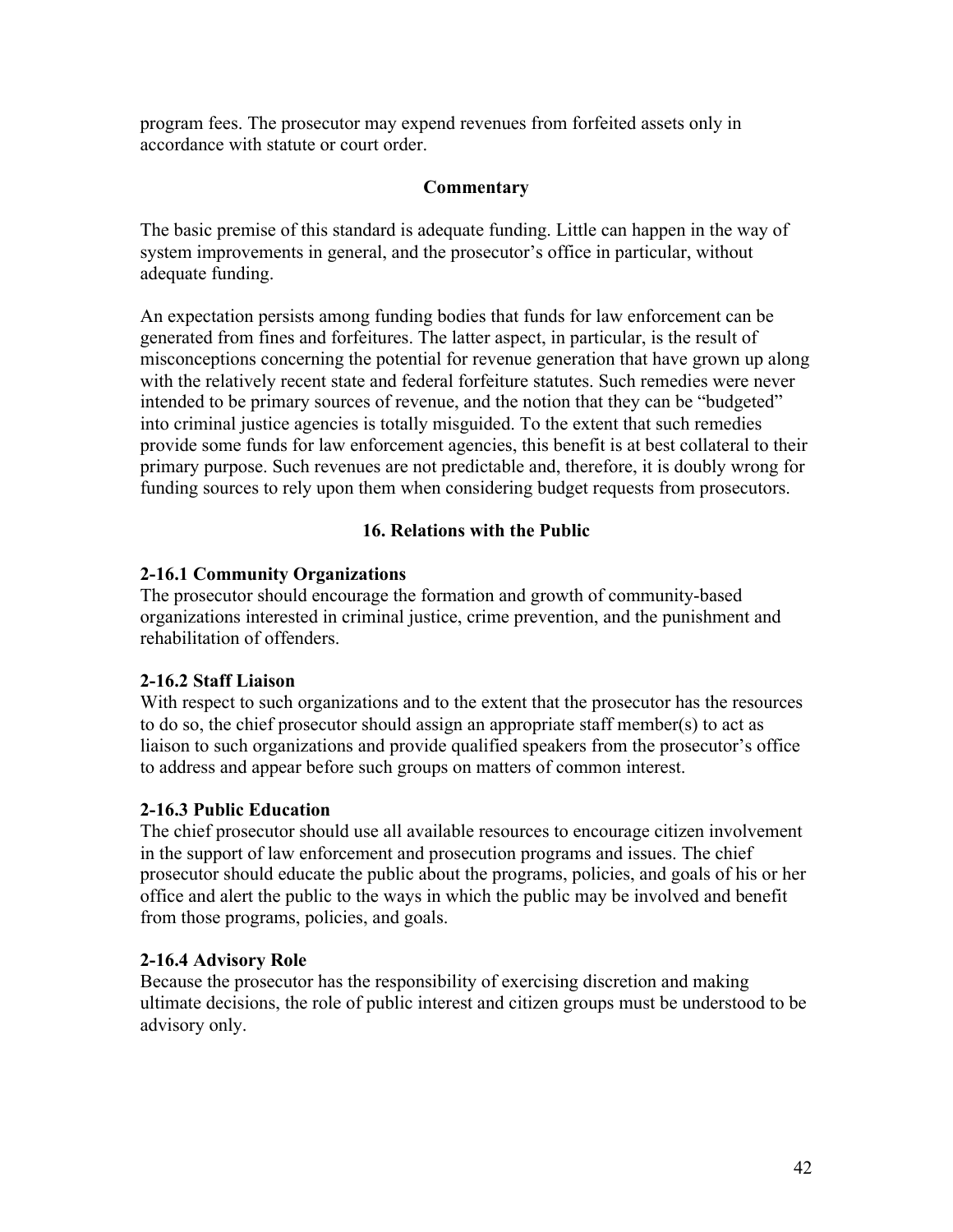#### **Commentary**

Since the prosecutor's work is intimately involved with crime in the community, the prosecutor can contribute significantly to crime prevention by lending personal support and the support of the prosecutor's office to existing community crime prevention programs. Further, the prosecutor can lend expertise to criminologists, city planners, and others as they make plans for the growth and development of the community in a way best suited to deter criminal activity. The standard has been developed to serve as a guide to prosecutors in implementing their role in community crime prevention. It recognizes the need for the prosecutor to not only interact with community crime prevention and social service organizations that are community-based, but also to take a hand in the formation of such citizen groups where they presently do not exist.

# **17. Relations with Non-Governmental Entities**

### **2-17.1 Generally**

In all dealings with a non-governmental entity, the chief prosecutor should place the public interest above all other considerations.

#### **2-17.2 Financial and Resource Assistance**

a. Where permitted by law, a prosecutor's office may accept financial or resource assistance from a non-governmental source when such assistance is specifically approved by the chief prosecutor;

b. When determining whether to accept assistance from a non-governmental source, the chief prosecutor should give priority consideration to the public interest over the private interests of a non-governmental source, especially when the assistance relates to a specific case or cases rather than office-wide assistance; c. The chief prosecutor should consider whether accepting assistance from a nongovernmental source will create the appearance of undue influence;

d. The chief prosecutor should have office procedures in place that protect the independent exercise of discretion of the office from the undue influence of a non-governmental resource that has provided assistance to the office during the investigation and prosecution of specific cases or types of cases. These procedures should include requirements for strict bookkeeping and accounting of any assistance received, whether financial or resource assistance, and if required by law, disclosure procedures.

#### **Commentary**

In times of strained budgets and inadequate resources, an offer of assistance from a nongovernment funding source is a temptation. Such arrangements need to be carefully examined to make certain that no illegal or unethical strings are attached. If the prosecutor should decide to accept the assistance, he or she must be diligent in keeping track of the funds or equipment provided. In addition, the prosecutor must be vigilant to not allow the assistance to interfere with his or her independent exercise of prosecutorial discretion.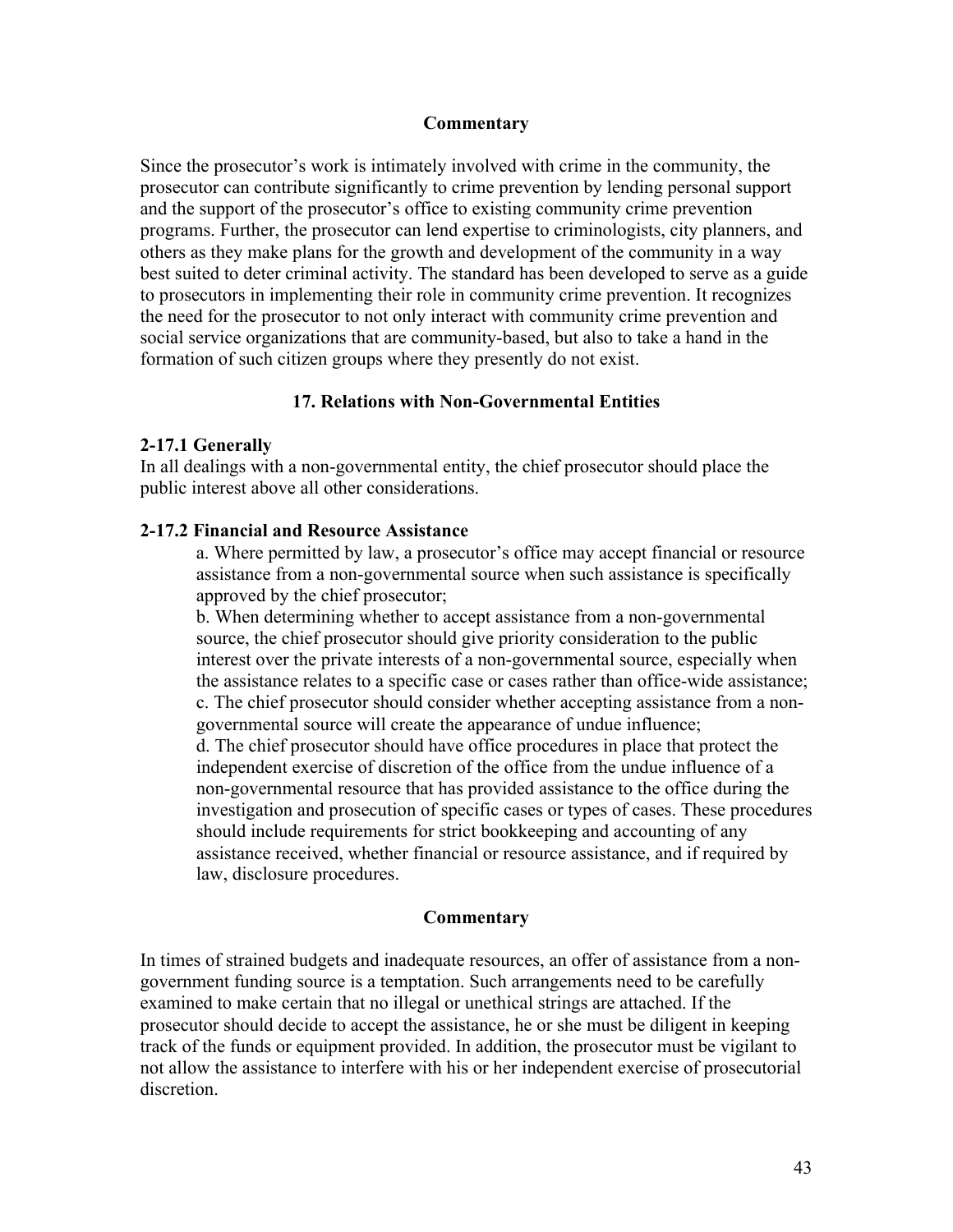# **Part III. Investigations**

- 1. Investigations Generally
- 2. Warrant Review
- 3. Grand Jury Investigations
- 4. Grants of Immunity

# **1. Investigations Generally**

### **3-1.1 Authority to Investigate**

A prosecutor should have the discretionary authority to initiate investigations of criminal activity in his or her jurisdiction. The exercise of this authority will depend upon many factors, including, but not limited to, available resources, adequacy of law enforcement agencies' investigation in a matter, office priorities, and potential civil liability.

### **3-1.2 Fairness in Investigations**

A criminal investigation should not begin or be continued if it is motivated in whole or part by the victim or perpetrator's race, ethnicity, religion, sexual orientation, or political affiliation unless these factors are an element of a crime or relevant to the perpetrator's motive. Nor should an investigation be motivated, in whole or significant part, by partisan political pressure or professional ambition or improper personal considerations.

### **3-1.3 Prosecutor's Responsibility for Evidence**

A prosecutor is ultimately responsible for evidence that will be used in a criminal case. A prosecutor who knows or who is aware of a substantial risk that an investigation has been conducted in an improper manner, or that evidence has been illegally obtained by law enforcement, must take affirmative steps to investigate and remediate such problems.

# **3-1.4 Illegally Obtained Evidence**

A prosecutor should not knowingly obtain evidence through illegal means, nor should the prosecutor instruct or encourage others to obtain evidence through illegal means.

# **3-1.5 Undercover Investigations**

Although prosecutors may not normally make false statements or engage in conduct involving deception, a prosecutor may, to the extent permitted by law, engage in or direct law enforcement investigations that involve such conduct. A prosecutor should take all reasonable steps to ensure that any such investigations do not create an unnecessary risk of harm to innocent parties, perpetuate a fraud on the court, or interfere with a defendant's constitutionally protected right to counsel or right to a fair trial. Nothing in this standard precludes a prosecutor from engaging in a duly authorized investigation of judicial or court officers, or members of the bar.

#### **3-1.6 Prosecutorial Investigators**

Chief prosecutors should employ properly trained investigators to assist with case preparation, supplement law enforcement investigations, conduct original investigations,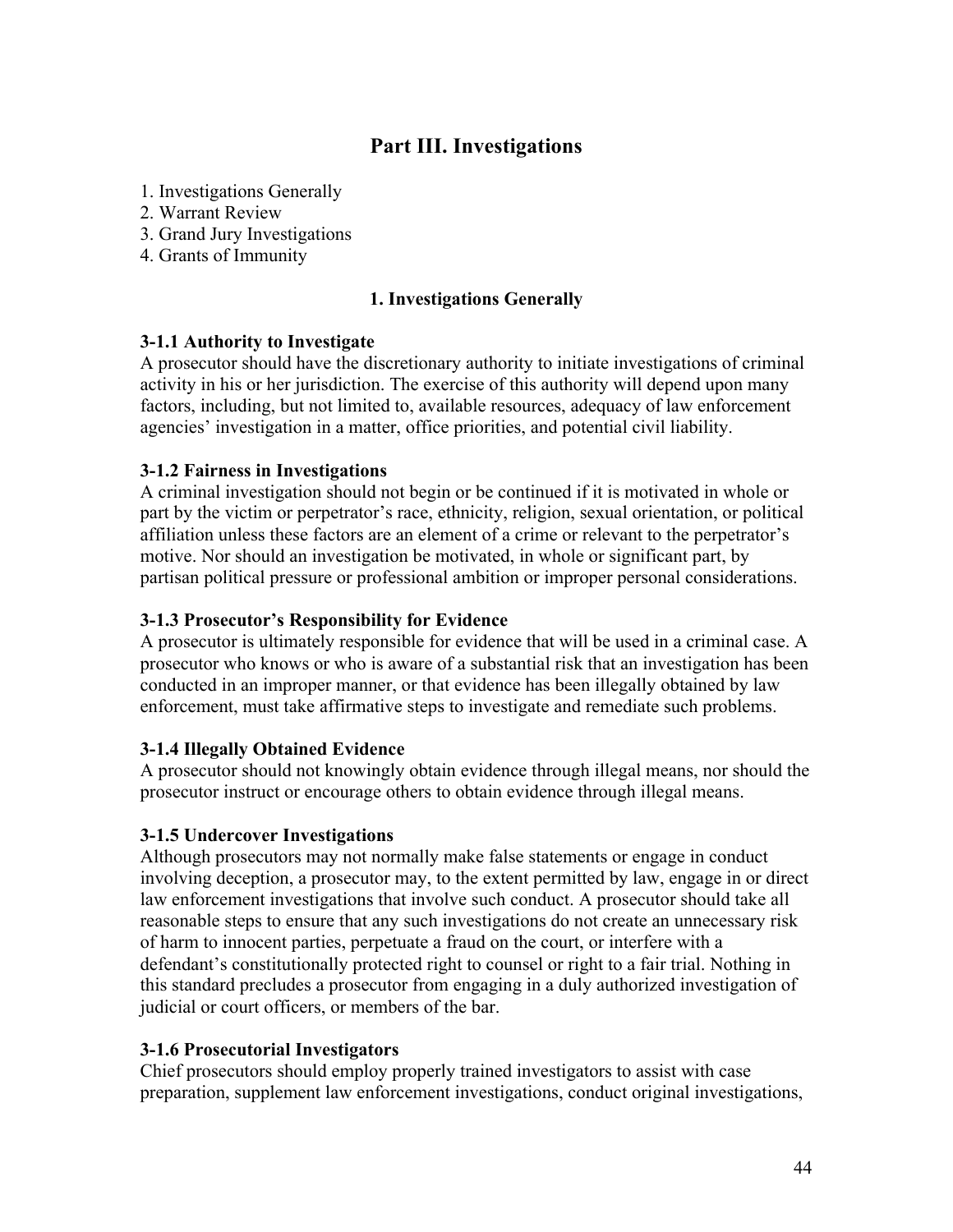and carry out other duties as assigned by the prosecutor. The chief prosecutor should seek investigative resources from appropriate funding authorities.

### **Commentary**

While the vast majority of criminal investigations are undertaken by law enforcement agencies, there are times when the prosecutor must use his or her authority to initiate or continue an investigation. Some instances where such action by the prosecutor would be appropriate are: where the law enforcement agency that would normally conduct the investigation has a conflict of interest; where the investigation has been handled improperly and is in need of re-investigation; where the investigation calls for expertise that is available in the prosecutor's office; and, where the law enforcement agencies do not have sufficient resources to conduct the investigation.

Given the prosecutor's responsibility to seek justice for all the people, there are axioms regarding investigations that follow. A prosecutor should not conduct an investigation motivated by any characteristics of the victim or perpetrator that are categories irrelevant to the elements of the crime or the motive therefore. The prosecutor should not conduct an investigation in an illegal or improper manner, nor should he or she allow his or her agents to do so.

Undercover investigations are at times the only effective way of obtaining evidence by which to prosecute criminal conduct. Because of the importance of these investigations, prosecutors should make reasonable efforts to see that prosecutors are not precluded from conducting such investigations. Those efforts might include seeking a clarification or modification of rules of ethical conduct.

To avoid duplicative investigations, it is important that each governmental entity with investigative responsibilities, be they local law enforcement or others, advise the prosecutor of investigations in the jurisdiction.

# **2. Warrant Review**

# **3-2.1 Search and Arrest Warrant Review**

The prosecutor's office should develop and maintain a system for providing law enforcement with the opportunity for a prompt legal review of search and arrest warrant applications before the applications are submitted to a judicial officer.

# **3-2.2 Electronic Surveillance Review**

The prosecutor's office should review and approve the use of all electronic surveillance by law enforcement entities that are within the prosecutor's jurisdiction.

# **3-2.3 Law Enforcement Training**

The prosecutor's office should assist in training law enforcement personnel within the prosecutor's jurisdiction on the law applicable to the issuance and execution of search and arrest warrants.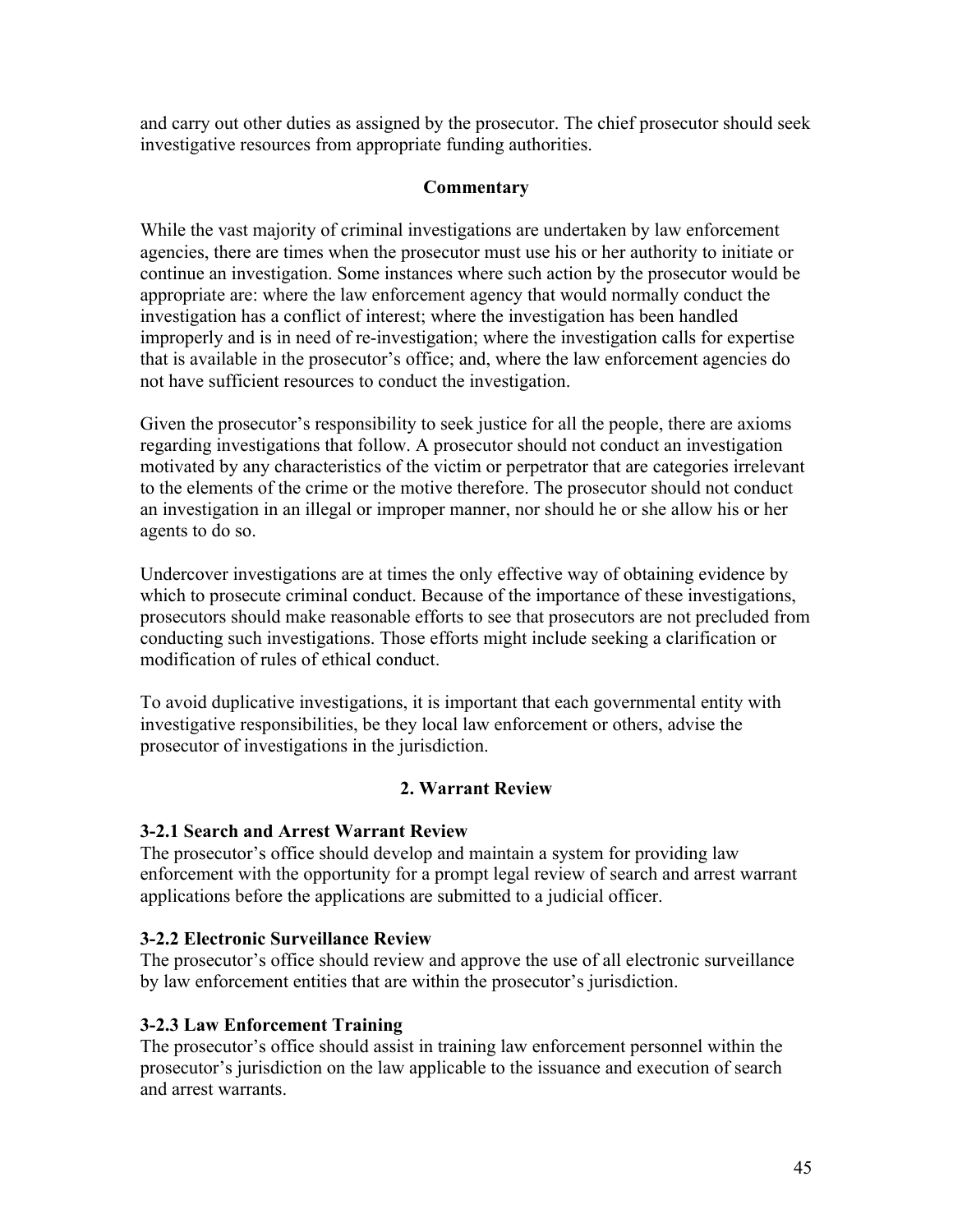### **Commentary**

Given the number and nature of requirements for the issuance of arrest, search and surveillance warrants that will withstand motions to suppress and other legal attacks, the role of the prosecutor in providing legal assistance to law enforcement agencies is essential. The standard suggests the prosecutor's review of warrants and applications for the same, whenever practical. This review would assure propriety that will enhance the probability of the conviction of the guilty.

In addition to the review, the prosecutor's involvement in police training on the technical requirements and the design of uniform forms would also increase the probability that the resulting warrants would withstand defense challenges.

# **3. Grand Jury Investigations**

### **3-3.1 Scope of Grand Jury Investigations**

Unless the law of the jurisdiction specifically permits otherwise, a prosecutor should not use a grand jury investigation to:

a. Assist solely in a non-criminal matter; or

b. Gather evidence solely for the use at trial against a defendant who already has been charged by indictment or information.

### **3-3.2 Counsel for Witnesses**

In jurisdictions where counsel for a witness is not permitted in the grand jury room but is permitted to consult with the witness outside the room, the prosecutor should grant a witness's reasonable requests to consult with counsel during questioning. If the decision whether to allow such consultation rests with the grand jury, the prosecutor should recommend to the grand jury that the witness be given reasonable opportunities to consult with counsel.

# **3-3.3 Subpoenaing the Target of an Investigation**

In jurisdictions where it is permissible to call a person to testify before the grand jury even though the person is the target of the investigation, the following procedures should apply:

a. The chief prosecutor or his or her designee should approve all efforts to have a target of the investigation testify before a grand jury;

b. The target should be informed in writing of his or her status before any grand jury appearance and advised in writing to obtain legal advice as to his or her rights;

c. To avoid the appearance of unfairness, the prosecutor should make reasonable efforts to secure the target's grand jury appearance voluntarily rather than through a subpoena; and

d. At the outset of his or her appearance before the grand jury, the target should be informed of his or her rights as provided in Standard 3- 3.4.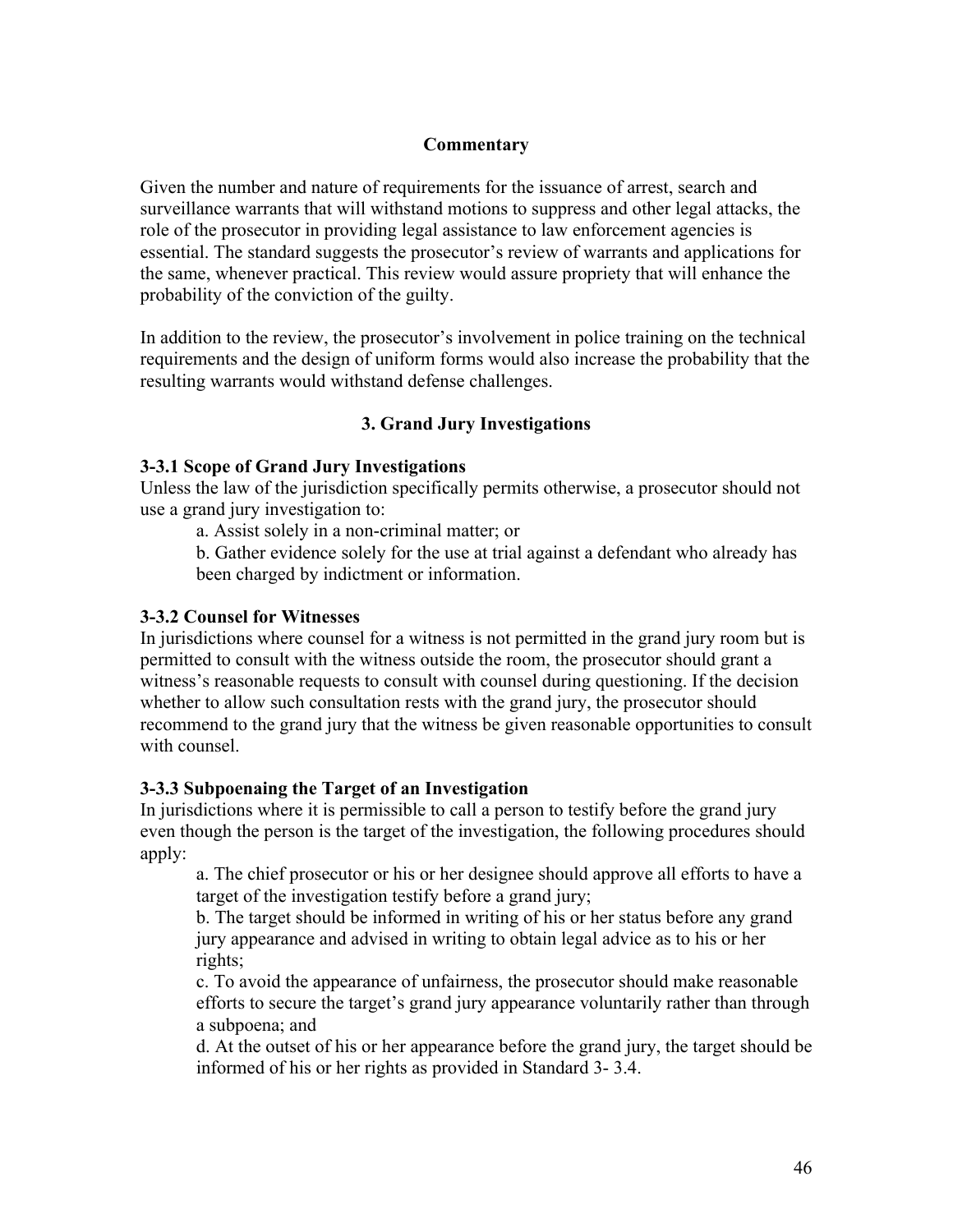### **3-3.4 Grand Jury Warnings**

Before questioning a grand jury witness who is the target or subject of the investigation, a prosecutor should warn the witness as follows:

a. If the truthful answer to a question would tend to incriminate you in criminal activity, you may refuse to answer the question;

b. Anything you say may be used against you by the grand jury or in a later legal proceeding;

c. If you have retained counsel with you, the grand jury will grant your reasonable requests to consult with your counsel before answering a question.

These warnings should be given on the record, and the prosecutor should obtain from the witness an affirmation that he or she understands the warnings given.

### **3-3.5 Evidence Before the Grand Jury**

Unless otherwise required by the law or applicable rules of ethical conduct of the jurisdiction, the following should apply to evidence presented to the grand jury:

a. A prosecutor should disclose any credible evidence of actual innocence known to the prosecutor or other credible evidence that tends to negate guilt, as required by law or applicable rules of ethical conduct;

b. A prosecutor should not present evidence to the grand jury that the prosecutor knows was obtained illegally by law enforcement;

c. In the absence of a valid waiver, a prosecutor should not seek information from a witness that the prosecutor knows or believes is covered by a valid claim of attorney-client privilege;

d. A prosecutor should not take any action that could improperly influence the testimony of a grand jury witness;

e. If the prosecutor is convinced in advance of a grand jury appearance that any witness will invoke his or her Fifth Amendment privilege against self

incrimination rather than provide any relevant information, the prosecutor should not present the witness to the grand jury unless the prosecutor plans to challenge the assertion of the privilege or to seek a grant of immunity. The grand jury may be informed of the reason the witness will not appear;

f. The prosecutor should inform the grand jury that it has the right to hear in person any available witness or subpoena pertinent records;

g. A prosecutor should not present evidence to the grand jury that the prosecutor knows to be false;

h. A prosecutor should not knowingly make a false statement of fact or law to the grand jury.

# **3-3.6 Request by a Target to Testify**

Except as otherwise governed by the law of the jurisdiction, the prosecutor should grant requests by the target of an investigation to testify before the grand jury unless such a request:

a. Would unduly burden or delay the grand jury proceedings;

b. Would clearly provide information that is irrelevant to the investigation;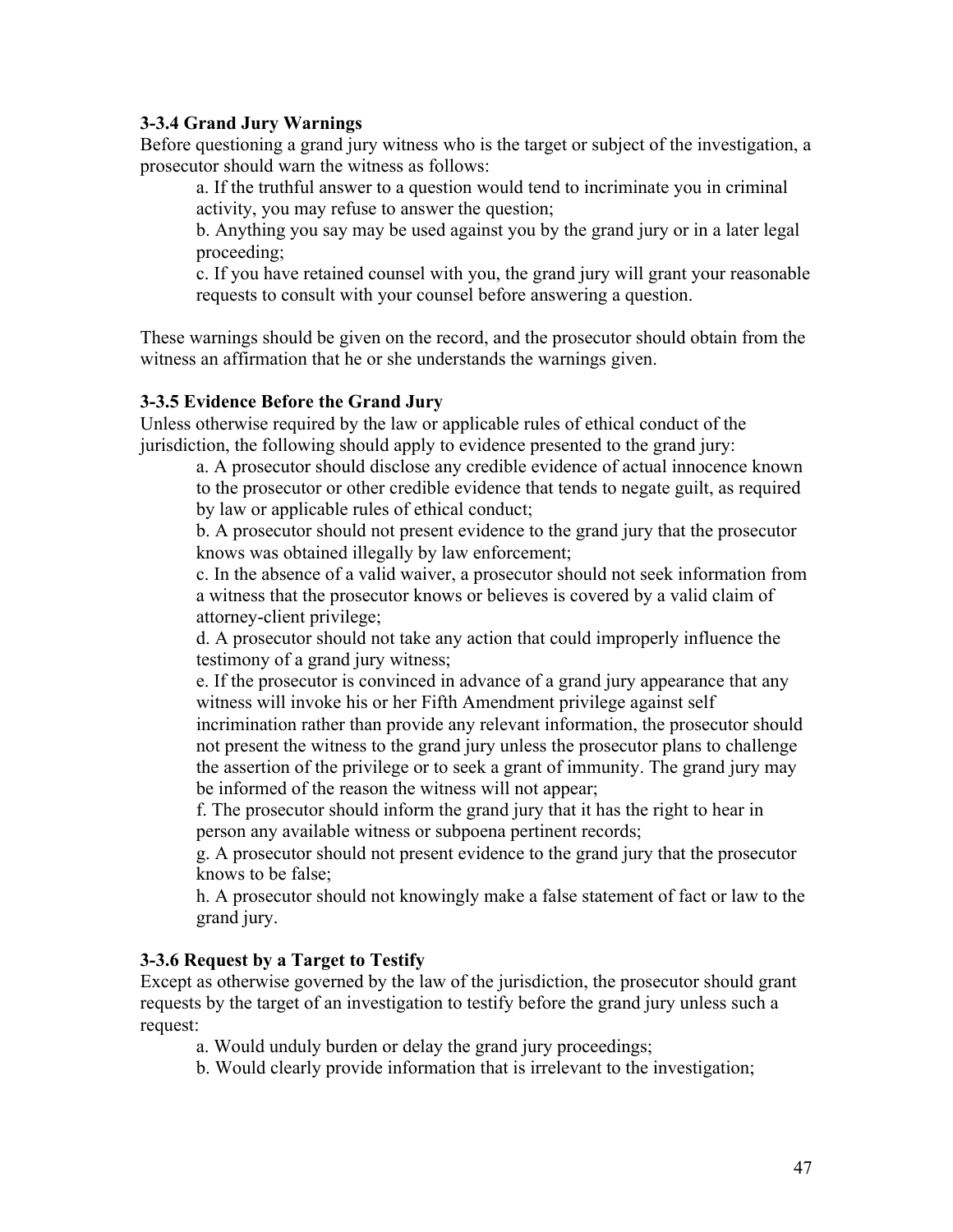c. Would be inconsistent with the need to preserve the secrecy of the investigation;

d. Is made for an improper purpose.

Before a request to testify is granted, the target should be required to waive on the record his or her Fifth Amendment privilege against self incrimination.

# **3-3.7 Grand Jury Subpoenas**

While a prosecutor should zealously pursue all relevant information that is within the scope of a criminal investigation, reasonable efforts should be made to minimize the burden of investigation on third party witnesses. A prosecutor should consider in good faith requests to limit or otherwise modify the scope of subpoenas that are claimed to impose an undue burden on the recipients.

### **3-3.8 Termination of Target Status**

If a person has previously been notified or made aware that he or she was the target of a grand jury investigation and the prosecutor elects not to seek an indictment or the grand jury fails to return a true bill and no further investigation against the target is contemplated, the prosecutor should notify the person he or she is no longer a target, unless doing so is inconsistent with the effective enforcement of the criminal law.

### **Commentary**

In those jurisdictions that may use grand juries to investigate criminal activity and initiate charges, the procedures for the activities of the jurors, prosecutors, law enforcement officers, and witnesses are generally set forth in considerable detail in the statutes and case law of the jurisdiction.

As a result, the standards addressing the grand jury investigation are intended to encourage prosecutors to conduct the grand jury investigations with a sense of fairness. In order for the criminal justice system to remain viable, a large majority of the people must believe in its fairness and effectiveness. Provisions such as allowing a witness to consult with counsel, notification of target status, warning regarding the use of testimony, and allowing a target to testify allow the prosecutor to describe and defend the system by arguing that those provisions show it to be an effective tool in the pursuit of justice.

# **4. Grants of Immunity**

#### **3-4.1 Immunity Generally**

A prosecutor should not grant or request immunity for a witness without the prior approval by the chief prosecutor or his or her designee. Approval should be granted only after careful consideration of the public interest. A grant of immunity should be in writing and should describe the scope and character of the immunity granted.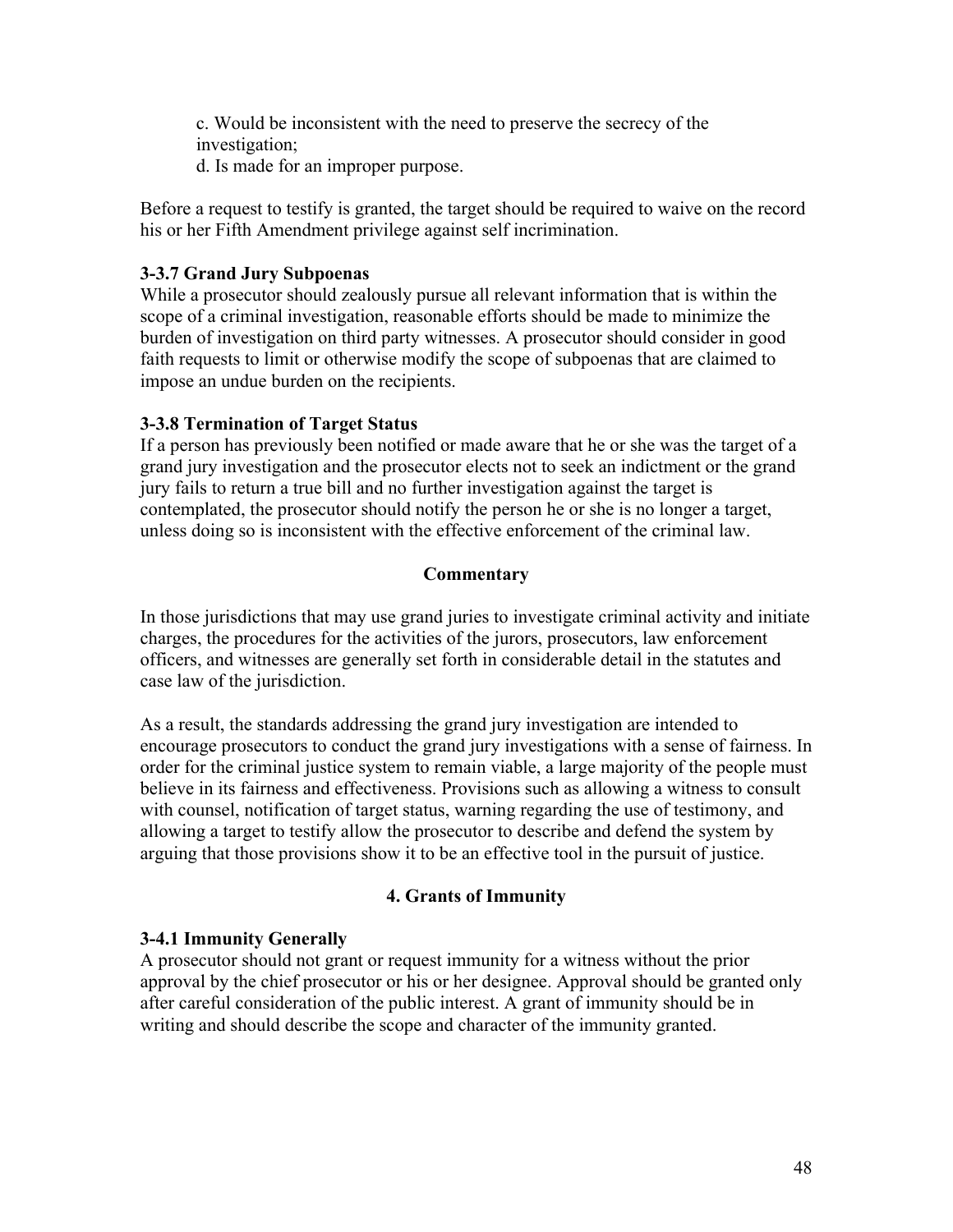# **3-4.2 Granting or Requesting Immunity—The Public Interest**

Factors that should be considered before deciding whether to grant or request immunity from prosecution for a witness include, but are not limited to:

a. The likelihood that a grant of immunity will produce truthful information from the witness;

b. The value of the witness's testimony or information to the investigation or prosecution;

c. The impact on the witness's perceived credibility if he or she testifies before a grand jury or trial jury pursuant to a grant of immunity;

d. The likelihood of prompt and full compliance with a compulsion order, and the effectiveness of available sanctions if there is no such compliance;

e. The witness's relative culpability in connection with the offenses being investigated or prosecuted, and his or her criminal history;

f. The possibility of successfully prosecuting the witness prior to compelling his or her testimony; and

g. The likelihood of future physical harm to the witness if he or she testifies under a compulsion order.

# **3-4.3 Prosecution After Grants of Immunity**

Any prosecution of a witness who has previously been immunized should be approved by the chief prosecutor or his or her designee. The prosecutor's office should take reasonable steps to ensure that any decision to pursue a subsequent prosecution of an immunized witness is not perceived as a breach of a prosecutorial commitment.

# **3-4.4 Grants of Immunity to Compel Testimony on Behalf of a Defendant**

Except as otherwise required by law, a prosecutor is not obligated to grant or seek immunity to compel information on behalf of a defendant. A prosecutor may immunize or seek to immunize a defense witness if the prosecutor believes that it is necessary for a just prosecution.

# **Commentary**

There are some prosecutions, usually those in which more than one person carried out the criminal act or acts, where the cooperation and testimony of one or more of the wrong doers is required for the successful prosecution of the most culpable. In those situations in which the person whose testimony is needed cannot be persuaded to cooperate in any other way, a grant of immunity may be required.

Because the grant of immunity carries with it very serious implications, only the chief prosecutor, the person most directly accountable to the people, should exercise the authority to grant immunity. Again, keeping in mind the need to maintain public trust in the criminal justice system, the chief prosecutor should carefully examine the factors set forth in the standards before exercising his or her discretion.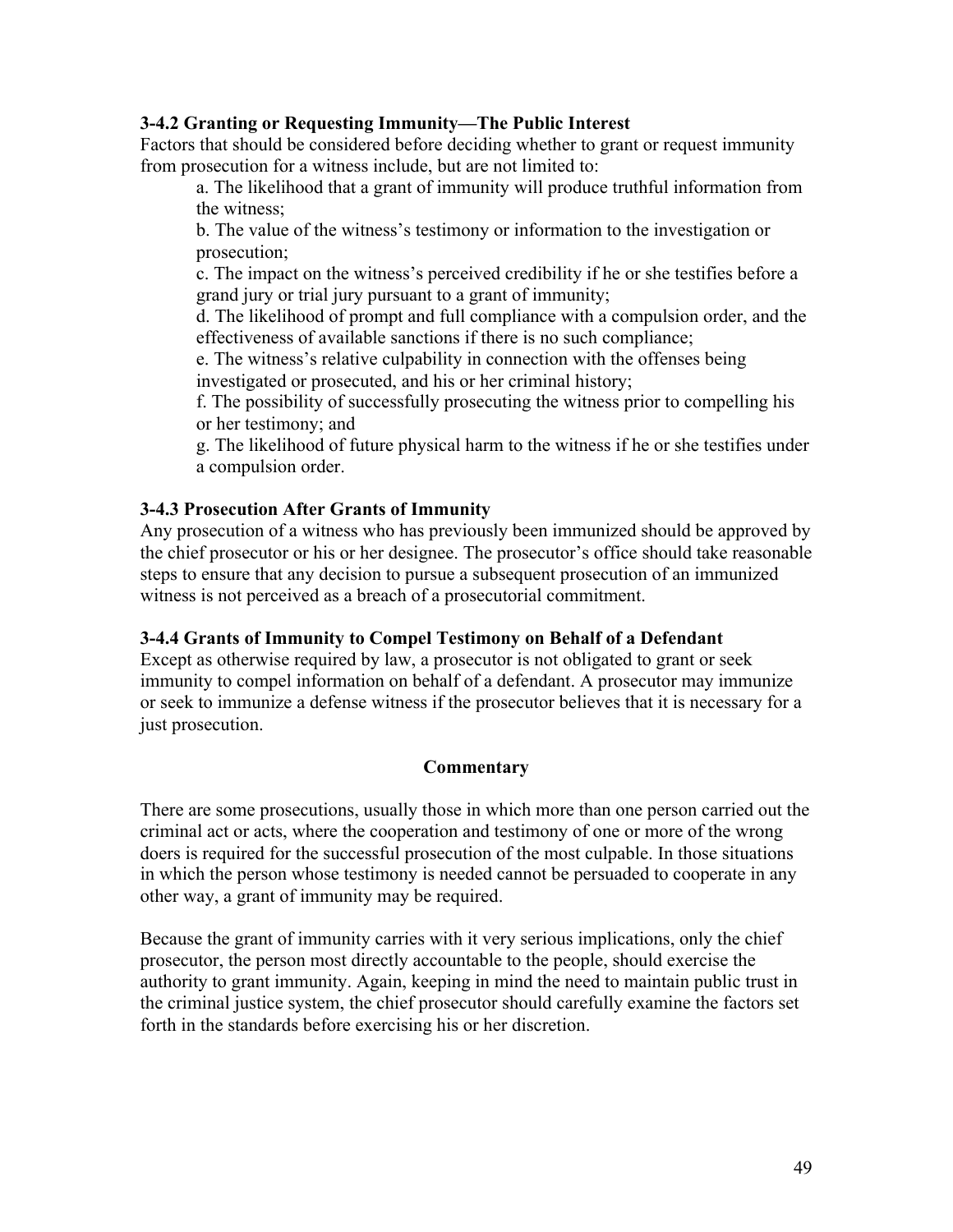# **Part IV. Pre-Trial Considerations**

- 1. Screening
- 2. Charging
- 3. Diversion
- 4. Pretrial Release
- 5. First Appearance
- 6. Preliminary Hearing
- 7. Forfeiture
- 8. The Grand Jury Charging Function

9. Discovery

- 10. Case Scheduling and Priority
- 11. Juvenile Justice

# **1. Screening**

# **4-1.1 Prosecutorial Responsibility**

The decision to initiate a criminal prosecution should be made by the prosecutor's office. Where state law allows criminal charges to be initiated by law enforcement or by other persons or means, prosecutors should, at the earliest practical time, decide whether the charges should be pursued.

# **4-1.2 Prosecutorial Discretion**

The chief prosecutor should recognize and emphasize the importance of the initial charging decision and should provide appropriate training and guidance to prosecutors regarding the exercise of their discretion.

# **4-1.3 Factors to Consider**

Prosecutors should screen potential charges to eliminate from the criminal justice system those cases where prosecution is not justified or not in the public interest. Factors that may be considered in this decision include:

- a. Doubt about the accused's guilt;
- b. Insufficiency of admissible evidence to support a conviction;
- c. The negative impact of a prosecution on a victim;
- d. The availability of adequate civil remedies;
- e. The availability of suitable diversion and rehabilitative programs;
- f. Provisions for restitution;
- g. Likelihood of prosecution by another criminal justice authority;
- h. Whether non-prosecution would assist in achieving other legitimate goals, such as the investigation or prosecution of more serious offenses;
- i. The charging decisions made for similarly-situated defendants;
- j. The attitude and mental status of the accused;
- k. Undue hardship that would be caused to the accused by the prosecution;
- l. A history of non-enforcement of the applicable law;
- m. Failure of law enforcement to perform necessary duties or investigations;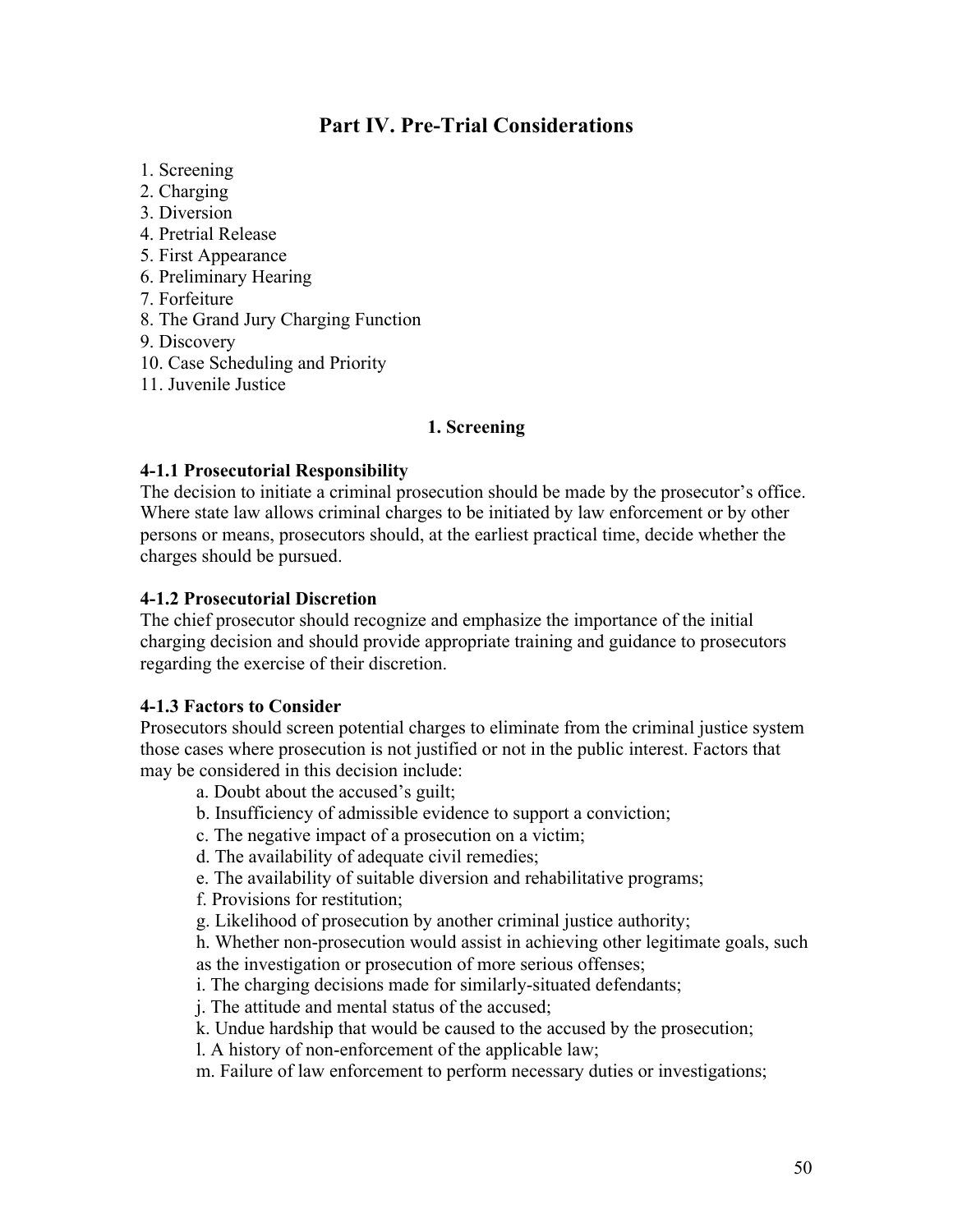n. The expressed desire of an accused to release potential civil claims against victims, witnesses, law enforcement agencies and their personnel, or the prosecutor and his personnel, where such desire is expressed after having the opportunity to obtain advice of counsel and is knowing and voluntary;

o. Whether the alleged crime represents a substantial departure from the accused's history of living a law-abiding life;

p. Whether the accused has already suffered substantial loss in connection with the alleged crime;

q. Whether the size of the loss or the extent of the harm caused by the alleged crime is too small to warrant a criminal sanction;

# **4-1.4 Factors Not to Consider**

Factors that should not be considered in the screening decision include the following:

a. The prosecutor's individual or the prosecutor's office rate of conviction;

b. Personal advantages or disadvantages that a prosecution might bring to the prosecutor or others in the prosecutor's office;

c. Political advantages or disadvantages that a prosecution might bring to the prosecutor;

d. Characteristics of the accused that have been recognized as the basis for invidious discrimination, insofar as those factors are not pertinent to the elements or motive of the crime;

e. The impact of any potential asset forfeiture to the extent described in Standard 4-7.4.

# **4-1.5 Information Sharing**

The prosecutor should attempt to gather all relevant information that would aid in rendering a sound screening decision. The prosecutor's office should take steps to ensure that other government and law enforcement agencies cooperate in providing the prosecutor with such information.

# **4-1.6 Continuing Duty to Evaluate**

In the event that the prosecutor learns of previously unknown information that could affect a screening decision previously made, the prosecutor should reevaluate that earlier decision in light of the new information.

# **4-1.7. Record of Declinations**

Where permitted by law, a prosecutor's office should retain a record of the reasons for declining a prosecution.

# **4-1.8 Explanation of Declinations**

The prosecutor should promptly respond to inquiries from those who are directly affected by a declination of charges.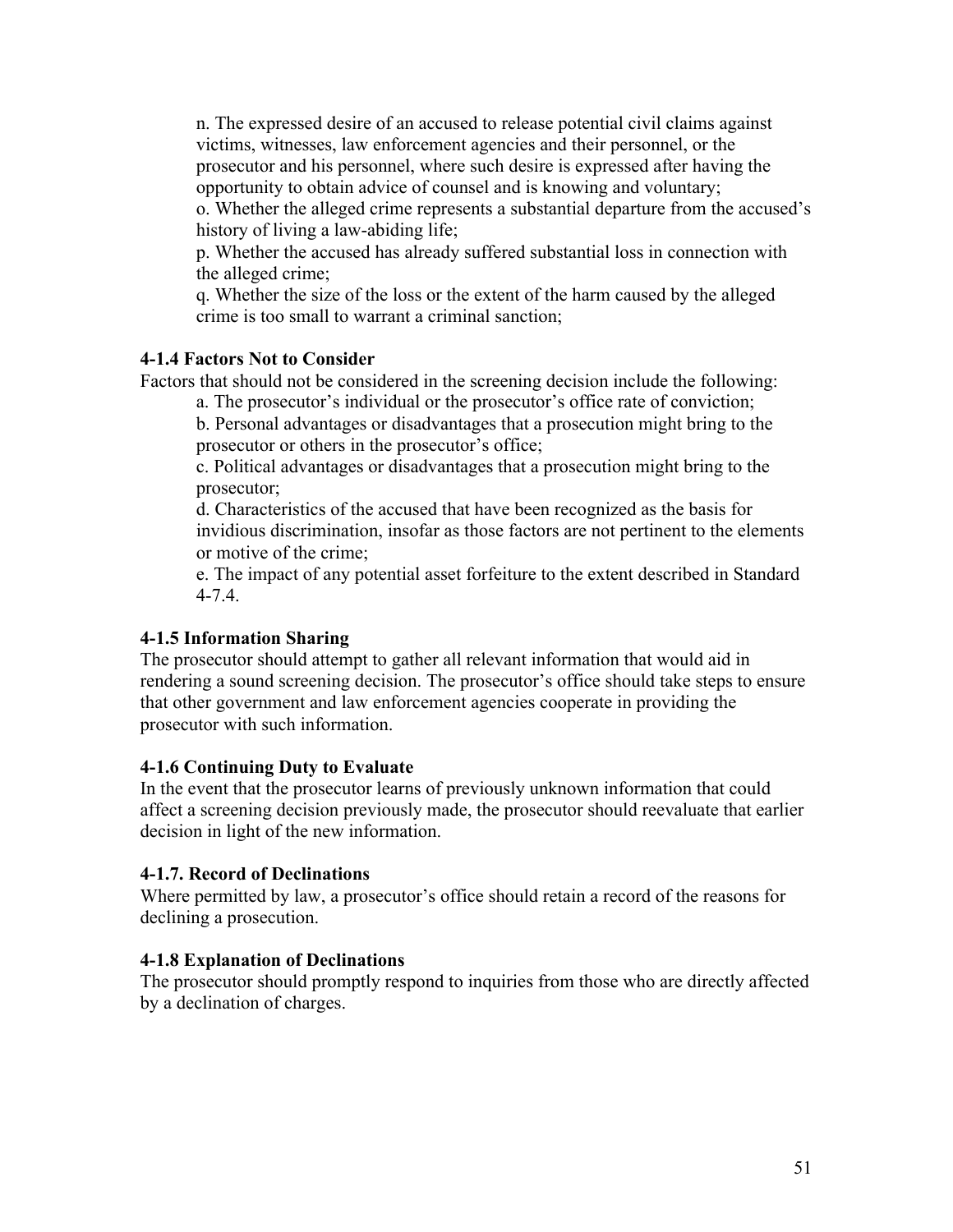#### **Commentary**

It could be argued that screening decisions are the most important made by prosecutors in the exercise of their discretion in the search for justice. The screening decision determines whether or not a matter will be absorbed into the criminal justice system. While the decision may be very easy at times, at others it will require an examination of the prosecutor's beliefs regarding the criminal justice system, the goals of prosecution, and a broad assortment of other factors. These standards set forth some of the considerations that may be relevant to an informed screening decision as well as some that should not be used in making the determination. The prosecutor should take care to recognize any of the listed factors that are not appropriate for use in his or her jurisdiction.

### **2. Charging**

#### **4-2.1 Prosecutorial Responsibility**

It is the ultimate responsibility of the prosecutor's office to determine which criminal charges should be prosecuted and against whom.

#### **4-2.2 Propriety of Charges**

A prosecutor should file charges that he or she believes adequately encompass the accused's criminal activity and which he or she reasonably believes can be substantiated by admissible evidence at trial.

#### **4-2.3 Improper Leveraging**

The prosecutor should not file charges where the sole purpose is to obtain from the accused a release of potential civil claims.

#### **4-2.4 Factors to Consider**

The prosecutor should only file those charges that are consistent with the interests of justice. Factors that may be relevant to this decision include:

a. The nature of the offense, including whether the crime involves violence or bodily injury;

- b. The probability of conviction;
- c. The characteristics of the accused that are relevant to his or her

blameworthiness or responsibility, including the accused's criminal history;

- d. Potential deterrent value of a prosecution to the offender and to society at large;
- e. The value to society of incapacitating the accused in the event of a conviction;
- f. The willingness of the offender to cooperate with law enforcement;
- g. The defendant's relative level of culpability in the criminal activity;
- h. The status of the victim, including the victim's age or special vulnerability;
- i. Whether the accused held a position of trust at the time of the offense;
- j. Excessive costs of prosecution in relation to the seriousness of the offense;
- k. Recommendation of the involved law enforcement personnel;
- l. The impact of the crime on the community;
- m. Any other aggravating or mitigating circumstances.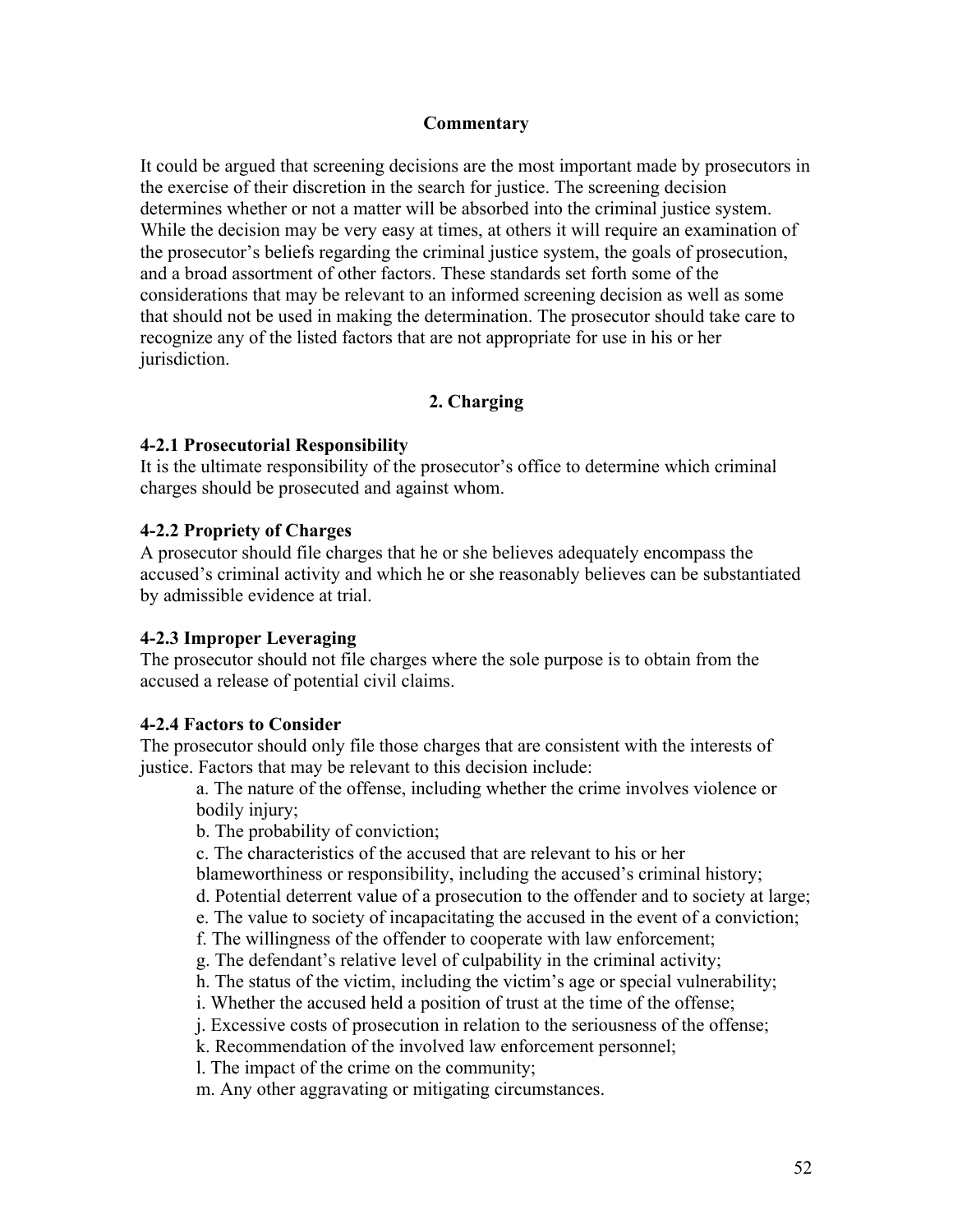### **Commentary**

Following an initial screening decision that prosecution should be initiated, the charging decision is the prerogative and responsibility of the prosecutor. The charging decision entails determination of the following issues:

- What possible charges are appropriate to the offense or offenses; and
- What charge or charges would best serve the interests of justice?

In making a charging decision, the prosecutor should keep in mind the power he or she is exercising at that point in time. The prosecutor is making a decision that will have a profound effect on the lives of the person being charged, the person's family, the victim, the victim's family, and the community as a whole. The magnitude of the charging decision does not dictate that it be made timidly, but it does dictate that it should be made wisely with the exercise of sound professional judgment.

There will be times when information not known at the time of charging will influence future actions in a case. While it is advisable to gather all information possible prior to charging, that is simply an unrealistic expectation. The prosecutor must balance the importance of gathering information and the importance of public safety interests when determining when he or she has sufficient information to make a charging decision.

While commencing a prosecution is permitted by most ethical standards upon a determination that probable cause exists to believe that a crime has been committed and that the defendant has committed it, the standard prescribes a higher standard for filing a criminal charge. To suggest that the charging standard should be the prosecutor's reasonable belief that the charges can be substantiated by admissible evidence at trial is recognition of the powerful effects of the initiation of criminal charges. Pursuant to the prosecution's duty to seek justice, the protection of the rights of all (even the prospective defendant) is required.

The means by which a prosecutor elects to implement charging decisions is closely related to the mechanism utilized in reaching screening decisions; indeed, the two functions may be appropriately combined in a single individual or office division.

Diversion participation should only be done at the prosecutor's discretion, and the prosecutor should not yield to external pressures in either selecting a charge or deciding if diversion alternatives are a proper course of action. Diversion may be done at any stage of the proceeding, but with the option of continued prosecution. That does not preclude diversion alternatives after a formal charge. At that stage, the threat of criminal prosecution is even greater to the accused, and thus positive participation in diversion alternatives and favorable results may be more likely.

Initial standards or guidelines for charging will be established by the chief prosecutor only. In the one-person office, the chief prosecutor will also act as the agent for implementing these guidelines. Larger offices may find it convenient, particularly in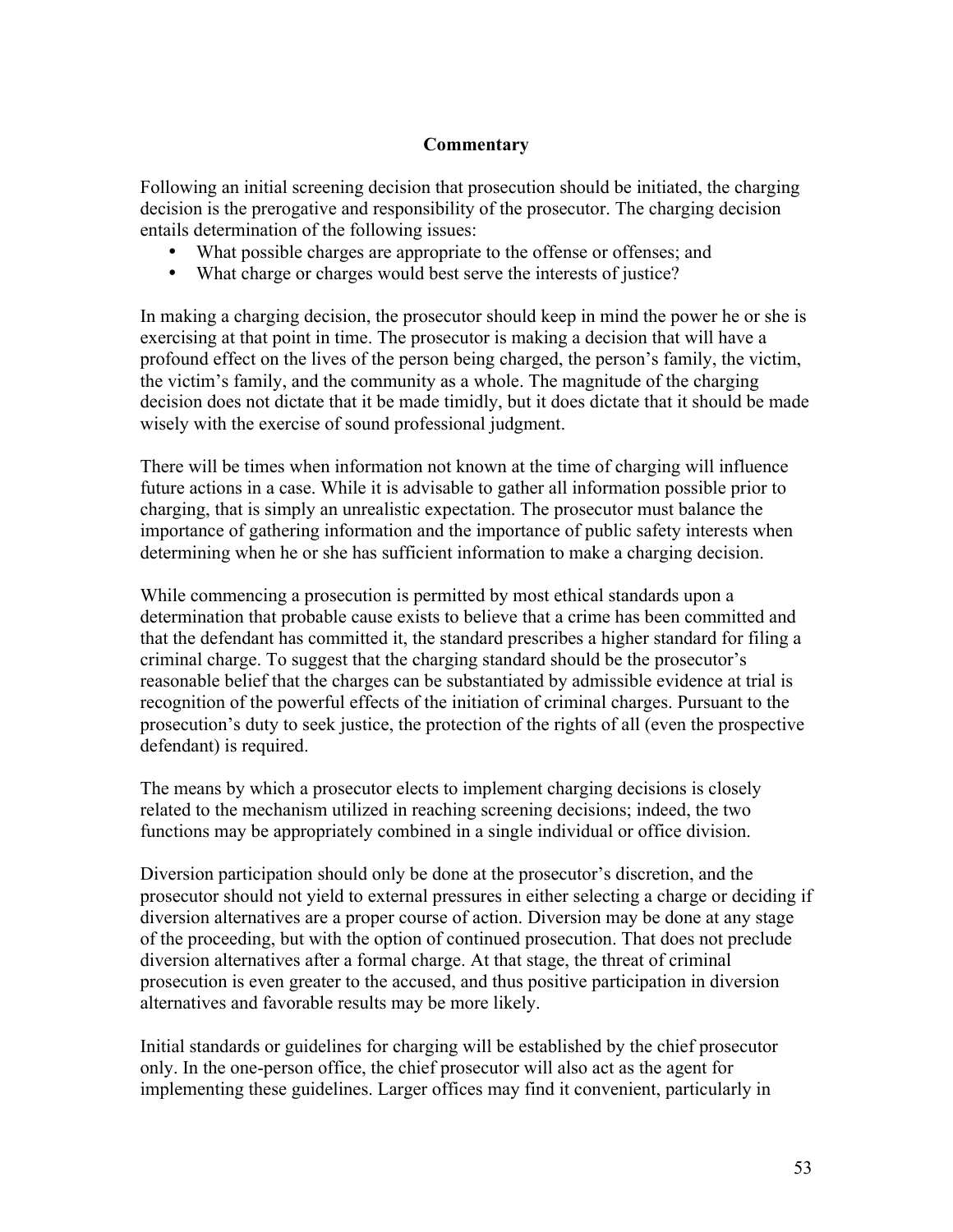respect to minor offenses, to delegate much of the responsibility for charging to selected individuals or to establish a separate office division for intake procedures. The designated individuals or office division should be responsible for reaching initial charging decisions, subject to review and approval by the chief prosecutor.

The chief prosecutor should establish guidelines by which charging decisions may be implemented. For the one-person office this formulation process will provide consistency of operation and an incentive to develop and articulate specific policies. The same holds true for other size offices.

Some prosecution offices employ vertical prosecution with great success, making the use of guidelines important for consistent application.

# **3. Diversion**

# **4-3.1 Prosecutorial Responsibility**

The decision to divert cases from the criminal justice system should be the responsibility of the prosecutor. The prosecutor should, within the exercise of his or her discretion, determine whether diversion of an offender to a treatment alternative best serves the interests of justice.

### **4-3.2 Diversion Alternatives**

A prosecutor should be aware and informed of the scope and availability of all alternative diversion programs. The prosecutor's office should take steps to help ensure that all diversion programs are credible and effective.

#### **4-3.3 Need for Programs**

In jurisdictions in which diversion programs are deemed insufficient by the chief prosecutor, the prosecutor's office should urge the establishment, maintenance, and enhancement of such programs as may be necessary.

# **4-3.4 Information Gathering**

The prosecutor should have all relevant investigative information, personal data, case records, and criminal history information necessary to render sound and reasonable decisions on diversion of individuals from the criminal justice system. The chief prosecutor should take steps to ensure the enactment of appropriate legislation and court rules to enable the prosecutor to obtain such information from appropriate agencies.

# **4-3.5 Factors to Consider**

The prosecutor may divert individuals from the criminal justice system when he or she considers it to be in the interest of justice and beneficial both to the community and to the individual. Factors which may be considered in this decision include:

- a. The nature, severity, or class of the offense;
- b. Any special characteristics or difficulties of the offender;
- c. Whether the defendant is a first-time offender;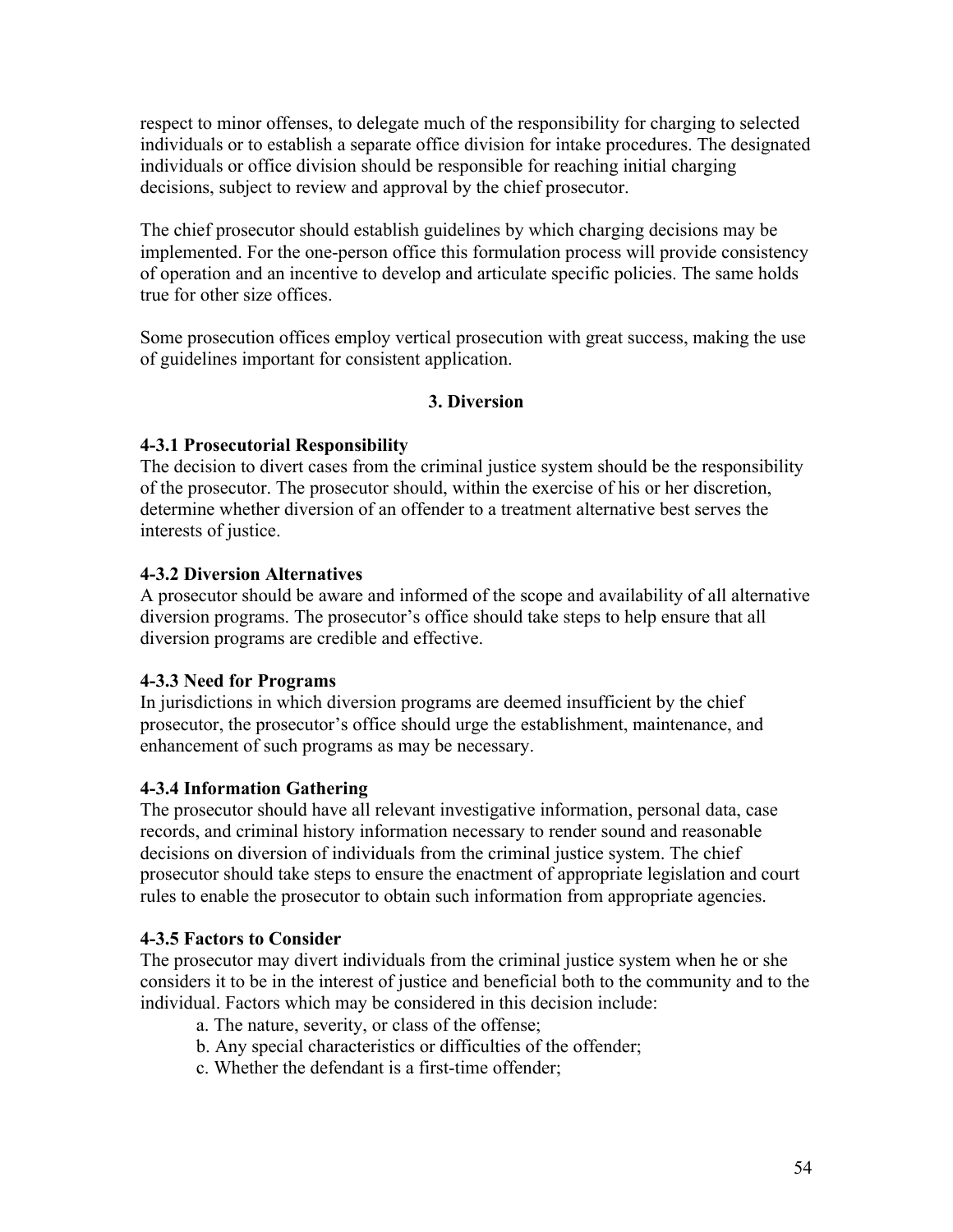d. The likelihood that the defendant will cooperate with and benefit from the diversion program;

- e. Whether an available program is appropriate to the needs of the offender;
- f. The impact of diversion and the crime on the community;
- g. Recommendations of the relevant law enforcement agency;
- h. The likelihood that the defendant will recidivate;

i. The extent to which diversion will enable the defendant to maintain employment or remain in school;

j. The opinion of the victim;

k. Provisions for restitution;

l. The impact of the crime on the victim; and

m. Diversion decisions with respect to similarly situated defendants.

### **4-3.6 Diversion Procedures**

The process of diverting a defendant should include the following procedures:

- a. A signed agreement or court record specifying all requirements for the accused;
- b. A signed waiver of speedy trial requirements, where applicable;

c. The right of the prosecutor, for a designated time period, to proceed with the criminal case when, in the prosecutor's judgment, such action would be in the interest of justice;

d. Appropriate mechanisms to safeguard the prosecution of the case, such as admissions of guilt, stipulations of facts, and depositions of witnesses.

# **4-3.7 Record of Diversion**

A record of the defendant's participation in a diversion program, including the reasons for the diversion, should be created for each case and maintained by the prosecutor's office for subsequent use by law enforcement, unless prohibited by law.

# **4-3.8 Explanation of Diversion Decision**

Upon request, the prosecutor should provide adequate explanations of diversion decisions to victims, witnesses, law enforcement officials, the court, and statewide diversionary program(s) and, when deemed appropriate, to other interested parties.

# **Commentary**

An alternative available to prosecutors in the processing of a criminal complaint is that of diversion - the channeling of criminal defendants and even potential defendants, into programs that may not result in a criminal conviction. The purposes of diversion programs include:

- Unburdening court dockets and conserving judicial resources for more serious cases;
- Reducing the incidence of offender recidivism by providing community-based rehabilitation that would be more effective and less costly than the alternatives available in continued criminal prosecution.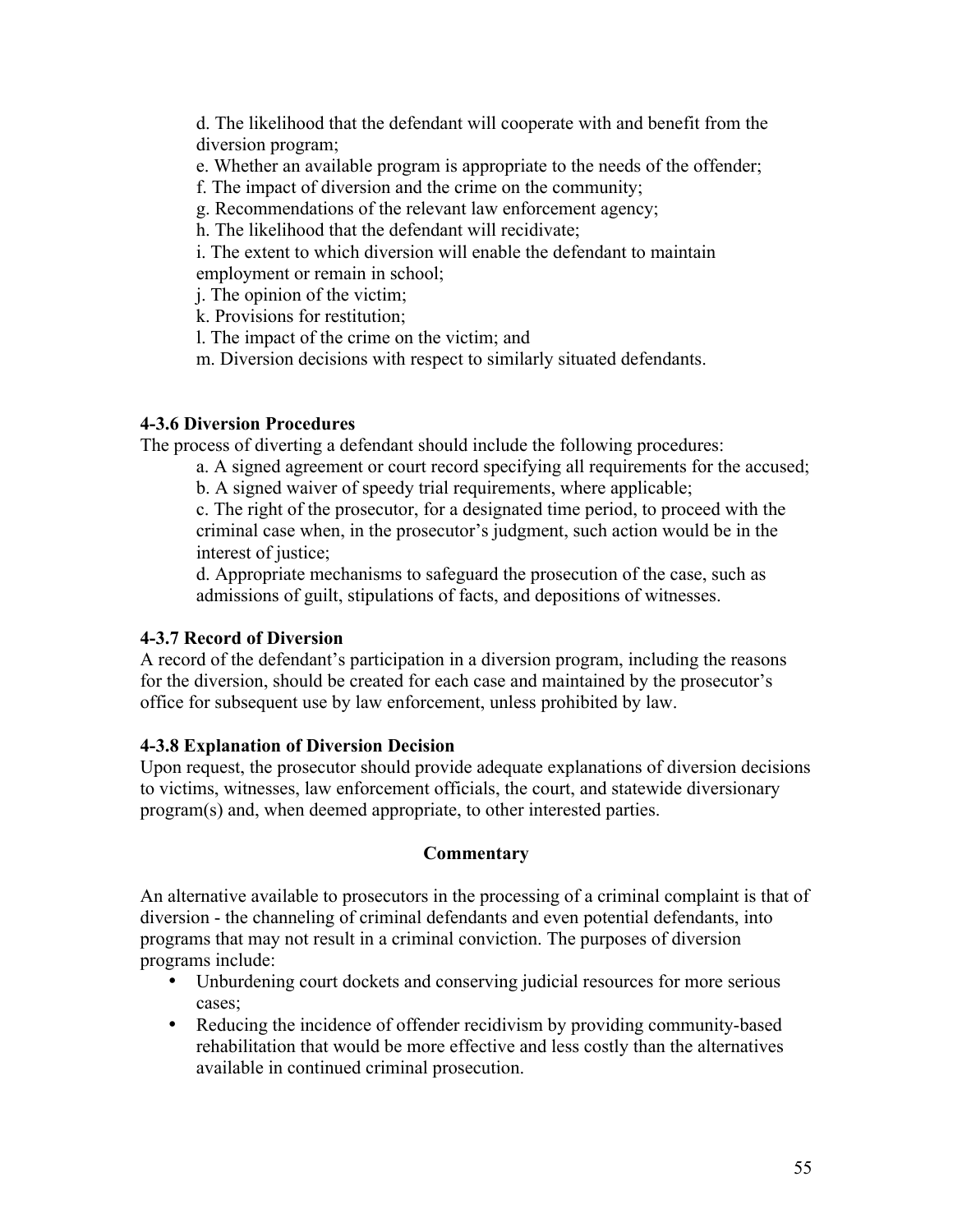Determination of the appropriateness of diversion in a specified case will involve a subjective determination that, after consideration of all circumstances, the offender and the community will both benefit more by diversion than by prosecution.

The chief prosecutor should promulgate guidelines outlining the approach and criteria under which he wishes diversion determinations to be made. These guidelines will aid in providing a policy that is both uniform and in accordance with the intentions of the prosecutor.

Equally important as protecting the rights of the individual is the necessity to protect the interests of society. It must be remembered that the individual involved in the diversion process is accused of having committed a criminal act and is avoiding prosecution only because an alternative procedure is thought to be more appropriate and more beneficial.

### **4. Pretrial Release**

#### **4-4.1 Prosecutorial Responsibility**

A prosecutor should request that bail be set at an appropriate amount to ensure that the defendant appears at all required court proceedings, and, where allowed by law, does not pose a danger to others or to the community. Where permitted by law, a prosecutor should request that the defendant be held without bail if the prosecutor reasonably believes the accused:

a. Would present a danger to others or the community if he or she were released prior to trial;

b. Is likely to tamper with evidence, attempt to improperly influence witnesses, or otherwise interfere with the orderly resolution of the criminal case; or c. Is a substantial flight risk.

#### **4-4.2 Bail Amount Request**

A prosecutor should take steps to gather adequate information about the defendant's circumstances and history to request an appropriate bail amount. Among the factors a prosecutor may consider in determining the proper amount to request are:

a. The defendant's employment status and history;

b. The defendant's financial condition, ability to raise funds and source of funds;

c. The defendant's length and character of residence in the community, and the nature and extent of the accused's family ties to the community;

d. The nature and severity of the crime, the strength of the evidence, and the severity of the sentence that could be imposed on conviction, to the extent these factors are relevant to the risk of non-appearance and the commission of other crimes while awaiting trial;

e. The defendant's criminal record, including any record of appearance or nonappearance on other criminal charges;

f. The likelihood of the defendant attempting to intimidate witnesses or victims, or to tamper with the evidence;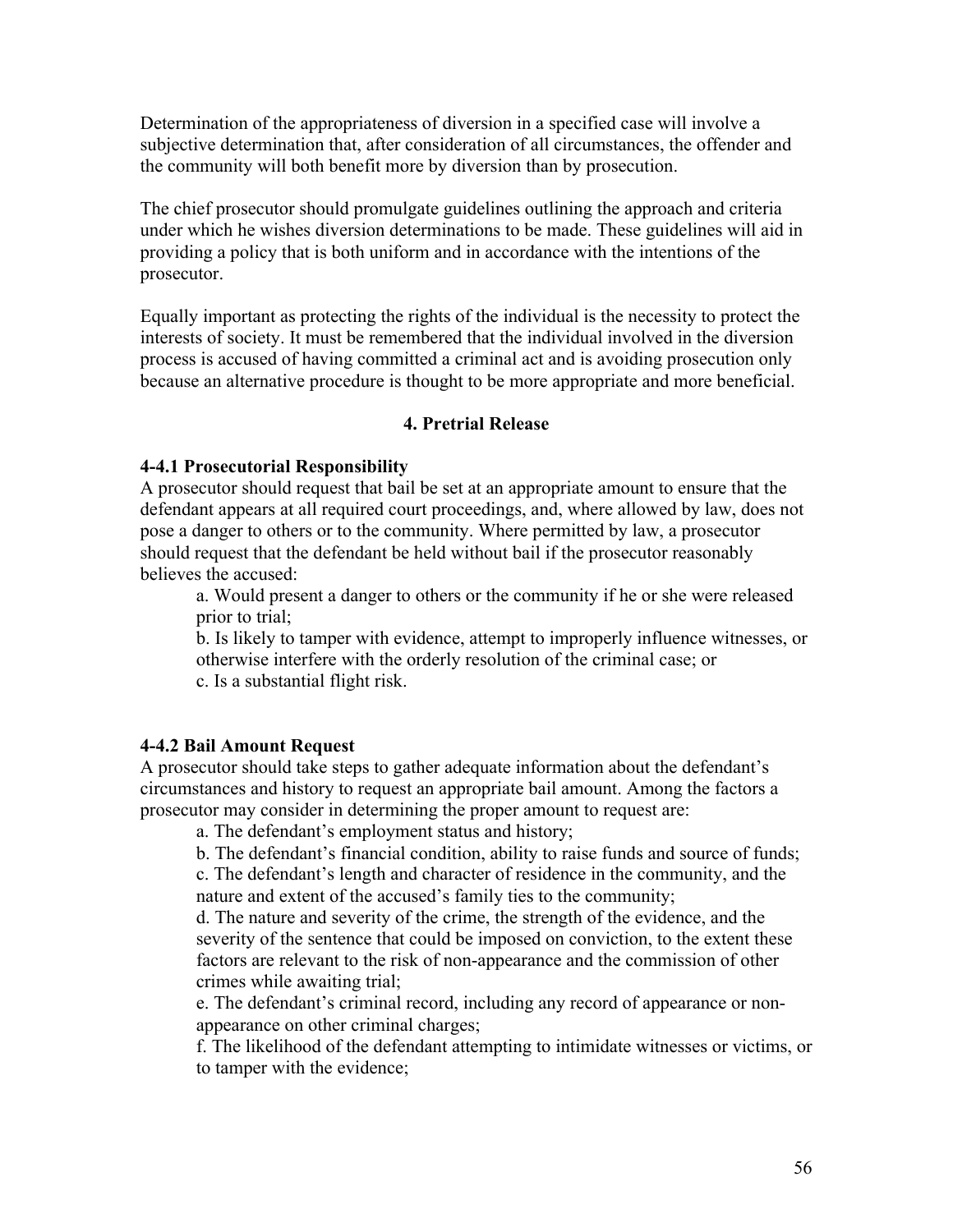g. Identification of responsible members of the community who would vouch for the accused's reliability;

h. Any other factors indicating the defendant's ties to the community.

A prosecutor should not seek a bail amount or other release conditions that are greater than necessary to ensure the safety of others and the community and to ensure the appearance of the defendant at trial.

### **4-4.3 Continuing Obligation**

If, after the initial bail determination is made, the prosecutor learns of new information that makes the original bail decision inappropriate, the prosecutor should take steps to modify the accused's bail status or conditions.

### **4-4.4 Alternatives to Pretrial Incarceration**

Prosecutors should recommend bail decisions that facilitate pretrial release rather than detention to the extent such release is consistent with the prosecutor's responsibilities set forth in Section 4-4.1.

# **4-4.5 Periodic Reports**

A prosecutor should request periodic reports on detained defendants to determine if continued detention under the current conditions is appropriate. The prosecutor's office should be informed of any violations of pretrial release conditions of a defendant released pending trial, and should seek revocation of release status, higher bail and/or appropriate sanctions as deemed necessary, in accordance with applicable law or court rules.

#### **Commentary**

The prosecutor's recommendation regarding bail amounts and conditions will be shaped to some extent by the laws and procedures in his or her jurisdiction. The procedures may range from the use of a summons to arrest and a request to hold the defendant without bail under appropriate conditions.

These provisions recognize a respect for the presumption of innocence, and therefore state a clear preference for release of defendants pending trial. However, because a prosecutor must represent the public interest, the standards also recognize that in some circumstances in which the defendant is a significant flight risk, or where there is a threat to harm or intimidate witnesses or victims or to destroy or manipulate evidence, setting no bail or setting bail in an amount where the defendant will not be able to meet the conditions is appropriate.

Once the conditions for pre-trial release have been established, the person or agency responsible for monitoring the defendant's compliance should keep the prosecutor apprised of the defendant's performance. The prosecutor should continue to exercise reasonable discretion in determining whether modification of the conditions, either to lessen the requirements or to seek sanctions or incarceration, should be sought.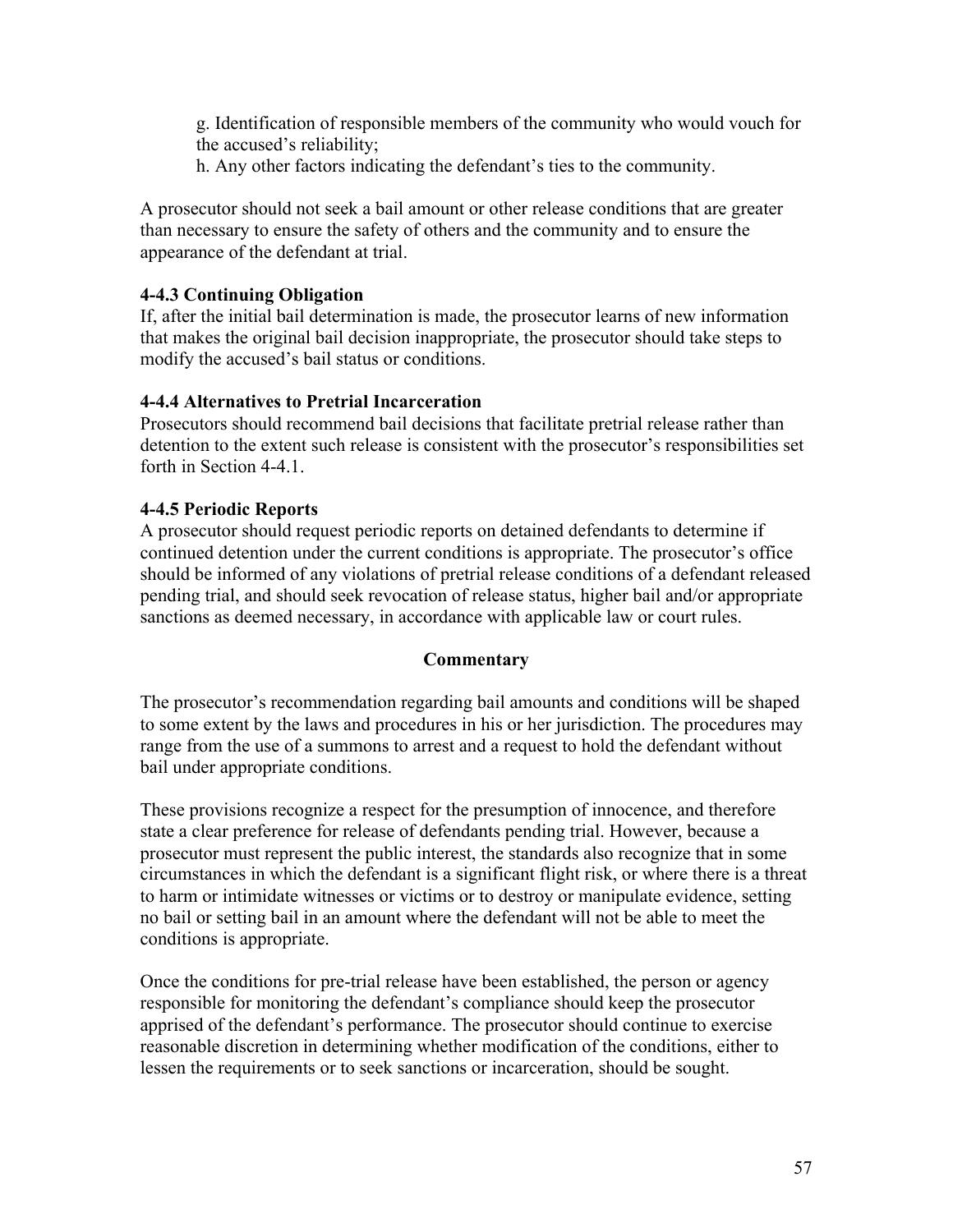# **5. First Appearance**

#### **4-5.1 Prosecutorial Responsibility**

The prosecutor should work with law enforcement and the courts to see that the accused is brought before a judicial officer without unnecessary delay.

### **4-5.2 Prosecutor's Role**

A prosecutor need not be present at the first appearance unless required by statute, rule, or court order. When the prosecutor is present at the first appearance, he or she should, to the extent practicable, ensure that:

a. Bond is set commensurate with the offense charged;

b. The charges are correct and appropriate;

c. Any schedule of future proceedings that the court sets avoids unnecessary delay.

If the accused is not represented by counsel at the first appearance, a prosecutor should not seek a waiver from the accused of a preliminary hearing or other pretrial right.

#### **Commentary**

Although prosecutors usually do not control when a first appearance occurs, they should work very closely with law enforcement and the courts to establish standard procedures to assure the filing of accurate charges without unnecessary delay, but with sufficient time for prosecutor input.

# **6. Preliminary Hearing**

#### **4-6.1 Prosecutor's Role**

The prosecutor should appear at the preliminary hearing and present such reliable information as is required for a judicial officer to make the probable cause determination.

### **4-6.2 Waiver**

Before accepting a waiver by the defendant of a probable cause determination, the prosecutor should be satisfied that the defendant's decision was knowing and voluntary. A defendant's opportunity to consult with counsel prior to the waiver is prima facie evidence of a valid waiver.

#### **Commentary**

Requirements for preliminary hearings vary considerably from jurisdiction to jurisdiction. These standards recognize the importance of a preliminary hearing when held and the responsibility of the prosecutor with the court to assure the fairness in the conduct of such a hearing.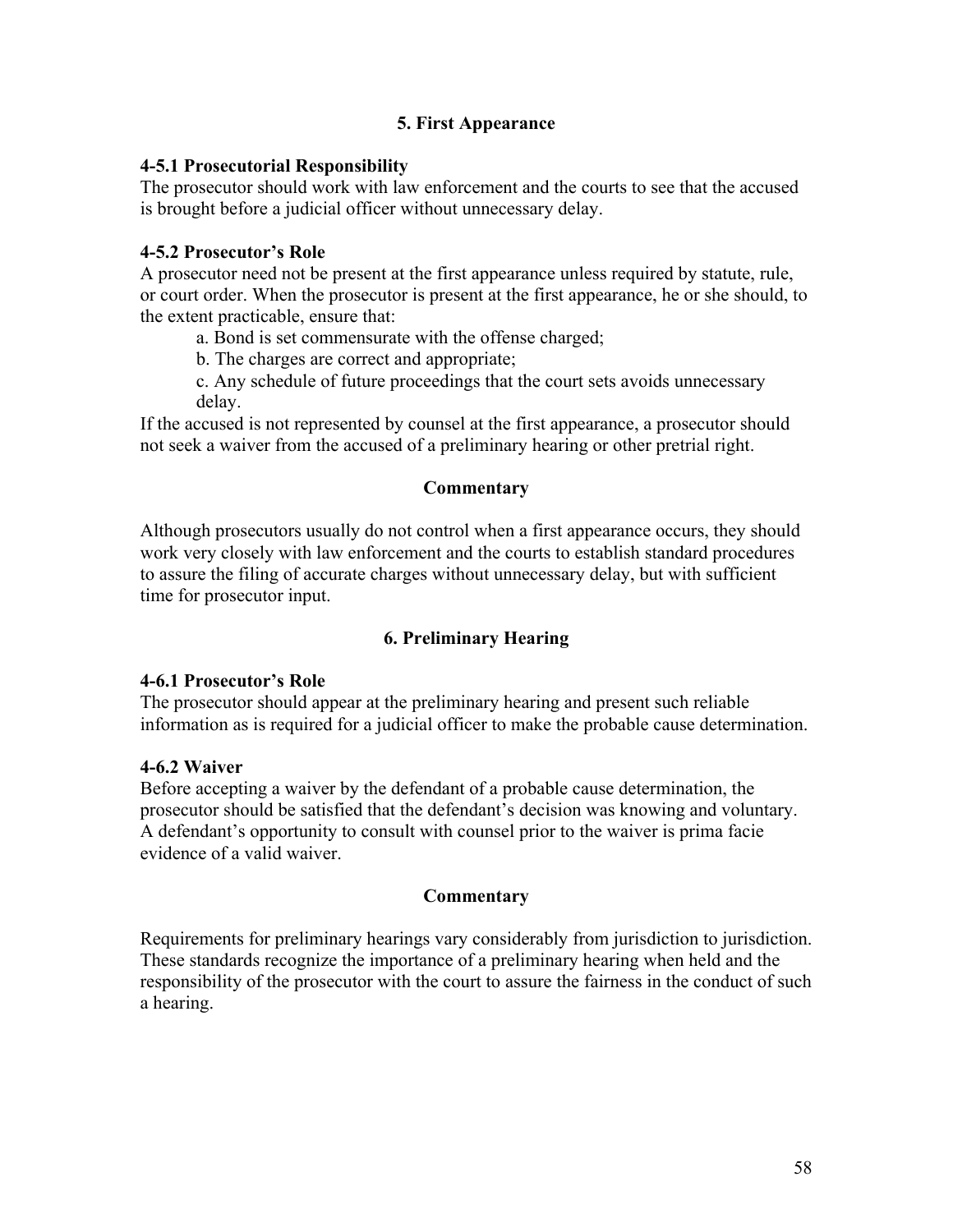# **7. Forfeiture**

### **4-7.1 Prosecutor's Role**

The prosecutor should support the enactment and enforcement of statutes that permit the forfeiture of property used in or obtained as a result of criminal activity.

# **4-7.2 Impact on Private Counsel**

The ability of defendants to secure private legal counsel of their choice should not be a consideration in the prosecutor's enforcement of forfeiture statutes.

# **4-7.3 Factors in Mitigation**

A prosecutor may, in the exercise of his or her sound professional judgment, decide to remit, mitigate, or forgo the forfeiture of property to an owner or interest holder other than the wrongdoer. Factors a prosecutor may consider in making such a decision include whether an owner or interest holder has, to the prosecutor's satisfaction, established that:

a. The interest was acquired and maintained in good faith without knowledge or substantial reason to know of the conduct that gave rise to the forfeiture; b. That the forfeiture would work a severe hardship on an otherwise innocent owner or interest holder; and

c. That the property will not be used in furtherance of future criminal activity or benefit the one whose conduct subjected the property to forfeiture.

#### **4-7.4 Impermissible Considerations**

The fact that forfeited assets might be available to fund law enforcement efforts should not unduly influence the proper exercise of the prosecutor's discretion in the enforcement of forfeiture statutes or the criminal law, nor should forfeiture be improperly used as a substitute for criminal prosecution.

#### **Commentary**

The concept that a person should not be allowed to profit from his or her wrongdoing is the underlying principle of forfeiture. In addition to the restitutional aspect, the possibility of deterrence to others is also important.

Frequently, ownership interests in property are mixed and forfeiture would have adverse results for others. The prosecutor, in his discretion, may determine when extenuating circumstances exist such that foregoing, remitting, or mitigating forfeiture is appropriate. These standards provide guidance in exercising that discretion.

The purpose of forfeiture is to deter conduct giving rise to forfeiture and to remove the instrumentalities and proceeds of such conduct.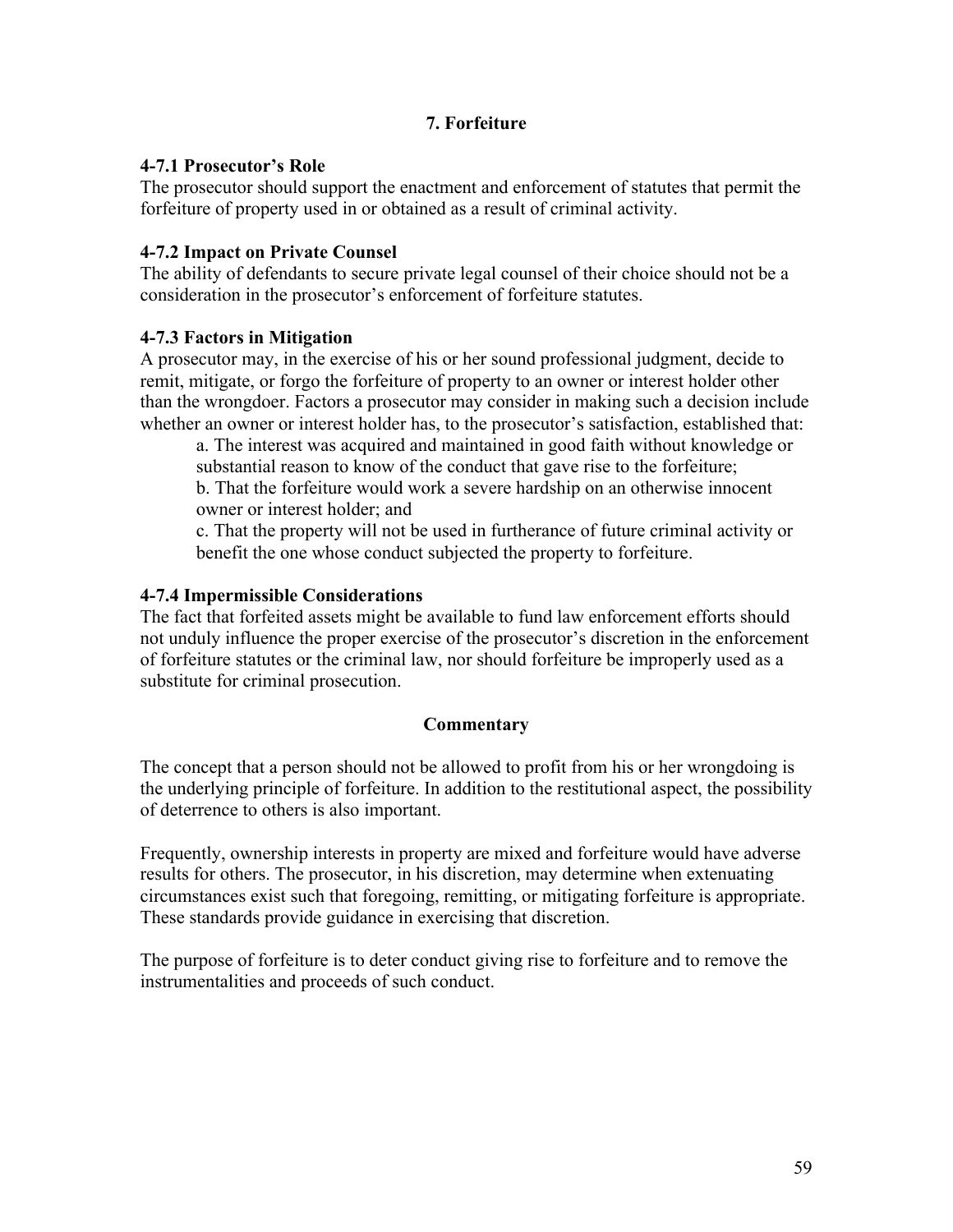### **8. The Grand Jury Charging Function**

#### **4-8.1 Prosecutorial Responsibility**

To the extent permitted by the jurisdiction's law or rules, a prosecutor appearing before a grand jury:

a. May explain the law and express his or her opinion on the legal significance of the evidence;

b. Should assist the grand jury with procedural and administrative matters appropriate to its work;

c. May recommend that specific charges be returned;

d. Should recommend that a grand jury not indict if the prosecutor believes that the evidence presented does not warrant an indictment under governing law, and he or she should encourage members of the grand jury to consider the fact that sufficient evidence must exist to enable the prosecutor to meet the state's burden of proof at trial;

e. Should take all necessary steps to preserve the secrecy of the grand jury proceedings.

#### **4-8.2 Evidence Before the Grand Jury**

Unless otherwise required by the law or applicable rules of ethical conduct of the jurisdiction, the following should apply to evidence presented to the grand jury:

a. A prosecutor should present to the grand jury any credible evidence or information of actual innocence or other credible evidence that a prosecutor reasonably believes tends to negate guilt, as required by law and applicable rules of ethical conduct;

b. A prosecutor should not present evidence to the grand jury that the prosecutor knows was obtained illegally by law enforcement;

c. In the absence of a valid waiver, a prosecutor should not seek information from a witness that the prosecutor knows or believes is covered by a valid claim of attorney-client privilege;

d. A prosecutor should not take any action that could improperly influence the testimony of a grand jury witness;

e. If the prosecutor is convinced in advance of a grand jury appearance that any witness will invoke his or her Fifth Amendment privilege against self

incrimination rather than provide any relevant information, the prosecutor should not present the witness to the grand jury unless the prosecutor plans to challenge the assertion of the privilege or to seek a grant of immunity. The grand jury may be informed of the reason the witness will not appear;

f. The prosecutor should inform the grand jury that it has the right to hear in person any available witness or subpoena pertinent records;

g. A prosecutor should not present evidence to the grand jury that the prosecutor knows to be false; and

h. A prosecutor should not knowingly make a false statement of fact or law to the grand jury.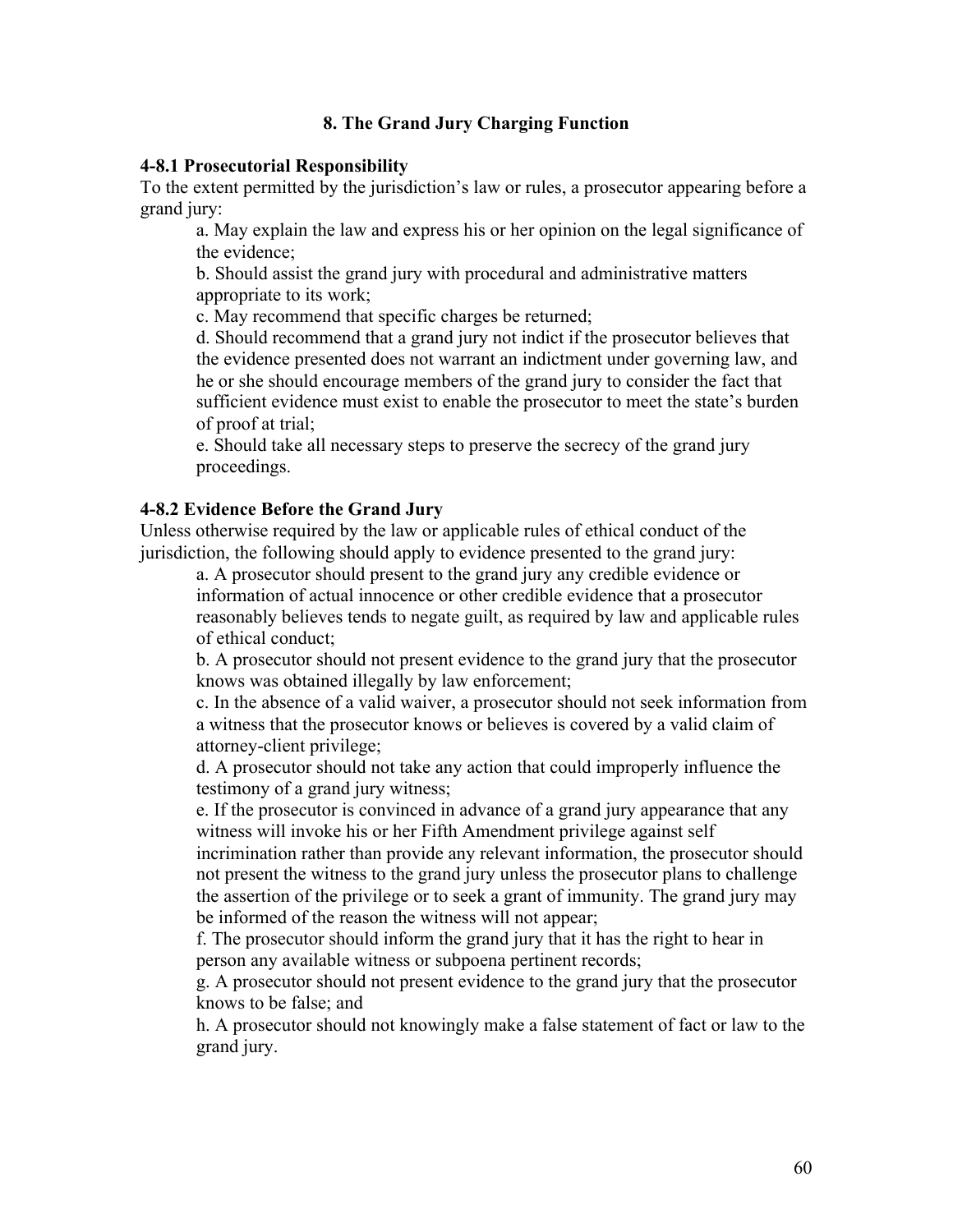### **4-8.3 Impermissible Conduct**

A prosecutor should take no action and should make no statements that have the potential to improperly undermine the grand jury's independence.

### **4-8.4 Hearsay Evidence**

The prosecutor may present reliable hearsay evidence to a grand jury in accordance with applicable law or court rule. However, when hearsay evidence is presented, the grand jury should be informed that it is hearsay evidence.

### **4-8.5 Statements of Record**

In jurisdictions where grand jury proceedings are recorded, a prosecutor's advice, recommendations, and other communications with the grand jurors should be of record except as otherwise provided by law.

### **Commentary**

The standard outlines what action a prosecutor may be permitted without compromising the independence of the grand jury. Given the need to respect the independence of the grand jury, these standards impose a duty upon the prosecutor to conduct himself or herself with the same candor as is required before a court.

# **9. Discovery**

### **4-9.1 Prosecutorial Responsibility**

A prosecutor should, at all times, carry out his or her discovery obligations in good faith and in a manner that furthers the goals of discovery, namely, to minimize surprise, afford the opportunity for effective cross-examination, expedite trials, and meet the requirements of due process. To further these objectives, the prosecutor should pursue the discovery of material information, and fully and promptly comply with lawful discovery requests from defense counsel.

#### **4-9.2 Continuing Duty**

If at any point in the pretrial or trial proceedings the prosecutor discovers additional witnesses, information, or other material previously requested or ordered which is subject to disclosure or inspection, the prosecutor should promptly notify defense counsel and provide the required information.

#### **4-9.3 Access to Evidence Not to Be Impeded**

Unless permitted by law or court order, a prosecutor should not impede opposing counsel's investigation or preparation of the case.

#### **4-9.4 Deception as to Identity**

Except as permitted by law or court order, a prosecutor should not deceive the defendant or a witness as to his or her identity or affiliation.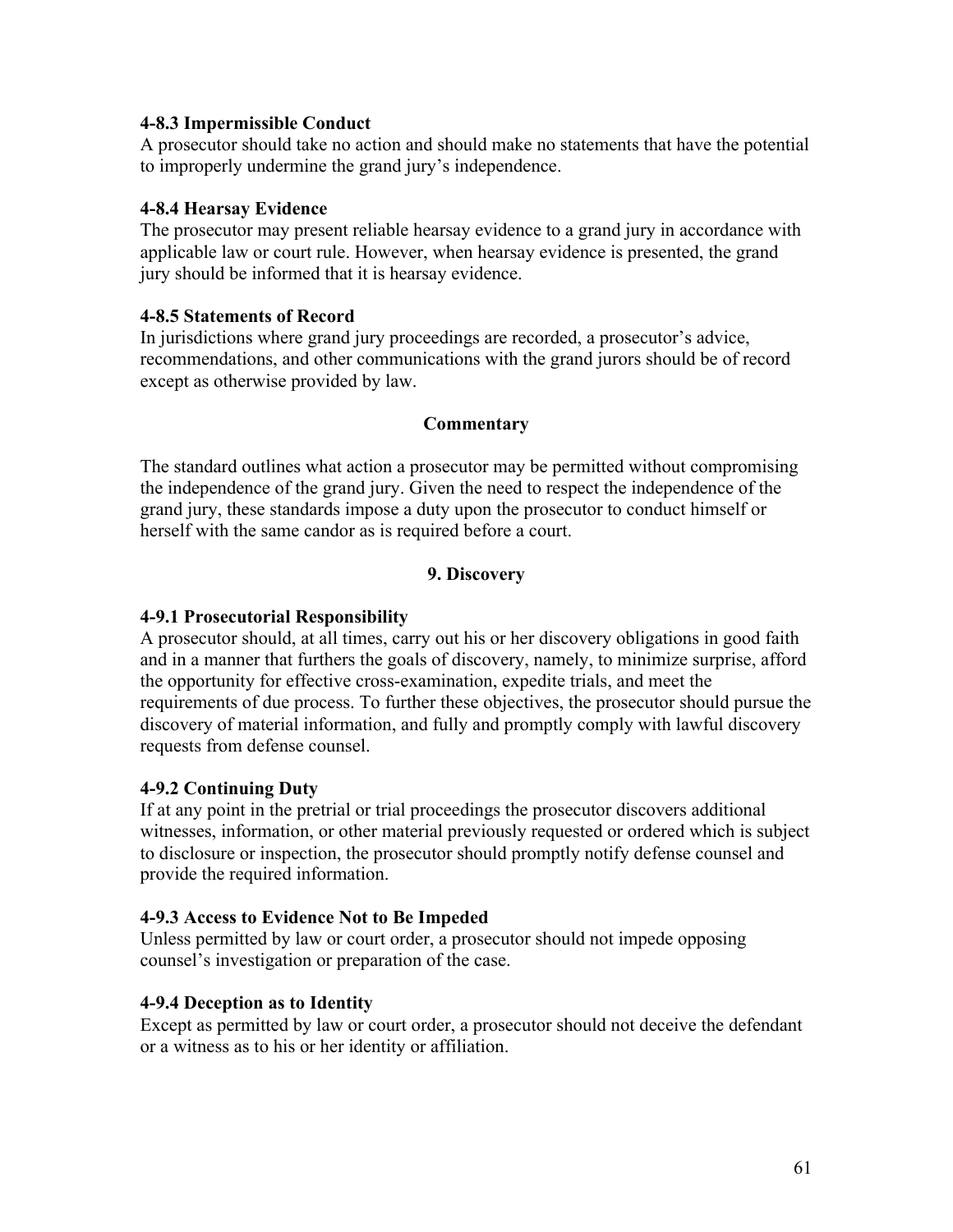### **4-9.5 Redacting Evidence**

When portions of certain materials are discoverable and other portions are not, a prosecutor should make good faith efforts to redact the non-discoverable portions in a way that does not cause confusion or prejudice the accused.

### **4-9.6 Reciprocal Discovery**

A prosecutor should take steps to ensure that the defense complies with any obligation to provide discovery to the prosecution.

#### **Commentary**

Rules of Discovery vary significantly from jurisdiction to jurisdiction, including differences in interpretation of the legal requirements by various state and federal prosecutors. Therefore these standards set out to discuss fairness and responsibility without direct reference to specific interpretations of the laws or rules of the various jurisdictions.

While it is well established that any doubt about whether something is subject to disclosure should be resolved in favor of the defendant, and that disclosure of material exculpatory and impeachment evidence is required, further disclosures may be required by statute, case law, and rules of ethical conduct in some jurisdictions.

Consistent with the duty to disclose imposed by the Constitution, other laws, and rules of ethical conduct, if information becomes known to the prosecutor after initial disclosures have been made, that information should be turned over promptly.

Caution in discovery is required in a few areas. First, the prosecutor should educate and inform law enforcement agencies in his or her jurisdiction that the prosecutor, not the law enforcement officer or agency, is the arbiter of what information is disclosed to the defense. The law enforcement community should be encouraged to provide all information in its possession to the prosecutor so that he or she can make a disclosure decision.

Second, the prosecutor's relationship with defense counsel or his or her opinion regarding the defendant is not a factor in the discovery process.

Third, while work product of a prosecutor is typically exempt from disclosure, care must be taken in assigning the "work product" label.

Fourth, when a question regarding the necessity for disclosure is not resolved amicably among the parties, consideration should be given to obtaining guidance from the court.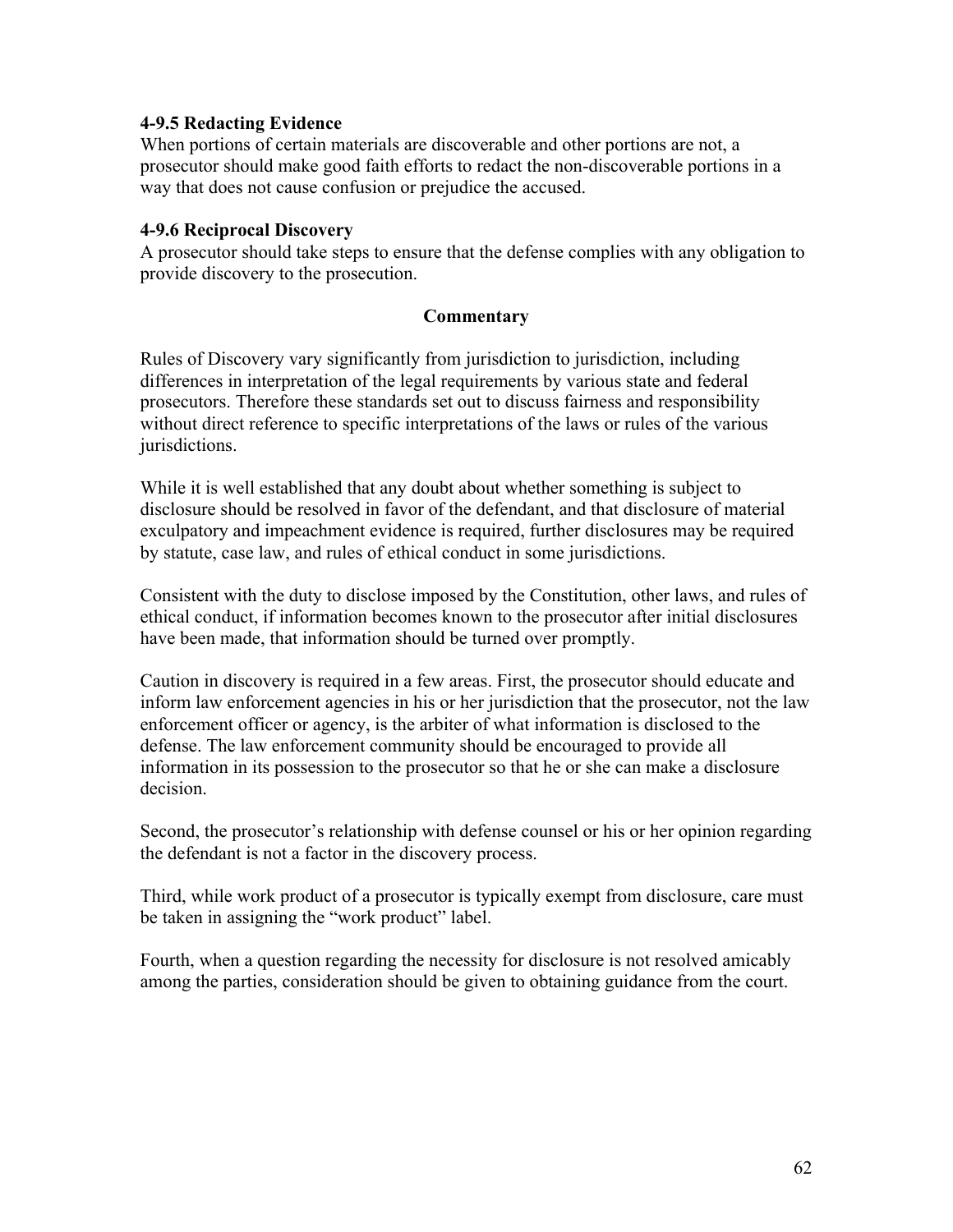### **10. Case Scheduling and Priority**

#### **4-10.1 Prosecutorial Responsibility**

A prosecutor should not seek or cause delays because of a lack of diligent preparation, nor should the prosecutor seek or cause delays for the purpose of disadvantaging the defendant or his or her counsel.

#### **4-10.2 Factors to Consider in Setting Priorities**

In setting case priority, the prosecutor should consider the following factors:

- a. Criminal cases should normally be given priority over civil cases;
- b. Whether the defendant is in pre-trial custody;
- c. Whether the defendant represents a significant threat of violence to others;
- d. Whether the victim is a child or family member of the defendant;
- e. Whether the defendant is a repeat offender;
- f. Whether the defendant is charged with a heinous crime;
- g. Whether the defendant is a public official;
- h. The age of the case;
- i. The availability of witnesses or other evidence;
- j. Any significant problems or interests of particular concern to the community;
- k. The need for and availability of scientific testing of evidence;
- l. The age, health and circumstances of victims and witnesses.

#### **4-10.3 Trial Scheduling**

A prosecutor shall exercise due diligence in preparing for trial and not cause or accede to any unreasonable delay. Some factors to be considered in deciding whether or not a delay is reasonable are:

- a. Whether the case is criminal or civil;
- b. Whether the defendant is in pre-trial custody;
- c. Whether the defendant constitutes a significant threat of violence to others;
- d. Whether the victim is a child or a family member of the defendant;
- e. The need for and availability of scientific testing of evidence;
- f. The age, health and circumstances of the victims and witnesses;
- g. Whether the defendant is a repeat offender;
- h. The seriousness of the crime(s);
- i. Whether the defendant is a public official;
- j. The age of the case;
- k. The availability of witnesses; and

l. The existence of any other significant factor that requires or justifies a delay at the request of either party.

#### **Commentary**

In the pursuit of his or her duty to seek justice, the prosecutor needs to be mindful of the expression, "justice delayed is justice denied." From the view of society, delays in disposition of violation of criminal laws create uncertainty regarding the reliability and efficiency of the criminal justice system. Victims and families of victims are left without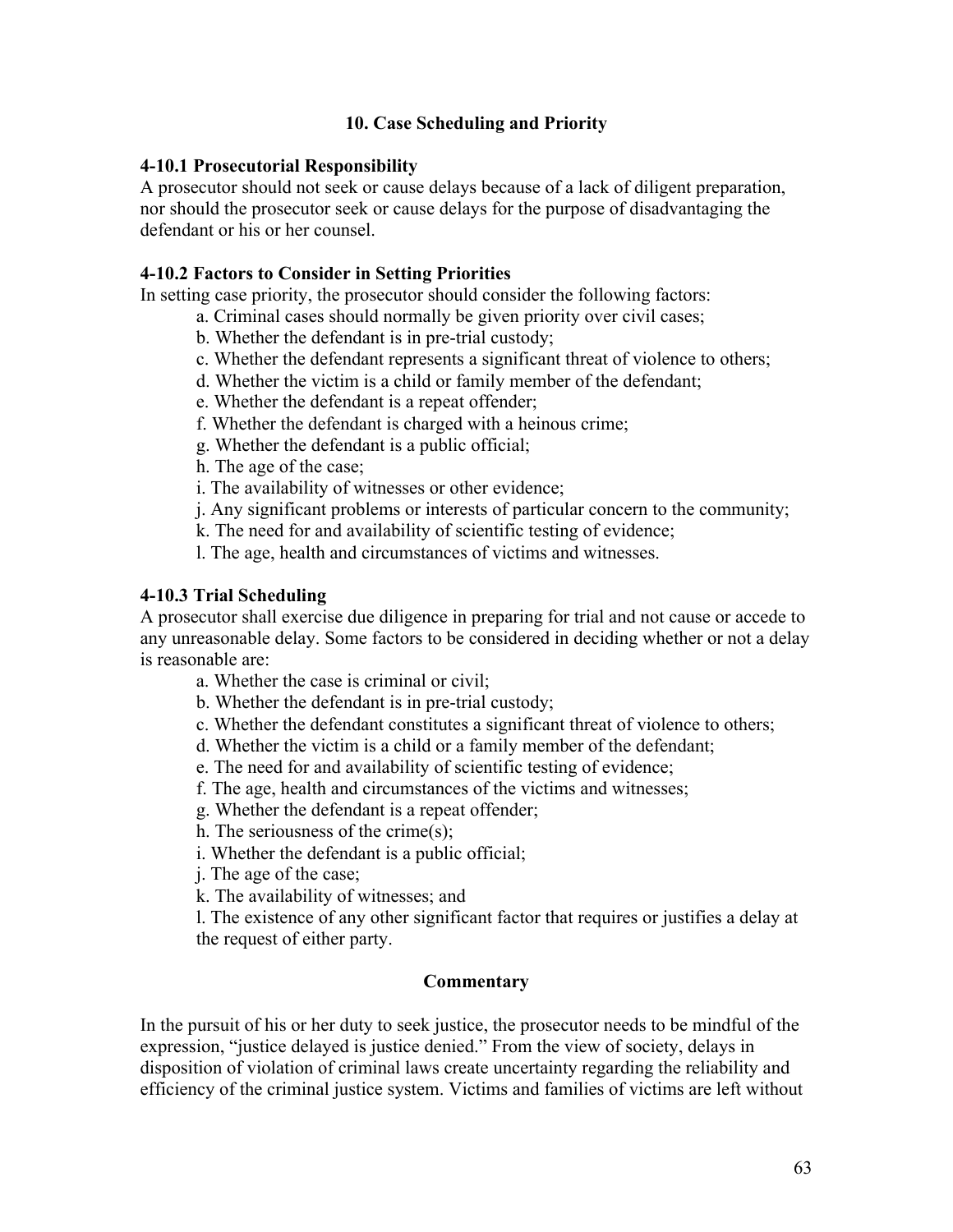a necessary ingredient for closure. Defendants are kept in a state of limbo about their future. In short, delay does not serve anyone's best interests.

With that being said, the reality is that due to case loads and the necessity for complete investigations by both the prosecution and defense, case disposition often takes longer than those involved would like. These standards set forth guidelines for keeping delay as short as reasonably possible.

## **11. Juvenile Justice**

## **4-11.1 Prosecutorial Responsibility**

A prosecutor should appear at all hearings concerning a juvenile accused of an act that would constitute a crime if he or she were an adult. The primary duty of the prosecutor is to seek justice while fully and faithfully representing the interests of the state. While the safety and welfare of the community, including the victim, is their primary concern, prosecutors should consider the special interests and needs of the juvenile to the extent they can do so without unduly compromising their primary concern. Formal charging documents for all cases referred to juvenile or adult court should be prepared or reviewed by a prosecutor.

## **4-11.2 Personnel and Resources**

The prosecutor's office should devote specific personnel and resources to fulfill its responsibilities with respect to juvenile delinquency proceedings, and all prosecutors' offices should have an identified juvenile unit or attorney responsible for representing the state in juvenile matters.

### **4-11.3 Qualification of Prosecutors in Juvenile Court**

Specialized training and experience should be required for prosecutors assigned to juvenile delinquency cases. Chief prosecutors should select prosecutors for juvenile court on the basis of their skill and competence, including knowledge of juvenile law, interest in children and youth, education, and experience. Entry-level attorneys in the juvenile unit should be as qualified as any entry-level attorney, and receive special training regarding juvenile matters.

### **4-11.4 Screening Juvenile Cases**

The prosecutor or a designee should review all cases for which some action is required to decide whether a case will be transferred to adult court, filed as a formal petition with the juvenile court, or diverted. If the facts are not legally sufficient to warrant the current action, the matter should be terminated or returned to the referral source pending further investigation or receipt of additional reports.

## **4-11.5 Transfer or Certification to Adult Court**

When making a discretionary decision whether to transfer a juvenile to adult court, a prosecutor should consider, among other factors, whether the gravity of the current alleged offense or the record of previous delinquent behavior reasonably indicates that the treatment services and dispositional alternatives available in the juvenile court are: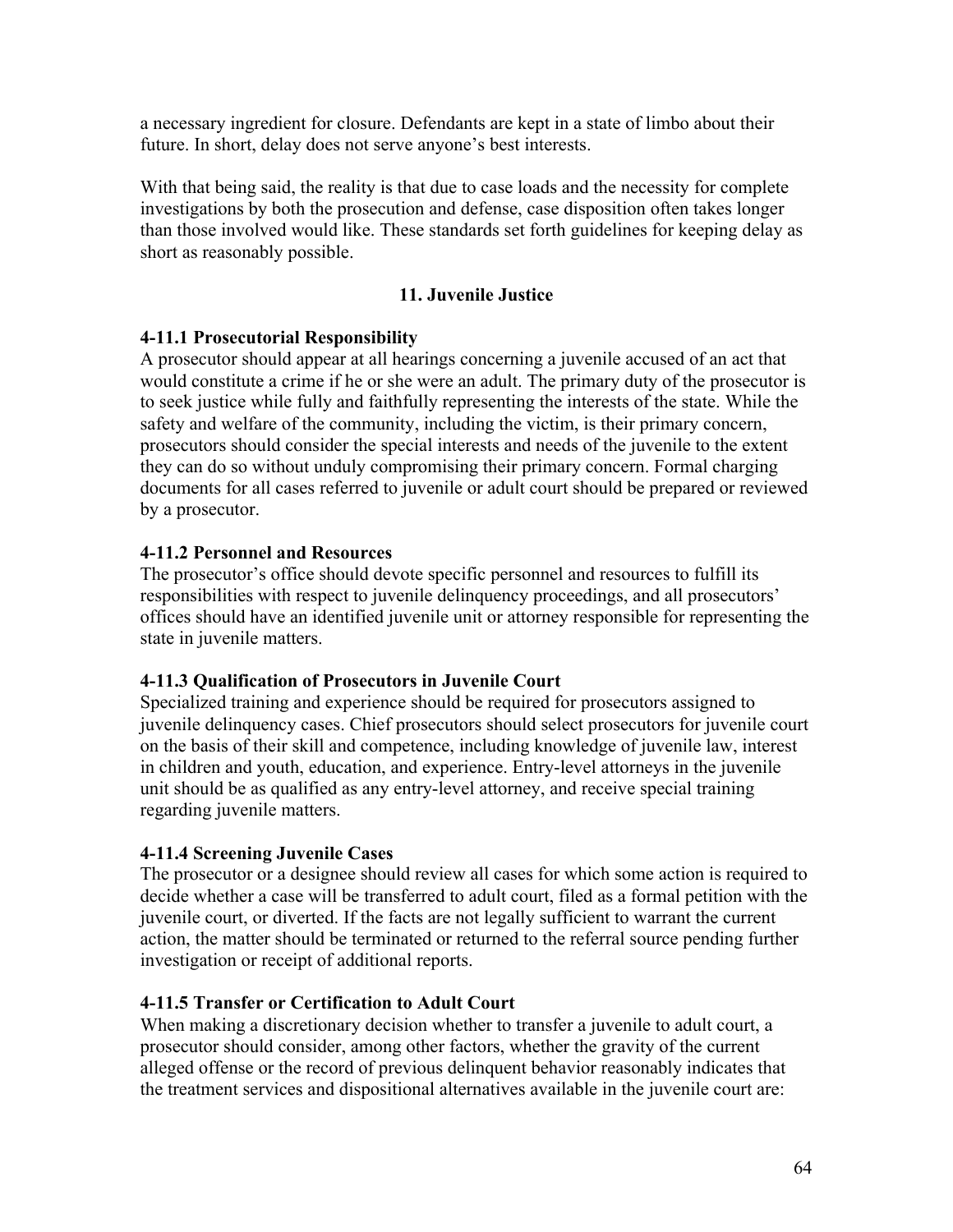- a. Adequate to protect the safety and welfare of the community; and
- b. Adequate for dealing with the juvenile's delinquent behavior.

## **4-11.6 Criteria for Deciding Formal Adjudication Versus Diversion**

The prosecutor or a designee must further review legally sufficient cases not appropriate for transfer to adult court to determine whether they should be filed formally with the juvenile court or diverted for treatment, services, or probation. In determining whether to file formally or, where allowed by law, divert, the prosecutor or designated case reviewer should consider the following factors in deciding what disposition best serves the interests of the community and the juvenile:

a. The seriousness of the alleged offense, including whether the conduct involved violence or bodily injury to others;

b. The role of the juvenile in that offense;

c. The nature and number of previous cases presented by law enforcement or others against the juvenile, and the disposition of those cases;

d. The juvenile's age, maturity, and mental status;

e. The existence of appropriate treatment or services available through the juvenile court or through diversion;

f. Whether the juvenile admits guilt or involvement in the offense charged, and whether he or she accepts responsibility for the conduct;

g. The dangerousness or threat posed by the juvenile to the person or property of others;

h. The decision made with respect to similarly-situated juveniles;

i. The provision of financial restitution to victims; and

j. Recommendations of the referring agency, victim, law enforcement and advocates for the juvenile.

## **4-11.7 Diversion**

The prosecutor should be responsible for recommending which cases should be diverted from formal adjudication. Treatment, restitution, or public service programs developed in his or her office may be utilized, or the case can be referred to existing probation or community service agencies. No case should be diverted unless the prosecutor reasonably believes that he or she could substantiate the criminal or delinquency charge against the juvenile by admissible evidence at a trial.

### **4-11.8 Disposition Agreements**

The decision to enter into a disposition agreement should be governed by both the interests of the state and those of the juvenile, although the primary concern of the prosecutor should be protection of the public interest as determined in the exercise of traditional prosecutorial discretion.

### **4-11.9 Prosecutor's Role in Adjudication**

At the adjudicatory hearing, the prosecutor should assume the traditional adversarial role of a prosecutor.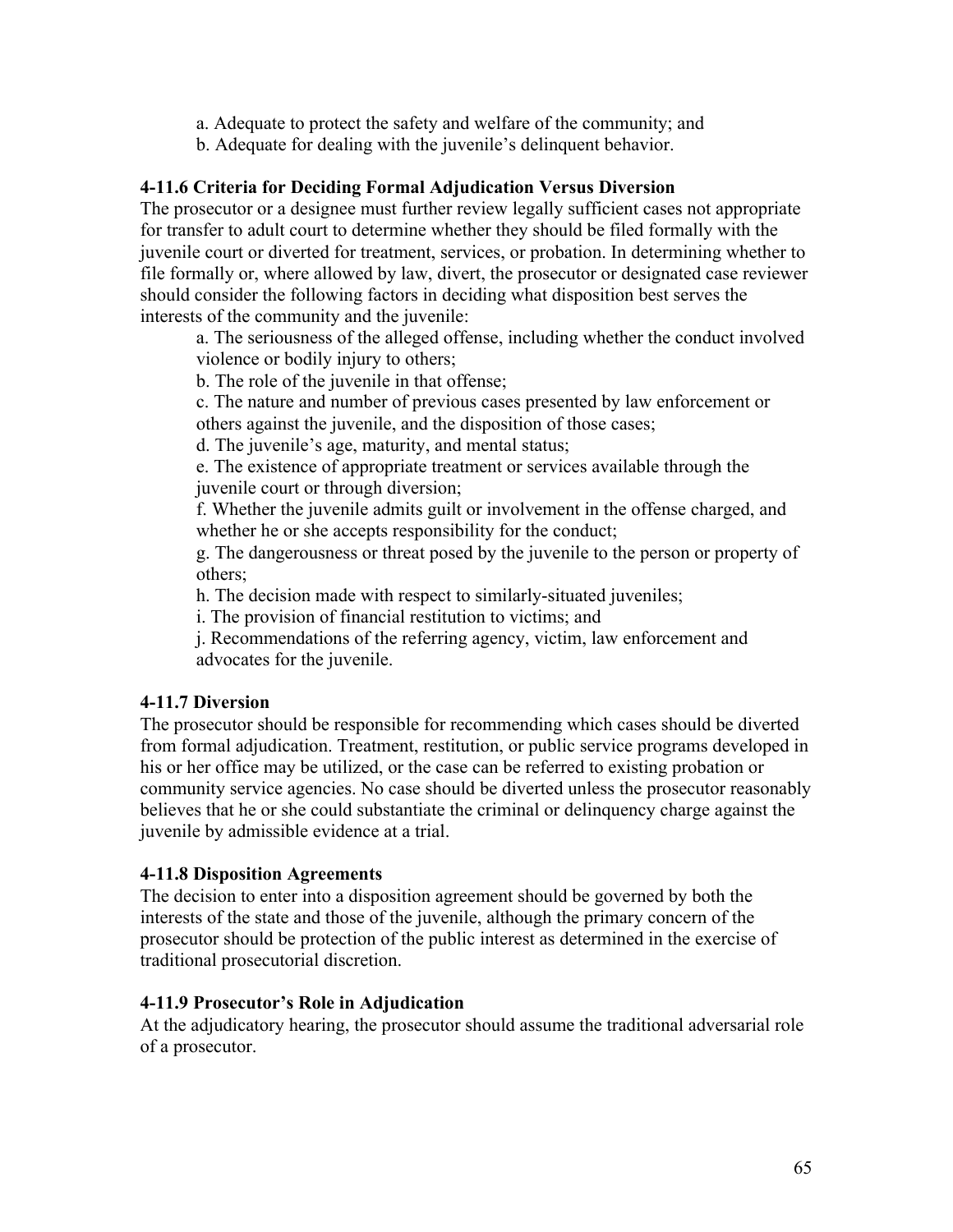## **4-11.10 Dispositions**

The prosecutor should take an active role in the dispositional hearing and make a recommendation to the court after reviewing reports prepared by prosecutorial staff, the probation department, and others. In making a recommendation, the prosecutor should consider those dispositions that most closely meet the interests and needs of the juvenile offender, provided that they are consistent with community safety and welfare.

## **4-11.11 Victim Impact**

At the dispositional hearing, the prosecutor should make the court aware of the impact of the juvenile's conduct on the victim and the community.

## **4-11.12 Evaluation of Programs**

The prosecutor should periodically review diversion and dispositional programs, both within and outside the prosecutor's office, to ensure that they provide appropriate supervision, treatment, restitution requirements, or services for the juvenile. The prosecutor should maintain a working relationship with all outside agencies providing diversion and dispositional services to ensure that the prosecutor's decisions are consistent and appropriate. If the prosecutor discovers that a juvenile or class of juveniles is not receiving the care and treatment envisioned in disposition or diversion decisions, the prosecutor should inform the court of this fact.

## **4-11.13 Duty to Report**

If the prosecutor becomes aware that the sanctions imposed by the court are not being administered by an agency to which the court assigned the juvenile or that the manner in which the sanctions are being carried out is inappropriate, the prosecutor should take all reasonable steps to ensure agency supervisors are informed and appropriate measures are taken. If the situation is not remedied, it is the duty of the prosecutor to report this concern to the agency and, if necessary, to the dispositional court.

### **Commentary**

The prosecutor is charged to seek justice just as he does in adult prosecutions. The prosecutor in the juvenile system, however, is further charged to give special attention to the interest and needs of the accused juvenile to the extent that it does not conflict with the duty to fully and faithfully represent the interests of the state. This call for special attention reflects the philosophy that the safety and welfare of the community is enhanced when juveniles, through counseling, restitution, or more extensive rehabilitative efforts and sanctions, are dissuaded from further criminal activity.

To efficiently carry out his or her duties, it is desirable that the prosecutor appear at all stages of the proceedings. In so doing, the prosecutor maintains a focus on the safety and well-being of the community at each decision-making level. Further, because the juvenile system is increasingly adversarial, the prosecutor fulfills an important role in addressing the arguments of other juvenile and social service advocates. The prosecutor's presence guarantees the opportunity to exercise continuous monitoring at each stage and broad discretion to ensure fair and just results.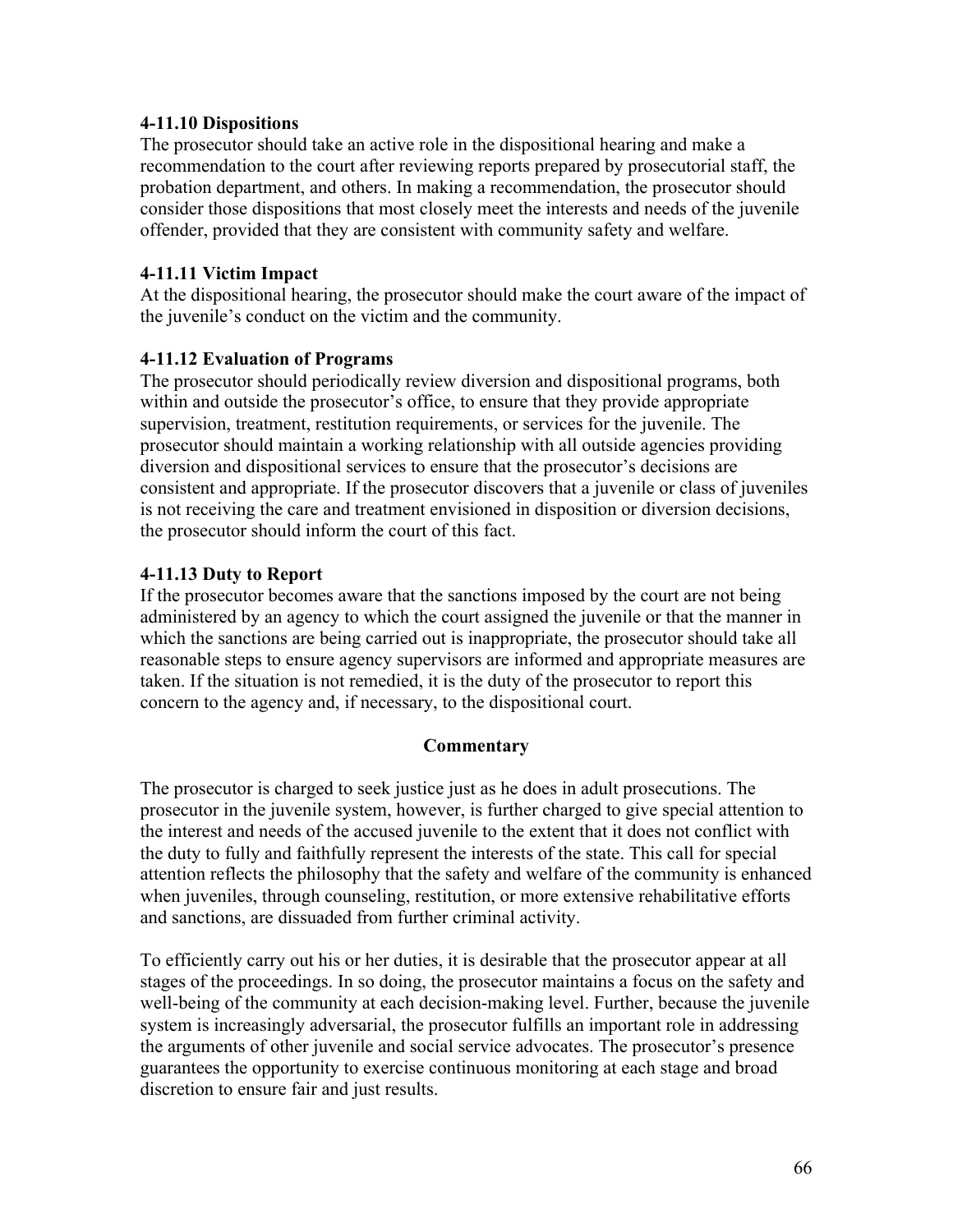The standards further emphasize professionalism in juvenile court work. It provides that attorneys in juvenile court should be experienced, competent, and interested. Because of the increased adversarial nature of juvenile proceedings, the prosecutor should be responsible for screening to determine whether there is sufficient evidence to believe that a crime was committed and that the juvenile committed it. A case should only be further processed if it is legally sufficient. "Legally sufficient" means a case in which the prosecutor believes that he can reasonably substantiate the charges against the juvenile by admissible evidence at trial. These determinations should be made by the prosecutor.

After a determination of legal sufficiency, the next decision to be made is whether the case should be transferred to the adult court, diverted informally, or referred to the juvenile court. This decision has both legal and social implications. It should be made either by an experienced prosecutor who has an interest in juveniles or by other case screeners under the guidance of a prosecutor. The prosecutor, in exercising this function, should try to accommodate the needs of the juvenile while upholding the safety and welfare of the community. As in situations involving adults, these decisions should be made without unreasonable delay. Prompt determinations generally promote confidence in the system and fairness to the victim, the community, and the juvenile. Further, prompt decisions are more likely to result in rehabilitation of the juvenile by providing more immediate attention.

In many jurisdictions, transfer of juveniles to adult court is controlled by statute or practice. This standard simply provides guidance for prosecutors in using discretion to the extent that they participate in this process.

Diversion of cases in juvenile court from the formal charging, adjudication and disposition procedure has become common in less serious offenses. The impetus for such a procedure is that because most juveniles are in the process of developing their behavior and values, there is a unique opportunity presented at the juvenile court level to dissuade them from criminal activity. The prosecutor should seriously consider involvement in this process. For all the pessimism that abounds in the system, it is nevertheless undoubtedly true that many first-time or minor offenders will never enter the justice system again if their cases are handled properly. Treatment, restitution, or service programs often are viable alternatives to court processing. These standards describe the opportunity for prosecutors to be involved either in diversion programs based in their offices or through referral to existing probation or community service agencies.

These standards reflect the consensus that plea agreements are appropriate in a juvenile court to the extent that they are appropriate in the adult court. The appropriateness and extent to which plea agreements are used are matters of office policy to be determined by the chief prosecutor. The prosecutor should always take steps to ensure that the resulting disposition is in the interest of the public with due regard being given the needs of the juvenile.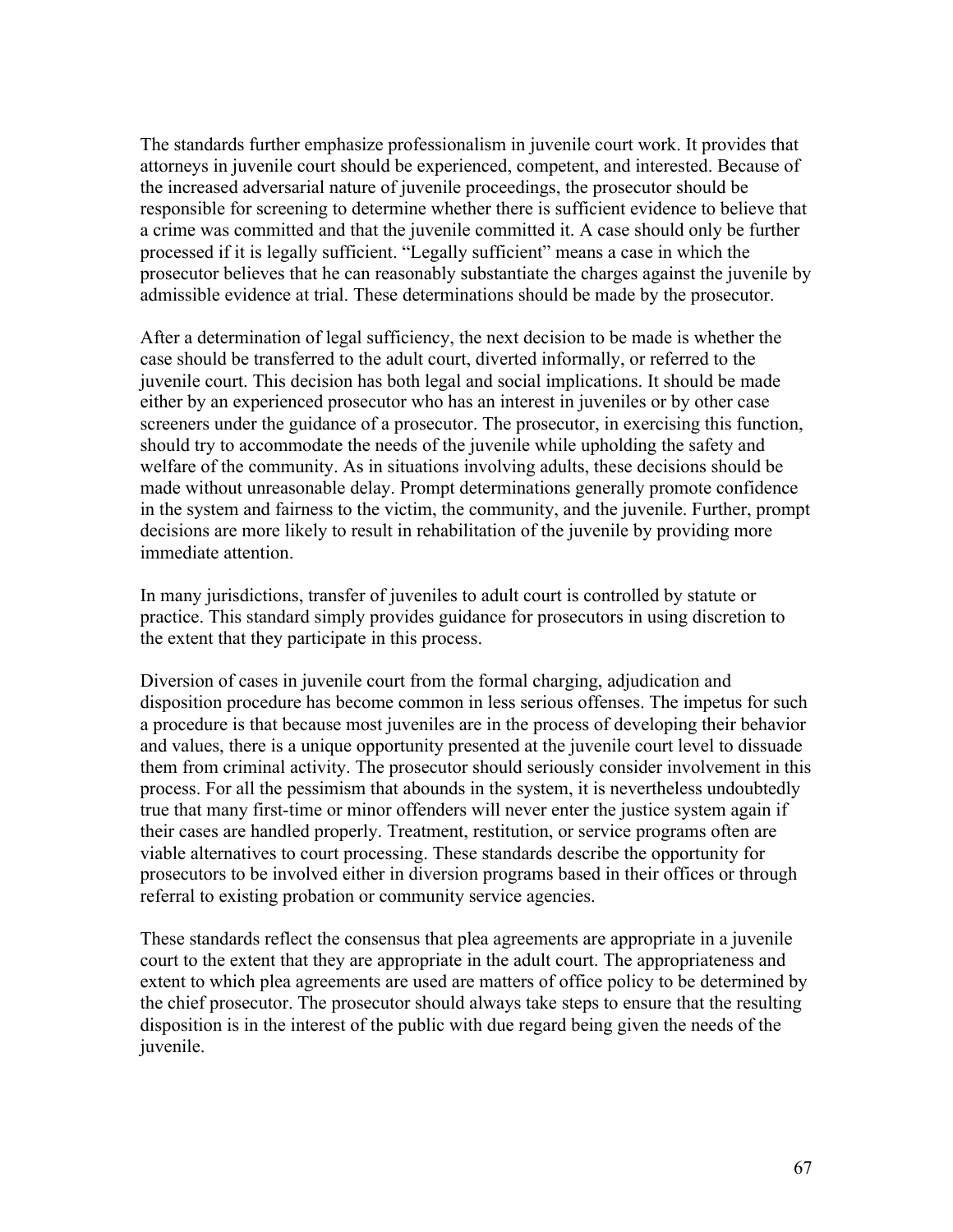A plea agreement should only be entered into when there is sufficient admissible evidence to demonstrate a prima facie case that the juvenile has committed the acts alleged in the petition to which he is pleading guilty.

In those matters that are not diverted or disposed of without trial the prosecutor should assume the traditional prosecution role in the adversarial process with respect to determination of guilt or innocence. This standard, therefore, suggests that the same rules of evidence employed in adult criminal cases in the jurisdiction should be applied to juvenile court cases. Prosecutors should strive in the juvenile court setting to maintain a distinction between a factual determination of innocence or guilt and a determination of disposition. This approach promotes fairness to both the victim and the community and enhances the integrity of juvenile court findings.

Prosecutors should offer dispositional appropriate alternatives to the court. When a juvenile presents a danger to the safety and welfare of the community, the prosecutor should voice this concern. On the other hand, when appropriate, the prosecutor may offer a dispositional recommendation that is less restrictive than what the juvenile court judge may contemplate imposing.

This standard also suggests that the prosecutor should take a leadership role in the community in assuring that a wide range of appropriate dispositional alternatives are available for youth who are adjudicated delinquents. In addition, the prosecutor is encouraged to follow up on cases to ensure that dispositions are upheld, court ordered sanctions are administered, and treatment is provided.

# **Part V. Propriety of Plea Negotiation and Plea Agreements**

- 1. General
- 2. Availability for Plea Negotiation
- 3. Factors for Determining Availability and Acceptance of Guilty Plea
- 4. Fulfillment of Plea Agreements
- 5. Record of Plea Agreement

## **1. General**

## **5-1.1 Propriety**

The prosecutor is under no obligation to enter into a plea agreement that has the effect of disposing of criminal charges in lieu of trial. However, where it appears that it is in the public interest, the prosecution may engage in negotiations for the purpose of reaching an appropriate plea agreement. When agreement is reached, it should be reduced to writing, if practicable.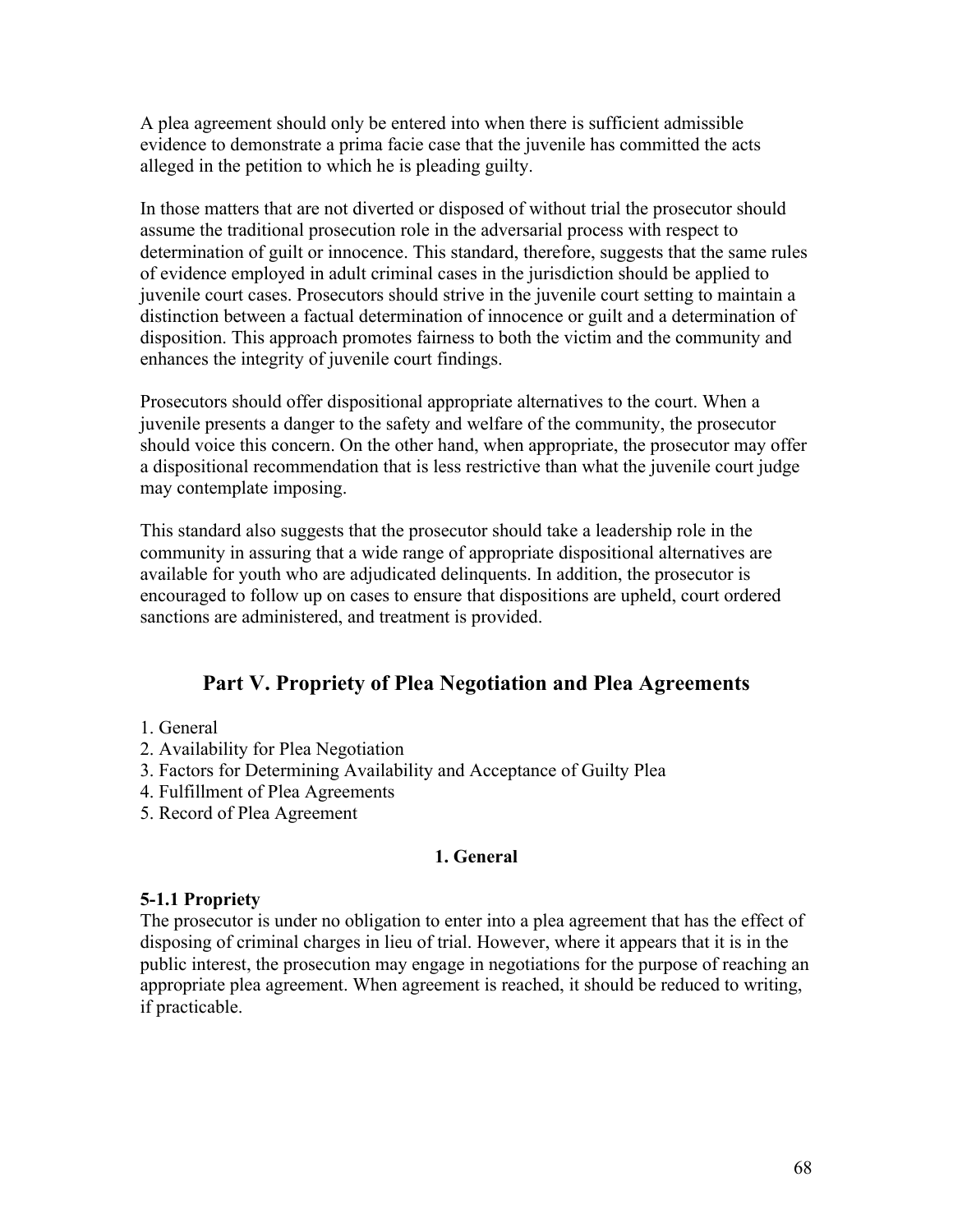## **5-1.2 Types of Plea Negotiations**

The prosecution, in reaching a plea agreement, may agree to a disposition of the case that includes, but is not limited to, one or more of the following commitments from the prosecution in exchange for a plea of guilty:

a. To make certain recommendations concerning the sentence which may be imposed by the court if the defendant enters a plea of guilty or *nolo contendere*; b. To agree not to oppose sentencing requests made by the defense; or

c. To dismiss, seek dismissal, or not oppose dismissal of an offense or offenses charged if the defendant enters a plea of guilty or *nolo contendere* to another offense or other offenses supported by the defendant's conduct;

d. To dismiss, seek dismissal, or not oppose dismissal of the offense charged, or not to file potential charges, if the accused agrees not to pursue potential civil causes of action against the victim, witnesses, law enforcement agencies or personnel, or the prosecutor or his staff or agents;

e. To agree to forego an ongoing investigation into other criminal activity of the defendant if the defendant enters a plea of guilty or *nolo contendere* to a presently charged offense or offenses; and/or

f. To agree that the defendant and prosecution will jointly recommend a particular sentence to the court and that the prosecution will support the defendant's motion to withdraw his plea of guilty if the court exceeds this agreed upon sentencing recommendation.

## **5-1.3 Conditional Offer**

Prior to reaching a plea agreement and subject to the standards herein and the law of the jurisdiction, the prosecutor may set conditions on a plea agreement offer, such as:

a. The defendant's acceptance of the offer within a specified time period that would obviate the need for extensive trial preparation;

b. The defendant's waiver of certain pre-trial rights, such as the right to discovery;

c. The defendant's waiver of certain pre-trial motions such as a motion to suppress or dismiss; or

d. The defendant's waiver of certain trial or post-trial rights, such as the right to pursue an appeal.

## **5-1.4 Uniform Plea Opportunities**

Similarly situated defendants should be afforded substantially equal plea agreement opportunities. In considering whether to offer a plea agreement to a defendant, the prosecutor should not take into account the defendant's race, religion, sex, sexual orientation, national origin, or political association or belief, unless legally relevant to the criminal conduct charged.

## **2. Availability for Plea Negotiation**

## **5-2.1 Willingness to Negotiate**

The prosecutor should make known a policy of willingness to consult with the defense concerning disposition of charges by plea and should set aside times and places for plea negotiations, in addition to pre-trial hearings.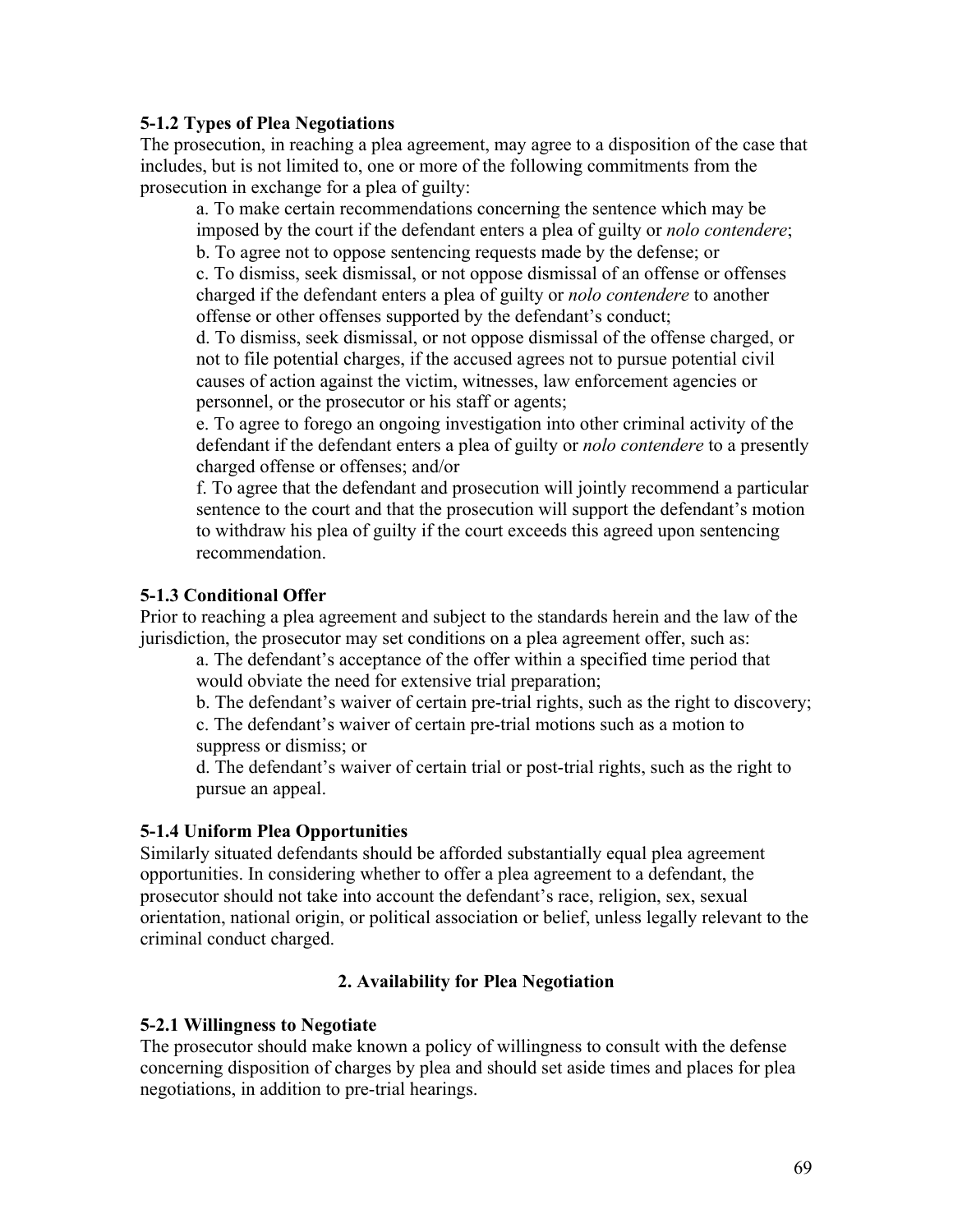## **5-2.2 Presence of Defense Counsel**

The prosecutor should not negotiate a plea agreement directly with a defendant who is represented by counsel in the matter, unless defense counsel is either present or has given his or her express permission for the prosecutor to negotiate directly with the defendant.

## **3. Factors for Determining Availability and Acceptance of Guilty Plea**

#### **5-3.1 Factors to Consider**

Prior to negotiating a plea agreement, the prosecution should consider the following factors:

- a. The nature of the offense(s);
- b. The degree of the offense(s) charged;
- c. Any possible mitigating circumstances;
- d. The age, background, and criminal history of the defendant;

e. The expressed remorse or contrition of the defendant, and his or her willingness to accept responsibility for the crime;

- f. Sufficiency of admissible evidence to support a verdict;
- g. Undue hardship caused to the defendant;
- h. Possible deterrent value of trial;
- i. Aid to other prosecution goals through non-prosecution;
- j. A history of non-enforcement of the statute violated;
- k. The potential effect of legal rulings to be made in the case;
- l. The probable sentence if the defendant is convicted;
- m. Society's interest in having the case tried in a public forum;

n. The defendant's willingness to cooperate in the investigation and prosecution of others;

o. The likelihood of prosecution in another jurisdiction;

p. The availability of civil avenues of relief for the victim, or restitution through criminal proceedings;

q. The willingness of the defendant to waive his or her right to appeal;

r. The willingness of the defendant to waive (release) his or her right to pursue potential civil causes of action arising from his or her arrest, against the victim, witnesses, law enforcement agencies or personnel, or the prosecutor or his or her staff or agents;

s. With respect to witnesses, the prosecution should consider the following:

- 1. The availability and willingness of witnesses to testify;
- 2. Any physical or mental impairment of witnesses;
- 3. The certainty of their identification of the defendant;
- 4. The credibility of the witness;
- 5. The witness's relationship with the defendant;
- 6. Any possible improper motive of the witness;
- 7. The age of the witness;
- 8. Any undue hardship to the witness caused by testifying.

t. With respect to victims, the prosecution should consider those factors identified above and the following: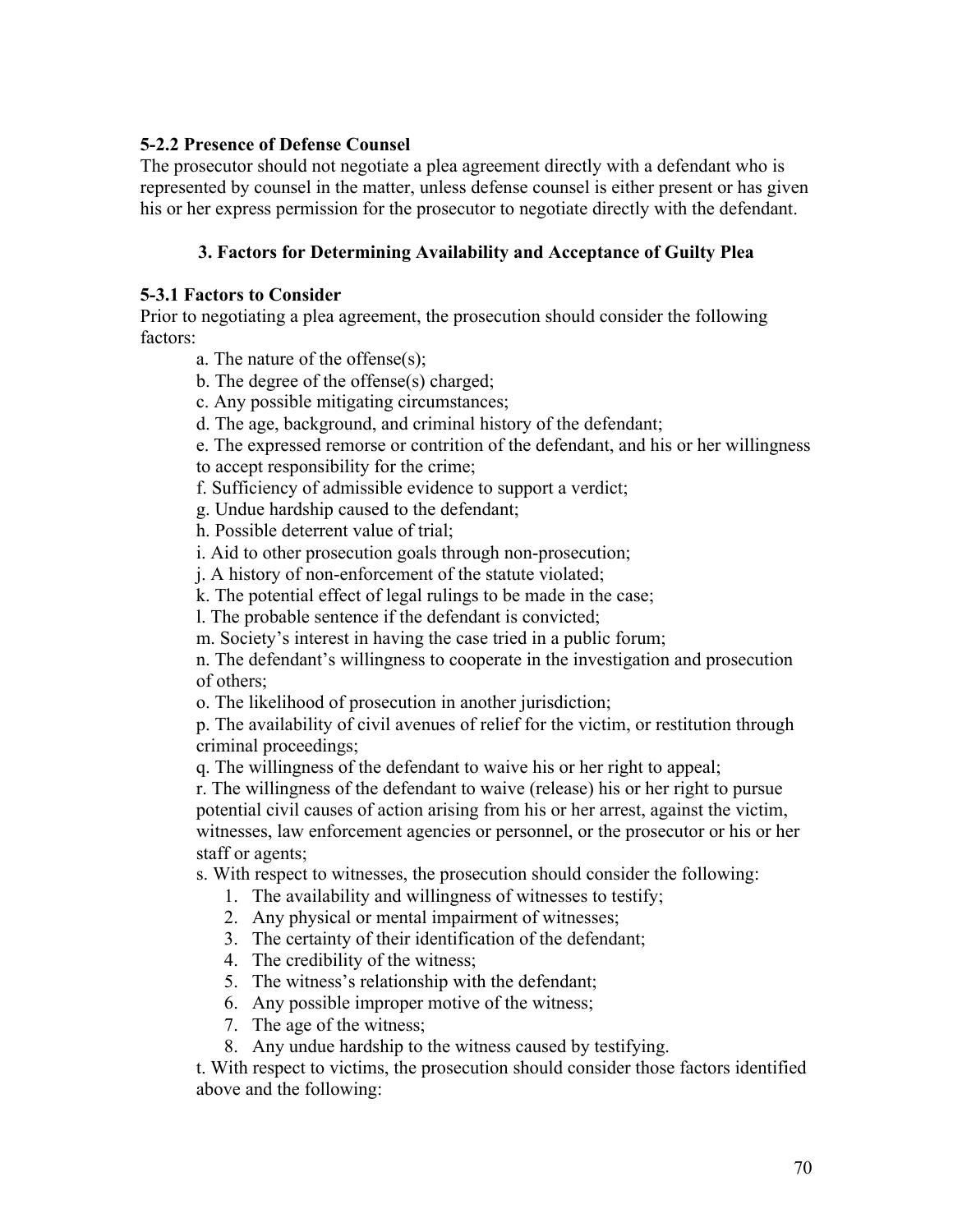- 1. The existence and extent of physical injury and emotional trauma suffered by the victim;
- 2. Economic loss suffered by the victim;
- 3. Any undue hardship to the victim caused by testifying.

## **5-3.2 Innocent Defendants**

The prosecutor should always be vigilant for the case where the accused may be innocent of the offense charged. The prosecutor must satisfy himself or herself that there is a sound factual basis for all crimes to which the defendant will plead guilty under any proposed plea agreement.

## **5-3.3 Candor**

The prosecutor should not knowingly make any false or misleading statements of law or fact to the defense during plea negotiations.

## **4. Fulfillment of Plea Agreements**

## **5-4.1 Limits of Authority**

The prosecutor should not make any guarantee concerning the sentence that will be imposed by the court or concerning a suspension of sentence. The prosecutor may advise the defense of the position the prosecutor will take concerning disposition of the case, including a sentence that the prosecutor is prepared to recommend to the court based upon present knowledge of the facts of the case and the offender, including his or her criminal history.

## **5-4.2 Implication of Authority**

The prosecutor should not make any promise or commitment assuring a defendant that the court will impose a specific sentence or disposition in the case. The prosecutor should avoid implying a greater power to influence the disposition of a case than the prosecutor actually possesses.

## **5-4.3 Inability to Fulfill Agreement**

The prosecutor should not fail to comply with a plea agreement that has been accepted and acted upon by the defendant to his or her detriment, unless the defendant fails to comply with any of his or her obligations under the same agreement or unless the prosecutor is authorized to do so by law. If the prosecutor is unable to fulfill an understanding previously agreed upon in plea negotiations, the prosecutor should give prompt notice to the defendant and cooperate in securing leave of court for the defendant to withdraw any plea and take such other steps as would be appropriate to restore the defendant and the prosecution to the position they were in before the understanding was reached or plea made.

## **5-4.4 Rights of Others to Address the Court**

The prosecutor should not commit, as part of any plea agreement, to limit or curtail the legal right of any victim or other person authorized by law to address the court at the time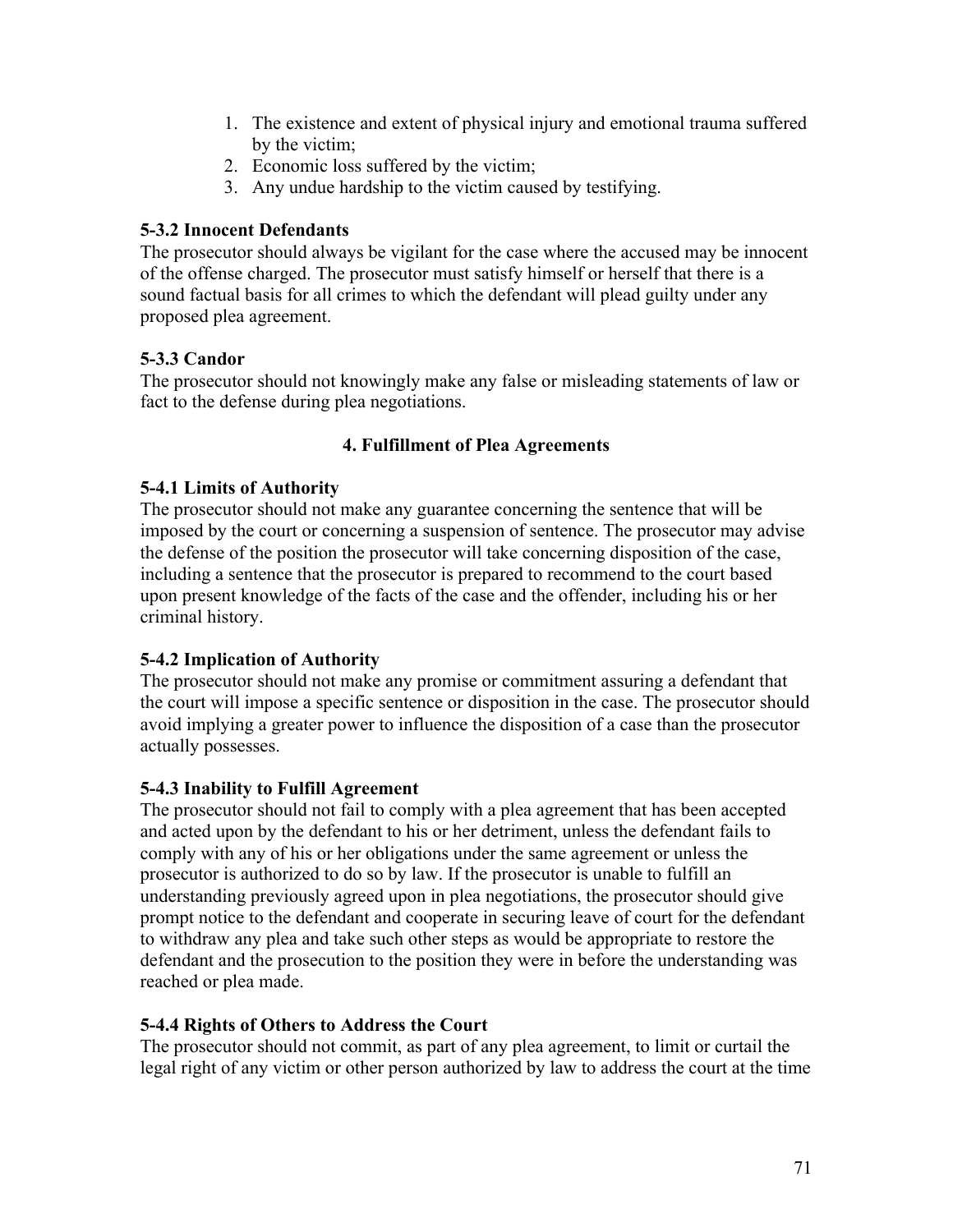of plea or sentencing. The prosecutor should honor the legal rights of victims and other persons authorized by law to address the court.

## **5-4.5 Notification of Media**

Prior to the entry of a plea of guilty by the defendant in open court, the prosecutor should not make any extrajudicial comments to the media about either the possibility or existence of a plea agreement with the defendant, or of the nature or contents of any such agreement.

## **5. Record of Plea Agreement**

## **5-5.1 Record of Agreement**

Whenever the disposition of a charged criminal case is the result of a plea agreement, the prosecutor should make the existence and terms of the agreement part of the record. The prosecutor should also maintain the reasons for the disposition in the case file.

## **5-5.2 Reasons for** *Nolle Prosequi*

Whenever felony criminal charges are dismissed by way of a *nolle prosequi* or its equivalent, the prosecutor should make a record of the reasons for his or her action.

## **Commentary**

In the prosecutor's quest for justice, it may become necessary and desirable to dispose of criminal cases without going to trial. There are few prosecutors who have the resources that would be required to try every case. Given that reality, most prosecutors actively engage in negotiations to reach appropriate dispositions in most cases.

Like other agreements between parties, most plea negotiations require some action by both the prosecutor and the defendant. Also, like most other agreements, plea negotiations should be conducted in an honest and forthright manner in which the prosecution is guided by representing the best interest of society while being mindful of duties of candor and to avoid overreaching in dealing with the defendant. The prosecutor should be careful not to agree to an action that he or she cannot perform. Likewise, the defendant should be aware that his or her failure to perform his or her part of the agreement might well result in the prosecutor's withdrawal from the agreement.

In the event that the prosecutor is for some reason unable to fulfill a portion of the agreement, he or she should do everything possible to help restore the defendant and the prosecution to their respective positions prior to the agreement.

Further, like in other agreements between adverse parties, it is best that the deal be in writing and placed on the record in the plea hearing.

A concern that is not common to other agreements is the possibility that an innocent defendant would be interested in a negotiated guilty plea in order to avoid exposure to a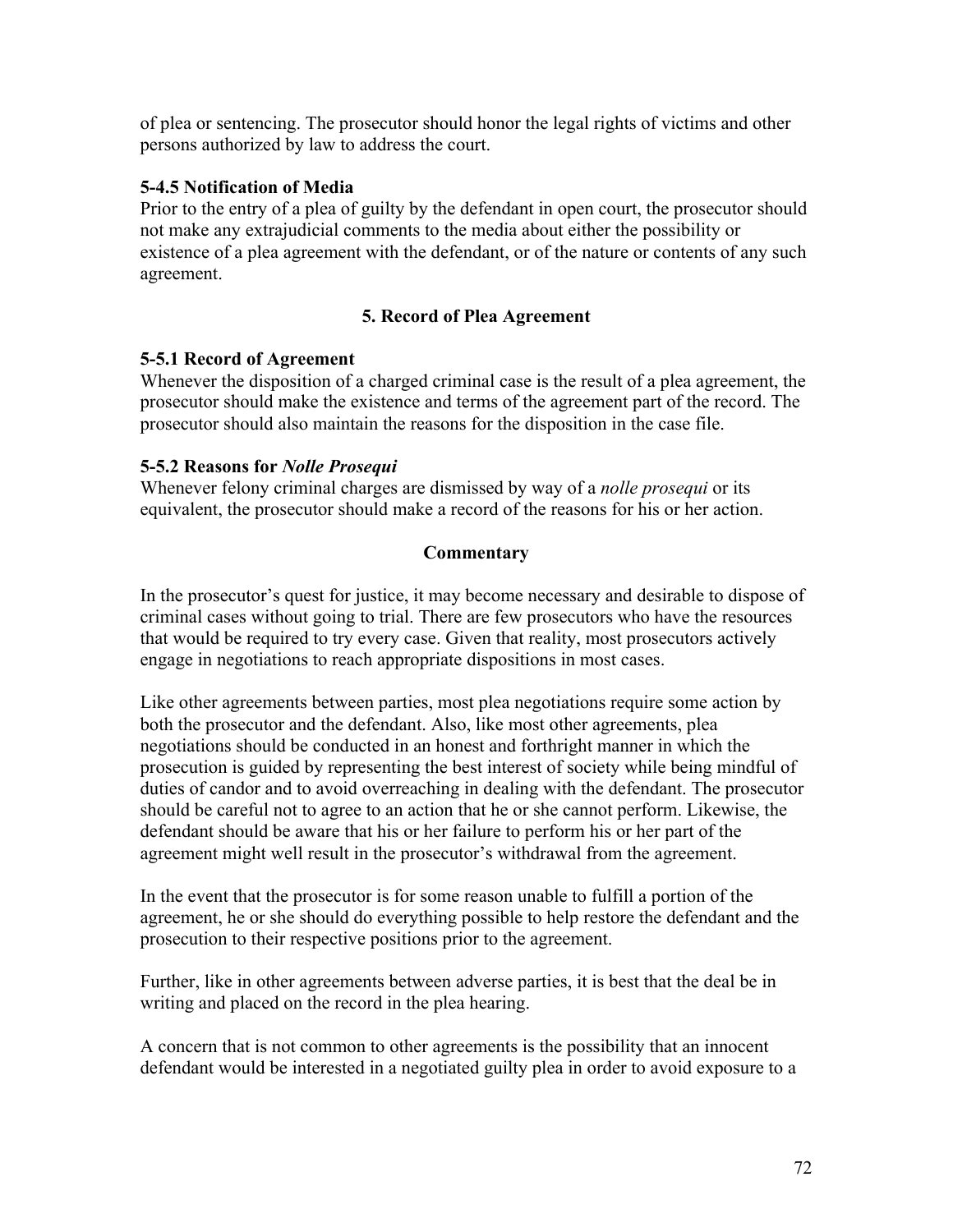greater sentence. A prosecutor who considers all of the factors in these standards is in the best position to avoid such a miscarriage of justice.

# **Part VI: Trial**

- 1. Candor with the Court
- 2. Selection of Jurors
- 3. Relations with Jury
- 4. Opening Statements
- 5. Presentation of Evidence
- 6. Examination of Witnesses
- 7. Objections and Motions
- 8. Arguments to the Jury

## **1. Candor With The Court**

### **6-1.1 False Statement**

A prosecutor shall not knowingly make a false statement of fact or law to a court. If a prosecutor learns that a previous statement of material fact or law made to the court by the prosecutor is incorrect, the prosecutor shall correct such misstatement in a timely manner.

### **6-1.2 Legal Authority**

A prosecutor shall inform the court of legal authority in the controlling jurisdiction known to the prosecutor to be directly adverse to his or her position.

### **6-1.3 False Evidence**

A prosecutor shall not offer evidence that the prosecutor knows to be false. If a prosecutor learns that material evidence previously presented by the prosecutor is false, the prosecutor shall take reasonable remedial measures to prevent prejudice caused by the false evidence.

### **6-1.4 Ex Parte Proceeding**

A prosecutor, in an ex parte proceeding authorized by law, shall inform the court of all material facts known to the prosecutor which he or she reasonably believes are necessary to an informed decision by the court.

### **Commentary**

In order to make just, informed decisions, the court must have the most accurate information available regarding the facts and the law. A prosecutor, in his or her role as a minister of justice, must provide information to the court in an honest and forthright manner.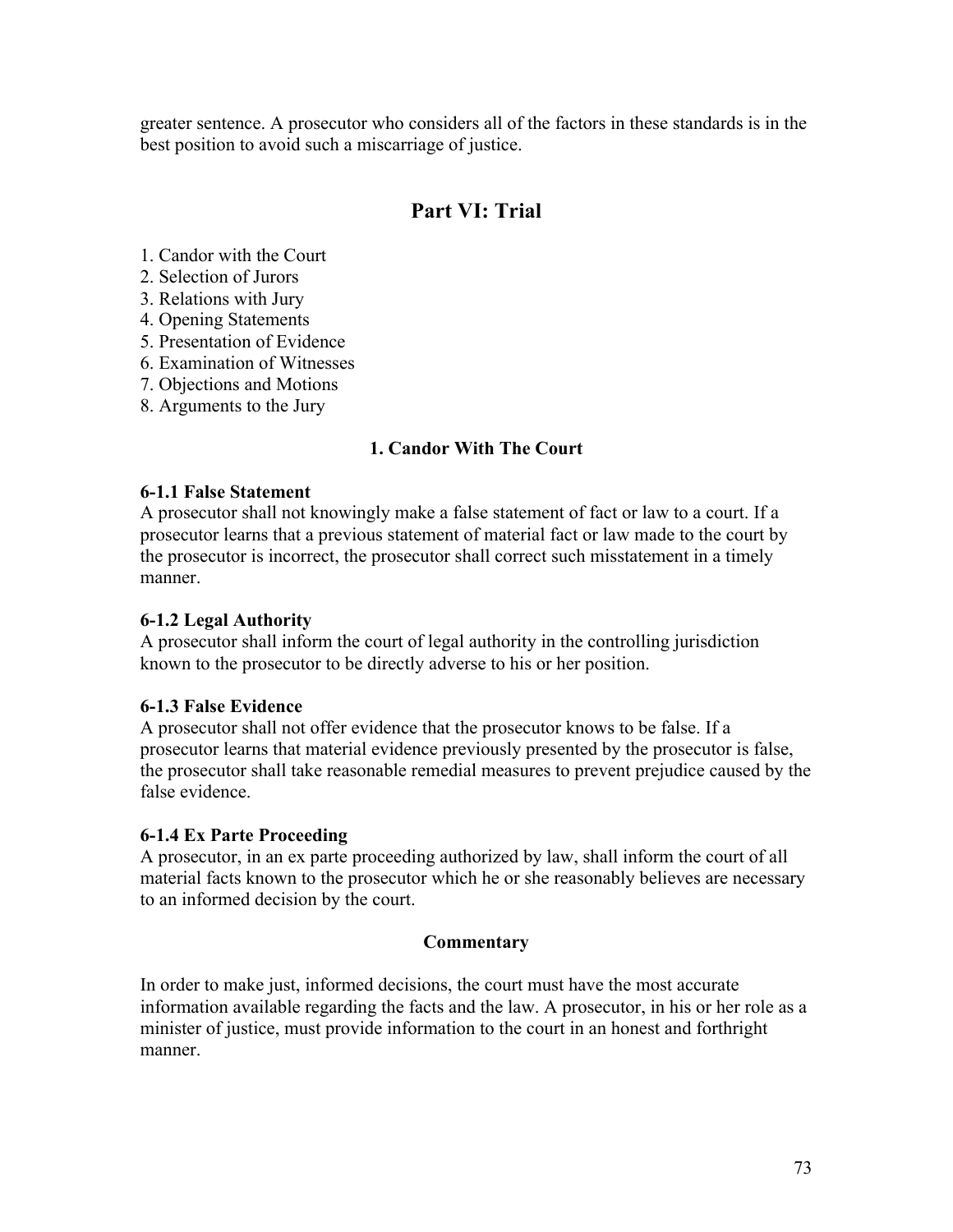## **2. Selection of Jurors**

## **6-2.1 Investigation**

A prosecutor may conduct a pre-voir dire investigation of any prospective juror, but any such investigation shall not harass or intimidate prospective jurors. Prosecutors may conduct criminal history record checks of prospective jurors and, to the extent required by law or court order, share any conviction information with the court or defense for use in conducting the voir dire examination.

## **6-2.2 Voir dire Examination**

A prosecutor should not (a) conduct voir dire examination in such a manner as to cause any prospective juror unnecessary embarrassment; or (b) intentionally use the voir dire process to present information that he or she knows will not be admissible at trial.

## **6-2.3 Peremptory Challenges**

A prosecutor should not exercise a peremptory challenge in an unconstitutional manner based on group membership or in a manner that is otherwise prohibited by law.

## **6-2.4 Duration**

A prosecutor should conduct selection of the jury without unnecessary delay.

## **6-2.5 Identity of Jurors**

In cases where probable cause exists to believe that jurors may be subjected to threats of physical or emotional harm, the prosecutor may request the trial court to keep their identities from the defendant or the public in general.

## **Commentary**

The primary purpose of the jury selection process is to empanel a jury that is representative of the community and does not have personal interests or prejudices for or against a party to the extent that they cannot render a verdict based upon the law and the facts. The standards set forth principles to be followed by prosecutors in conducting their part of the selection process.

In the permitted voir dire examination, consideration might be given to the court approved use of a questionnaire to gather basic information and serve as a time saving device.

In exercising peremptory challenges, the prosecutor should be mindful that as a representative of all of the people of his or her jurisdiction, it is important that none of those people be obstructed from serving on a jury because of their status as a member of a particular group.

The standard recognizes that in recent years jurors have sometimes been subjected to threats of violence. It recognizes the need to protect such jurors and adopts a probable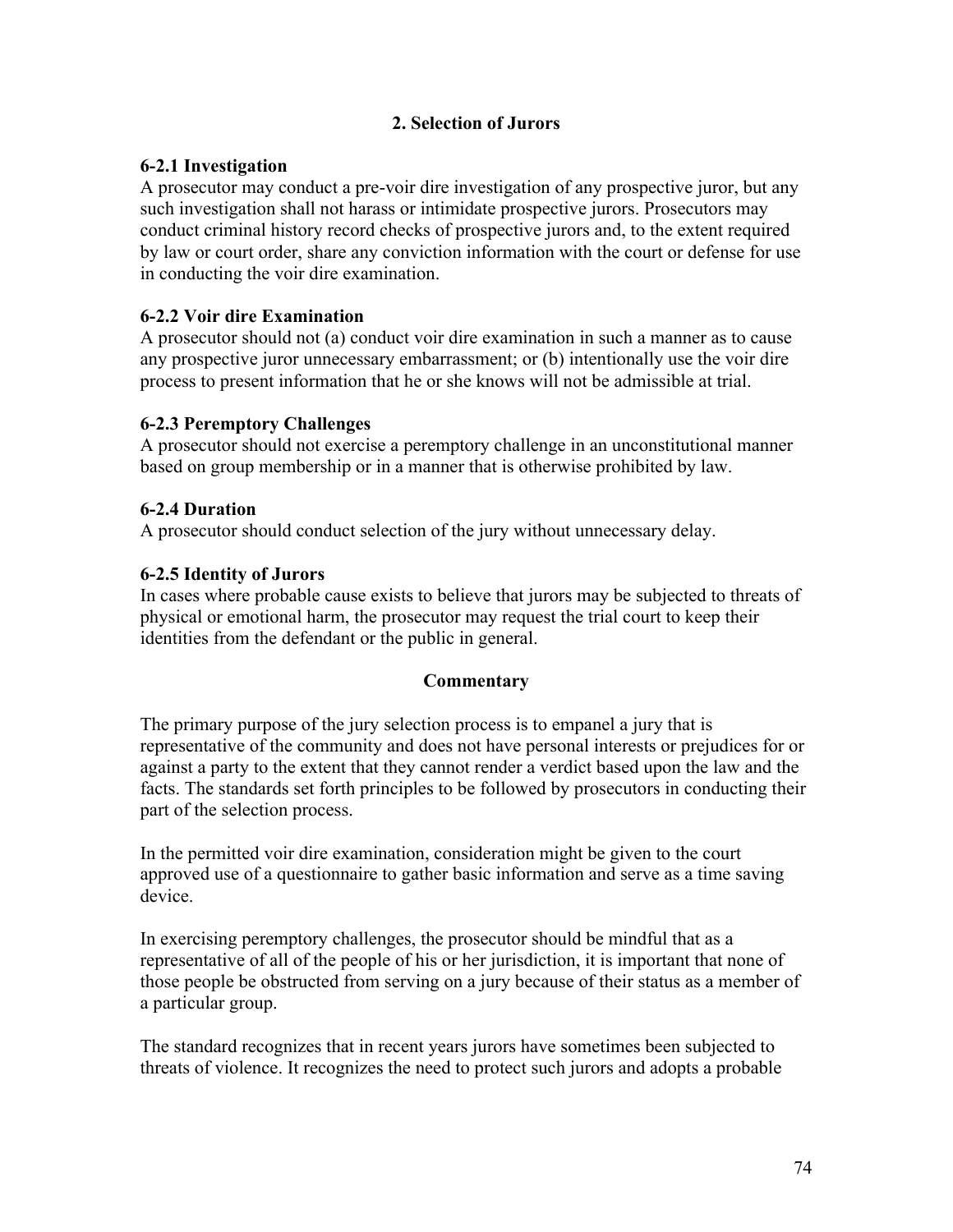cause test for cases in which the prosecution may request the court to keep their identity from the defendant and the public.

## **3. Relations with Jury**

## **6-3.1 Direct Communication**

A prosecutor should not intentionally speak to or communicate with any juror or prospective juror prior to or during the trial of a case, except while in the courtroom with all parties and the judge present and on the record.

## **6-3.2 After Discharge**

After the jury is discharged, the prosecutor may, unless otherwise prohibited by law, communicate with the jury as a whole or with any members of the jury to discuss the verdict and the evidence. In jurisdictions where permitted, the prosecutor may ask the court to inform jurors that it is not improper to discuss the case with the lawyers in the case after verdict, if the juror decides to do so. The prosecutor should not criticize the verdict, harass any juror, or intentionally seek to influence future jury service during such communication. A prosecutor should cease communication upon a juror's request.

## **Commentary**

The prosecutor has a large responsibility in seeing that the criminal justice system is respected and improved. In that regard he or she must be careful to avoid any appearance of taking unfair advantage of a juror or jury. In post trial contact, the prosecutor should not criticize the verdict or jurors' actions, as such might be seen as an attempt to influence the behavior of a juror or a person with whom the juror confides in any future instance of jury service.

## **4. Opening Statements**

## **6-4.1 Purpose**

When permitted by law, a prosecutor may give an opening statement for the purpose of explaining the legal and factual issues, the evidence, and the procedures of the particular trial.

## **6-4.2 Limits**

A prosecutor should not allude to evidence unless he or she believes, in good faith, that such evidence will be available and admitted into evidence at the trial.

## **Commentary**

The prosecutor should be guided by the principle that the opening statement should be confined to assertions of fact that he or she intends or, in good faith, expects to prove. Although it may be acceptable for the prosecuting attorney to state facts that are expected to be proved, such assertions should be founded upon the prosecutor's good faith and reasonable basis for believing that such evidence will be tendered and admitted into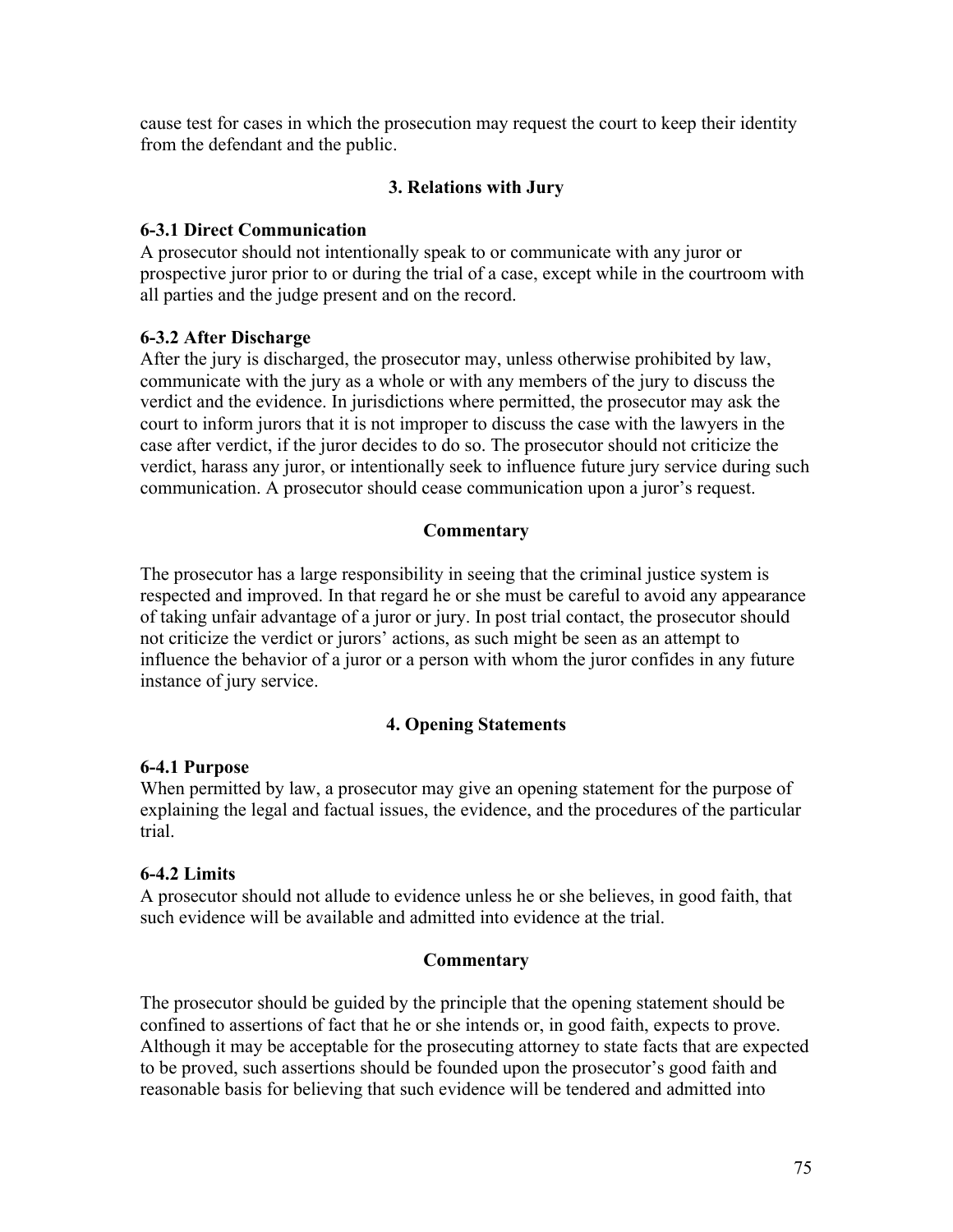evidence. The prosecutor should be zealous in maintaining the propriety and fairness which should characterize his or her conduct as an officer of the court whose duty it is to competently represent the citizenry of the state in seeking justice. So long as the prosecutor's remarks are guided by good faith and a reasonable belief that such assertions will ultimately be supported by the admissible evidence, the prosecution will have fulfilled the basic requirements of an opening statement.

### **5. Presentation of Evidence**

## **6-5.1 Admissibility**

A prosecutor should not mention or display, in the presence of the jury, any testimony or exhibit which the prosecutor does not have a good faith belief will be admitted into evidence.

## **6-5.2 Questionable Admissibility**

A prosecutor, when anticipating the use of testimony or exhibits of questionable admissibility, should endeavor to obtain a ruling on the admissibility of the testimony or exhibit prior to mentioning or displaying the same before the jury.

## **Commentary**

Consistent with the concepts of fairness that should be embraced by the prosecutor, he or she should not expose the jury to evidence of questionable admissibility without first seeking a ruling from the court.

### **6. Examination of Witnesses**

### **6-6.1 Fair Examination**

A prosecutor should conduct the examination of all witnesses fairly and with due regard for their reasonable privacy.

### **6-6.2 Improper Questioning**

A prosecutor should not ask a question that implies the existence of a factual predicate that the prosecutor either knows to be untrue or has no reasonable objective basis for believing is true.

### **6-6.3 Purpose of Cross-Examination**

A prosecutor should use cross-examination as a good faith quest for the ascertainment of the truth.

### **6-6.4 Impeachment and Credibility**

A prosecutor should not misuse the power of cross-examination or impeachment to ridicule, discredit, undermine, or hold a fact witness up to contempt, if the prosecutor knows the witness is testifying truthfully.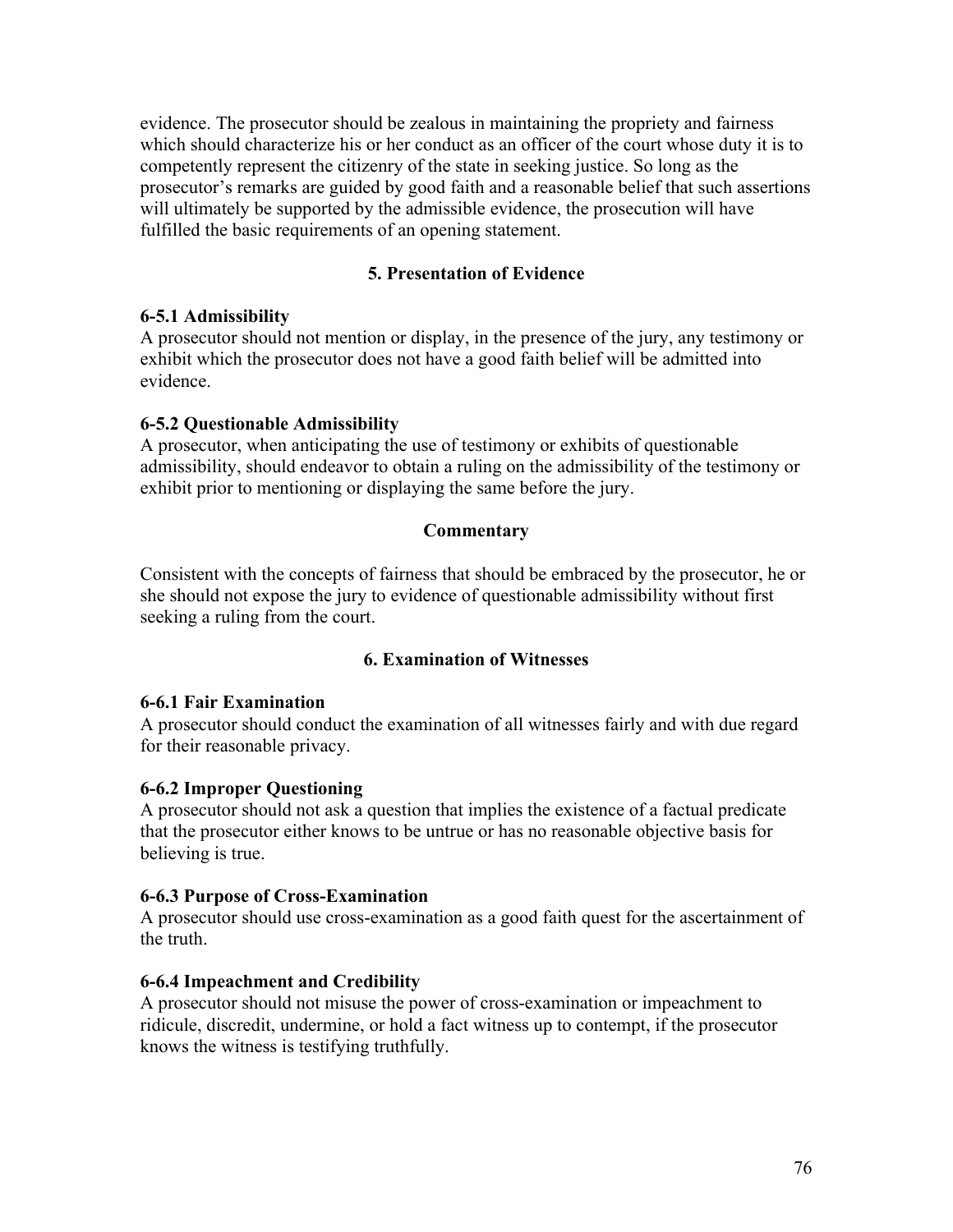#### **Commentary**

If the criminal justice system is to retain credibility with the public, it must furnish a tribunal into which people can come to give information without the fear of being harassed or having their privacy unduly invaded. Our system requires that all witnesses, those brought in by both the prosecution and defense, be treated fairly. To ask a question that implies the existence of a factual predicate that is not true or for which the prosecutor has no reasonable objective basis for believing, is not fair and therefore not proper. Without such limitations, the overzealous prosecutor could use the examination of a witness to imply the existence of whatever evidence might be needed in the hope that the jury would not consider too closely the fact that it was never really introduced.

Because cross-examination is to be used as a good faith quest for the truth, a prosecutor who knows the witness is testifying truthfully should not attempt to ridicule, discredit, or undermine said witness. That does not mean that the prosecutor cannot cross-examine. The use of proactive techniques can elicit other information that is useful in establishing the prosecution's theory of the case.

In the end, if a prosecutor keeps in mind that his or her responsibility is to seek justice for all of the people of the community, then following the directives of these standards is simply a matter of common sense.

## **7. Objections and Motions**

### **6-7.1 Procedure**

When making an objection during the course of a trial, a prosecutor should formally state the objection in the presence of the jury along with a short and plain statement of the grounds for the objection. Unless otherwise directed by the court, further argument should usually be made outside the hearing of the jury.

### **6-7.2 Motions in Limine**

A prosecutor should attempt to resolve issues relating to the admissibility of evidence prior to the swearing of the jury or, in non-jury adjudications, prior to the swearing of the first witness. Where permitted, this may be accomplished by the filing of and a hearing on a Motion in Limine. A prosecutor should also request the court to similarly resolve questions as to the admissibility of any defense evidence.

### **Commentary**

The admissibility of evidence, exhibits, demonstrations, or argument is left to the court for determination. Prosecutors should be sufficiently acquainted with the rules of evidence so they are able to predict the admissibility of evidence to a high degree of probability.

When the prosecutor has a good faith belief that the evidence, exhibit, demonstration, or argument being offered is not admissible, he or she should object and give a short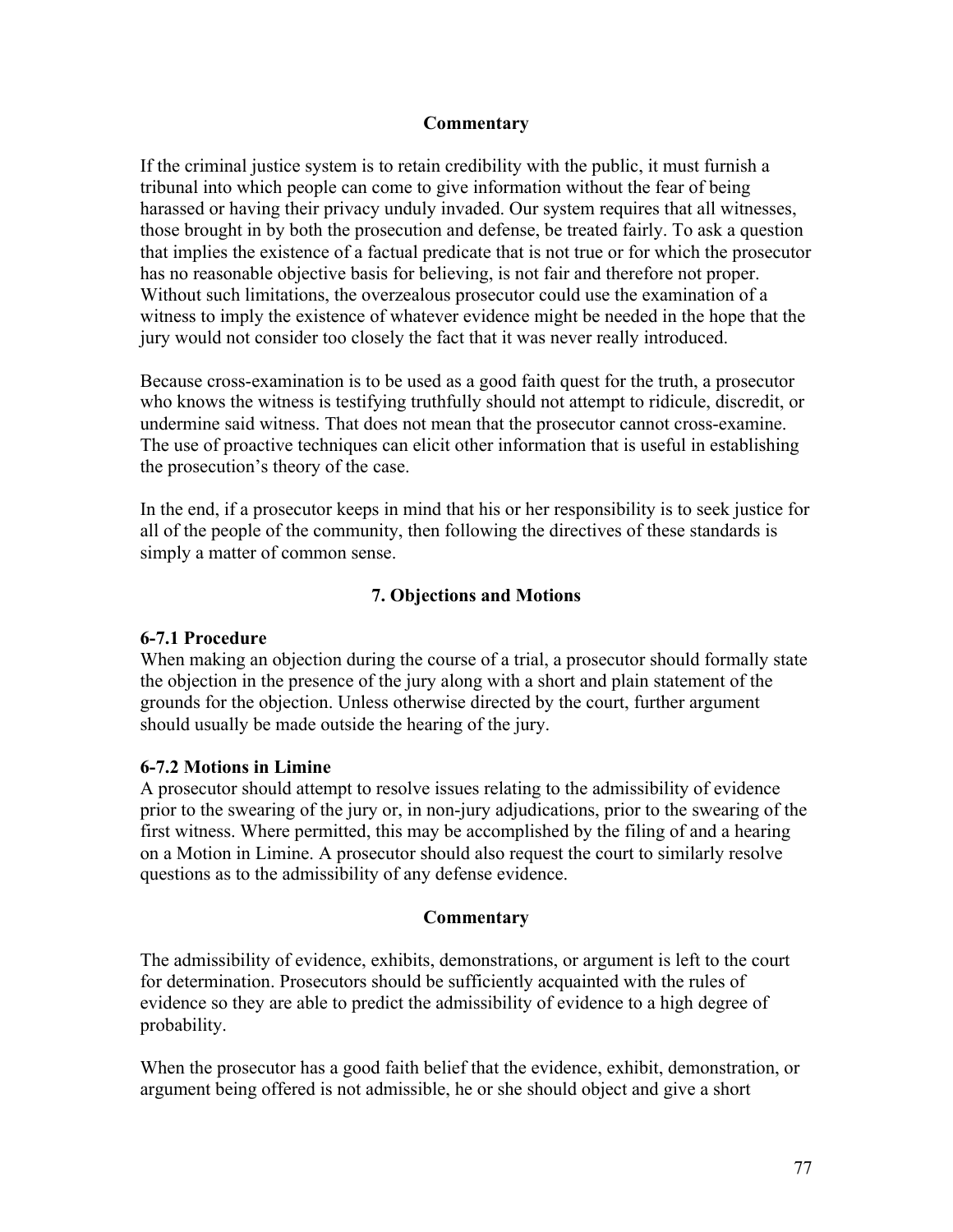statement of the basis for the objection. Since most, if not all, objections involve questions of law to be ruled upon by the trial court, the legal arguments are of little or no concern to the jury. Such argument may also refer to factual matters that have not, up to that point in the proceedings, been brought out by sworn testimony and which, additionally, may not be brought out and/or may be inadmissible. This should not, however, preclude the trial court from giving the jury an explanation of the basis for the objection and/or its ruling sufficient to dispel the questions that could normally arise in the minds of the jurors, so that no unfavorable inferences will be drawn by them reflecting upon a party.

In order to conserve the time of the jury, witnesses and other interested parties, the prosecutor should attempt to have questions regarding the admissibility of evidence resolved prior to trial. In addition to the savings of court time, the pre-trial rulings will also allow for more efficient pre-trial preparation and, where permitted, the appeal of adverse rulings.

## **8. Arguments to the Jury**

### **6-8.1 Characterizations**

In closing argument, a prosecutor should be fair and accurate in the discussion of the law, the facts, and the reasonable inferences that may be drawn from the facts.

## **6-8.2 Personal Opinion**

In closing argument, a prosecutor should not express personal opinion regarding the justness of the cause, the credibility of a witness or the guilt of the accused, assert personal knowledge of facts in issue, or allude to any matter not admitted into evidence during the trial.

### **Commentary**

Faced with closing argument, the final opportunity to espouse the people's theory of the case, prosecutors need to be keenly aware of the limitations on the methods available to them for that use. Closing arguments have been the ticket back to the trial court from many appellate courts that have uttered the words "prosecutorial misconduct" in relation to words uttered by the prosecutor.

These standards set forth the basic rules for guidance in constructing and delivering a closing argument. Prosecutors should become intimately familiar with his or her jurisdiction's ethical rules and appellate opinions on proper closings.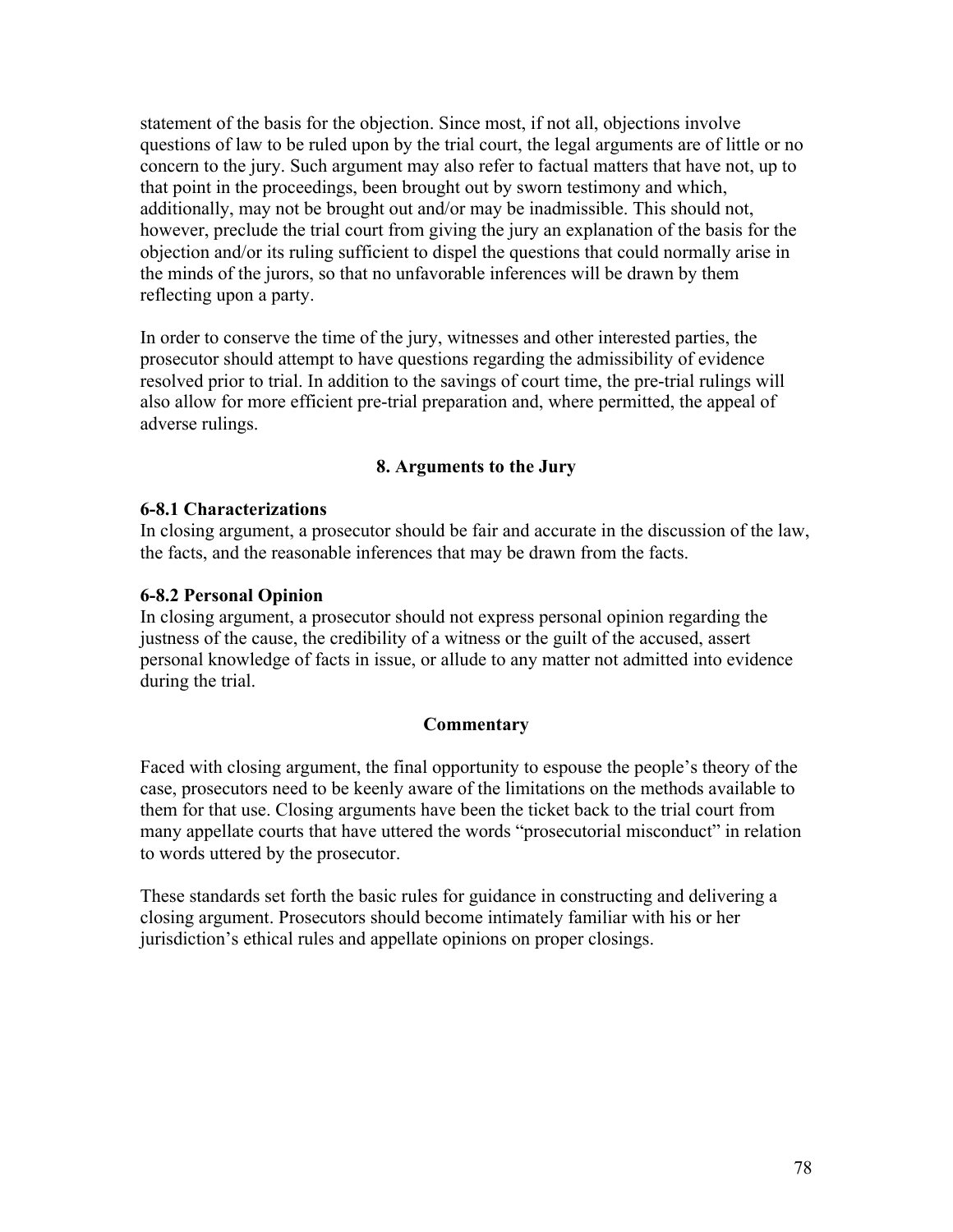## **Part VII: Sentencing**

### 1. Sentencing

2. Probation

3. Community Based Programs

4. Parole/Early Release

## **1. Sentencing**

## **7-1.1 Fair Sentencing**

To the extent that the prosecutor becomes involved in the sentencing process, he or she should seek to assure that a fair and fully informed judgment is made and that unfair sentences and unfair sentence disparities are avoided.

## **7-1.2 Sentencing Input**

The prosecutor may take advantage of the opportunity to address the sentencing body, whether it is the jury or the court, and may offer a sentencing recommendation where appropriate. The prosecution should also take steps to see that the victim is not denied his or her rights to address the sentencing body.

## **7-1.3 Mitigating Evidence**

The prosecutor should disclose to the defense prior to sentencing any known evidence that would mitigate the sentence to be imposed. This obligation to disclose does not carry with it additional obligations to investigate for mitigating evidence beyond what is otherwise required by law.

## **7-1.4 Pre-Sentencing Reports**

The prosecutor should take steps to ensure that sentencing is based upon complete and accurate information drawn from the pre-sentence report and any other information the prosecution possesses.

a. The prosecutor should disclose to the court or probation officer any information in its files relevant to the sentencing process.

b. Upon noticing any material information within a pre-sentence report which conflicts with information known to the prosecutor, it is the duty of the prosecutor to notify the appropriate parties of such conflicting information.

### **Commentary**

Participation in the sentencing process provides the prosecutor the opportunity to continue his or her quest for justice. The prosecutor should be the person most familiar with the defendant, the facts surrounding the commission of the crime, and the procedures that brought the defendant to the sentencing stage. It is also the prosecutor who, from prior experience, will be aware of the sentences received by persons in similar situations so as to steer the court away from unfair sentences and unfair sentence disparities.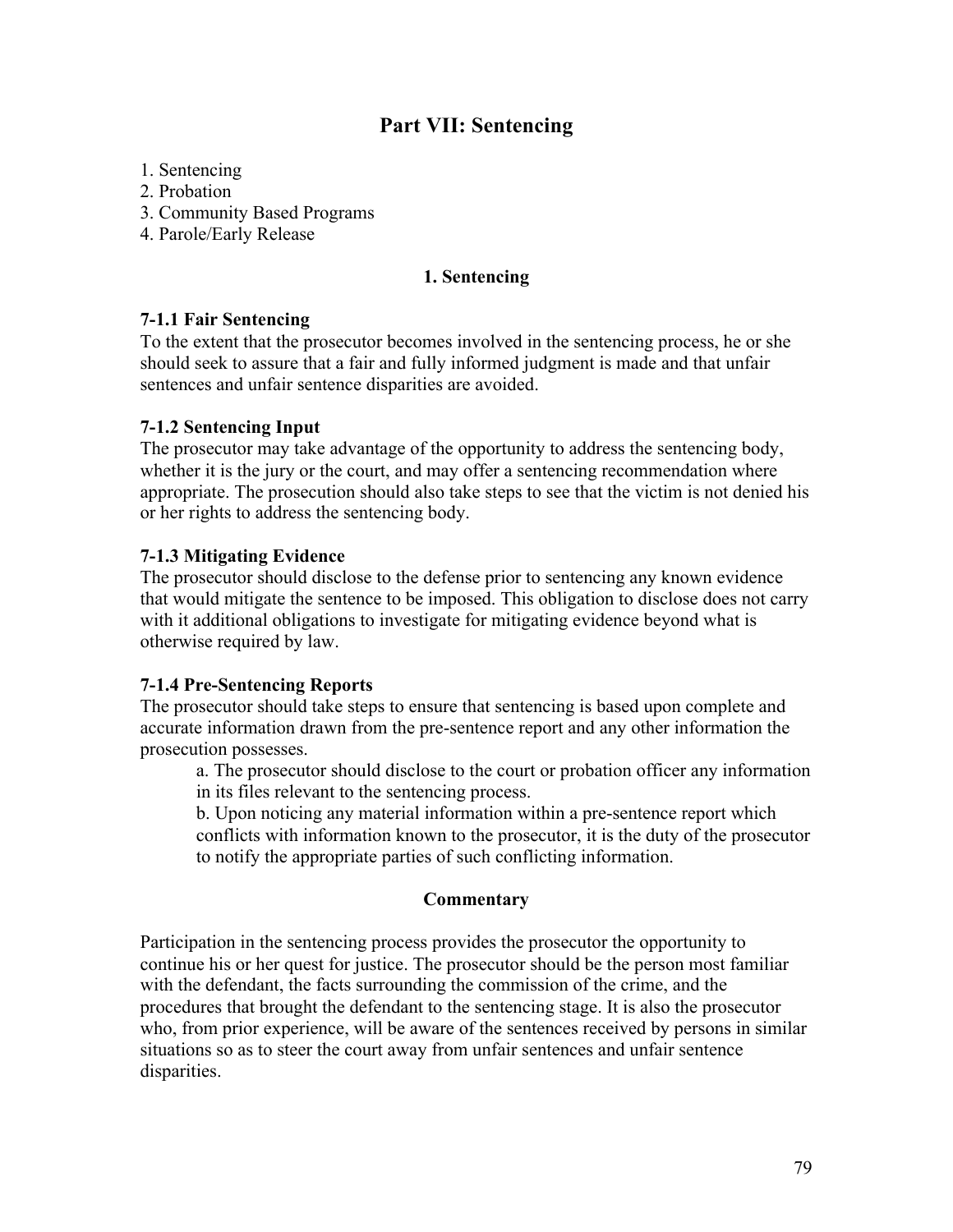Sentencing participation also provides the prosecutor with an opportunity to assure that the victims of crimes are allowed to voice their thoughts and opinions regarding the sentence to be imposed. Sentencing further provides the means for the prosecutor to make sure the defendant is treated fairly by making mitigating evidence in his or her possession available to the defense and to ensure that the information provided to the court in the form of a pre-sentence investigation report is accurate.

### **2. Probation**

### **7-2.1 Role in Pre-Sentence Report**

The prosecutor should take an active role in the development and submission of the presentence report, including the following:

a. The office of the prosecutor should be available as a source of information to the probation department concerning a defendant's background when developing pre-sentence reports;

b. The office of the prosecutor should review pre-sentence reports prior to or upon submission of such reports to the court; and

c. Upon noticing any material information within a pre-sentence report which conflicts with information known to the prosecutor, it is the duty of the prosecutor to notify the appropriate parties of such conflicting information.

### **7-2.2 Prosecutor as a Resource**

The office of the prosecutor should be available as a source of information for the probation department for offenders under supervision.

### **7-2.3 Notice**

The office of the prosecutor should seek to be notified of and have the right to appear at probation revocation and termination hearings and be notified of the outcome of such proceedings within the jurisdiction.

### **3. Community-Based Programs**

#### **7-3.1 Knowledge of Programs**

The prosecutor should be cognizant of and familiar with all community-based programs to which defendants may be sentenced or referred to as a condition of probation.

#### **7-3.2 Prosecutor as a Resource**

To the extent permitted by law, the prosecutor should be available as a source of information for community-based agencies that provide services to probationers.

#### **Commentary**

The prosecutor's relationship with the probation department must continue beyond the preparation of the pre-sentence report. If a defendant is placed under the supervision of the probation department or another community based program, the prosecutor, as a guardian of the public interest in seeing that the court's directives to the defendant are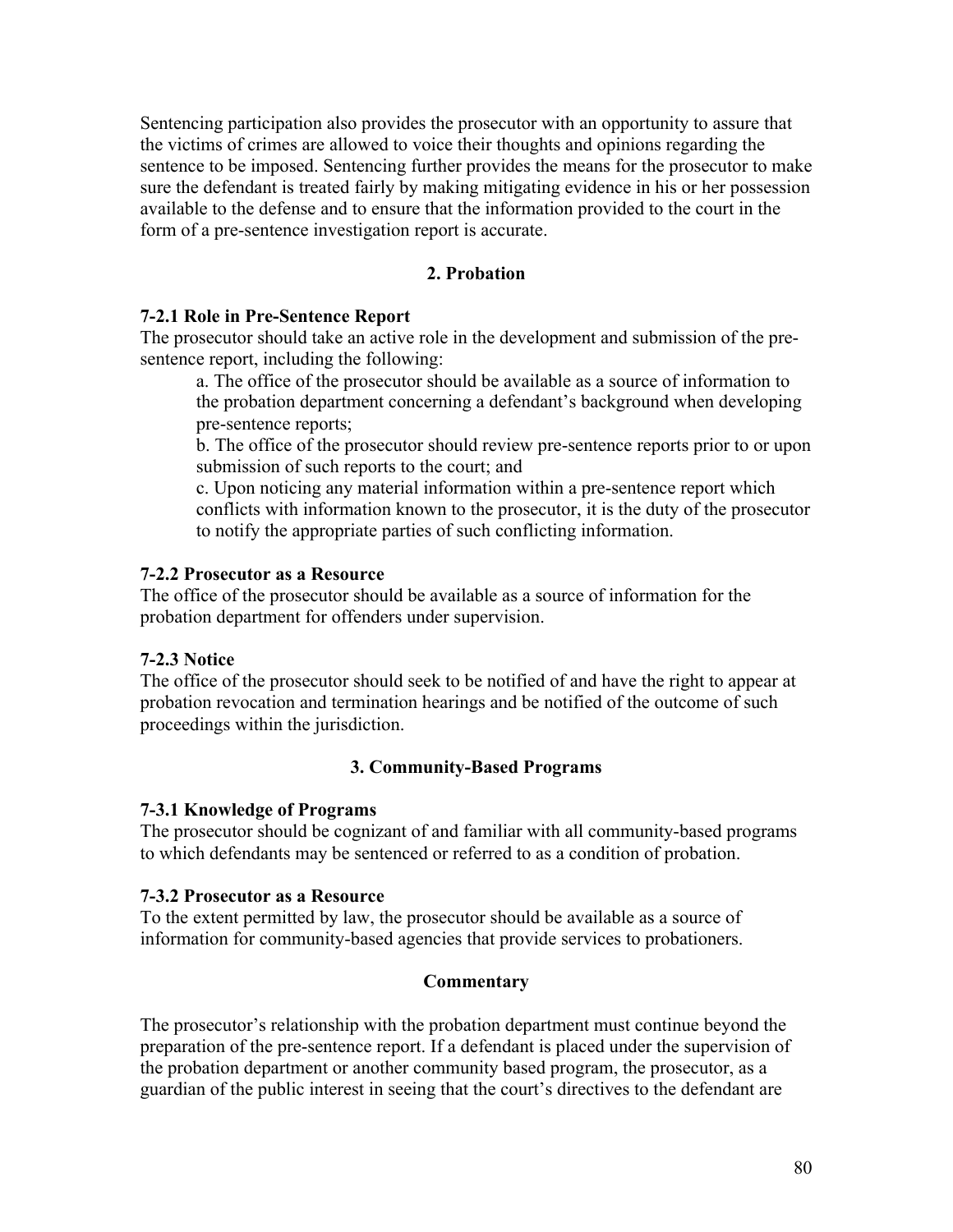followed, should share information and, where allowed, assist the probation office and other programs in bringing a non-complying person back before the court.

# **Part VIII: Post-Sentencing**

## **1. Post-Sentencing**

## **8-1.1 Cooperation of Trial and Appellate Counsel**

To the extent the appellate prosecutor is not the trial prosecutor, the appellate prosecutor and trial prosecutor should cooperate with each other to ensure an adequate flow of information. When feasible, prior to confession of error, the appellate prosecutor should inform the trial prosecutor and obtain his or her input on any issue in question.

## **8-1.2 Duty of Prosecutor to Defend Conviction**

Subject to Standards 8-1.4 and 8-1.8, the prosecutor should defend a legally-obtained conviction and a properly-assessed punishment. A prosecutor has the duty, consistent with the responsibility as a minister of justice, to require the convicted person to meet the applicable burden of proof to obtain relief on both appeal from or collateral attack of a conviction.

## **8-1.3 Prosecution Appeals**

Subject to Standard 8-1.4, the prosecutor should appeal pre-trial and trial rulings when appropriate and when it is in the interests of justice to do so.

## **8-1.4 Argument on Appeal**

The prosecutor shall not assert or contest an issue on appeal unless there is a basis in both law and fact for doing so. The basis should not be frivolous and may include good faith arguments for extension, modification or reversal of existing law.

## **8-1.5 Appeal Bonds**

The prosecutor should defend against the efforts of convicted defendants to be released on appeal bond unless there is reason to believe that the conviction is no longer supported by the law or evidence or opposition to the bond would create a manifest injustice.

## **8-1.6 Collateral Review**

The prosecutor shall not assert or contest an issue on collateral review unless there is a basis in law and fact for doing so. The basis should not be frivolous and may include good faith arguments for extension, modification or reversal of existing law.

## **8-1.7 Duty to Cooperate in Post-Conviction Discovery Proceedings**

A prosecutor shall provide discovery to the defense attorney during post-conviction proceedings where (1) required to do so by law, court order or rule, (2) the evidence is constitutionally exculpatory, or (3) he or she reasonably believes that the convicted person's claim of actual innocence is supported by specific factual allegations which, if